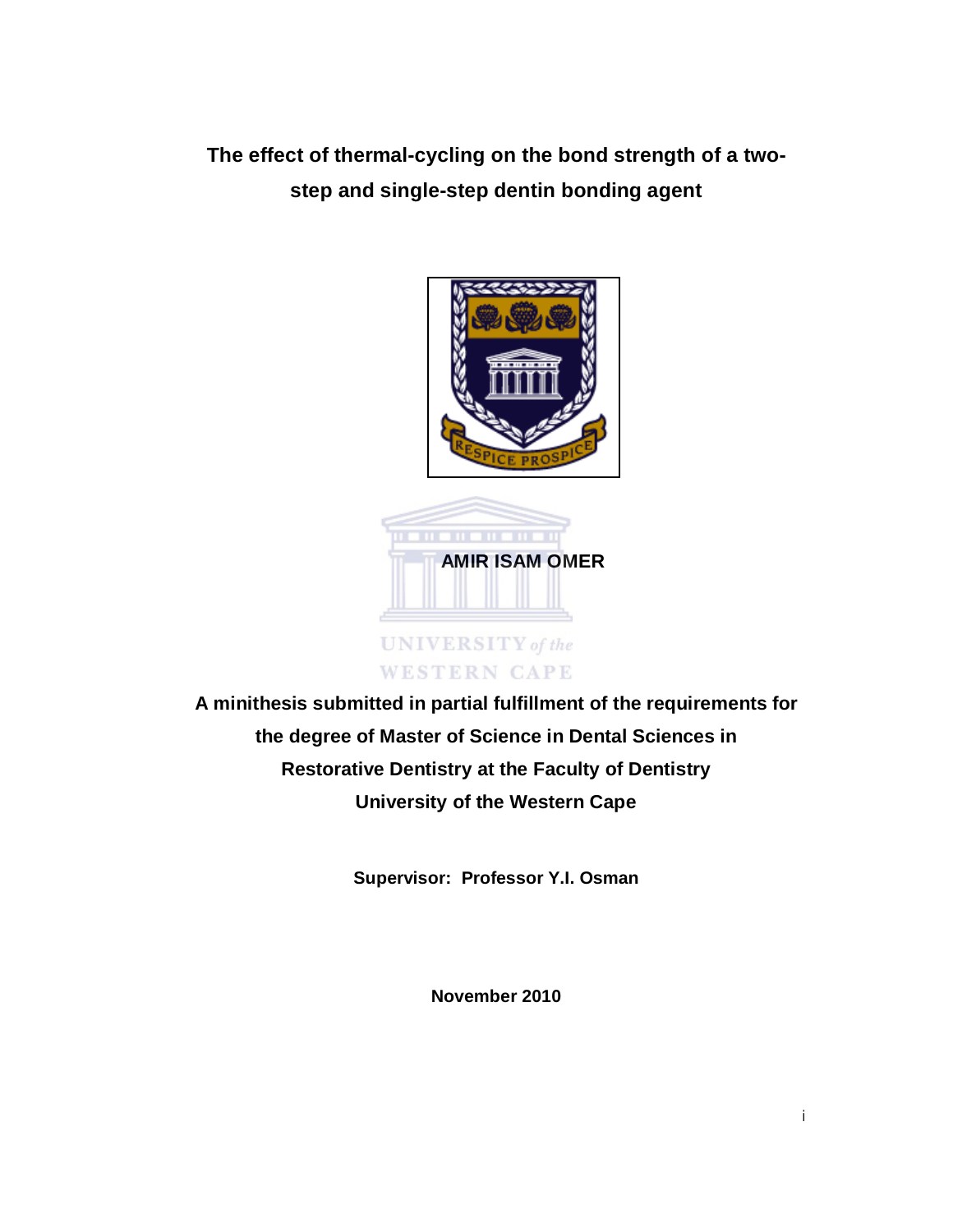# **The effect of thermal-cycling on the bond strength of a twostep and single-step dentin bonding agent**

## **Keywords:**

Dentin bonding agent

Hybrid layer

Single-step dentin bonding agent

Two-step dentin bonding agent

Thermal-cycling

Shear Bond strength



**UNIVERSITY** of the **WESTERN CAPE**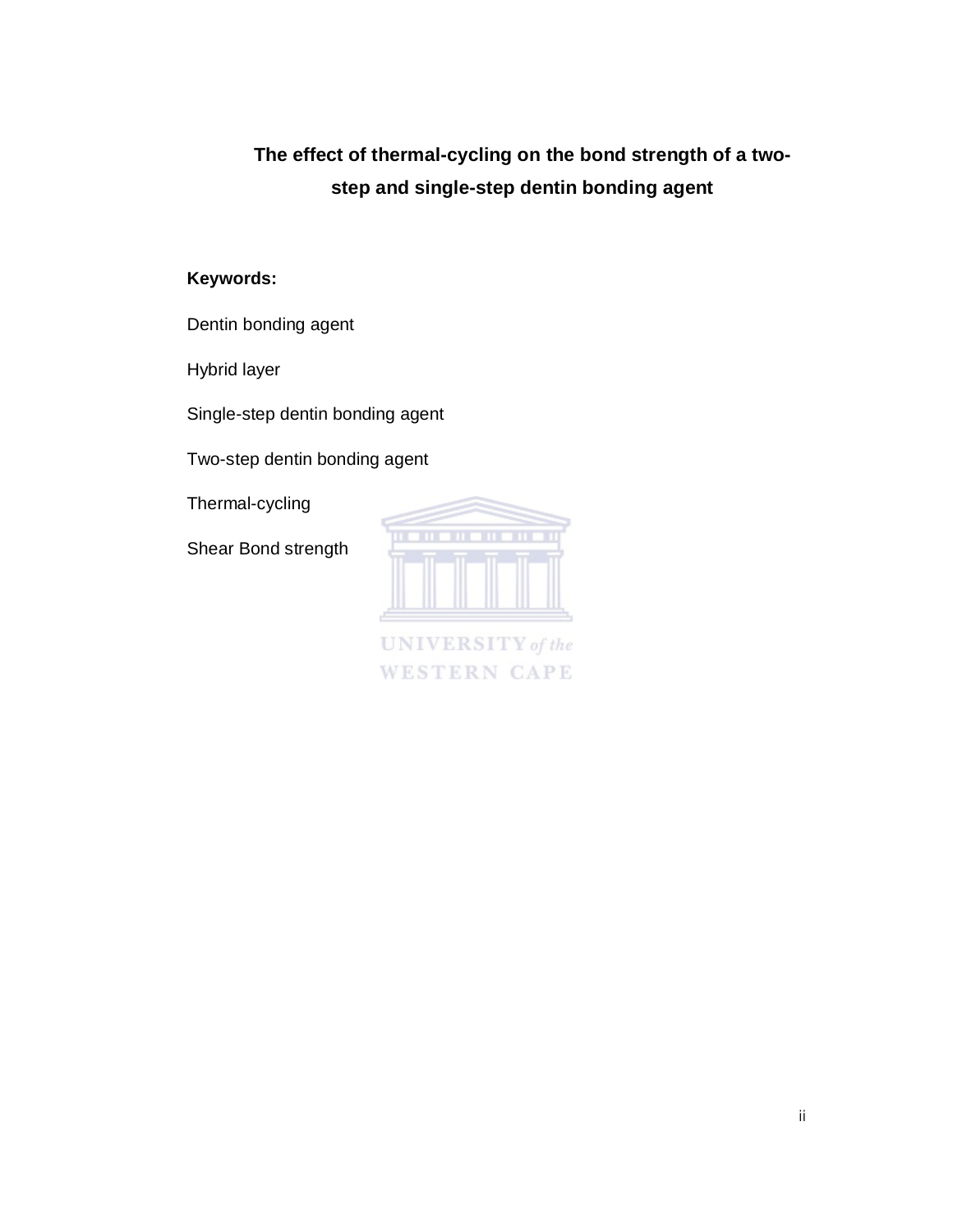#### **SUMMARY**

Dentin bonding agents display marked improvement in their mechanical properties as new systems are introduced commercially. The old dentin bonding systems had three application steps; acid –etching, application of primer, and finally the application of the adhesive system. With the newer generations of dentin bonding systems the numbers of application steps have decreased. This improvement resulted in the production of the two-step and single step dentin bonding agents. There are several factors that can influence the bond strength of these adhesive systems. The thermal changes that occur inside the oral cavity as a result of food consumption can create stresses that affect the bond strength of these two-step and single-step dentin adhesive systems. The aim of this study is to investigate if there is any difference in the bond strength between the two-step and the single-step dentin adhesive systems and then to assess the effect of repeated thermal changes on this bond strength following repeated thermal changes. **Aim and objectives:** The aim and objective of this study was to determine the bond strength of a twostep and a single-step dentin bonding agent and to determine the effect of repeated thermal-cycling from  $5^0C$  and  $55^0C$  on the bond strength values of these dentin bonding agents. **Materials and methods:** 100 extracted human molar teeth were used in this study. The roots of the teeth were sectioned at the crown-root junction. The teeth were embedded in cold-cure acrylic resin so that the buccal surface of the teeth projected slightly above the acrylic resin. The buccal surfaces of the teeth were cut off exposing a flat dentin surface. The flat surfaces were polished with 1200 grit silicon finishing paper. The teeth will be randomly divided into two groups (n=50). In which Prime and Bond NT (twostep dentin bonding agent) was used to bond the composite mold to the flat dentin surface in the first group and Xeno V (single-step dentin bonding agent) was used to bond the composite mold to the flat dentin surface in the second group. In each group the teeth were subdivided randomly into another two groups in which (n1=25), in the first subgroup the samples were stored in water at  $37^{\circ}$ C for 24 hours before measuring the shear bond strength value and the group was labeled as Prime and Bond NT or Xeno V without thermal-cycling. In the second subgroup the samples were thermal-cycled between  $5^0C$  and  $55^0C$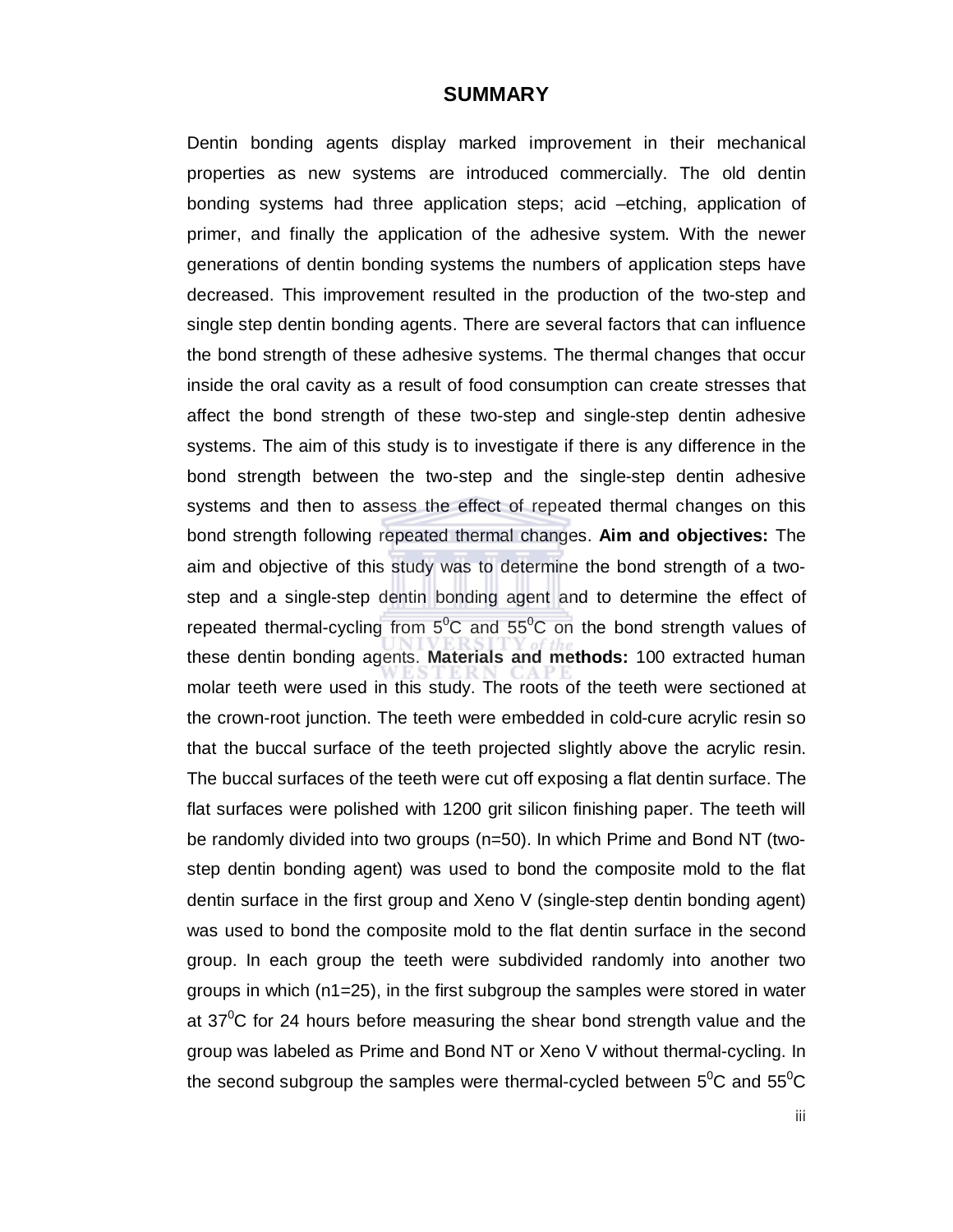for 500 cycles before the shear bond strength was measured. **Results:** the shear bond strength test revealed that the bond strength values between Prime and Bond NT (two-step dentin bonding agent) and Xeno V (single-step dentin bonding agent) were not statistically different (p>0.05). The shear bond strength values of Prime and Bond NT (two-step dentin bonding agent) before and after thermal-cycling were not statistically different (p>0.05). The shear bond strength values of Xeno V (single-step dentin bonding agent) before and after thermal-cycling were not statistically different (p>0.05). **Conclusion:**  Within the limitation of this study there is no difference in the shear bond strength values to dentin between the two-step dentin bonding agent (Prime and Bond NT) and the single-step dentin bonding agent (Xeno V).Thermocycling between  $5^0C$  and  $55^0C$  had no effect on the bond strength values of these dentin bonding agents.

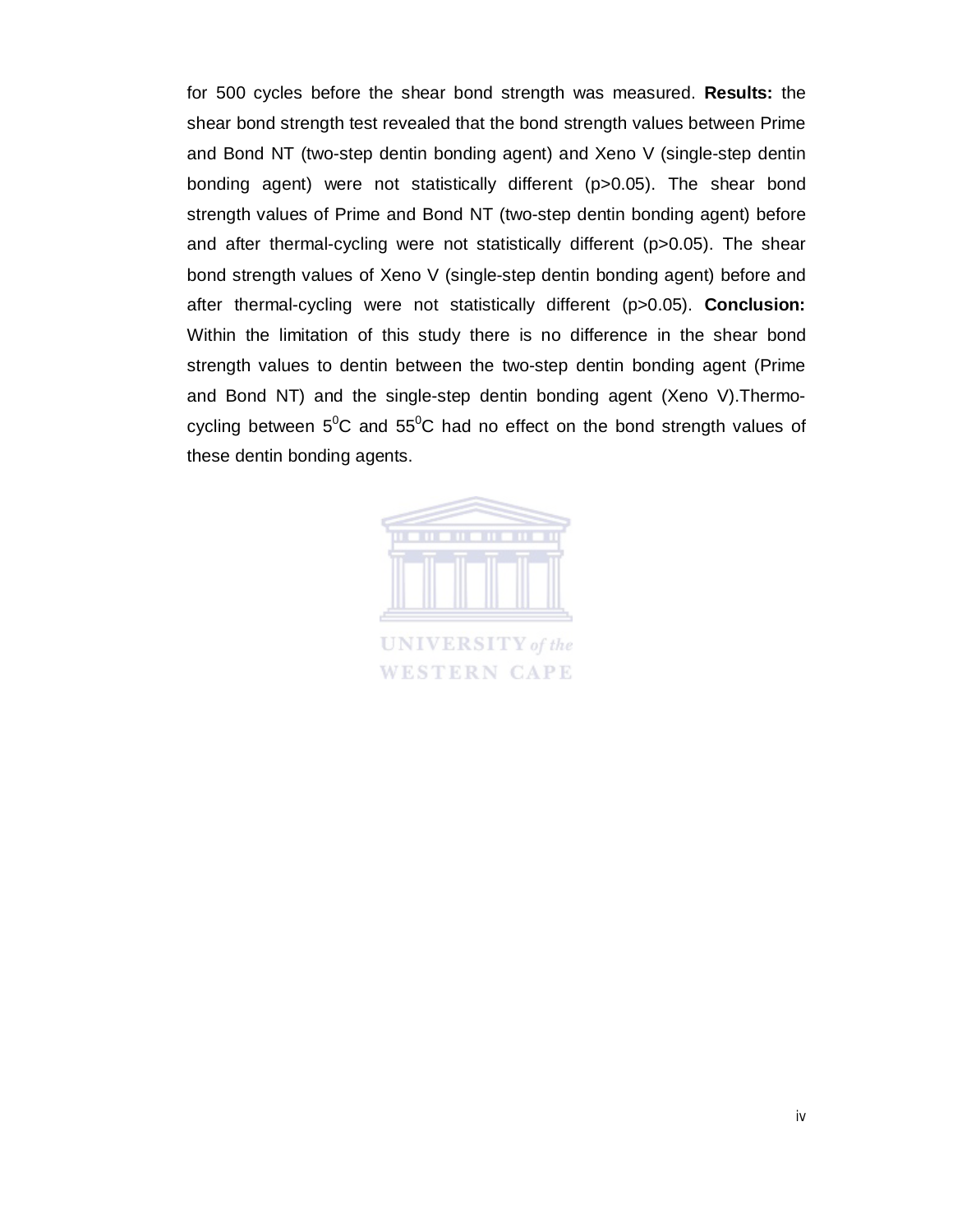# **DECLARATION**

I hereby declare that *the effect of thermal-cycling on the bond strength of a twostep and single-step dentin bonding agent* is my own work, that it has not been submitted before for any degree or examination in any university, and that all the sources I have used or quoted have been indicated and acknowledged by complete references.

**Amir Isam Omer**

**November 2010**

| Signed: |                          |
|---------|--------------------------|
|         | <b>.</b>                 |
|         |                          |
|         |                          |
|         | <b>UNIVERSITY</b> of the |
|         | <b>WESTERN CAPE</b>      |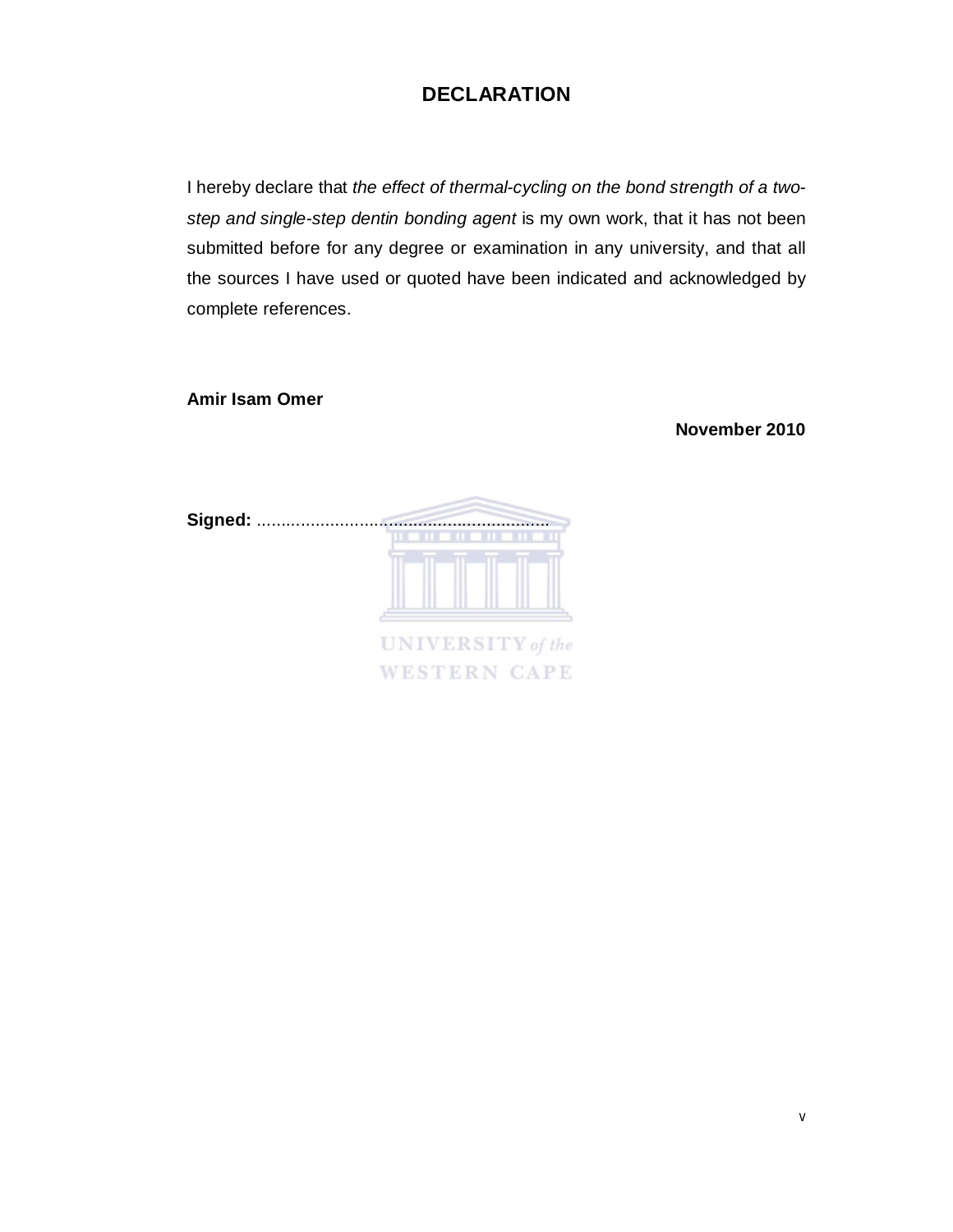## **AKNOWLEDGMENTS**

I wish to acknowledge my gratitude to the following people for the assistance given to me in this research project.

Professor YI Osman, my supervisor, for his guidance, encouragement and support every day during the course of this study. And for the great knowledge, time, and energy spent throughout my study. It was a great honour to be supervised by a great teacher and father like him.

Professor SR Grobler, for his guidance with the technical aspects of this project.

Dr Rossouw for his guidance and encouragement with the technical aspects of this project.

I would also want to thank Dr. Abdul Majeed, for the advice he offered me throughout this research project.

Many thanks go to Abu Elgasim Osman, for his invaluable input in the statistical analysis of the hardness of the results.

> **UNIVERSITY** of the **WESTERN CAPE**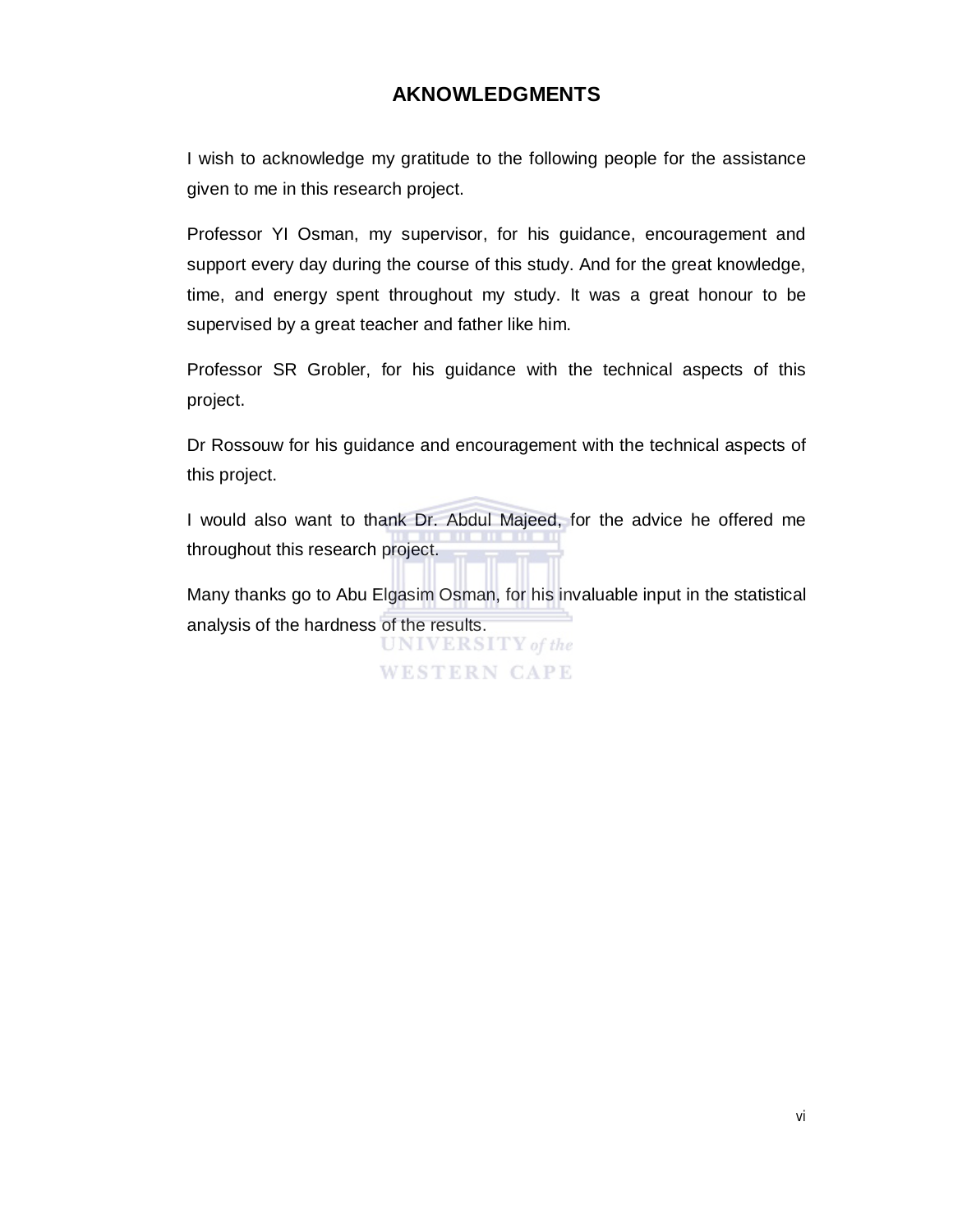# *DEDICATION*

*To my Mother who always supported me day by day And provided me with all I needed to reach this level of education.*

*To my father for his continuous encouragement And support* 

. . . . . . . . . . *To my lovely wife Who stood by me and support me Every day and night to finish this project (I love you).*

*Last but not least, My grandmother, brother, and sister For all your love and support*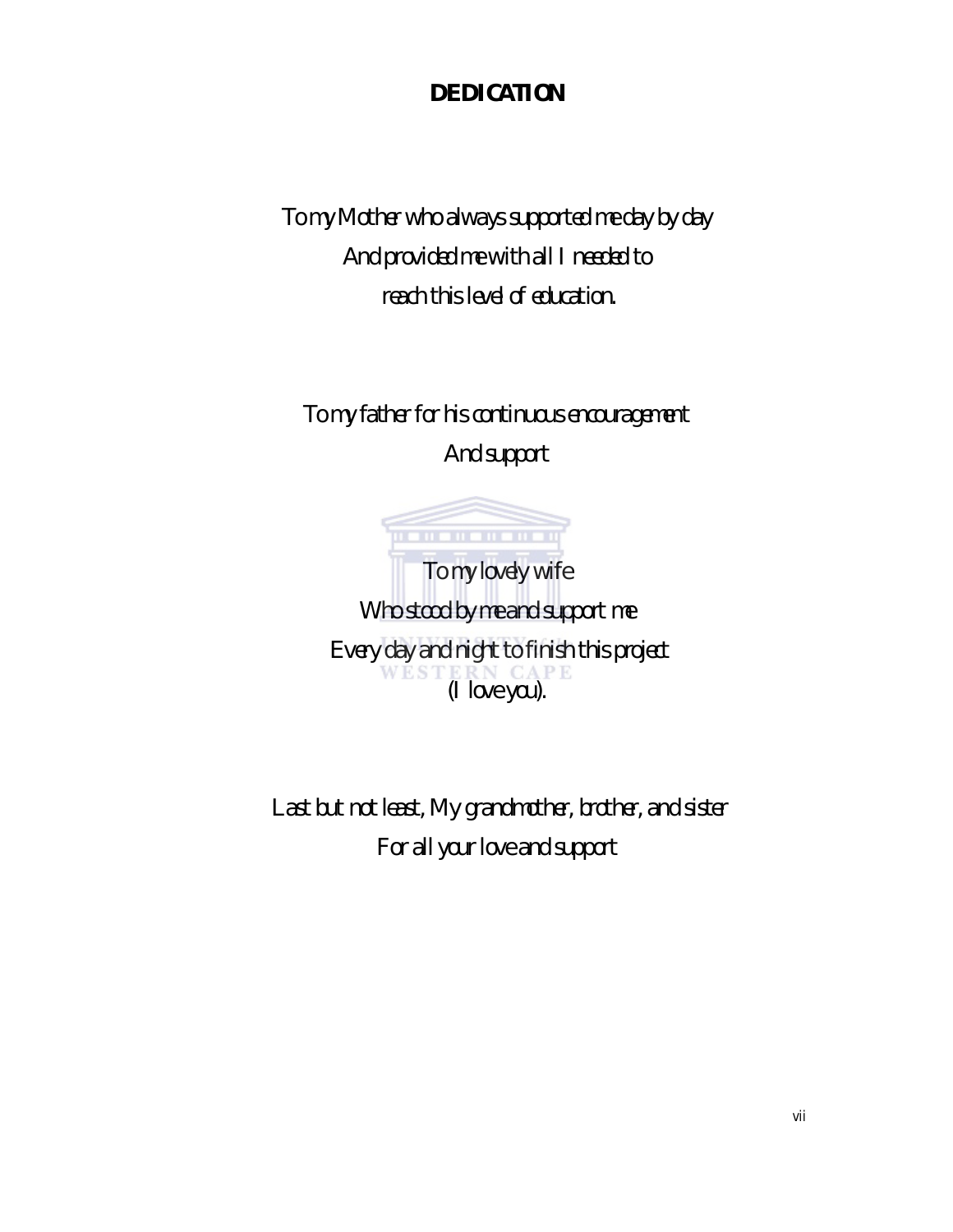# **TABLE OF CONTENTS**

| 2. Chapter 2: Literature review <b>contained a material container and a</b> 3                                                                                                                                                                |      |
|----------------------------------------------------------------------------------------------------------------------------------------------------------------------------------------------------------------------------------------------|------|
| 2.1.                                                                                                                                                                                                                                         |      |
| Dentin bonding agents <b>continuum contract and all the contract of the contract of the contract of the contract of the contract of the contract of the contract of the contract of the contract of the contract of the contract</b><br>2.2. |      |
|                                                                                                                                                                                                                                              |      |
|                                                                                                                                                                                                                                              |      |
|                                                                                                                                                                                                                                              |      |
|                                                                                                                                                                                                                                              |      |
|                                                                                                                                                                                                                                              |      |
| 2.2.4. Classification of dentin bonding agents <b>construents</b> 1.1.1.1.1.1.1.1.1.1.1.9                                                                                                                                                    |      |
|                                                                                                                                                                                                                                              |      |
|                                                                                                                                                                                                                                              |      |
|                                                                                                                                                                                                                                              |      |
| Failure of adhesive bond caused by thermal-cycling 18<br>2.4.                                                                                                                                                                                |      |
| Composite resin<br>2.5.                                                                                                                                                                                                                      |      |
|                                                                                                                                                                                                                                              |      |
| 2.5.2. Chemical composition of composite resin 20                                                                                                                                                                                            |      |
|                                                                                                                                                                                                                                              |      |
| 2.5.2.2.                                                                                                                                                                                                                                     |      |
| 2.5.2.3.                                                                                                                                                                                                                                     |      |
|                                                                                                                                                                                                                                              |      |
|                                                                                                                                                                                                                                              |      |
| Polymerization shrinkage manufactured with the Polymerization shrinkage<br>2.5.4.1.                                                                                                                                                          | viii |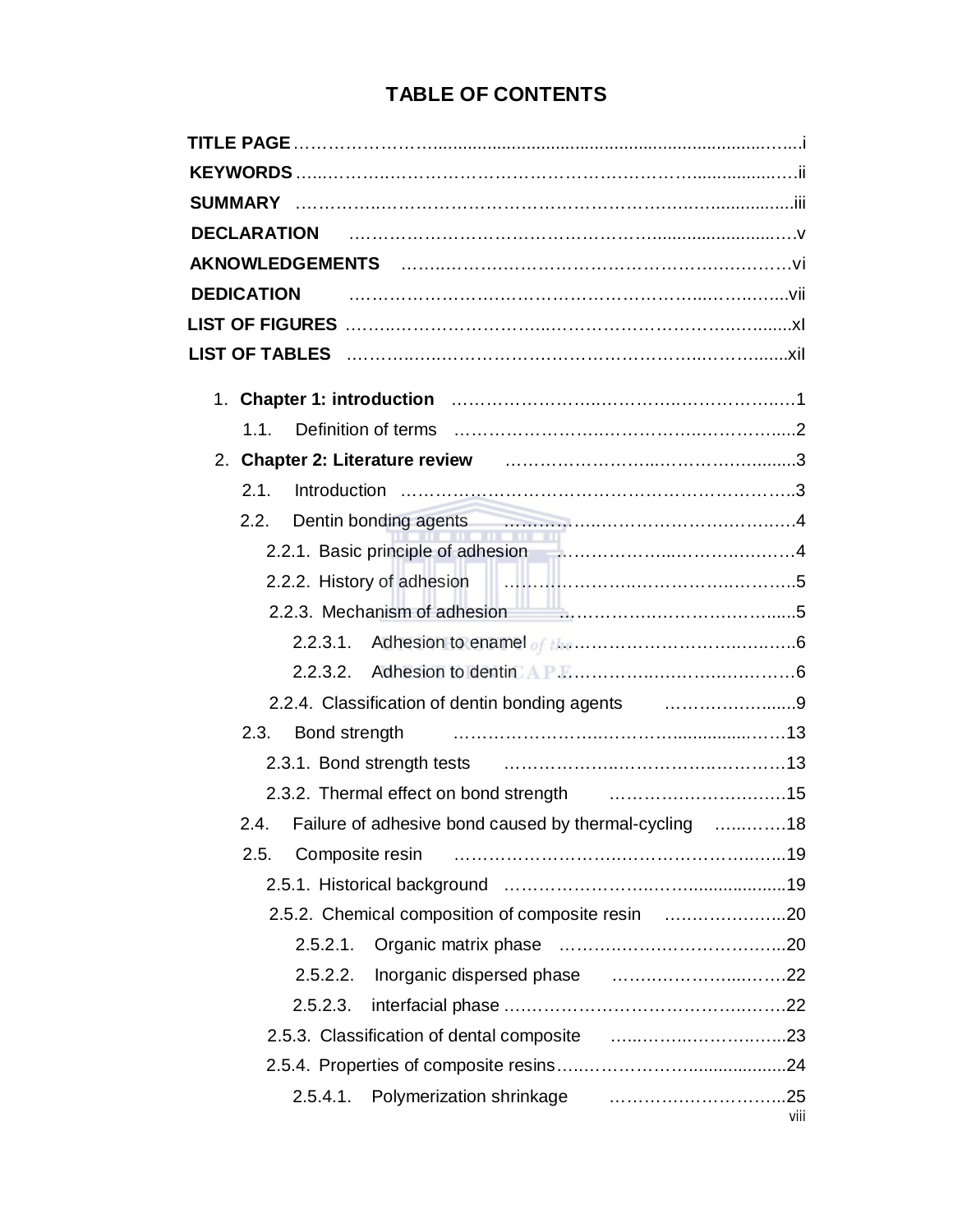|      | 2.5.4.2.                                                                                                                          |  |
|------|-----------------------------------------------------------------------------------------------------------------------------------|--|
|      | 2.5.4.3.                                                                                                                          |  |
|      | Compressive and tensile strength 27<br>2.5.4.3.1.                                                                                 |  |
|      | 2.5.4.4. Fracture toughness and mode of fracture 27                                                                               |  |
|      |                                                                                                                                   |  |
| 3.1. |                                                                                                                                   |  |
| 3.2. |                                                                                                                                   |  |
| 3.3. |                                                                                                                                   |  |
|      | 4. Chapter 4: Materials and methods [1,1,1,1,1,1,1,1,1,1,1,1,1,1,1,1,1,29]                                                        |  |
| 4.1. |                                                                                                                                   |  |
| 4.2. |                                                                                                                                   |  |
| 4.3. |                                                                                                                                   |  |
| 4.4. | Exclusion criteria (and the control of the case of the case of the case of the case of the case of the case of                    |  |
| 4.5. | Ethical considerations <b>contained a material considerations</b> and considerations                                              |  |
| 4.6. | Materials used                                                                                                                    |  |
| 4.7. | <u> 1988 - 1989 - 1989 - 1989 - 1989 - 1989 - 1989 - 1989 - 1989 - 1989 - 1989 - 1989 - 1989 - 1989 - 1989 - 198</u><br>Procedure |  |
|      |                                                                                                                                   |  |
|      |                                                                                                                                   |  |
| 6.1. | Bond strength values of Prime and Bond NT                                                                                         |  |
|      | (two-step dentin bonding agent) and                                                                                               |  |
|      | Xeno V (single-step dentin bonding agent) 44                                                                                      |  |
| 6.2. | Effect of thermal-cycling on the bond strength values of                                                                          |  |
|      | Prime and Bond NT (two-step dentin bonding agent) 47                                                                              |  |
| 6.3. | Effect of thermal-cycling on the bond strength value of                                                                           |  |
|      | Xeno V (single-step dentin bonding agent)                                                                                         |  |
| 6.4. | Effect of thermal-cycling on the bond strength value of                                                                           |  |
|      | Prime and Bond NT (two-step dentin bonding agent) and                                                                             |  |
|      |                                                                                                                                   |  |
|      |                                                                                                                                   |  |
| 7.1. |                                                                                                                                   |  |
| 7.2. |                                                                                                                                   |  |
| 7.3. |                                                                                                                                   |  |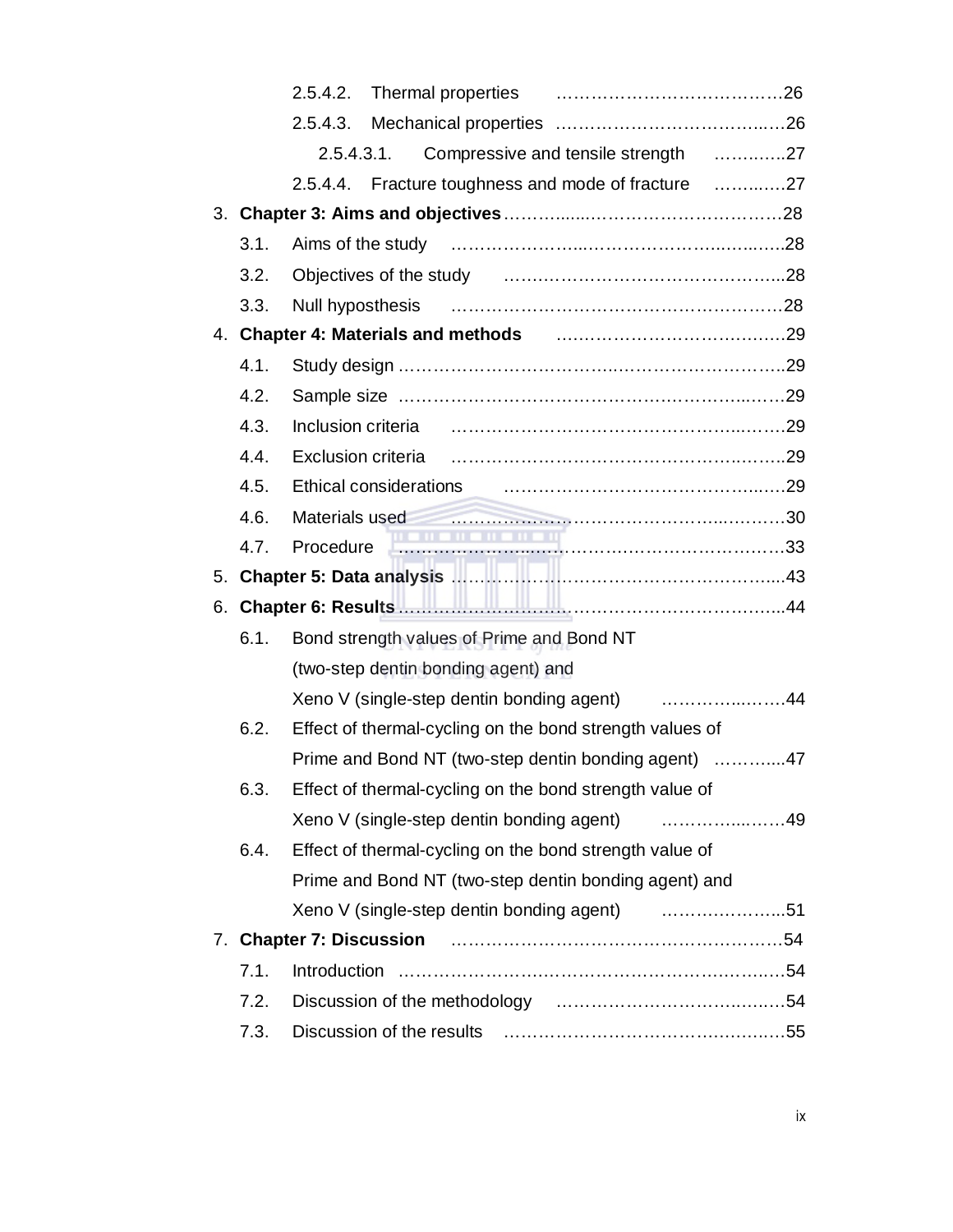|  | 7.3.1. Bond strength values of Prime and Bond NT                       |  |
|--|------------------------------------------------------------------------|--|
|  | (two-step dentin bonding agent) and Xeno V                             |  |
|  |                                                                        |  |
|  | 7.3.2. Effect of thermal-cycling on the bond strength values of        |  |
|  | Prime and Bond NT (two-step dentin bonding agent)                      |  |
|  | and Xeno V (single-step dentin bonding agent) 57                       |  |
|  | 7.4. Mode of failure <b>contract to the contract of failure</b> $\sim$ |  |
|  |                                                                        |  |
|  |                                                                        |  |
|  |                                                                        |  |
|  |                                                                        |  |
|  |                                                                        |  |
|  | 11. Appendixes:                                                        |  |



**UNIVERSITY** of the WESTERN CAPE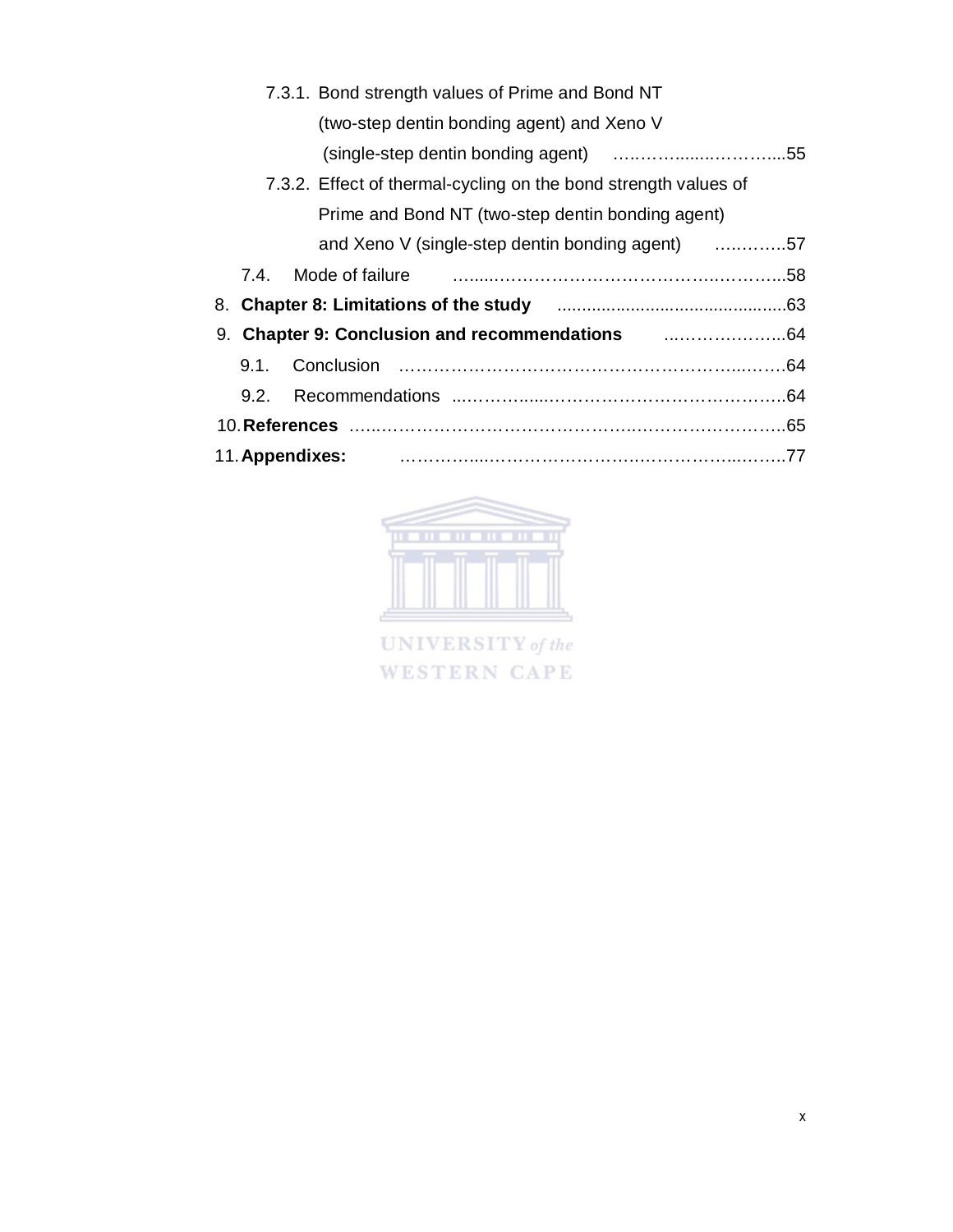# **LISTS OF FIGURES**

| Figure 2.1  |                                                                                 |
|-------------|---------------------------------------------------------------------------------|
| Figure 4.1  |                                                                                 |
| Figure 4.2  |                                                                                 |
| Figure 4.3  |                                                                                 |
| Figure 4.4  | Embedded teeth in cold-cure acrylic resin33                                     |
| Figure 4.5  |                                                                                 |
| Figure 4.6  | Exposed flat dentin surface in the specimen 34                                  |
| Figure 4.7  |                                                                                 |
| Figure 4.8  |                                                                                 |
| Figure 4.9  |                                                                                 |
| Figure 4.10 |                                                                                 |
| Figure 4.11 |                                                                                 |
| Figure 6.1  | Bond strength values of Prime and Bond NT and Xeno V without                    |
|             |                                                                                 |
| Figure 6.2  | <b>STERN CAPE</b><br>Bond strength values of Prime and Bond NT with and without |
|             |                                                                                 |
| Figure 6.3  | Bond strength values of Xeno V with and without thermal-                        |
|             |                                                                                 |
| Figure 6.4  | Bond strength values of Prime and Bond NT and Xeno V with                       |
|             |                                                                                 |
| Figure 7.1  | Mode of failure in Prime and Bond NT sample 60                                  |
| Figure 7.2  | Mode of failure in Xeno V without thermal-cycling sample62                      |
| Figure 7.3  | Mode of failure in Xeno V with thermal-cycling sample62                         |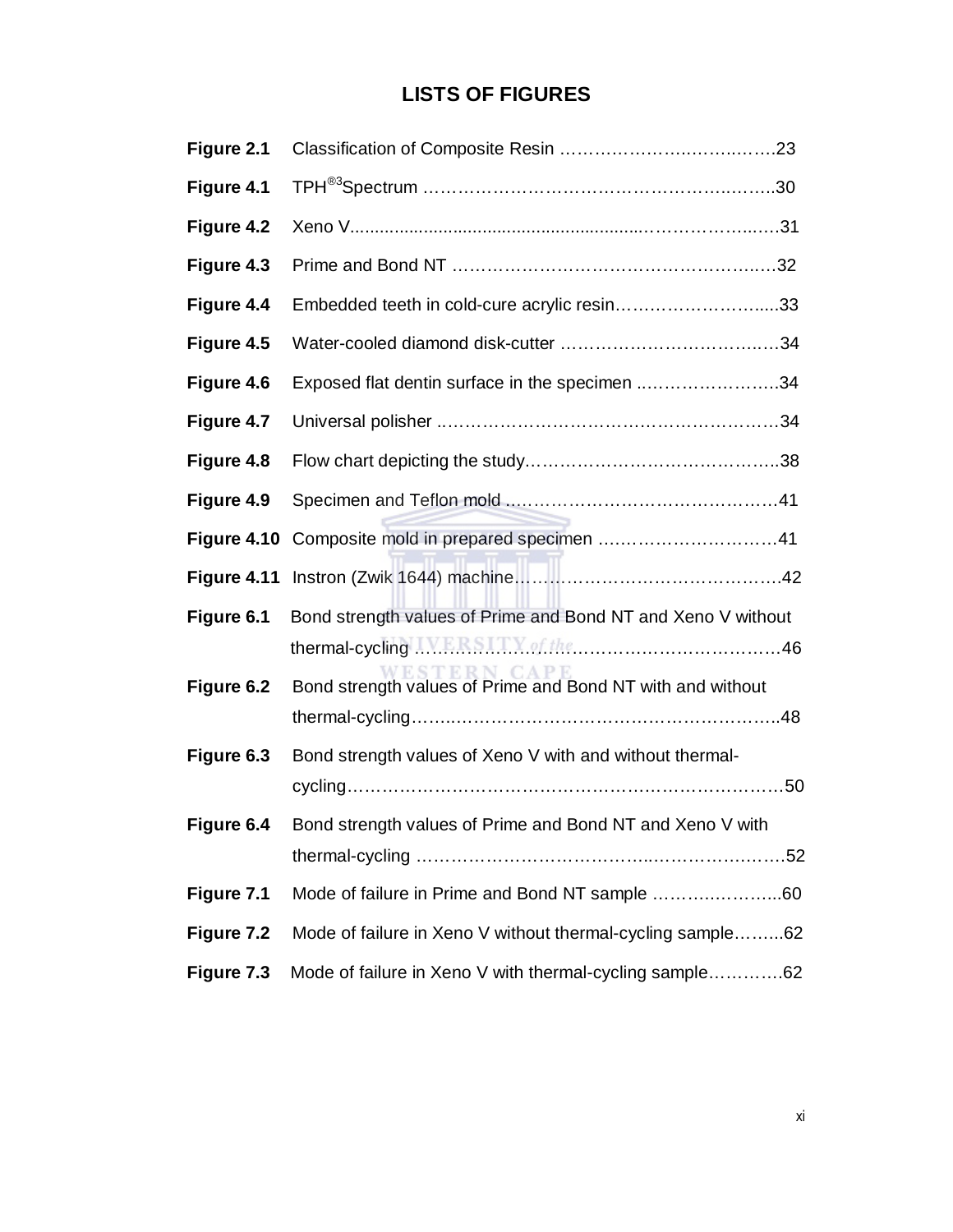# **LISTS OF TABLES**

| Table 2.1 |                                                              |  |  |
|-----------|--------------------------------------------------------------|--|--|
| Table 5.1 | Summary of variables being compared in the study 43          |  |  |
| Table 6.1 | Bond strength values of Prime and Bond NT and Xeno V without |  |  |
| Table 6.2 | Bond strength values of Prime and Bond NT with and without   |  |  |
| Table 6.3 | Bond strength values of Xeno V with and without thermal-     |  |  |
| Table 6.4 | Bond strength values of Prime and Bond NT and Xeno V with    |  |  |
| Table 6.5 |                                                              |  |  |
| Table 7.1 |                                                              |  |  |
| Table 7.2 | <b>UNIVERSITY</b> of the                                     |  |  |

**WESTERN CAPE**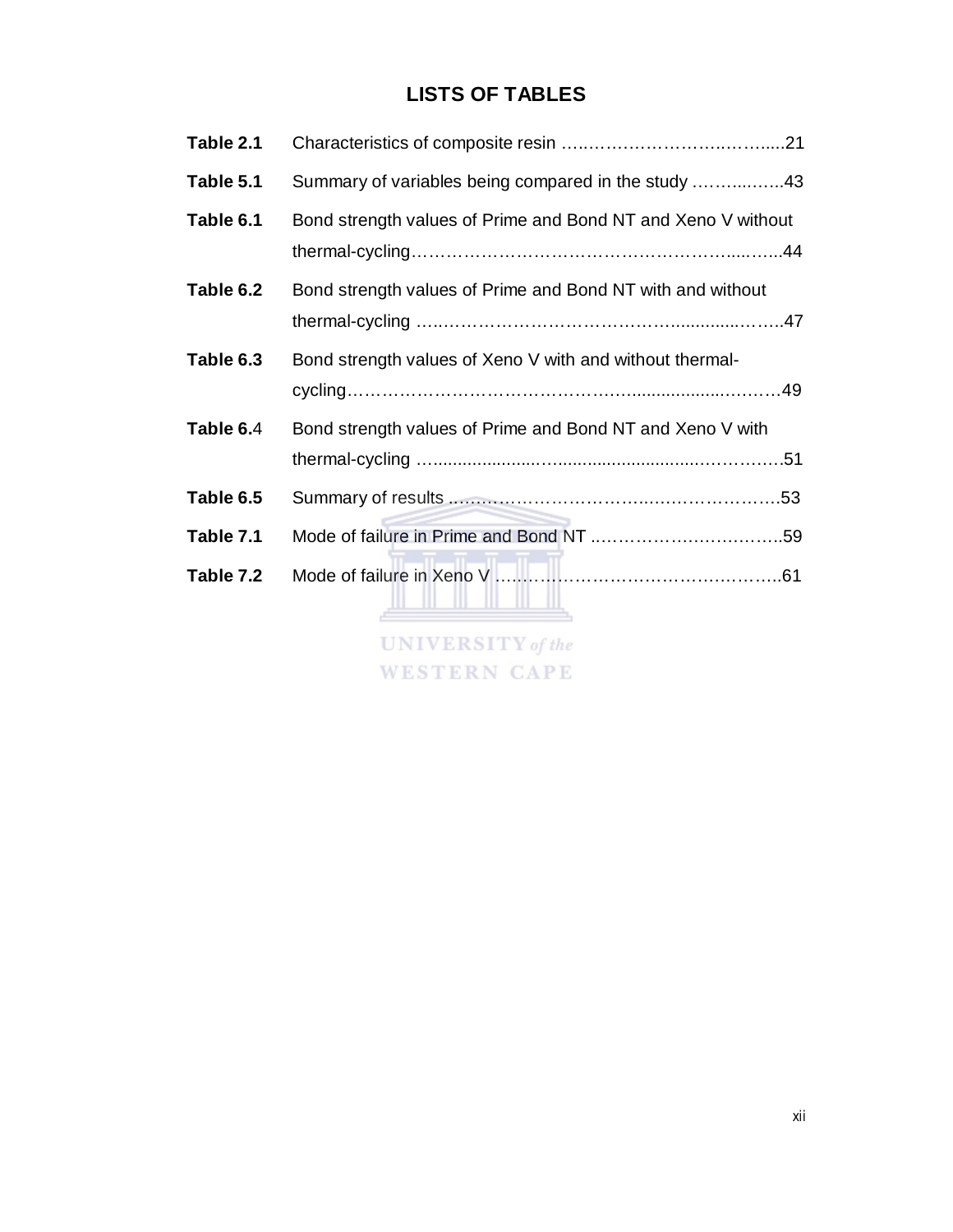# Chapter 1 Introduction

Dentin bonding agents display marked improvement in their mechanical properties as new systems are introduced commercially. The older generation dentin bonding systems had three application steps; acid –etching, application of primer, and finally the application of the adhesive system. With the newer generations of dentin bonding systems the number of application steps has decreased. This improvement has resulted in the introduction of the two-step and the single-step dentin bonding agents. There are several factors that have contributed to the bond strength of these adhesive systems. The thermal changes that occur inside the oral cavity as a result of food consumption also create stresses that can affect the bond strength of all these dentin adhesive systems. The objective of this study was to investigate if there was any difference in the bond strength of the two-step and the single-step dentin adhesive systems following repeated thermal changes.

> **UNIVERSITY** of the WESTERN CAPE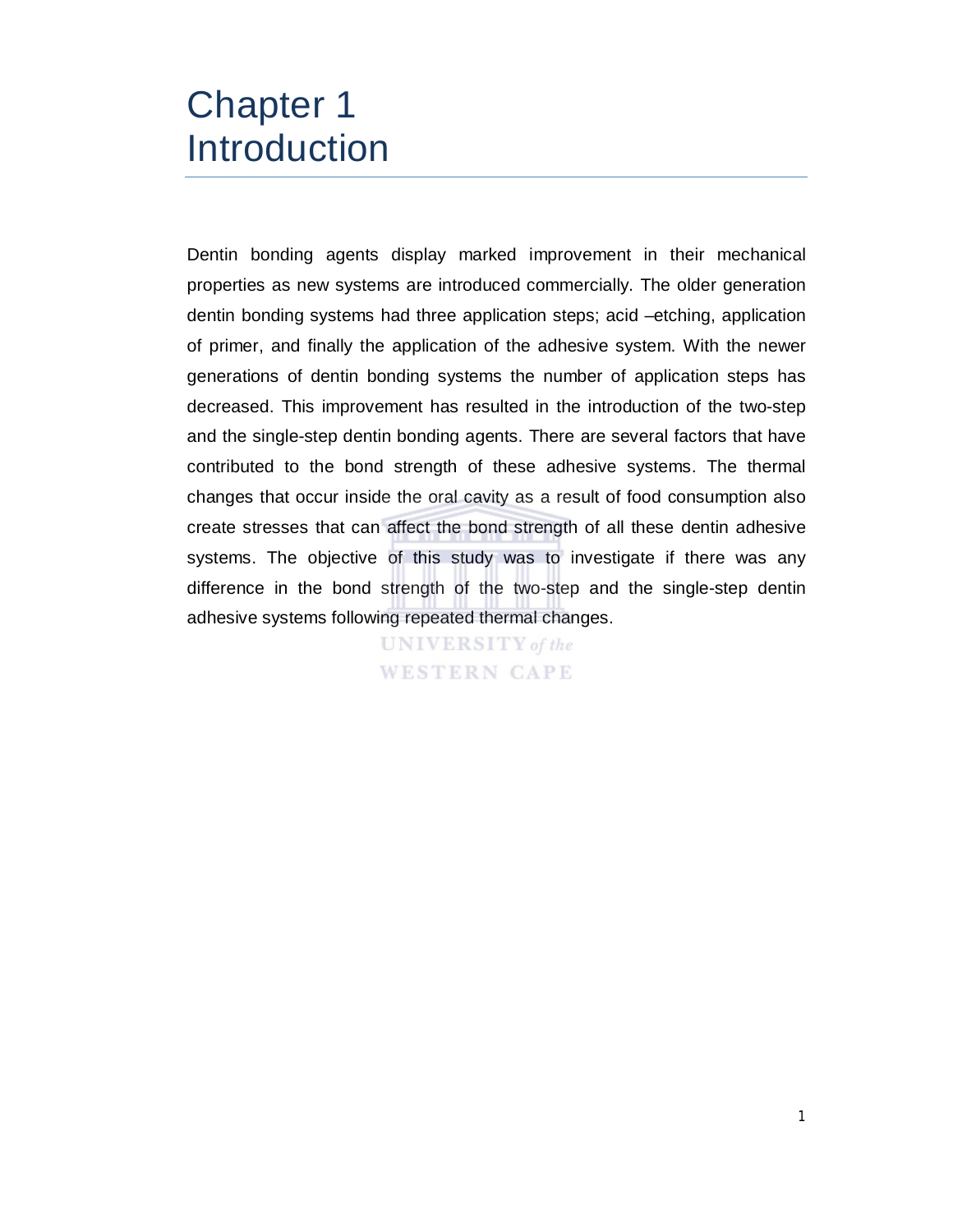## **1.1 Definition of terms:**

For the purpose of this study, the following terms are defined as follows:

- **Dentin bonding agent:** resinous material that is applied to the tooth in a thin layer in order to bond a restorative material to the tooth surface micromechanically through the formation of a hybrid layer.
- **Hybrid layer:** an intermediate layer of resin, collagen, and dentin produced by the etching of dentin followed by the resin infiltration into the conditioned dentin.
- **Composite resin:** a highly cross-linked polymeric material reinforced by a dispersion of amorphous particles such as silica, glass, crystalline, or organic resin filler particles and/or short fibers bonded to the matrix by a coupling agent . . . . . . . . . . . .
- **Bond strength test:** tests used to evaluate the force required to break the adhesive bond between the tooth structure and the restorative material. **UNIVERSITY** of the

## **WESTERN CAPE**

- **Shear stress:** is the ratio of force to the original cross-sectional area parallel to the direction of the force applied to the test specimen.
- **Shear strength:** is the maximum shear stress at the point of fracture of the bonded surface and/or the specimen.
- **Thermal-cycling:** is an *in vitro* process in which the restorative material and the tooth structure are subjected to repeated thermal changes ranging between  $5^0$ –55 $^0$ C for the purpose of this study
- **Mann-Whitney U test:** a non-parametric significance method of testing for equality of population medians among groups.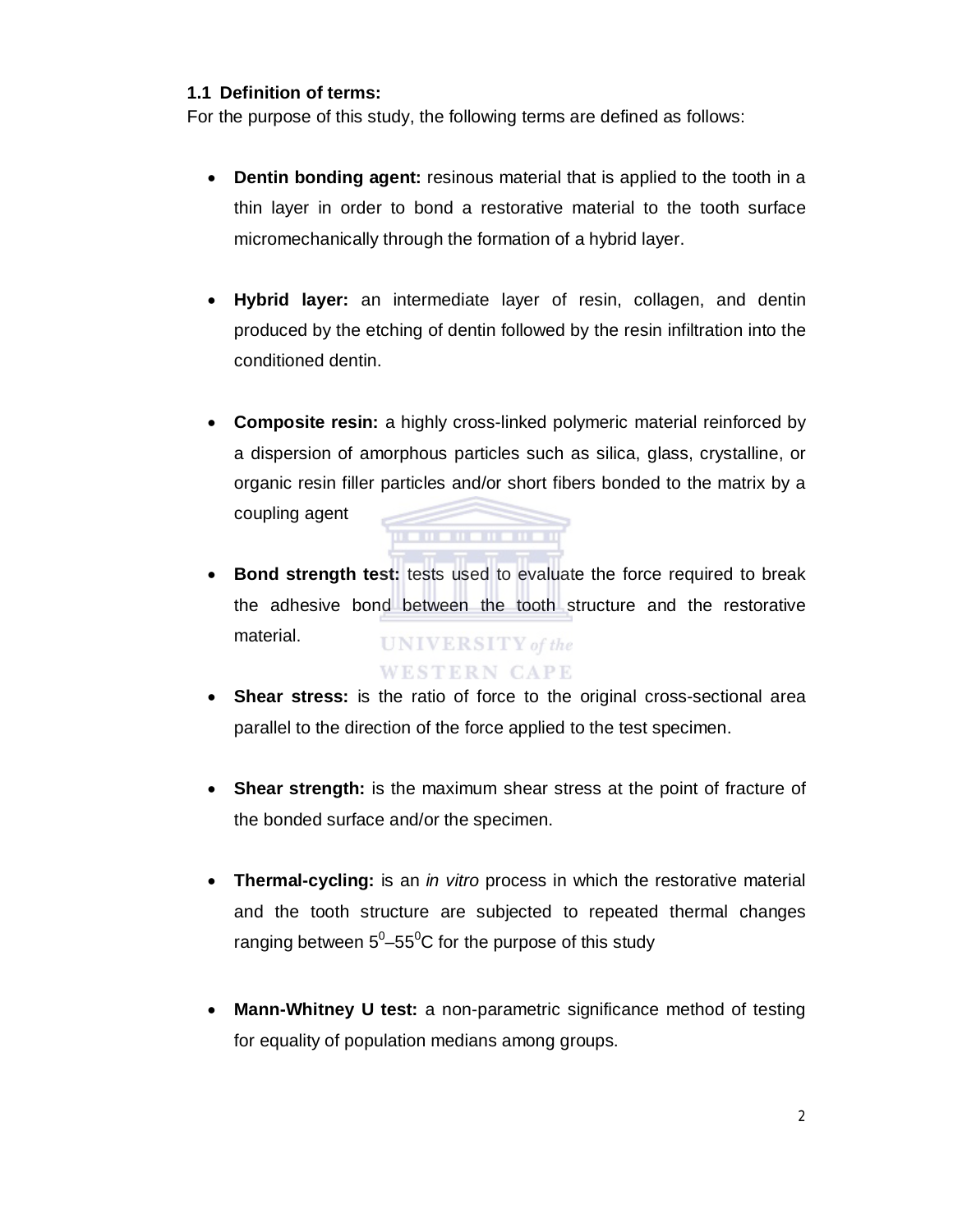# Chapter 2 Literature review

## **2.1. Introduction:**

The ideal restorative material should have the same physical properties as tooth structure. It should also adhere chemically to the tooth surface, require minimal instrumentation, and be aesthetically acceptable (Davis *et al*, 1992). In the past restorative materials were retained mechanically by the creation of a geometrical shape inside the tooth structure. This procedure has the disadvantage of removal of unnecessarily healthy tooth structure with a subsequent increase in the level of trauma and a resultant weakening in the remaining tooth structure (DiRenzo *et al*, 1995).

In the 1950s Dr. Oskar Hagger developed a resinous material that adhered to tooth structure. The introduction of the acid-etching technique by Michael Buonocore in 1950s improved the resin-enamel bond (Tay *et al*, 2004). These improvements in the adhesive systems resulted in the development of a micromechanical retentive system for the bonding resin to the tooth structure (Bouillaguet *et al*, 2001).

The adhesive systems continued to develop rapidly in the last ten years. This rapid development was largely due to two main factors; the first being the increasing demand for tooth-colored restorative materials by patients with a subsequent enhancement in the adhesive technology used with this type of restorative materials. The other reason is the introduction of minimally invasive operative procedures to the profession which were based on only replacing the diseased tooth tissue by direct bonding of the restorative material to the remaining tooth sound structure (Van Meerbeek *et al*, 2003).

As a result of this improvement in the adhesive systems, the clinical application techniques also showed an improvement represented by a decrease in the number of clinical application steps from the original three-steps to two-steps,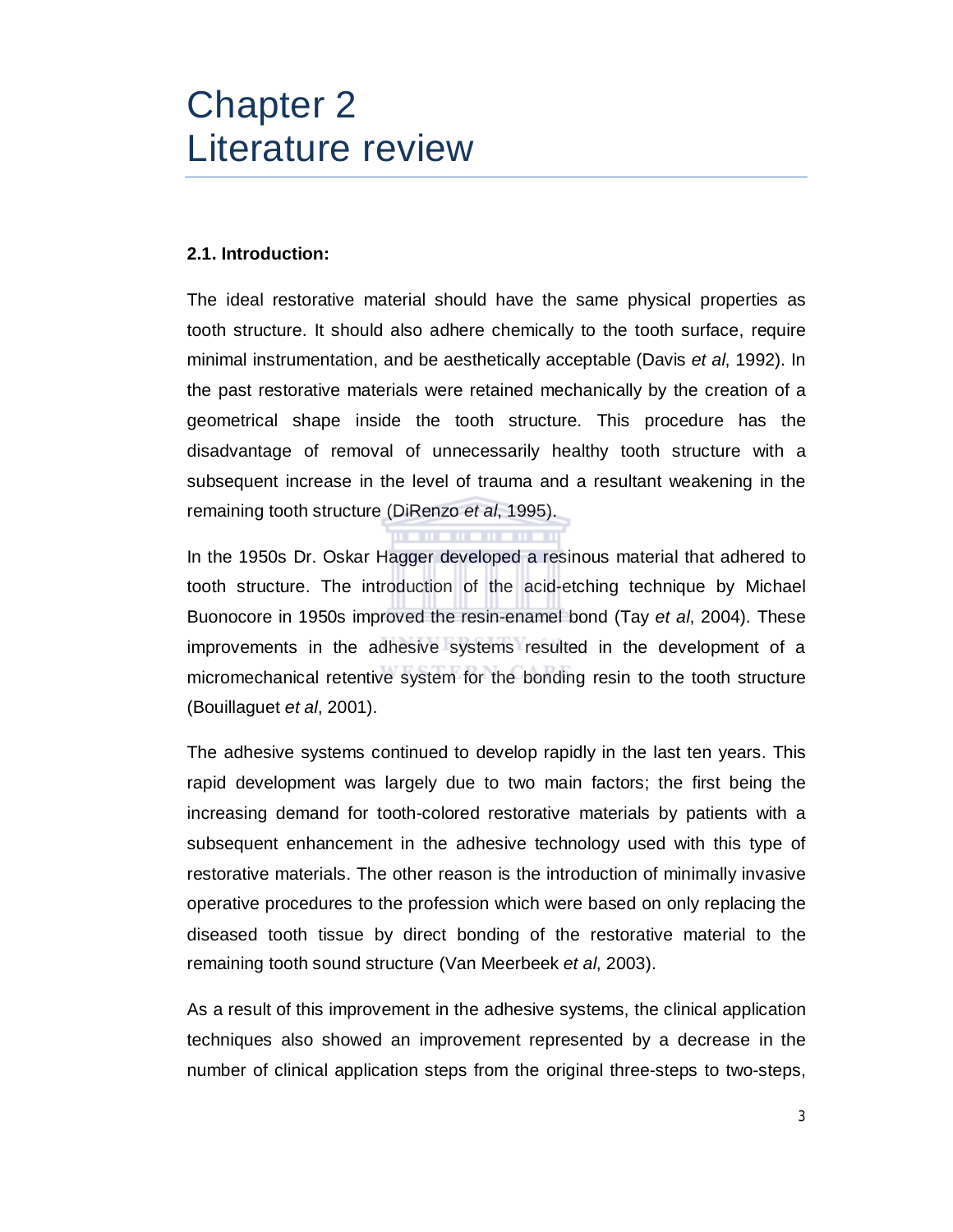and more recently even a one-step application adhesive system for dentin bonding.

The oral cavity is constantly subjected to thermal changes that may affect the strength of these dentin bonding agents (Asaka *et al*, 2007). These temperature changes, that can cause hydrolysis of the bonded interface component, could also result in repeated contraction and expansion of the dentin bonding agents. This dimensional change can result in the creation of stresses on the bonded interface (De Munk *et al*, 2005) with a significant reduction in the bond strength of a variety of dental materials (Soh and Selwynb, 1992).

Bond strength tests have been used to evaluate the strength of the adhesive joint. The bond strength can either be tested under tensile or shear load and sometimes in combination with cyclic fatigue or thermal stress (Eliades, 1994).

Asaka *et al (*2007) investigated the influence of thermal cycling on the bond strength of a single-step, self-etch dentin adhesive system, while Miyazaki *et al* (1998) investigated the influence of thermal cycling on the bond strength of a two-step dentin adhesive system using a self-etching primer system and a selfpriming adhesive system. However there are limited studies that have compared the effect of thermal changes on the bond strength of the two-step and the-single step dentin bonding systems under the same conditions.

#### **2.2. Dentin bonding agents:**

#### **2.2.1. Basic principle of adhesion:**

Adhesion is the process by which two substrates are joined together through formation of an adhesive joint between them. In dentistry these substrates are usually the adhesive and the dental substrate which can be enamel, dentin, or cementum. Dental adhesives have been defined as resin monomer solutions that join a restorative material to a dental substrate following polymerization of the restorative material (Perdigăo, 2007).

The adhesive bond can be mechanical, physical, chemical, or a combination of these bonds. Mechanical adhesion is the simplest method of adhesion and it results from the presence of micro irregularities on the surface of the adherend and the ability of the adhesive to penetrate into these micro-irregularities or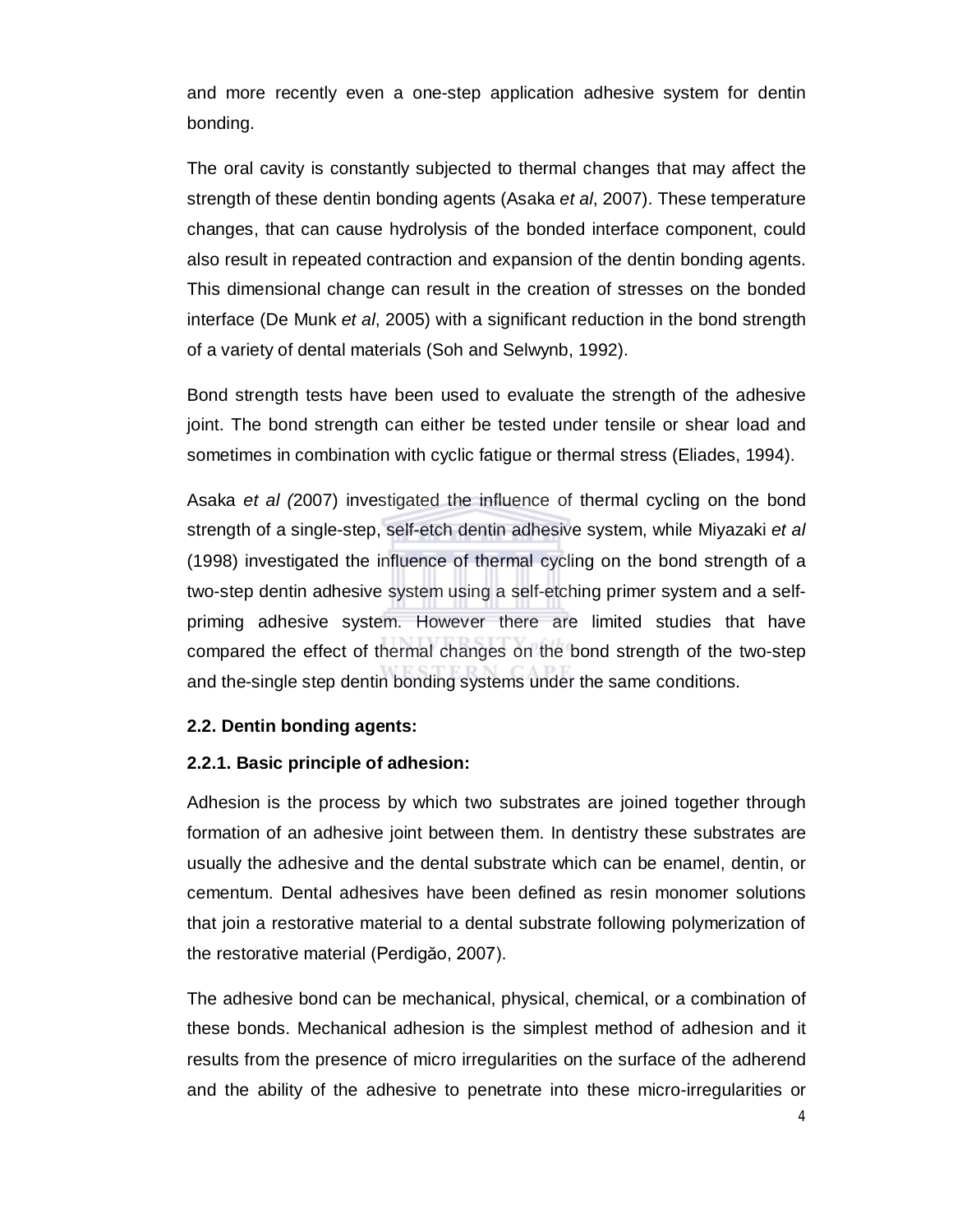undercuts such as in the case of pits and fissures or in the presence of etched enamel. Physical adhesion is when two surfaces are brought into intimate contact and there are secondary forces of attraction arising through a dipoledipole interaction between the polar molecules. This is a weak, rapid and reversible type of bond and can easily be overcome by thermal energy and as such it is not suitable as the only bond for permanent bonding. The third type of bond is the chemical bond in which the molecules of the two substrates dissociate after adsorption onto the surface and the constituents of each material bond separately to the other by covalent or ionic forces, resulting in the formation of a strong adhesive bond (Van Noort, 2002 (a)).

#### **2.2.2. History of adhesion:**

The adhesive system developed by Oskar Hagger in the early 1950s for bonding his resinous material to the hard tooth structures was based on the chemical curing of glycerophosphoric acid dimethacrylate with sulphinic acid. The system was produced as a commercial product called Sevriton (Tay *et al*, 2004).

Buonocore's experiments in 1955 on enamel surfaces are still today regarded as the great landmarks in adhesive dentistry. He used 85% phosphoric acid for 30 seconds to achieve acid decalcification of the enamel surface. His experiments showed that acid etching increased the surface area of the enamel exposing the organic framework of the enamel and thereby increasing the potential for adhesion (Buonocore, 1955).

The adhesive systems have continued to improve since then showing an improvement in their bond strength and a decrease in the number of clinical steps involved in the adhesion process (Burrow and Tyas, 2003).

#### **2.2.3. Mechanism of adhesion:**

The basic mechanism of adhesion is regarded as an exchange process of the inorganic tooth material by resin monomer in which the resin monomer becomes micro-mechanically interlocked upon setting in the created microporosities within the tooth structure (Van Meerbeek *et al*, 2001). This type of adhesion is micro-mechanical in nature. Recently chemical adhesion has been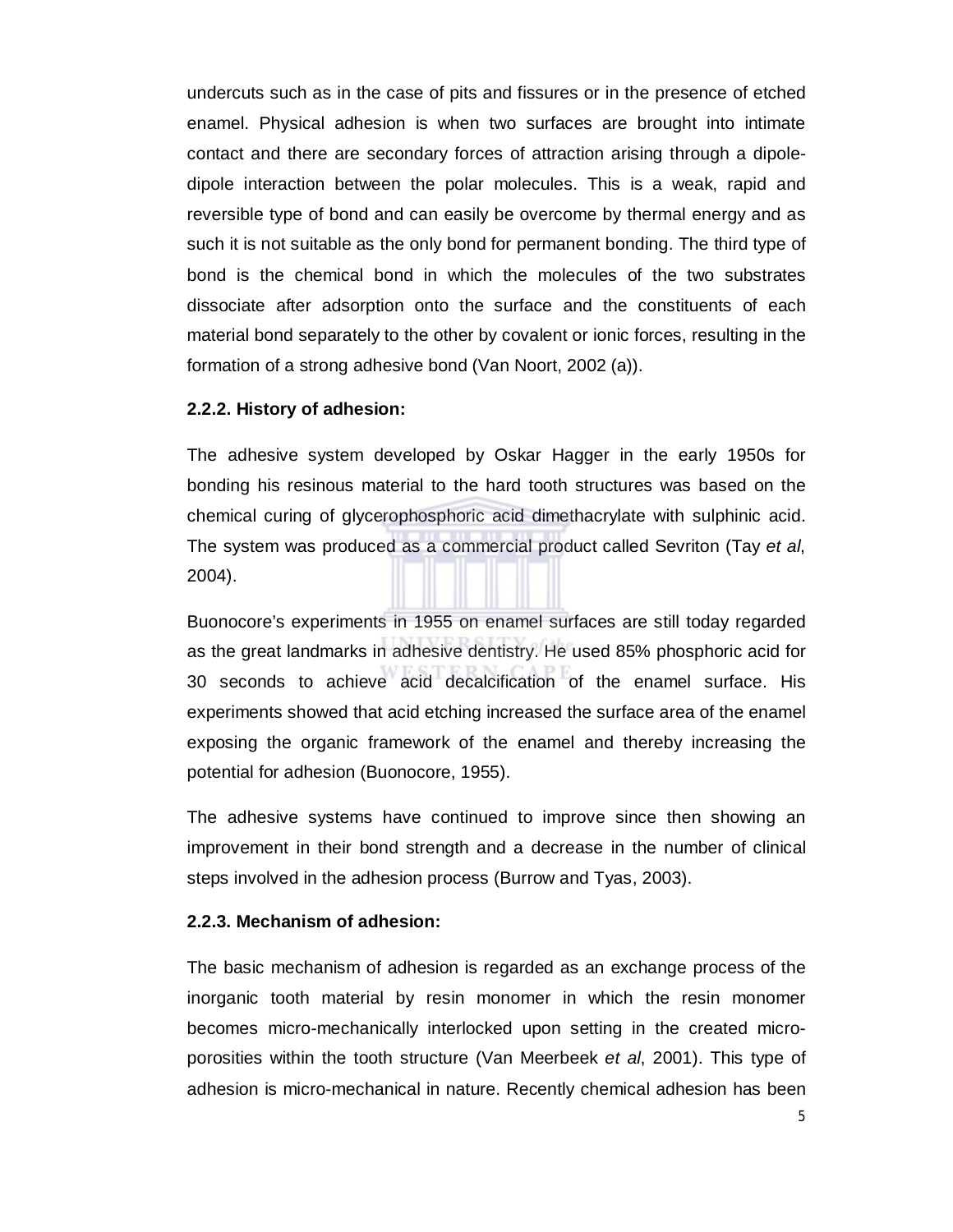possible through an interaction of specific monomers and the calcium in the hydroxyapatite of tooth structure (Yoshida *et al*, 2004).

#### **2.2.3.1. Adhesion to enamel:**

Enamel is the strongest and hardest human tissue (He and Swain, 2008). It consists of 85% hydroxyapatite crystals, 12% water, and 3% organic matrix by volume. Microscopically the enamel consists of enamel rods 5µm in diameter that extend from the dentin-enamel junction to approximately 6-12µm below the tooth surface. Each rod consists of bundles of hydroxyapatite crystals, and each crystal is 50nm in diameter and 100µm long. The hydroxyapatite crystal is covered by an organic layer (Bechtle *et al*, 2010). There are hydroxyapatite crystals between the rods that are arranged parallel to each other to form the interred region, and they have a particular inclination to the adjacent enamel rod axis (He and Swain, 2008). The water and the organic matrix which is mainly protein accumulate between the rod and the interred region, giving rise to the rod sheath. The accumulation in this area is assumed to be due to the lower hydroxyapatite density in this area (Bechtle *et al*, 2010).

The first step in adhesion is the creation of a rough or porous surface to enhance the bonding capacity. This surface is created by the application of a 30 to 40% phosphoric acid to both enamel and dentin (Van Meerbeek *et al*, 2005). Considering adhesion to enamel, the acid etching technique causes demineralization of the inorganic part exposing the organic framework of the enamel (McLean, 2000). This procedure increases the surface roughness and raises the surface energy of the enamel surface thus facilitating adhesion (Van Noort, 2002 (b)).

#### **2.2.3.2. Adhesion to dentin:**

Compared to enamel, dentin has a complex hydrated structure (Marshall *et al*, 1997). In 1996 Pashley described the dentin as a porous, biologic composite made up of apatite crystal filler particles in a collagen matrix (Perdigăo, 2010). It consists of 69% polycrystalline apatite, 13% water, and 18% proteins that are mainly type I collagen by weight (DiRenzo *et al*, 1995). By volume the dentin consists of 50% minerals in the form of carbonate rich, calcium deficient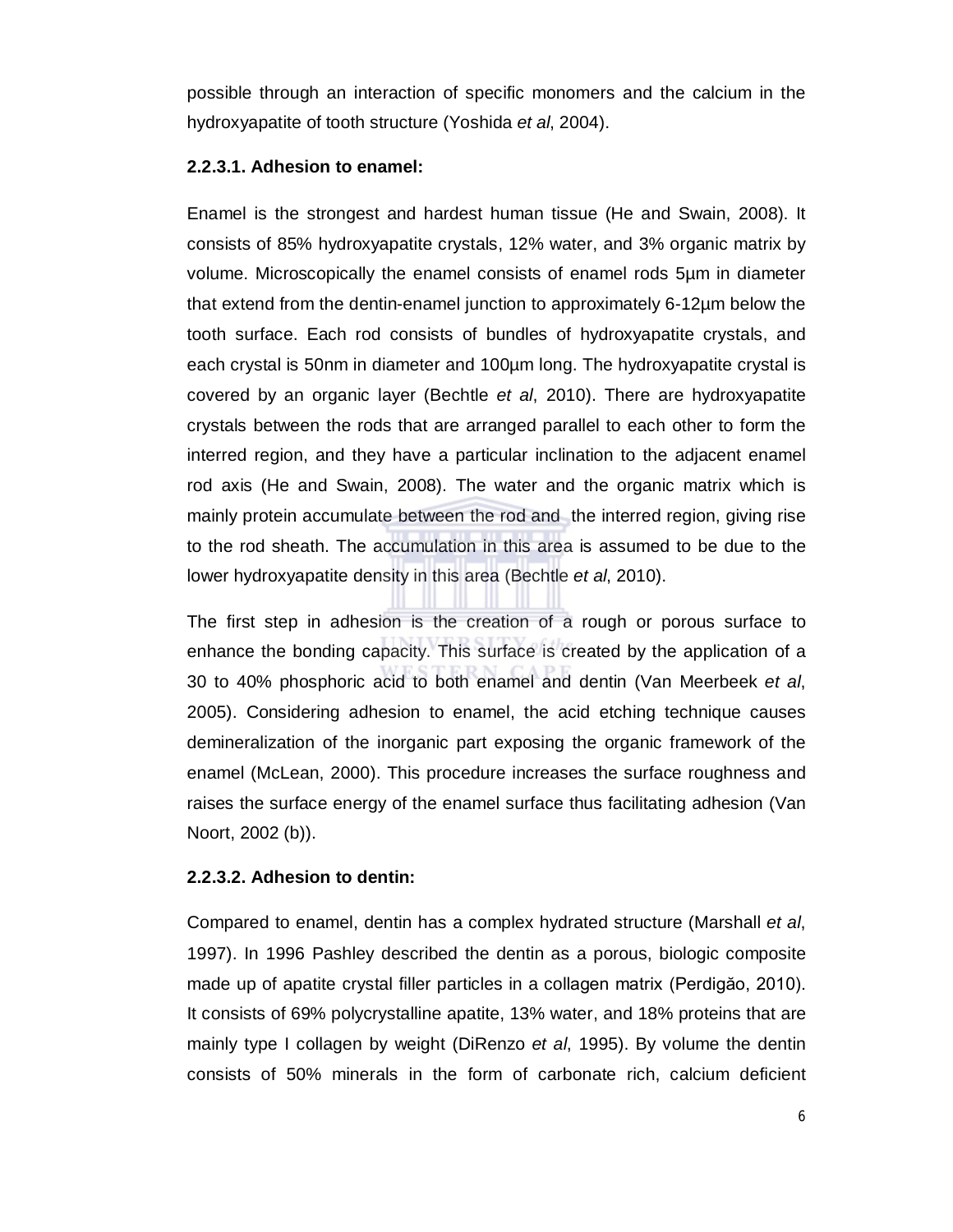apatite; 30% organic material in the form of collagen type I in addition to other non collagenous proteins, and 20% fluid similar to plasma (Marshall *et al*, 1997).

Structurally dentin consists of a network of dentinal tubules. Each tubule has a diameter of 1 - 3µm. The average density of the dentinal tubules is about 30,000 tubules/mm<sup>2</sup>. The dental pulp gives rise to elongated cell bodies that radiate throughout the entire dentin encased by the dentinal tubule. Surrounding the dentinal tubule is the peri-tubular dentin while the intertubular dentin lies between the tubules. Both the peri- and intertubular dentin form the circumpulpal dentin which results in the greater surface area. Mineral crystals of calcium hydroxyapatite  $[Ca<sub>10</sub>(PO<sub>4</sub>)<sub>6</sub>(OH)<sub>2</sub>]$  are deposited between the periand intertubular dentin. These apatite crystals are associated with a network of collagen fibers. A characteristic feature of the peritubular dentin is the lack of a fibrous structure and the presence of a highly mineralized sheath surrounding the tubules (DiRenzo *et al*, 1995).

Adhesion to dentin is more complicated because it is more hydrated as a result of its intrinsic wetness through the dentinal tubules (Marshall *et al*, 1997). The use of phosphoric acid as an etching media was found to have a severe pulpal reaction in the early dentin bonding studies (Retief *et al*, 1974). As a result; it was accepted at that time to avoid any contact of the phosphoric acid with the dentin, but Davis *et al* (1992) showed that the use of 37% phosphoric acid was effective in dentin etching and did not cause post-operative sensitivity provided it was only used for a very short period (10 seconds). The phosphoric acid caused demineralization of the inorganic matrix over a depth of 3 to 5µm thereby exposing collagen fibrils depleted of hydroxyapatite (Van Meerbeek *et al*, 2005).

The micro-mechanical adhesion resulted from the mechanical interlocking of the exposed collagen fibrils to the resin polymer i.e. the exposed collagen fibrils acted as a micro-retentive network for the micro-mechanical interlocking. The main drawback of the acid etch technique of dentin was that the collagen fibrils collapsed and shrunk following drying of the acid-etched dentin, thereby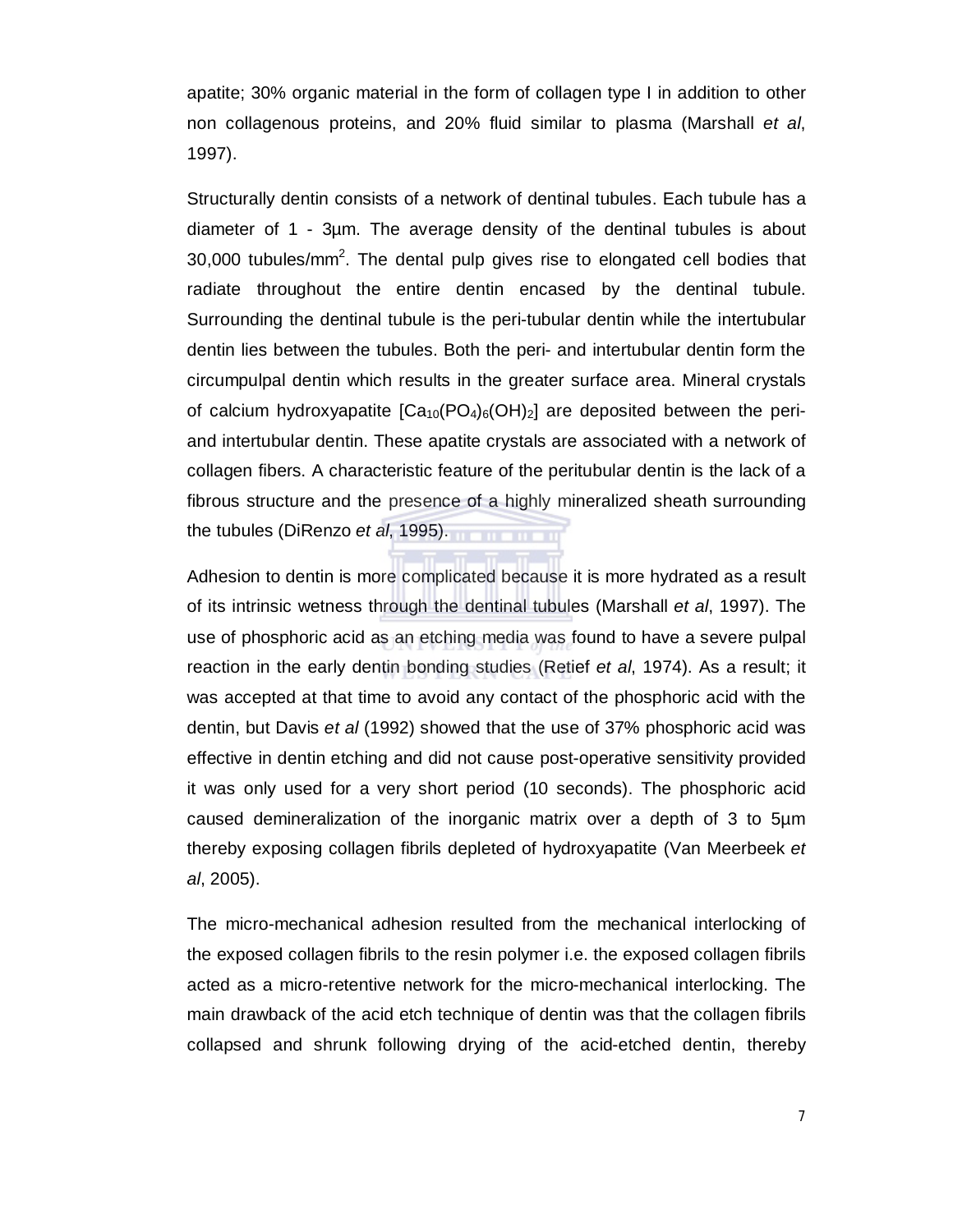jeopardizing the monomer infiltration into the dentin with a resultant diminishing of the bond strength (Gwinnett, 1994).

The next step was the application of an adhesion promoting monomer "primer" to the dentin surface in order to overcome the shrinkage of the collagen fibrils that followed the acid etching and drying steps. The primer consisted of a mixture of monomers that possessed hydrophilic properties. An example of these monomers is HEMA (Hydroxy Ethyl Methacrylate) which has a low molecular weight and hydrophilic properties. The primer prepares the dentin surface for the adhesive resin penetration into the dentinal tubules by providing sufficient wetting of the exposed collagen fibrils and removing the remaining water from the dentinal tubules (Van Meerbeek *et al*, 2005).

Following this preparation of the dentin surface for adhesive resin penetration, the formation of a hybrid layer resulted. Its formation was considered as the basic mechanism for resin-dentin bonding. It results from the intertwining of the resin into the demineralized dentin collagen fibril network (Yang *et al*, 2005). The hybrid layer consisted of resin that infiltrated into the collagen network, residual hydroxyapatite, and traces of water (Perdigăo, 2007). The resin filled up the interfibriller spaces between the collagen fibrils and formed resin tags upon curing thus forming a hybrid layer that provided the bases of micromechanical retention to dentin (Van Meerbeek *et al*, 1993).

Considering adhesion to dentin two problems could occur. The first involves the collapse and shrinkage of the collagen fibrils that follows acid etching; this would prevent proper infiltration of the adhesive resin. The second is that; etching of the dentin surface removes the minerals from the surface leaving the collagen fibrils suspended in water. However a certain amount of water is needed to prevent collagen fibril shrinkage. To overcome these two problems two different techniques were suggested depending on the composition of the primer in the adhesive system (Van Meerbeek *et al*, 2005).

The first technique involves air-drying of the dentin following acid etching and applying a water-based primer which re-expands the collagen fibrils; this technique is known as dry-bonding. The second technique involves leaving the dentin surface slightly wet and the use of an acetone based primer to remove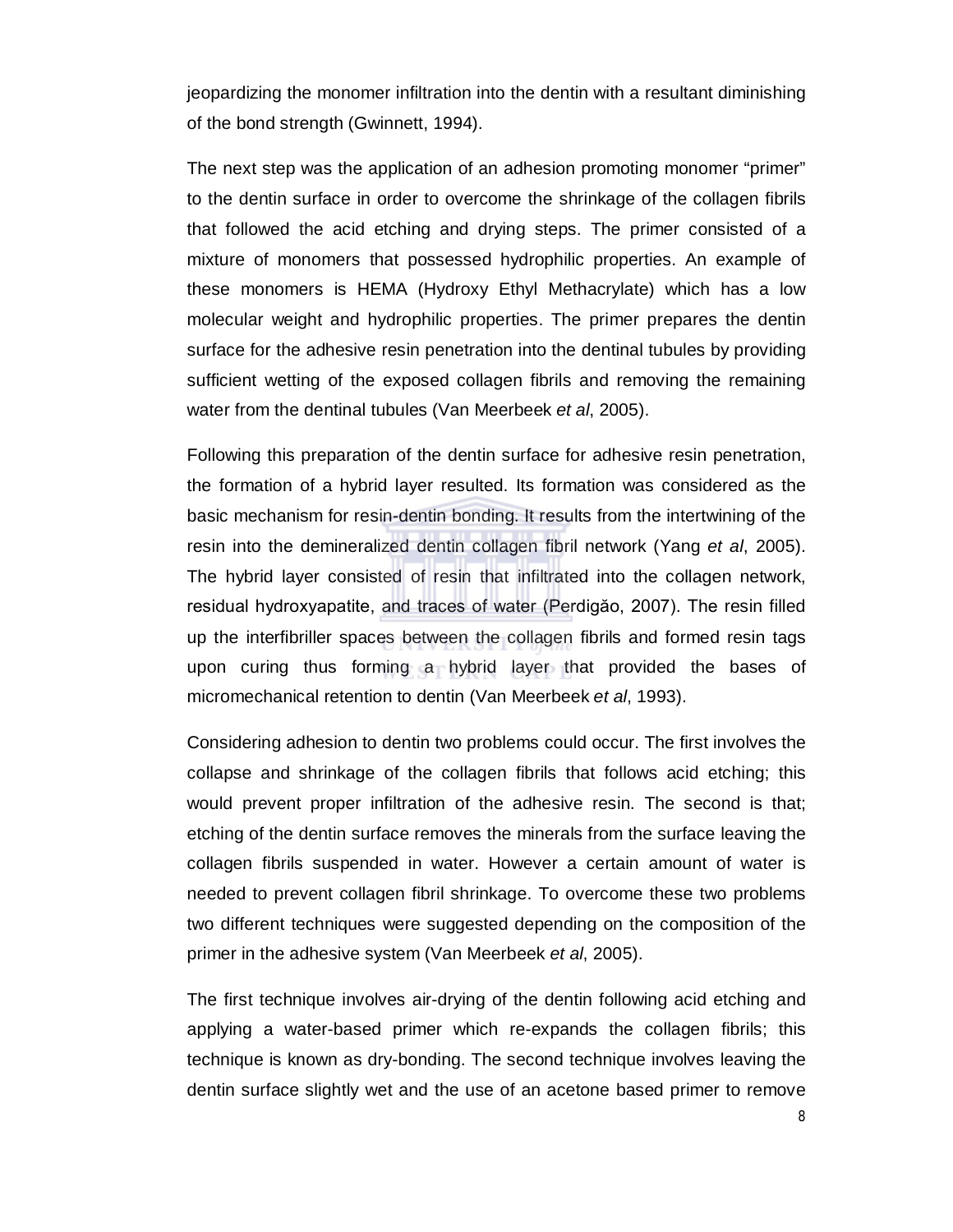the water during the infiltration of the resin; this technique is known as wetbonding (Pashley *et al*, 2007).

#### **2.2.4. Classification of dentin bonding agents:**

There are different classification systems for dentin bonding agents. Most dental companies classify dentin bonding systems into six generations according to the chronology of their release to the dental market (Murray *et al*, 2003).

The first generation of dentin bonding agents were developed during the period 1950 to 1970. This generation of dentin bonding agents were based on the use of an adhesive containing polymerized compound with polar groups that had an affinity to bond to the tooth structure (Bayne, 2002, Burke and McCaughey, 1995). In 1955 Buonocore used cavity primer that containd glycerophosphoric acid dimethacrylate that interacted with the calcium ions of the dentin structure. This link between the phosphate group and the calcium ion was easily hydrolyzed resulting in weak bond strength values (Stangel *et al*, 2007).

In Masuhara *et al* (1962), cited by Bayne (2002), used tri-n-butyl-borane to facilitate adhesion to dentin collagen. The main drawback of this system was the weak bond strength that resulted from poor surface wetting of the dentin surface. Bowen improved the surface wetting of the dentin by introducing the surface active N-phenylglycine and glycidymethacrylate (NPG-GMA) in 1965 (Burke and McCaughey, 1995). All of these materials had weak bond strength values between the dentin and the composite resin and were termed the first generation dentin bonding systems (Bayne, 2002).

The second generation dentin bonding agents were introduced in the early 1970s (Bayne, 2002). This generation used Bis-GMA as a replacement of the methacrylate. The basis of the adhesion was the phosphate-calcium bond type. The bond strength values were greater than the first generation but nowhere near those achieved with enamel bonding. Other materials in this group used a 2-hydroxyethyl methacrylate (HEMA) and phenyl phosphate ester which resulted in slightly better bond strength values (Burke and McCaughey, 1995).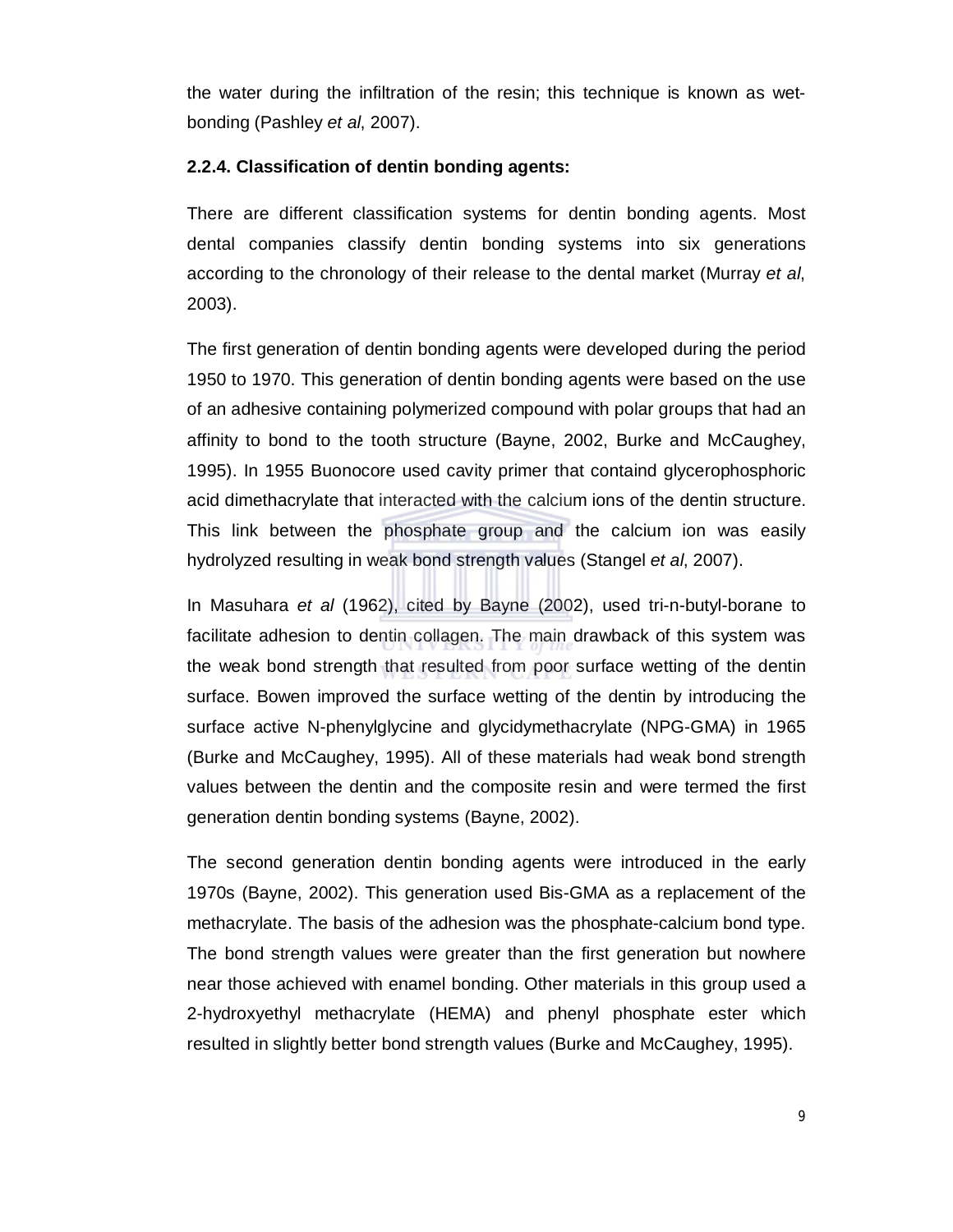The third generation dentin bonding agents were developed in the late 1970s (Bayne, 2002) by using a solution that modified the dentin surface before the application of the resin. This generation produced a mechanical basis of adhesion by using hydrophilic and hydrophobic groups that penetrated the dentin tissue and polymerized in that position creating a hybrid layer that was neither resin nor tooth structure but an integrated mixture of the two (Burke and McCaughey, 1995). This was in contrast to just the chemical bond utilized by the first two generations of dentin bonding agents.

The fourth generation dentin bonding system was introduced in the 1990s (Combe *et al*, 1999) or mid to late 1980s (Bayne, 2002). These systems used phosphoric acid for etching both the enamel and the dentin followed by the application of a primer and a bonding agent (Combe *et al*, 1999). The use of phosphoric acid removed the smear layer (Bayne, 2002) and resulted in an improvement in the bond strength values with a subsequent improvement in the resistance of the restorative material to displacement and marginal leakage (Combe *et al*, 1999).

Also in the 1990s the fifth generation dentin bonding agents were introduced (Bayne, 2002). There were based on a reduction in the number of clinical application steps by combining the primer with the adhesive in one bottle (Combe *et al*, 1999). This system used a hydrophilic agent for both enamel and dentin giving the benefit of bonding to moist dentin (Bayne, 2002).

The sixth generation of dentin bonding agents were developed in the late 1990s and had the etchant and the primer combined in one step and hence the name self-etching primers. While in the seventh generation all the clinical application steps were combined in a single step (Bayne, 2002) and hence the name one-step bonding agents.

In recent years, the eighth generation dental adhesive system was introduced as a self-adhering composite resin (Vertise Flow, Kerr, Orange, CA, USA) in which the bonding agent is combined with a flowable composite, thus eliminating the step of application of the adhesive system. Vichi *et al*, 2010 investigated the clinical behaviour of Vertise Flow the self-adhesive composite resin in small sized class I restorations for a 6 month period. They assessed the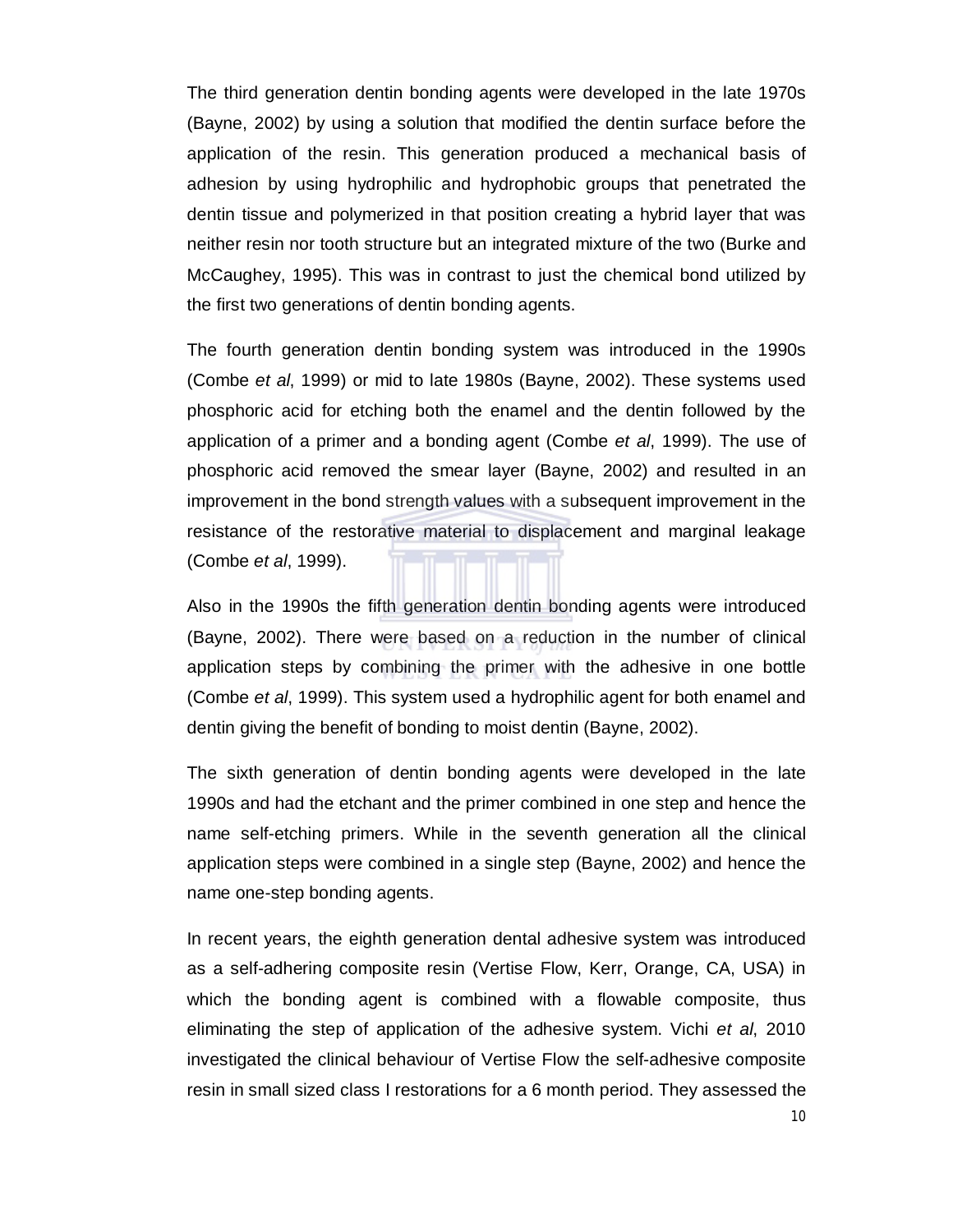post-operative sensitivity, marginal discoloration, marginal integrity, secondary caries, maintenance of interproximal contact, and fracture at baseline. They concluded that; Vertise Flow (self-adhesive composite resin) had a successful clinical outcome when used to restore small class I cavities (Vichi *et al*, 2010).

The other classification system of dentin bonding agents is a little confusing. In the Buonocore memorial lecture in 2003 Van Meerbeek *et al*, named three categories of dentin bonding systems according to their adhesive strategy. These were classified as the etching and rinse adhesives, the self-etch adhesives, and the glass ionomer adhesives (Van Meerbeek *et al*, 2003, Van Meerbeek *et al*, 2005). Another name for the etching and rinse adhesive is the total-etching technique. The system based on the etch-rinse and the self-etch techniques are bonded to the dentin through micromechanical retention as a result of the formation of the hybrid layer. While the glass ionomer adhesives bond to tooth structure through micromechanical and chemical retention after the formation of the hybrid layer and the ion exchange that occur between the glass ionomer and the tooth structure (Van Meerbeek, 2005).

Another classification system is based on the number of the clinical application steps involved in the process of bonding namely etching, priming, and bonding to tooth structure and are therefore categorized into three groups; the threestep, the two-step, and the single-step bonding systems (Van Meerbeek *et al*, 2003).

The three-step adhesive system consists of etching, priming, and the application of the adhesive in which each agent is applied separately (Tay *et al*, 2004). The three-step adhesive system uses phosphoric acid for etching both the enamel and the dentin and hence the name total-etch. The acid etching produces microporosities so that the resin binds micromechanically to the tooth structure through resin tag formation. An adequate seal of the pulp or an adequate remaining dentin thickness is necessary for this in process order to prevent the adverse effect of the acid on the pulp during the acid etching phase (Naughton and Latta, 2005). The application of the dentin primer to the demineralized dentin enhances the monomer diffusion and facilitates the formation of the hybrid layer after the application of the bonding agent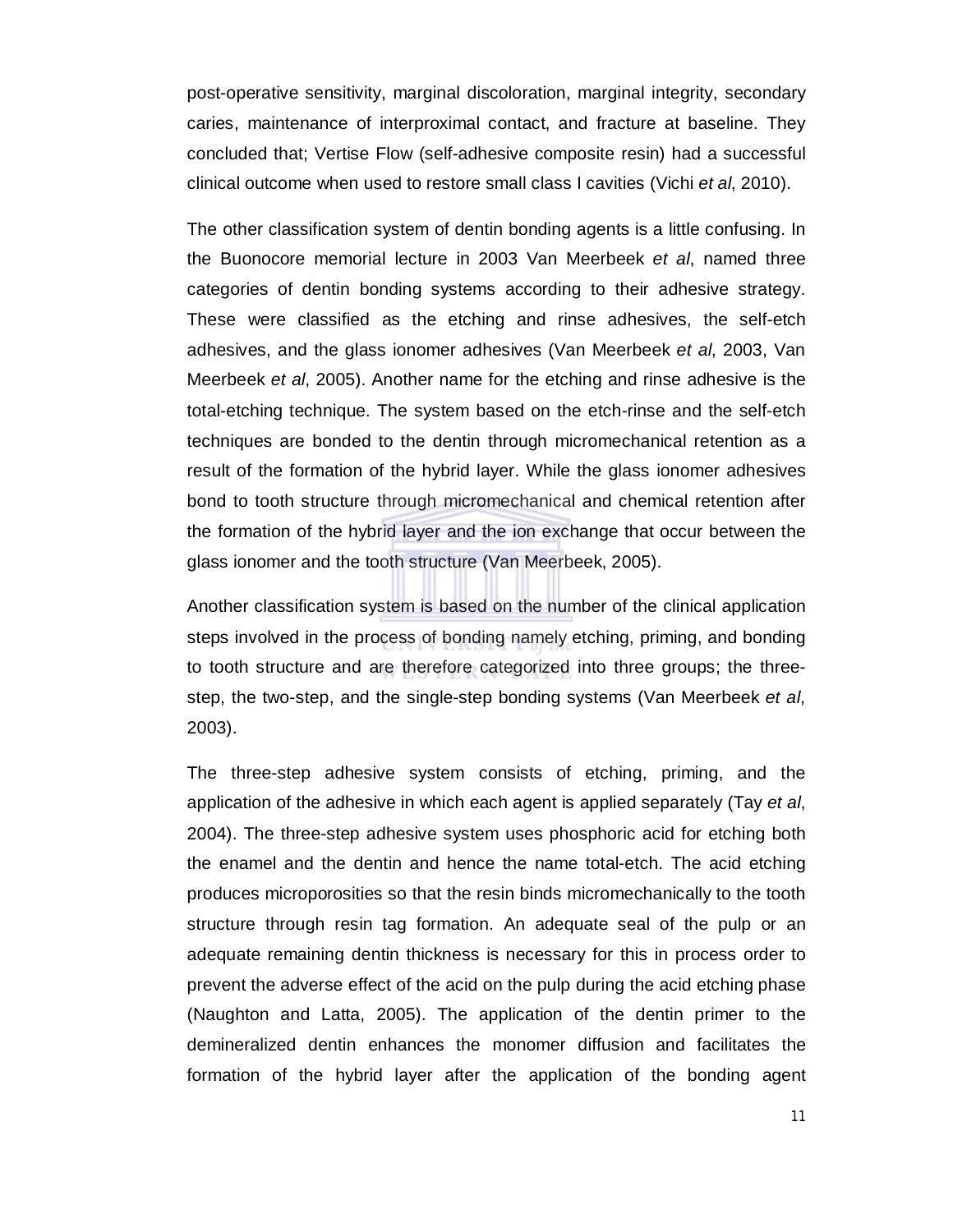(Hayakawa *et al*, 1998). The system also contains hydrophilic monomers that enhance the wettability of the hydrophobic resin thereby enhancing the bond (Miyazaki *et al*, 1998).

In comparison the two-step dentin bonding systems have eliminated an application step from the three-step systems and can be further subdivided into self-priming adhesives and self-etching adhesives combining the chemical components. The self-priming adhesives combine the priming and the application of the adhesive into a single step while keeping the etching step separated. The self-etching adhesives on the other hand use an acidic monomer in a high concentration in the primer so that a self-etching primer is created i.e. enabling the system to combine the etching and the priming in one step (Tay *et al*, 2004). An example of the acidic monomer is the phosphate ester or carboxylic acid, and hydroxyethyl methacrylate (HEMA) (Hayakawa *et al*, 1998). The acidic monomer is ionized by the addition of water to the adhesive system. This ionization allows the acid to cause demineralization of the tooth structure. Unlike the total-etching adhesives the self-adhesive system has the advantage of better resin infiltration into the hybrid layer (Tay *et al*, 2004).

#### **UNIVERSITY** of the

The single-step adhesive system consists of etching, priming, and the application of the adhesive all being combined in one step (Tay *et al*, 2004). The demineralization, conditioning and infiltration of the adhesive into the enamel and dentin occur simultaneously without the rinsing that normally follows the etching procedure. This results in an alteration of the smear layer without its removal (Naughton and Latta, 2005). The primer substance is either HEMA (hydroxyethyl methacrylate) or PENTA (di-pentaerythritol penta-acrylate monophosphate) together with a low viscosity resin. Ethanol or acetone is added as a solvent so that it acts as a water chaser and facilitates the exchange of the water for the monomer inside the collagen web (Cardoso *et al*, 1998).

The bond strength values of the three step dentin bonding agents are high, but these values can be affected by some factors such as excessive etching of the dentin in which case weak bonds will be produced as a result of the incomplete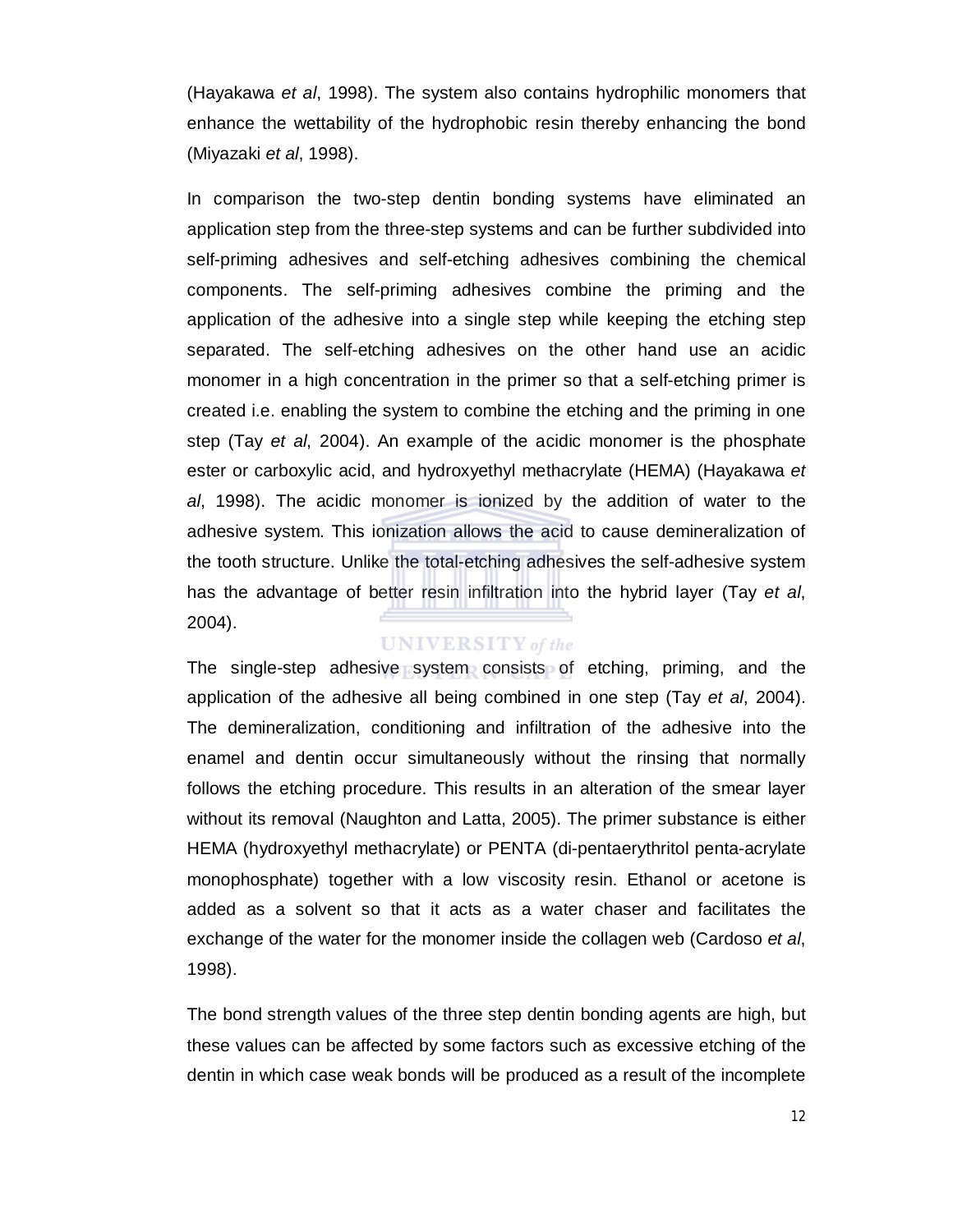resin infiltration into the base of the collagen fibers (Paul *et al*, 1999). In addition to that the collagen fibers also shrink during the air drying procedure following acid etching resulting in poor resin infiltration between these fibers and thus reducing the bond strength. Furthermore the moisture contamination after etching can affect the bond strength when using the three step adhesive system (Bouillaguet *et al*, 2001). The later products in the generation of the three-step dentin bonding systems were able to produce bond strength values varying from 9 to 18 MPa (Naughton and Latta, 2005).

The difference between the shear bond strength of a two-step dentin bonding agent and a single-step dentin bonding agent was investigated by Hegde and Bhandary in 2008, and they concluded that the two-step dentin bonding agent produced higher bond strength values to dentin when compared to that of the single-step dentin bonding agent (Hegde and Bhandary, 2008).

Miyazaki *et al* investigated the shear bond strength of the two-step dentin bonding systems following thermal cycling and found that there was no significant difference in the bond strength in the self-etching primer sub-system, while there was a significant decrease in the bond strength in the self-priming sub-system (Miyazaki et al, 1998). RSITY of the

Other studies suggested that the combination of the etching and the priming in a single step as in the self etching adhesive system reduced the effectiveness of the hybrid layer (Bouillaguet *et al*, 2001); however the effect of the combination on the bond strength was unclear (Sano *et al*, 1999).

Bouillaguet *et al* investigated the microtensile bond strength of composite resin to dentin using a one step adhesive system and found that it ranged between 13.8 and 18.9 MPa with most of the failures occurring at the top of the hybrid layer when using scanning electron microscopy (SEM) to view the fractured sites (Bouillaguet *et al*, 2001).

#### **2.3 Bond strength**

#### **2.3.1 Bond strength tests:**

Bond strength tests are used for the determination of the strength of the bond between the restorative material and the tooth structure (Cheng *et al*, 1999).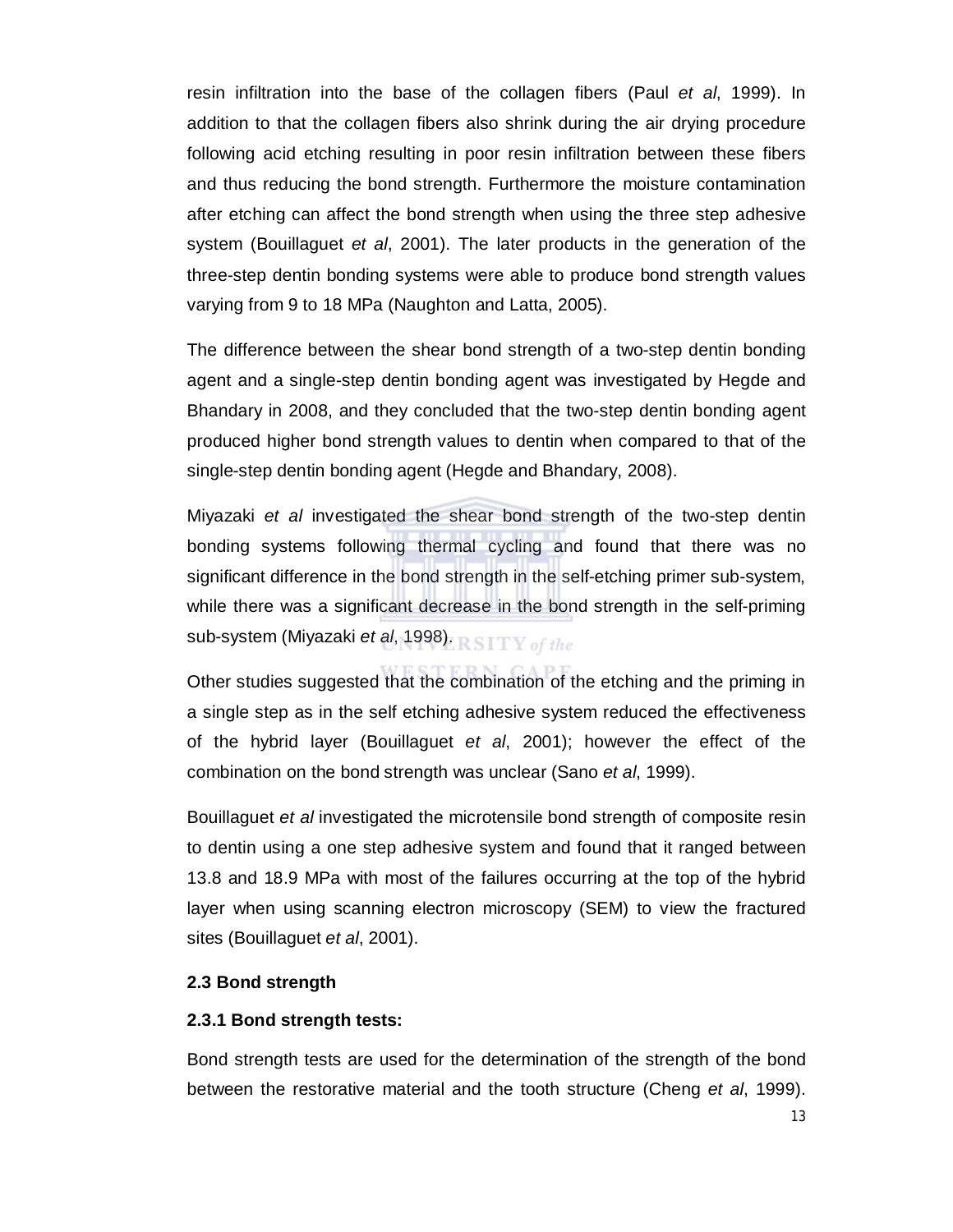There are several bond strength test methods that have evolved as a result of the continuous development and improvements in the adhesive systems that are introduced into the dental market on a regular basis. As a result of this improvement in the materials, the adhesion testing methods have also improved over time. However this improvement in testing methods has resulted in a lack of standardization between these test methods. The lack of standardization has resulted in the influence of numerous variables that could affect the bond strength values. These variables include substrate type and preparation, etching, priming, bonding, storage and testing methods (Pashley *et al*, 1995). Although the bond strength tests are used to evaluate the adhesive strength of a restorative material, there is little correlation between these tests and *in vivo* findings (Rasmussen, 1996).

Bond strength values are determined by tensile or shear bond strength tests. The bond strength value is obtained by dividing the load at failure by the cross sectional area of the bonded surface (Cheng *et al*, 1999). This is referred to as the nominal or average bond strength value (Placido *et al*, 2007). In a tensile test the material is stretched in a uni-axial direction in a tensile tester. While in a shear bond strength test pressure is applied to the material until it fractures. The shear bond strength test has the advantage of ease of specimen preparation and is a relatively simple test procedure. However cohesive failure in the substrate is observed with the newer adhesive systems resulting in the conclusion that this test is unsuitable to determine the true bond strength with especially materials with high bond strength values (Placido *et al*, 2007). Della Bona and Van Noort explained that this cohesive failure was due to the fact that the stress was concentrated in the substrate rather than in the adhesive which resulted in a premature failure prior to the failure at the interface itself (Della Bona and Van Noort, 1995).

Van Noort *et al*, 1989 compared the nominal bond strength value between the tensile and the shear bond strength tests and found that it varied according to the specimen geometry, loading configuration and material properties. The bond strength value was found to be more sensitive in the shear tests than in the tensile tests. Based on this study the tensile bond strength test is preferred to the shear bond strength test (Van Noort *et al*, 1989).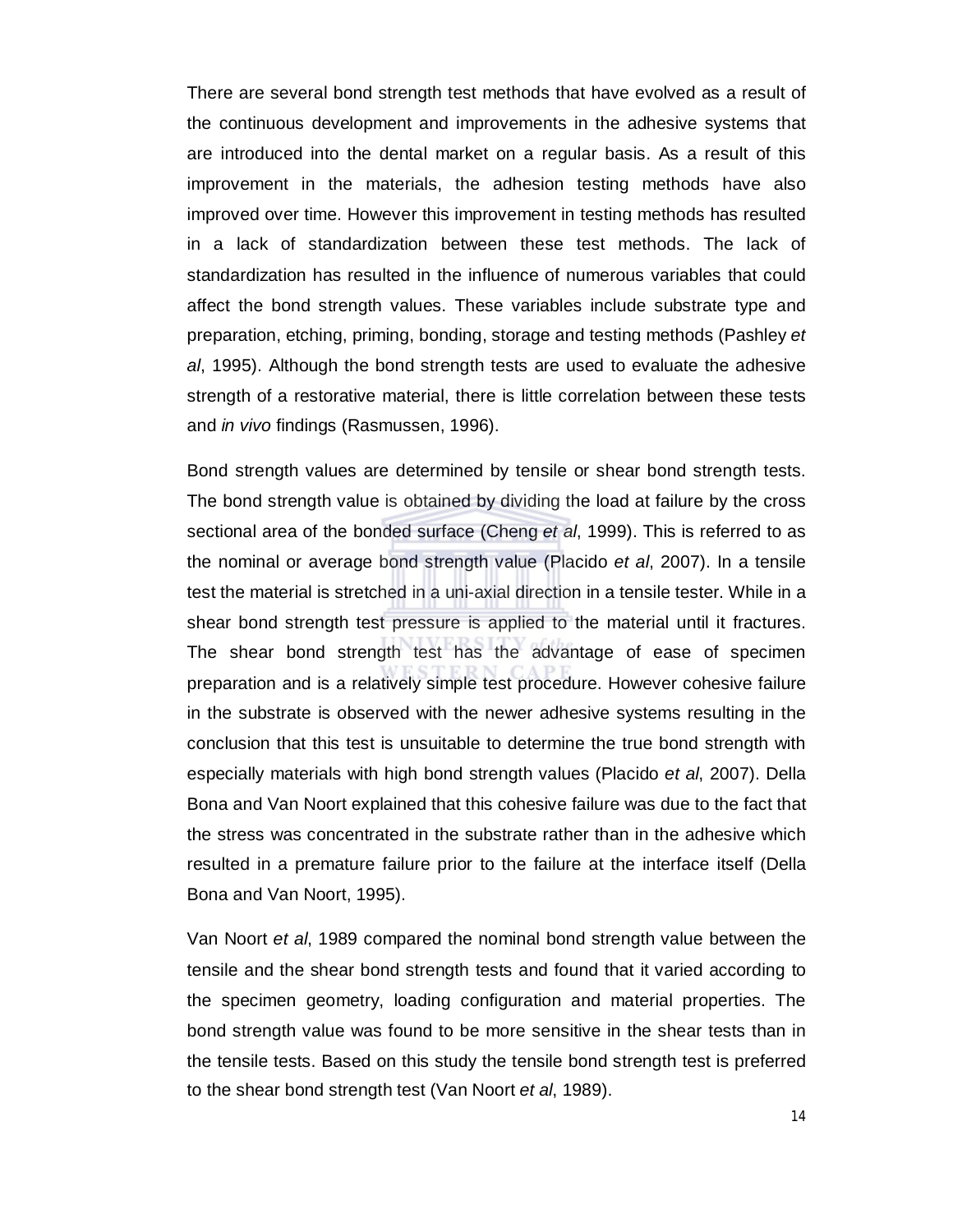In 1994 the microtensile bond strength test was introduced. It uses a very small surface area of the specimen (1mm<sup>2</sup>) (Scherrer *et al*, 2010). However this test is very sensitive and time consuming, but it allows a uniform distribution of stress due to the small surface area of the specimen and allows the use of multiple specimens from a single tooth (Goracci *et al*, 2004). Pashley *et al* listed several advantages of the microtensile bond strength test including; the exclusive ability to test adhesive bond failure of a material if the bonded surface area is 1mm<sup>2</sup>, high interfacial bond strength values that could be easily measured, it also permits the measurement of regional bond strength values, it also allows for means and variances to be calculated for a single tooth, it also permits testing of bonds made to irregular surfaces, permits testing of very small areas, and facilitates SEM examination of the failed bonded surfaces as the surface area in only 1mm<sup>2</sup>. They also listed several disadvantages of the microtensile bond strength test namely that it technically demanding, difficult to measure the bond strength values if it is less than 5MPa, requires special equipment to prepare the specimens , and samples are so small that they can be hydrated very rapidly (Pashley *et al*, 1995).

Recently other methods were advocated by McDonough *et al* (2002) to measure the bond strength under shear load. One such method called the micro-shear or micro-bond strength test uses specimens with a small dimension and allows testing the bond strength in a small area. In this way the test permits regional mapping or depth profiling of different substrates. It also allows the use of different specimens from the same tooth as in the microtensile bond strength test with the main difference being the lack of a sectioning procedure in the micro-shear bond strength test (McDonough *et* al, 2002).

#### **2.3.2 Thermal effect on bond strength:**

The oral cavity is constantly subjected to thermal change as a result of the intake of food and fluid at varying temperatures. This temperature change can cause dimensional changes of the tooth structure as well as the restorative material. This temperature change is expressed as the coefficient of thermal expansion (Sidhu *et al*, 2004). The coefficient of thermal expansion of the restorative material should be similar to or near to that of the coefficient of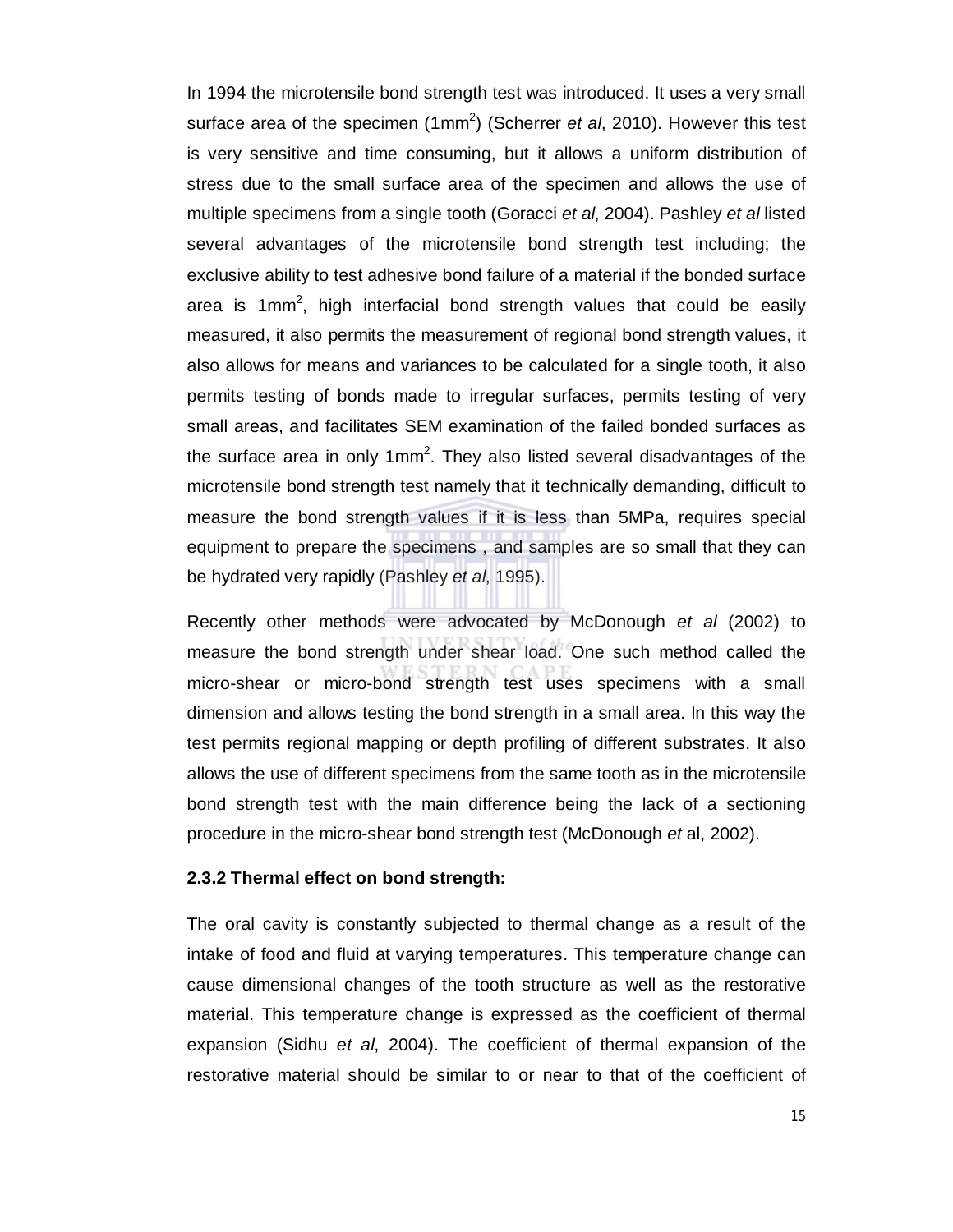thermal expansion of the tooth; otherwise a gap will be formed between the restorative material and the tooth structure (Nelsen *et al*, 1952). Furthermore loosening and debonding of the restorative material can also occur (Yamaguchi *et al*, 1989). The coefficient of thermal expansion of the tooth structure has been found to be between  $11 - 14x10^{-6}$ <sup>o</sup>C (Sidhu *et al*, 2004) while that of the restorative material such as a composite resin is in the range of 20 to 80 x 10<sup>6</sup> / <sup>0</sup>C (Versluis *et al*, 1996).

Rossomando and Wendt defined the thermal-cycling as an *in vitro* process of subjecting a restoration and a tooth to temperature extremes that resemble to those found in the oral cavity (Rossomando and Wendt, 1995). The different thermal changes that the dentition is subjected to during food consumption can be simulated in *in vitro* studies by thermal-cycling of the specimens to temperatures ranging between 5 and  $55^{\circ}$ C (Soh and Selwynb, 1992). The thermal-cycling regimen in most studies is comprised of 500 cycles in water between  $5^{\circ}$ C and  $55^{\circ}$ C as indicated by the ISO TR 11450 standard established in 1994 (De Munck *et al*. 2005). However 10,000 *in vitro* cycles correspond to one year of *in vivo* functioning as concluded from the work of Gale and Darvell in 1999.

#### **UNIVERSITY** of the

In adhesive dentistry more so than in other aspects of dentistry the influence of the intra-oral thermal changes can be substantial as it affects the restorative material and/or the adhesive system. The composite resin restorative material adheres micromechanically to the dentin after formation of the hybrid layer by the dentin bonding systems (Yang Lee *et al*, 2001). During visible light polymerization of the composite resin the temperature of the composite resin increases as a result of the polymerization reaction within the composite resin and due to the heat output from the dental light curing unit (Stewardson *et al*, 2004). According to Strang *et al* the most significant source of heat during the polymerization of a light activated restorative material is from the light activation unit and not from within the material itself (Strang *et al,* 1988). To reduce the amount of the rise in temperature during visible light polymerization of composite resin Masutani *et al* recommended an incremental placement and polymerization of the composite resin together with the use of a moderate intensity light for the polymerization process (Masutani *et al*, 1988). Goodis *et al*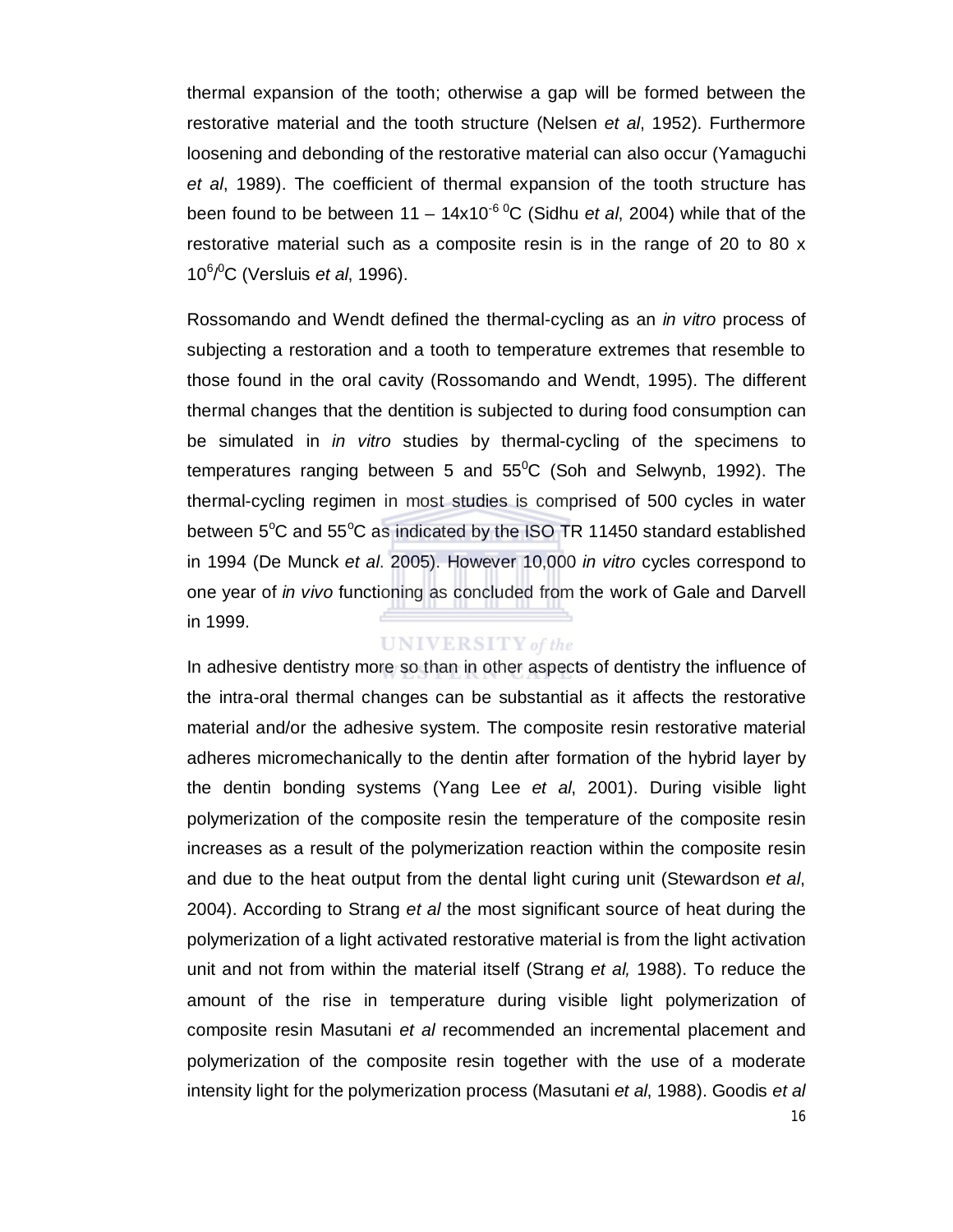(1990), Hannig and Bott (1999), and Porko and Hietala (2001) investigated the effect of thermal changes during the polymerization of the composite resin on the pulp. They concluded that all the visible light-curing units tested caused a measurable increase in the pulpal temperature within the range of pulpal physiology. Moreover the type of the light curing unit also influenced the amount of the rise in temperature that resulted during the curing of the composite resin in that the newer model lights caused a lower increase in pulpal temperature. On the other hand, the cooling effect of the rinsing water following acid etching could also cause a rapid decrease in the pulpal temperature, but the overall effect of thermal changes during polymerization on the bond strength of dentin bonding agents is not completely resolved.

During consumption of hot foods heat is generated that can reach a maximum of  $47^{\circ}$ C during consumption (Musanje and Darvell, 2004). This increase in temperature generates heat on the composite resin that affects the expansion of the material as well as the dentin bonding agent due to the difference in the coefficient of thermal expansion resulting in stresses that are generated that are sufficient to cause interfacial debonding between the different components involved in the bond. The amount of temperature needed for the debonding gives an indication of the bond strength of the adhesives (Yang Lee *et al*, WESTERN CAPE 2001).

The thermal changes experienced in the mouth induce stresses in the bonded interface between the restorative material and the tooth structure; compromising the adhesive material and resulting in reduced bond strength values (Asaka *et al*, 2007). Another effect of the repeated thermal changes is the acceleration of the hydrolysis of the bonded interface component by the fluids resulting in debonding of the restoration (De Munk *et al*, 2005).

The effect of thermal-cycling on the shear bond strength of the single-step dentin bonding agent was investigated by many researchers including Asaka *et al* 2007 who concluded that the thermal cycling generated different thermal conductivities that resulted in mechanical stresses on the bonding agent. They also concluded that the size of the bonded composite resin influenced the durability and the strength of the adhesive system implying that in large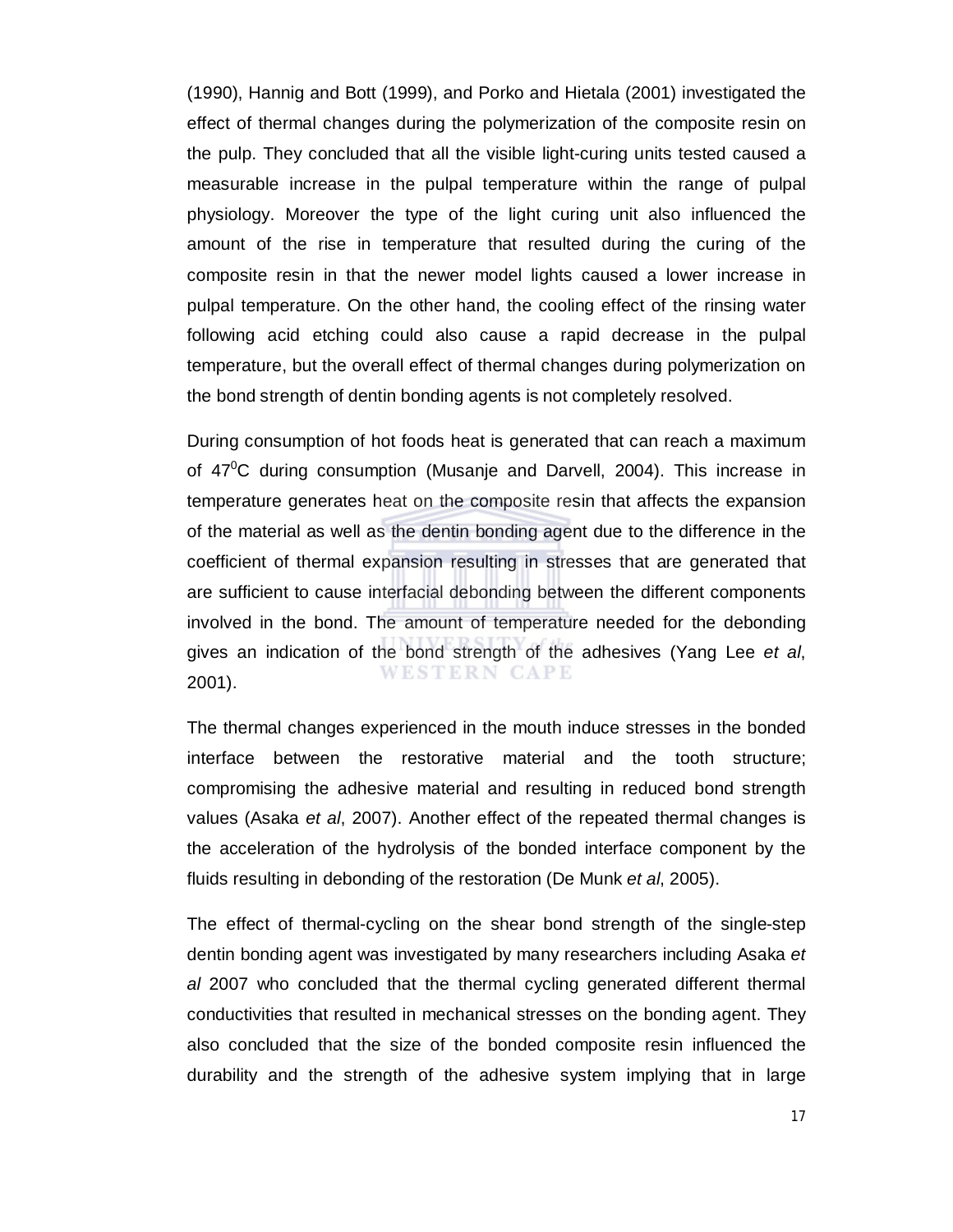composite fillings a portion of the bonded interface may be protected from the thermal changes (Asaka *et al*, 2007).

Naughton and Latta (2005) also investigated the effect of thermal-cycling on the shear bond strength of a self-etching single step adhesive system like Xeno III and concluded that thermal-cycling did not affect the shear bond strength value of this material (Naughton and Latta, 2005). However this finding differed from the findings reported by El Araby and Talic in 2007 (El Araby and Talic, 2007)

On the other hand the effect of thermal-cycling on the two-step dentin bonding agent was also investigated by a number of researchers including, Miyazaki *et al* (1998) who investigated the influence of thermal-cycling on the dentin bond strength of a two-step bonding system using a self-etching primer system and a self-priming adhesive system and found that the dentin bond strength values decreased as the number of thermal cycling episodes increased with a significant decrease in the bond strength values of the self-priming systems with only a small decrease in the bond strength of the self-etching primer systems (Miyazaki *et al*, 1998). This result was similar to that reported by Alaa and Talic in 2007 (El Araby and Talic, 2007). However Santos *et al* (2005) showed that thermal-cycling did not affect the shear bond strength value of the two-step dentin bonding agent like Prime and Bond NT (Santos *et al*, 2005).

#### **2.4 Failure of adhesive bond caused by thermal-cycling:**

The stresses that are created by repeated contraction and expansion due to thermal changes may lead to crack formation along the bonded interface. Once this crack is formed, it continues to increase as a result of the movement of the oral fluids into and out of the gap (Gale and Darvell, 1999).

Furthermore water within the gaps causes hydrolysis of the resin by the breakdown of the covalent bonds between the polymers. The degree of resin hydrolysis is also related to the amount of water sorption by the hybrid layer. Studies have shown that the hydrophilic acidic resin systems that are used with the self-etch adhesives have a higher water sorption ability when compared to the hydrophobic resins which have a low water sorption capacity. Other than resin hydrolysis by water, water sorption also causes a significant decrease in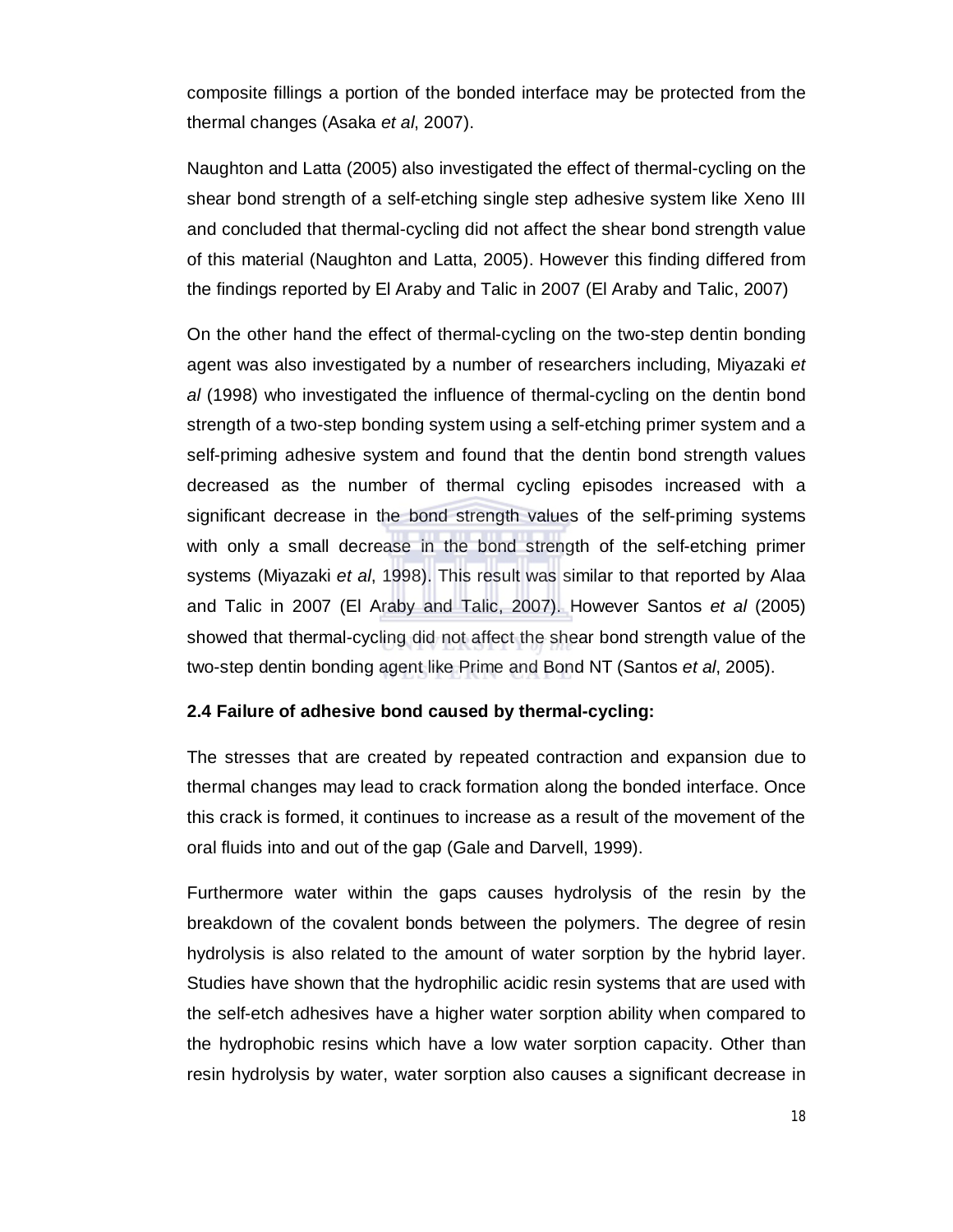the modulus of elasticity of the resin with a subsequent decrease in the bond strength (Breschi *et al*, 2008).

Moreover this water sorption also results in a loss of the resin from the interfibrillar spaces, resulting in a disorganization of the collagen fibrils with a subsequent degradation of the collagen fibers in the hybrid layer, thereby further weakening the physical properties of the bonded resin-dentin interface (Hashimoto *et al*, 2003).

#### **2.5 Composite resin:**

Composite resin is one of the direct esthetic restorative materials that is used daily in dental practice. It is defined as a multiphase material that exhibits the properties of both phases and results in a new enhanced material (Roberson *et al*, 2002). According to Rawls and Esquivel-Upshaw, (2003) a dental composite is defined as a highly cross-linked polymeric material reinforced by a dispersion of amorphous silica, glass, crystalline, or organic resin filler particles and/or short fibers bonded to the matrix by a coupling agent.

#### **2.5.1 Historical background:**

The first tooth-colored filling material was introduced in the 1870s as a silicate cement which was based on an alumino-fluro-silicate glass as the "dispersed phase" and phosphoric acid (Puckeet, *et al*, 2007). In the 1940s the first polymeric tooth-colored composite was introduced to minimize the disadvantages of the acrylic resin and the silicate cements (Hervás-Garcia *et al*, 2006). This new material consisted of a poly (methylmethacrylate) powder, methyl-methacrylate monomer, benzoyl peroxide, and n,ndimethylparatoluidine. However this material had a number of disadvantages including poor color stability, high polymerization shrinkage, lack of bonding to tooth structure, and a large coefficient of thermal expansion (Roberson *et al*, 2002). In 1962 Bowen attempted to improve the physical properties of acrylic resin by developing the Bis-GMA compound (Bowen, 1963). Since that time the dental composite resins have undergone continuous improvement in their mechanical and esthetic properties.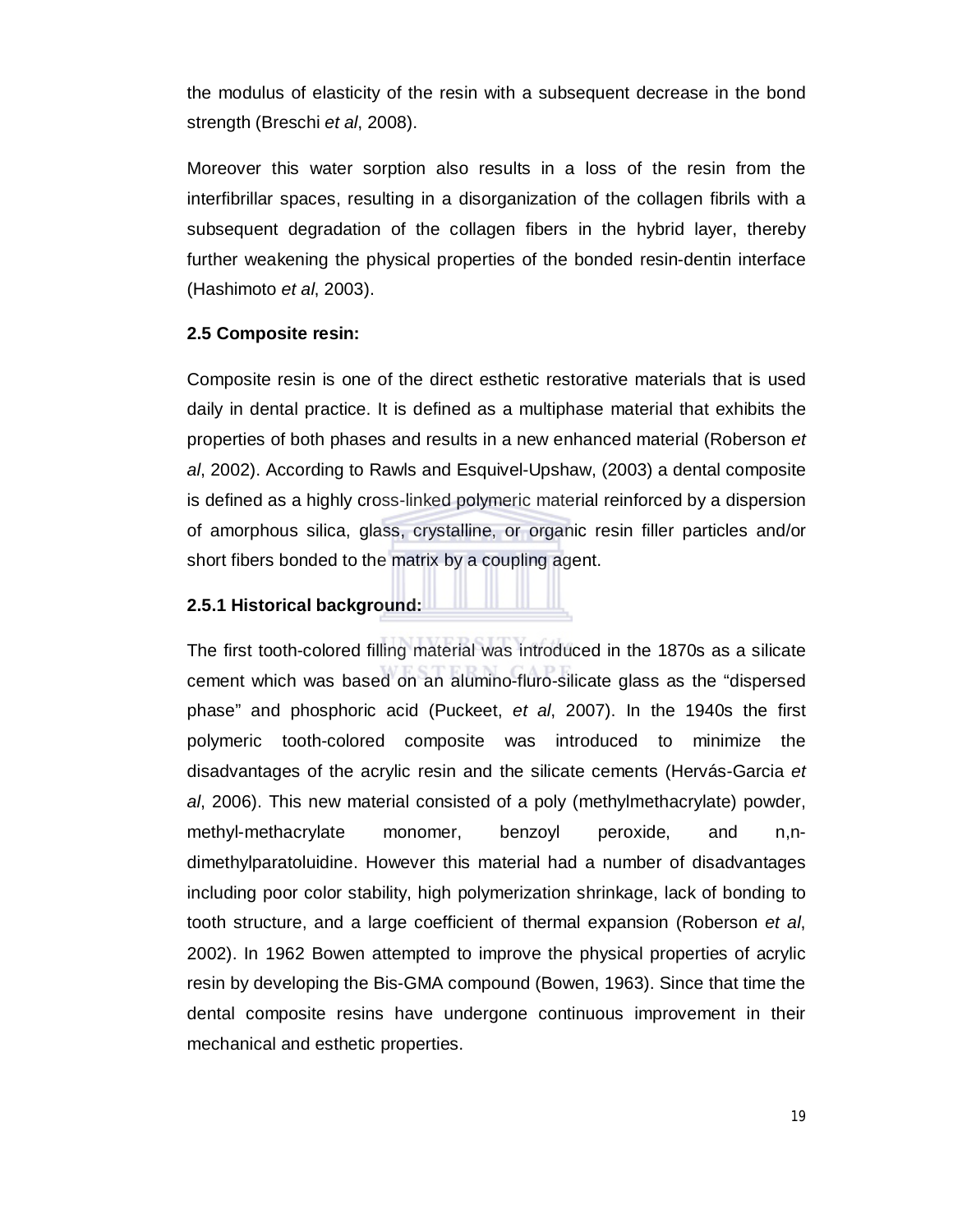## **2.5.2 Chemical composition of composite resin:**

Chemically, composite resins consist of two phases an organic matrix phase and an inorganic dispersed phase. The two phases are combined by a surface interfacial phase (Hervás-García *et al*, 2006).

## **2.5.2.1 Organic matrix phase:**

The organic matrix phase represents 40% to 50% of the composite by volume. It consists of polymers and remnants from monomers, organic compounds, polymerization inhibitors, chemical initiators, accelerators, and ultraviolet and visible photoactivators (Craig, 1981).

The major component of the organic matrix phase is the Bisphenol-A glycidylmethacrylate (Bis-GMA) or Bowen's resin (table 2.1) which is a high molecular weight monomer that has high viscosity (Bowen, 1958). Other composites also use additional high molecular weight monomers based on a urethane dimethacrylate (UDMA) in conjunction with Bis-GMA and diluents (Puckeet, *et al*, 2007). Recently the use of a liquid crystalline monomer and a ring opening resin such as oxiranes, spiro ortho ester, spiro ortho carbonates, and silorane as a resin matrix have been introduced to decrease the polymerization shrinkage in the composite resin (Weinmann. 2005).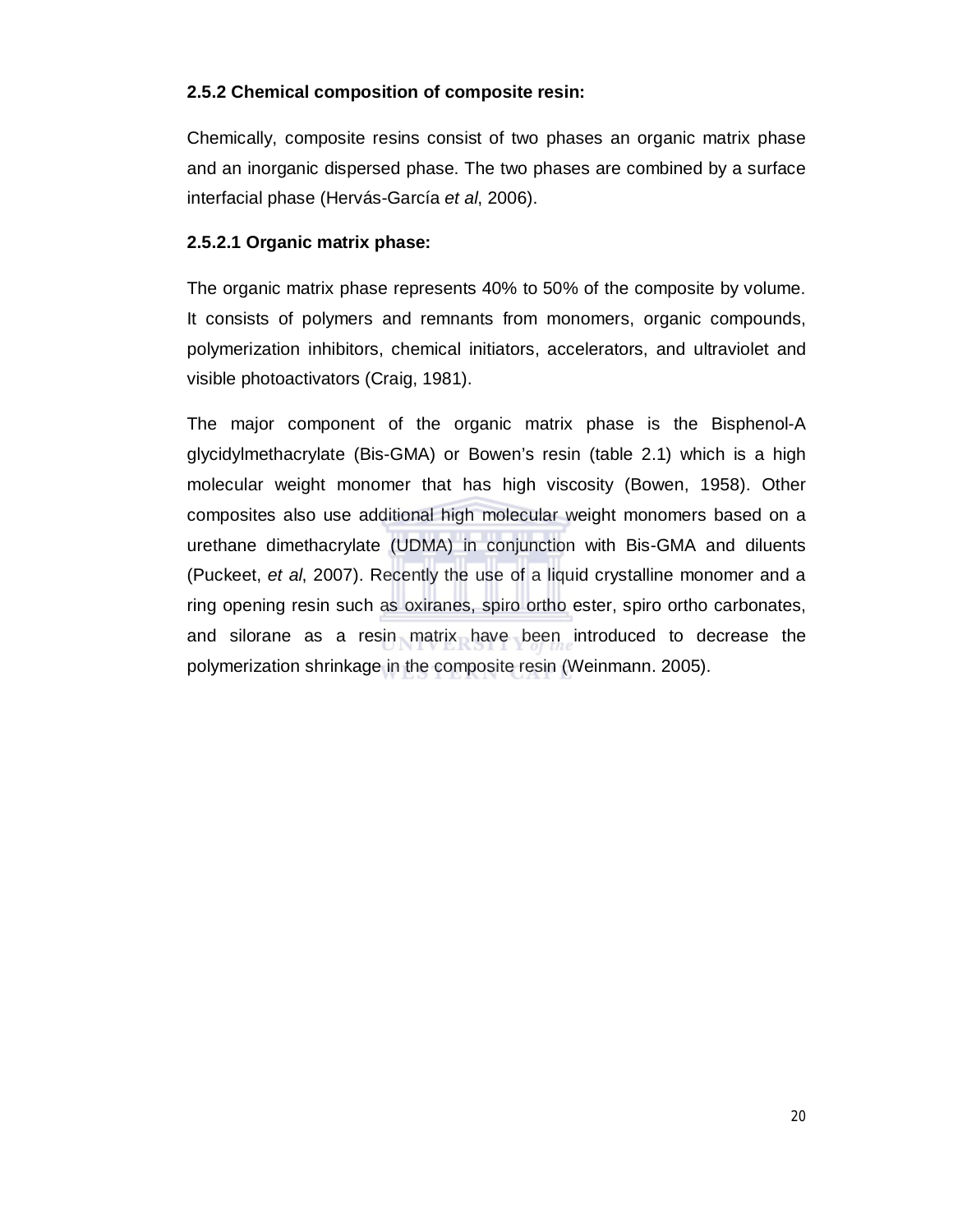| Composite         | Weight %  | Volume %  | Volume      | Average             |  |
|-------------------|-----------|-----------|-------------|---------------------|--|
| classification    |           |           | shrinkage % | particle<br>size    |  |
|                   |           |           |             | $(\mu m)$           |  |
| <b>Hybrid</b>     | 74-87     | 57-72     | $1.6 - 4.7$ | $0.2 - 3.0$         |  |
| Macrohybrid       | 72-87     | 58-71     | $2.0 - 3.4$ | $0.4 - 0.9$ (macro) |  |
| Nanohybrid        |           |           |             | $0.015 - 0.05$      |  |
|                   |           |           |             | (nano)              |  |
| <b>Microfills</b> | $35 - 80$ | 20-59     | $2 - 3$     | $0.04 - 0.75$       |  |
| Flowable          | 40-60     | $30 - 55$ | $4 - 8$     | $0.6 - 1.0$         |  |
| Compomers         | 59-77     | 43-61     | $2.6 - 3.4$ | $0.7 - 0.8$         |  |

**Table 2.1:** Characteristics of composite resins based on Puckeet *et al*, 2007;

To overcome the high viscosity of the resin matrix, an organic compound such as bisphenol A dimethacrylate (Bis-DMA), ethylene glycol dimethacrylate (EGDMA), triethylene glycol dimethacrylate (TEGDMA), methyl methacrylate (MMA), or urethane dimethacrylate (UDMA) is added to the resin matrix (Puckeet *et al*, 2007).

The organic matrix of the light-cured composites also contain photoinitiators such as alpha diketone (camphoroquinone) and co-initiators like amines that when exposed to light in the proper wave length produce free radicals that initiate the polymerization reaction (Benjamin, 2003). Whereas in the chemically-cured composite resins the chemical initiators consist of benzoyl peroxide that is used in combination with an aromatic tertiary amine (n,ndihydroxyethyl-p-toluidine) and an acceleration system (dimethylaminoethyl methacrylate or DMAEM, ethyl-4-dimethylaminobenzoate or EDMAB, or N,Ncyanoethyl-methylaniline or CEMA) which initiates the polymerization reaction (Koblitz *et al*, 1977).

To maximize the shelf life of the composite resin before curing a stabilizer or an inhibitor such as hydroquinone monomethyl ether is added to the resin matrix. In addition to that an ultra-violet light absorber such as 2-hydroxy-4 methoxybenzophenone is also added to the resin matrix (Hervás-García *et al*, 2006).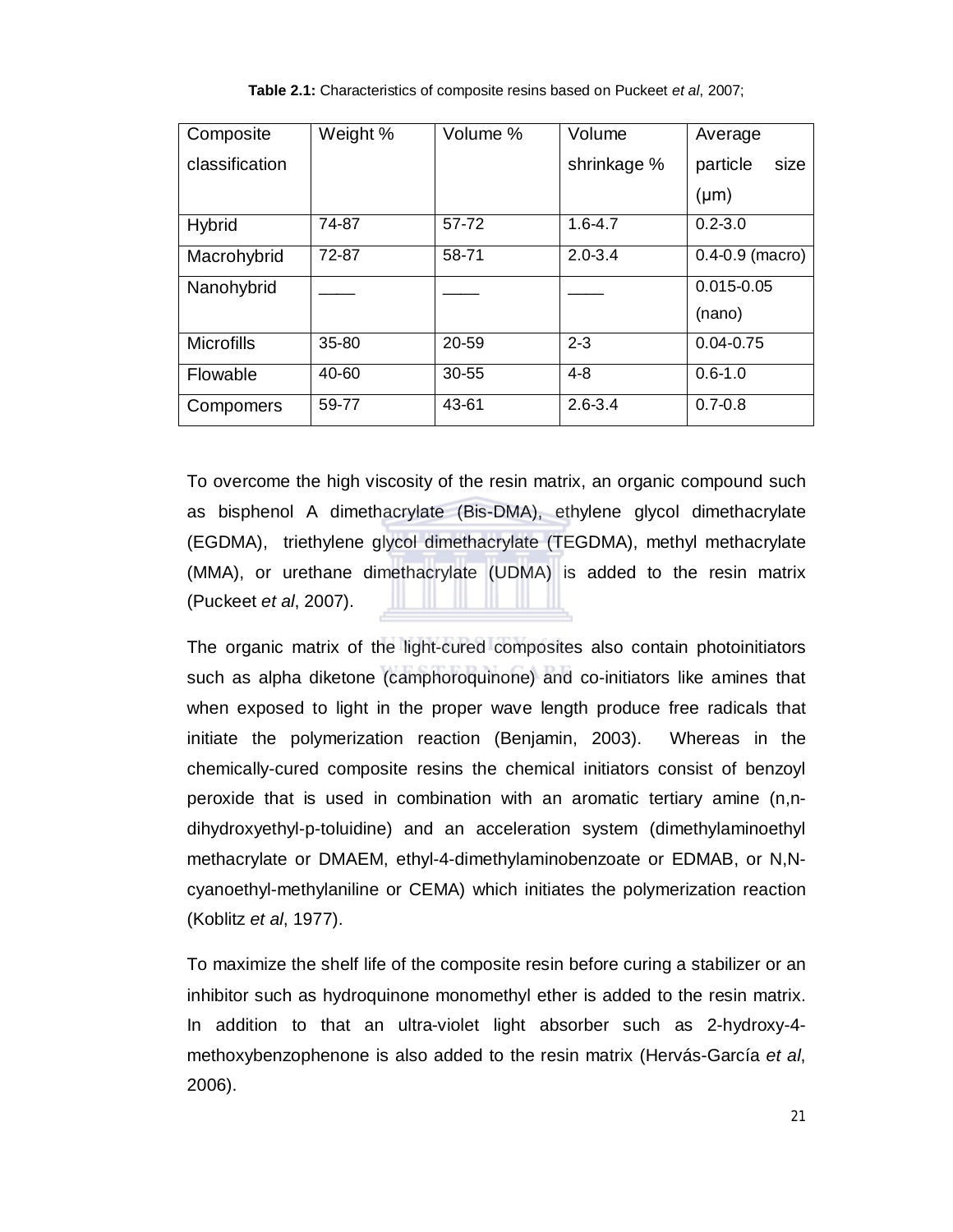#### **2.5.2.2 Inorganic dispersed phase:**

The filler content varies from one product to another but usually represents 55% by volume and 78% by weight of the composite resin (Dennison and Craig, 1972). The filler particles are added to the resin matrix in order to improve the physical and mechanical properties of the material as the filler particles reduce the coefficient of thermal expansion, reduce the polymerization shrinkage, provide radio-opacity, and improve the handling and aesthetic properties of the material (Labella *et al*, 1999). The main filler particles found in dental composite resins include silicon dioxide, boron silicate and lithium aluminium silicates (Xu, 1999).

Lutz and Philips, (1983) classified the inorganic filler particles according to the size of the particles into three types namely; traditional macrofillers, microfillers (pyrogenic silica), and microfiller-based complexes in which the traditional macrofillers have a particle size ranging from 0.1 to 100 µm while the microfillers have an average particle size of 0.04 µm. The microfiller based complexes can be further subdivided according to the manufacturing technique into splintered prepolymerized microfilled complexes, spherical polymer-based microfilled complexes, and agglomerated microfiller complexes. The microfiller based complexes have a particle size ranging from 1 to 200 µm.

#### **2.5.2.3 Interfacial phase:**

In order to improve the mechanical properties of the resin composite and to transfer the high stresses from the high strength filler particles to the more delicate resin matrix a good bond must exist between the resin matrix and the inorganic filler particles. This bond is achieved by addition of a coupling agent such as Ƴ-methacryloxpropyl-trimethoxy silane or vinyl triethoxysilane to the filler particles (Puckeet *et al*, 2007).

The mechanism by which the coupling agent binds the resin matrix to the inorganic filler particles is thought to be due to hydrolysis of the methoxy groups with bound surface water on the inorganic filler particles or with the silanol group of the filler (Craig, 1981).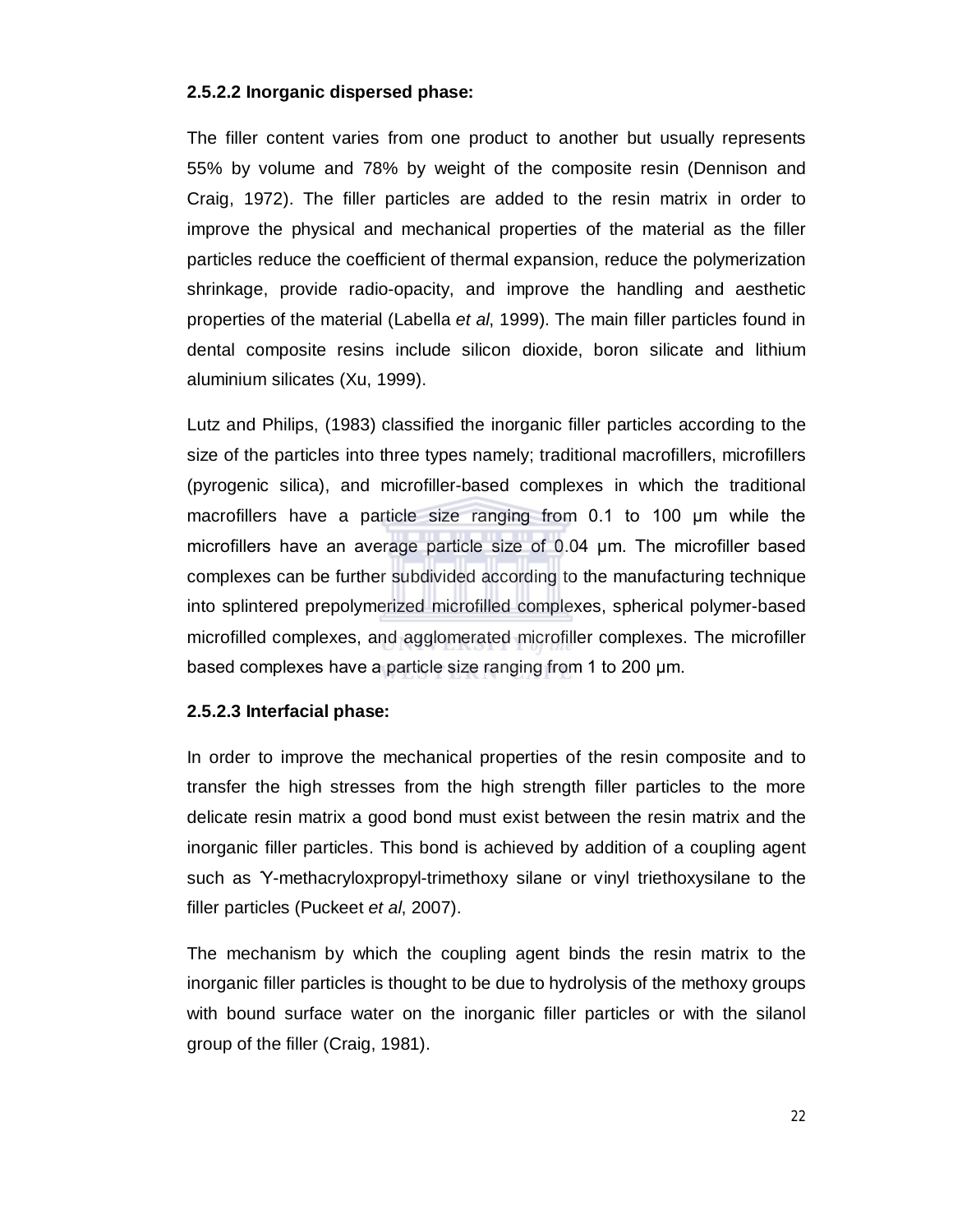## **2.5.3 Classification of dental composites:**

There have been a number of classification systems for composite resins. One of the most common used classification systems is based on the size of the filler particles.

In 1983 Lutz and Philips classified composite resins according to the type of the filler particles they contained into the traditional composite resin, the hybrid composite resin, the homogeneous microfilled composite resin, and the heterogeneous microfilled composite resin. The traditional composite resin is composed of traditional macrofillers, the hybrid composite resin is composed of traditional macrofillers and microfillers, the homogeneous microfilled composite resin is composed of microfiller, while the heterogeneous microfilled composite resin is composed of microfillers and microfiller-based complexes (Lutz and Philips, 1983). This classification is illustrated in figure 2-1



**Figure 2.1:** Classification of composite resin based on the content of the filler type.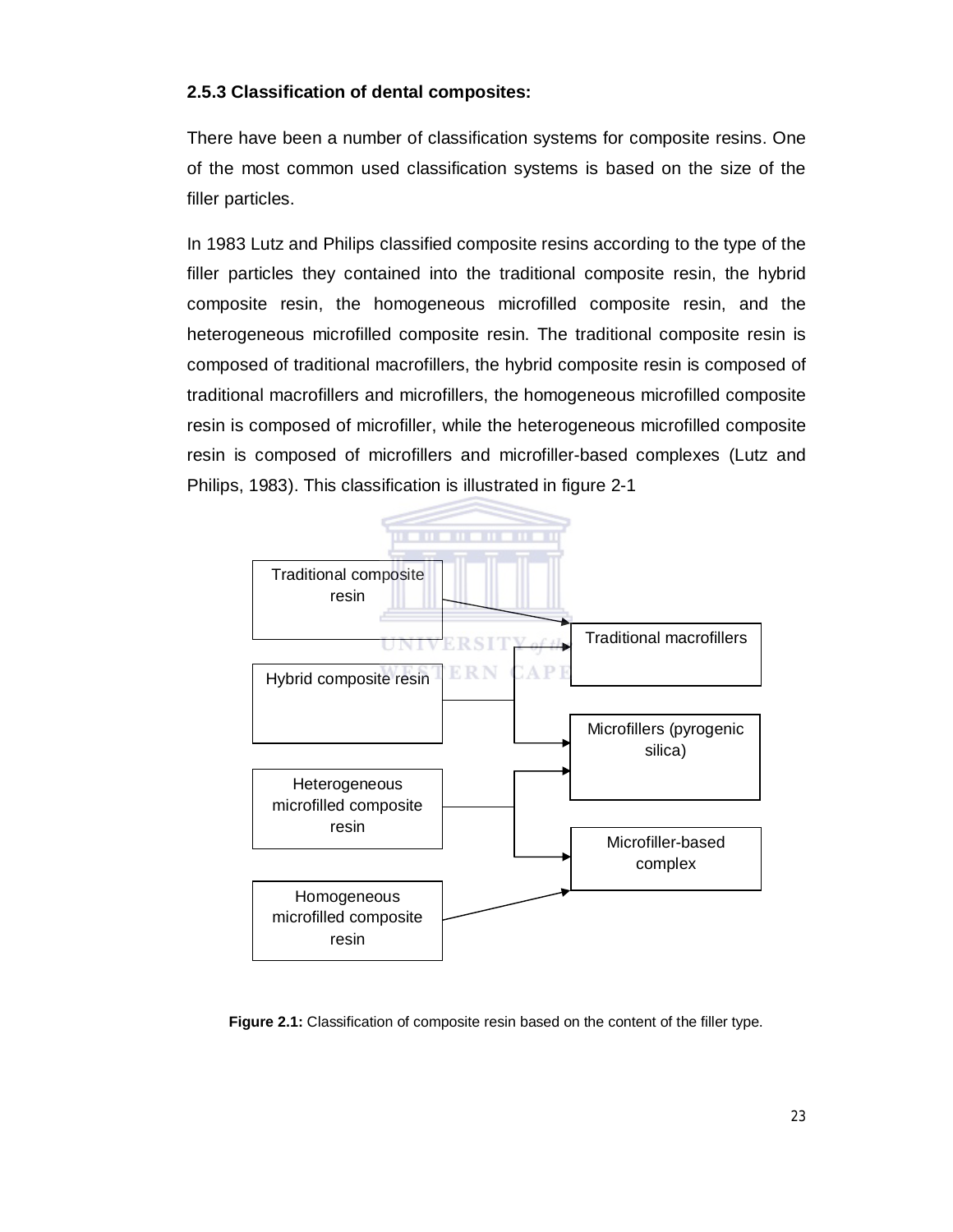Another classification promoted by Roulet in 1987 was similar to the Lutz and Philips classification with the only difference being in the number of composite resin classes. Roulet classified the composite resins into; traditional composites, hybrid composites, homogenous microfilled composites, and inhomogeneous microfilled composites. The inhomogeneous microfilled composites were further sub-classified into the splintered pre-polymerized particles, spherical polymer-based microfilled complexes, and the agglomerated microfilled complexes (Lang *et al*, 1992).

In 1988 Marshall *et al*, cited by Lang *et al* (1992), classified composite resins according to the amount of filler by volume and weight into; unfilled composite resins, microfilled composite resins, hybrid composite resins for anterior restorations, macrofilled composite resins, midifilled composite resins, and hybrid composite resins for posterior restorations (Lang *et al*, 1992).

The most common classification used is based on the size and distribution of the filler particles. This classification classifies the composite resins into; microfills, hybrid, packable, and compomers. The microfill composite resins are further subclassified into flowable composite resins, and hybrid composite resins. The hybrid composite resins are subdivided into the nano-and microhybrid composite resins (Puckeet *et al*, 2007). The packable composite resins were developed to improve the handling properties of the composite resins. This property was obtained by the addition of fibers to its composition. A summary of the attributes of each type of composite resin is presented in table  $(2.1).$ 

The other system used for the classification of composite resins is based on its polymerization initiation technique where they are classified into chemical, light and dual-curing composite resins (Willems *et al*, 1992).

#### **2.5.4 Properties of composite resins:**

The properties of the composite resins are continuously changing as a result of the continuous development in their composition, the size and distribution of the filler particles, and also due to the different methods of curing of the composite resin (Von Fraunhofer and Curtis, 1989).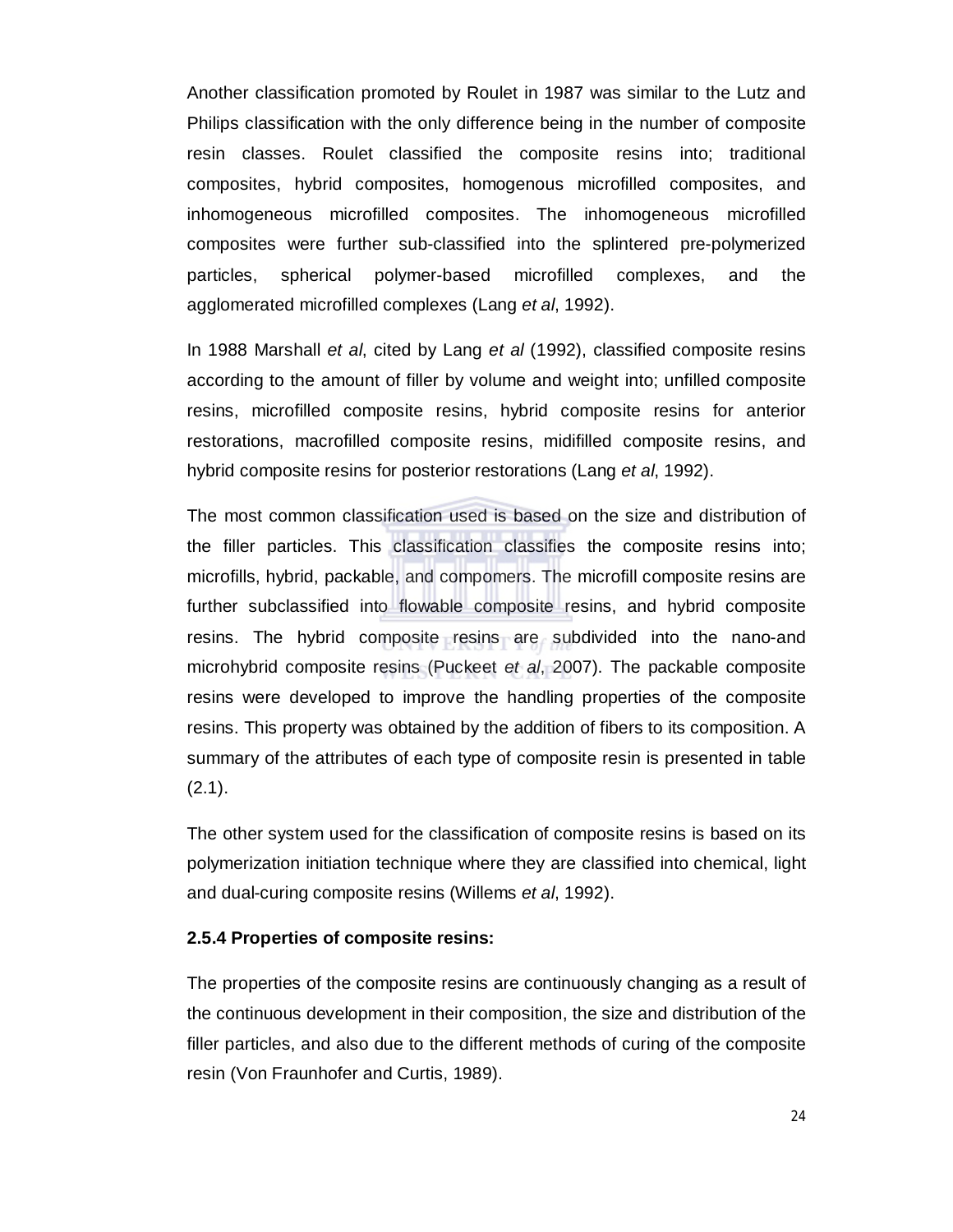#### **2.5.4.1 Polymerization shrinkage:**

Composite resins undergo volumetric shrinkage as a result of the polymerization process. This shrinkage results in the loss of marginal integration at the cavosurface margin and can induce destructive stresses in the bonded esthetic restorations which ultimately affects the quality of the composite restoration (Visvanathan *et al*, 2007).

In addition post operative sensitivity, marginal staining, and eventually recurrent caries can result from polymerization shrinkage. The polymerization shrinkage can also lead to cuspal displacement and even crack propagation of the healthy tooth structure as a result of the stresses created in the tooth-restorative interface (Weinmann et al, 2005).

The intensity of the curing light and the time of application will determine the efficiency of polymerization (Strydom, 2002). The use of a high intensity curing unit decreases the curing time but it creates high polymerization stresses at the tooth-restorative interface which can result in microleakage (Silikas *et al*, 2000). As a result the use of a two-step polymerization technique in which the composite resin is cured initially using a low intensity curing unit followed by a high intensity unit, can result in a decrease in the polymerization shrinkage stress as a result of prolonging the composite resin polymerization time (Visvanathan et al, 2007).

In addition to the intensity of the curing unit, polymerization shrinkage can also be affected by the filler content of the composite resin. The polymerization shrinkage is known to decrease as the filler content increases (Herrero et al, 2005).

Polymerization shrinkage tends to be towards the acid-etched enamel more than to the bonded dentin. This is based on the premise that the bonded strength to enamel is greater than that to dentin. As a result of this the composite resin tends to move towards the enamel surface leading to the creation of a microgap between the dentin and the restorative resin which could result in post-operative sensitivity and marginal leakage at the dentin margin (Gamborgi et al, 2007).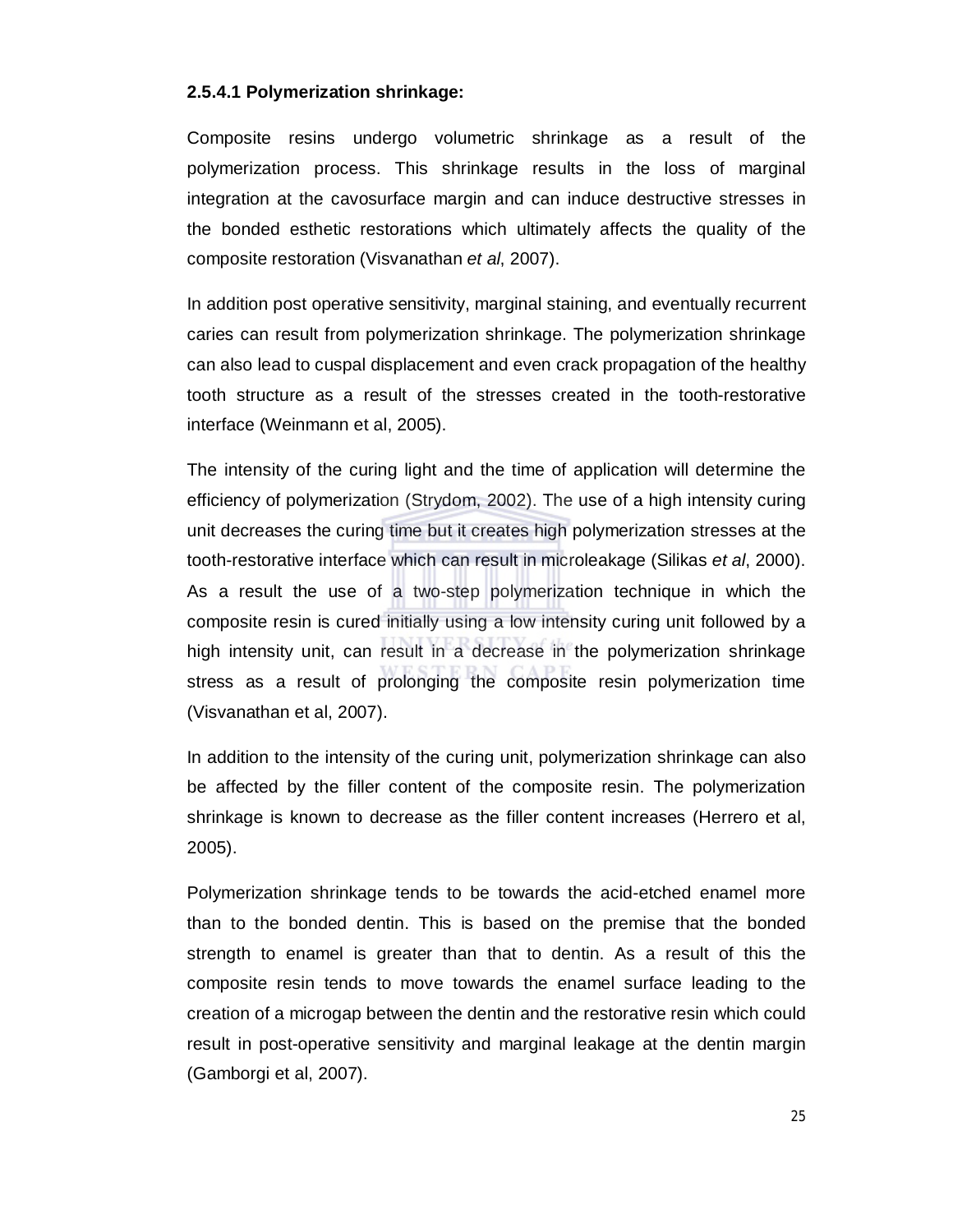Several options have been suggested to overcome this problem. The use of a chemically cured composite resin as a base under the light cured composite resin can be one of the options. The chemically cured composite resin is thought to shrink towards the dentin surface (Kinomoto *et al*, 1999). In addition an incremental pattern of placement of the composite resin will also facilitate the polymerization shrinkage of the composite resin towards the cavity wall (Van Noort. 2002 (b)).

Polymerization shrinkage can also be minimized in deep cavities by curing some of the composite resin outside the cavity and then placing it in the cavity and continuing with composite resin application incorporating the extraorally cured composite resin (Braga et al, 2003).

Recently attempts were made to reduce polymerization shrinkage by changing the nature of the resin matrix to that of a liquid crystalline monomer as the resin matrix, and silorane resin (Weinmann *et al*, 2005).

#### **2.5.4.2 Thermal properties:**

The coefficient of thermal expansion of composite resins depends on the inorganic filler content. It was found that the coefficient of thermal expansion decreases as the filler content of the composite resin increases (Chung, 1990). Craig, (1981), showed that the coefficient of thermal expansion of the unfilled composite resin to be in the range between 80 to  $90x10^{-6}$  per  ${}^{0}C$ , while that of the filled composite resin to be in the range between 46 to  $70x10^{-6}$  per <sup>0</sup>C. While the coefficient of thermal expansion of the tooth structure was found to be in the range between 26 to 40x10<sup>-6</sup> per <sup>0</sup>C (Craig, 1981).

This difference in the coefficient of thermal expansion of the tooth structure and the composite resin can result in the formation of a gap between the composite resin and the tooth structure (Asmussen, 1985).

#### **2.5.4.3 Mechanical properties:**

Craig, (1981) listed a number of mechanical properties of composite resins that include compressive strength, compressive fatigue limit, diametral tensile strength, yield strength, transverse strength, shear strength, elastic modulus,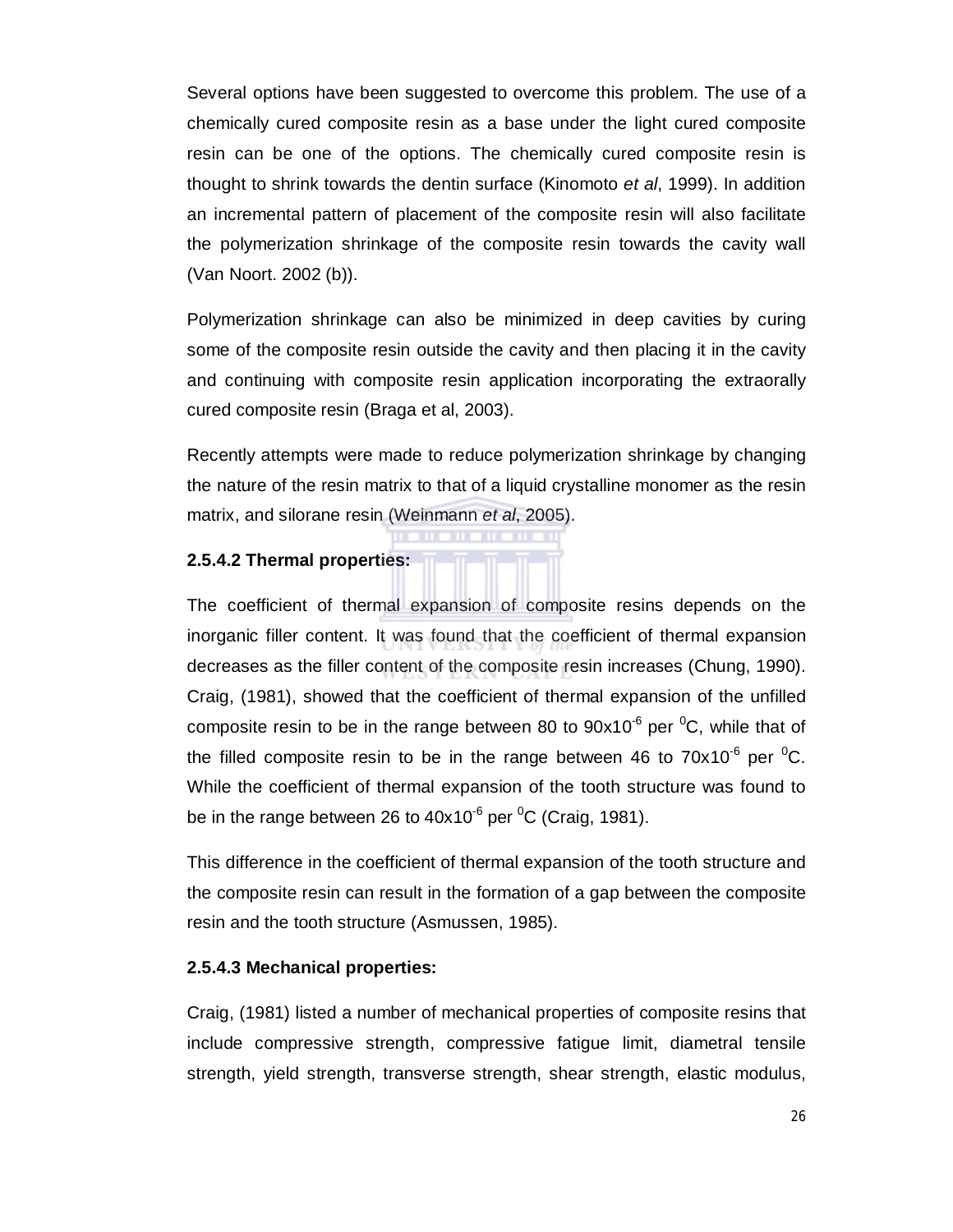Pisson's ratio, modulus of elasticity, fracture toughness, Rockwell hardness, indentation depth, recovery from indentation, and wear. The mechanical properties are some of the factors that determine the longevity of composite resins *in vivo* (Von Fraunhofer and Curtis, 1989). The mechanical properties of the composite resins are expressed in the compressive strength and the tensile strength of the material (Asmussen, 1985).

#### **2.5.4.3.1 Compressive and tensile strength:**

Anusavice, (2003) defined compressive strength as "the compressive stress (in a compression test specimen) at the point of fracture" and he also defined tensile strength as "the tensile stress (in a tensile test specimen) at the point of fracture".

The compressive strength of the microfilled composite resin is usually higher than that of the macrofilled composite resin. However the compressive strength has no clinical significance (Asmussen, 1985).

On the other hand the tensile strength is an indicator of the cohesion of the material (Von Fraunhofer and Curtis, 1989). The tensile strength of composite resin is dependent on the filler particle size and its concentration (Covey *et al*, 1992). Asmussen, (1985) showed that the macrofilled composite resins had a higher tensile strength compared to the microfilled composite resins. In addition to that, the degree of conversion of the resin monomer to polymer during composite resin polymerization had a direct relationship to the tensile strength, implying that a high degree of conversion could result in a higher tensile strength (Covey *et al*, 1992).

#### **2.5.4.5 Fracture toughness and mode of fracture:**

Fracture toughness is one of the intrinsic features of a composite resin material that measures the resistance of that material to the spreading of a crack (Kovarik *et al*, 1991). Regarding the failure of a composite resin restorative, fracture within the body of the restoration and at the margin are the major types of failure modes (Roulet, 1988). It has been shown that the filler volume fracture and filler load level of the composite resin has a direct relation with the material strength and fracture toughness of the material (Germain, *et al*, 1985).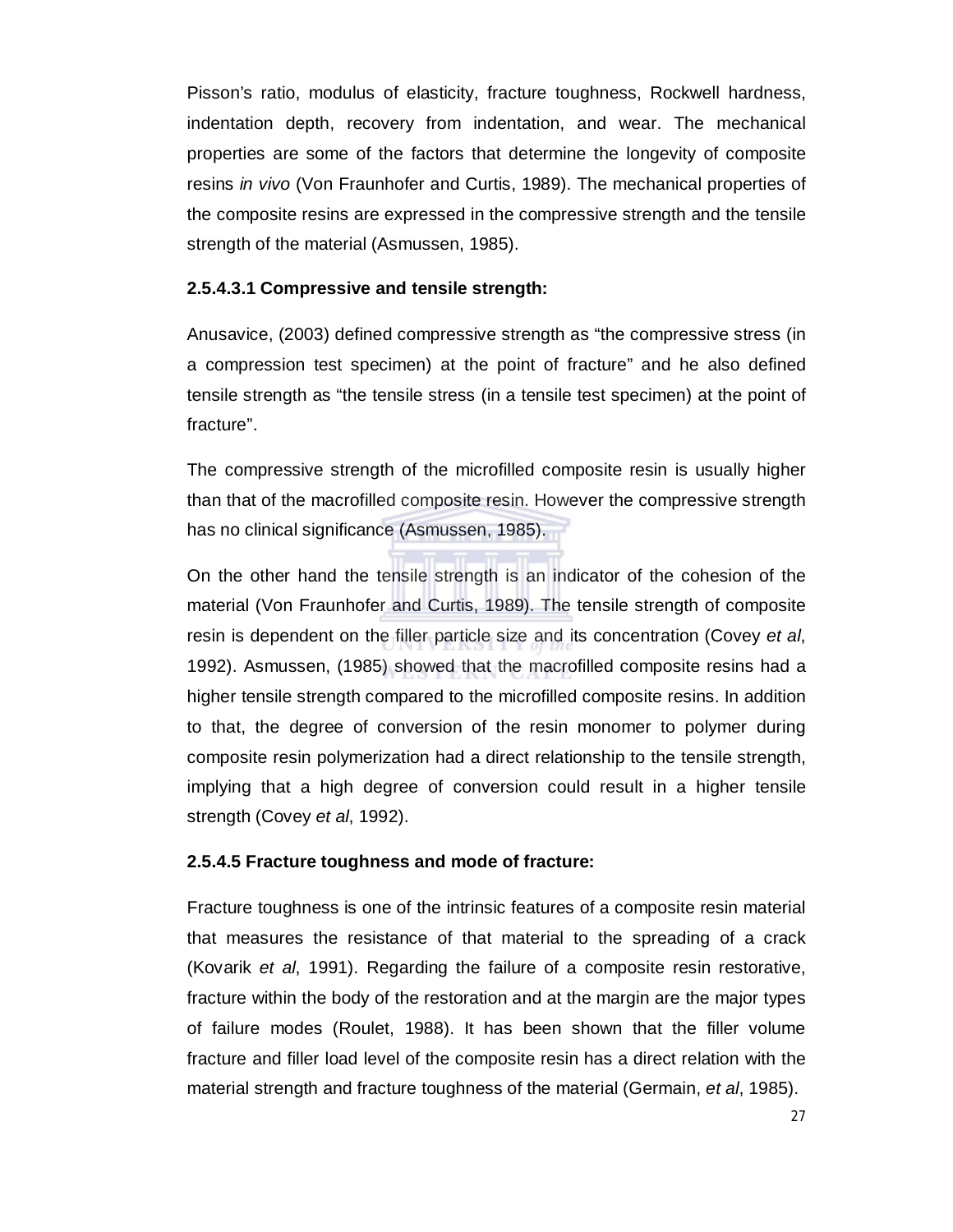# Chapter 3 Aims and Objectives

#### **3.1. Aims of the study:**

- To compare the bond strength of a two-step and a single-step dentin bonding agent to dentin.
- To compare the effect of thermal-cycling on these bond strength values.

#### **3. 2. Objectives of the study:**

- To determine the bond strength of a two-step and a single-step dentin bonding agent to dentin.
- To determine the effect of thermal-cycling between  $5^0C$  and  $55^0C$  on the bond strength of these dentin bonding agents.

#### **3. 3. Null hypothesis:**

- There is no significant difference in the bond strength of the two-step and the single-step dentin bonding agents.
- Thermo-cycling between  $5^0C$  and  $55^0C$  has no effect on the bond strength of the two-step and the single-step dentin bonding agents.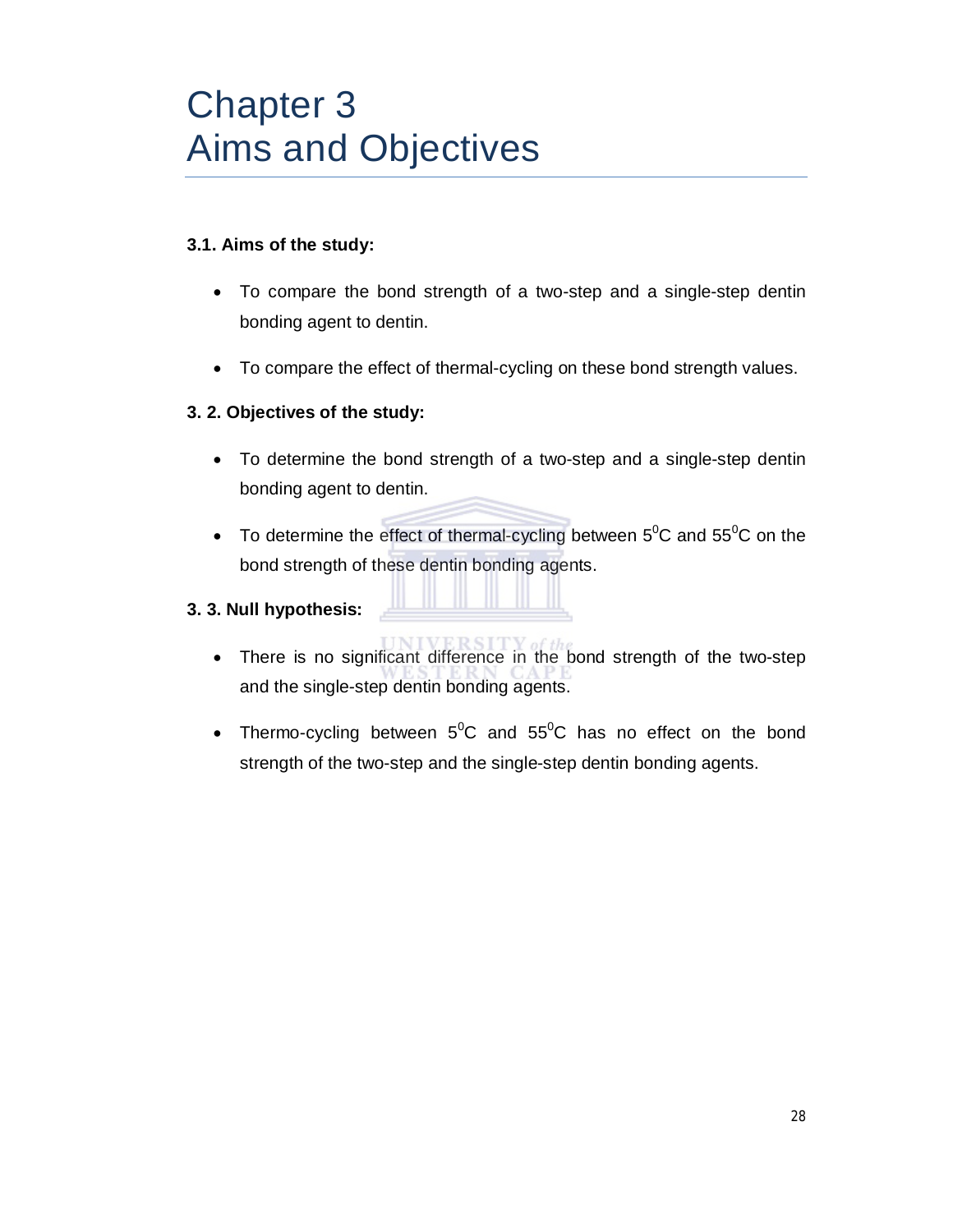# Chapter 4 Materials and Methods

#### **4.1 Study design:**

This was an in vitro experimental study.

#### **4.2 Sample size:**

100 extracted human molar teeth were used in this study**.**

#### **4.3 Inclusion criteria:**

Only non-carious and non-restored human molar teeth extracted for orthodontic or prophylactic reasons were used in the study.

#### **4.4 Exclusion criteria:**

- Teeth extracted due to dental caries.
- Extracted teeth with restorations or cracks.

#### **UNIVERSITY** of the **4.5 Ethical considerations: STERN CAPE**

- The teeth collected for this study were extracted for reasons other than the purpose of this study.
- On completion of this study, the teeth were disposed according to the current medical waste disposal practice at the Faculty of Dentistry/ Oral Health Centre, University of the Western Cape.
- The materials used in this study were supplied by the Faculty of Dentistry/Oral Health Center, University of the Western Cape.
- No financial support neither before nor after the completion of this study was received from the company producing the materials used in this study.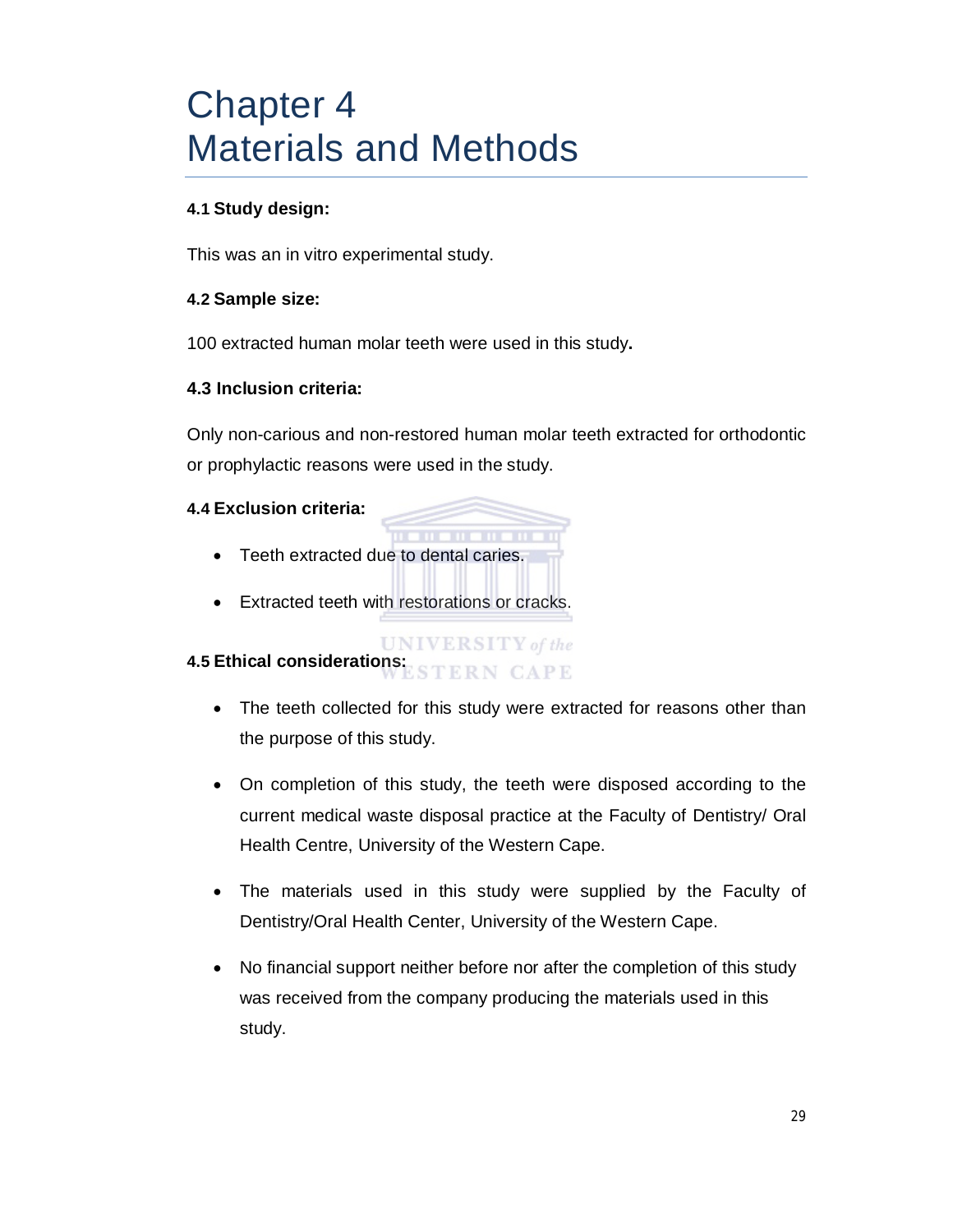#### **4.6 Materials used:**

• TPH<sup>®</sup>3 Spectrum Micro Matrix composite restorative material by Dentsply (Canada):

Resin matrix: Bis-EMA and triethylene glycol dimethacrylate.

Photoinitiator: Camphorquinone (CQ).

Stabilizer.

Pigments.

Filler type: barium alumino baro silicate glass and barium fluoro alumino baro silicate glass.



Figure 4.1: TPH<sup>®</sup>3 Spectrum (micro matrix composite restorative material).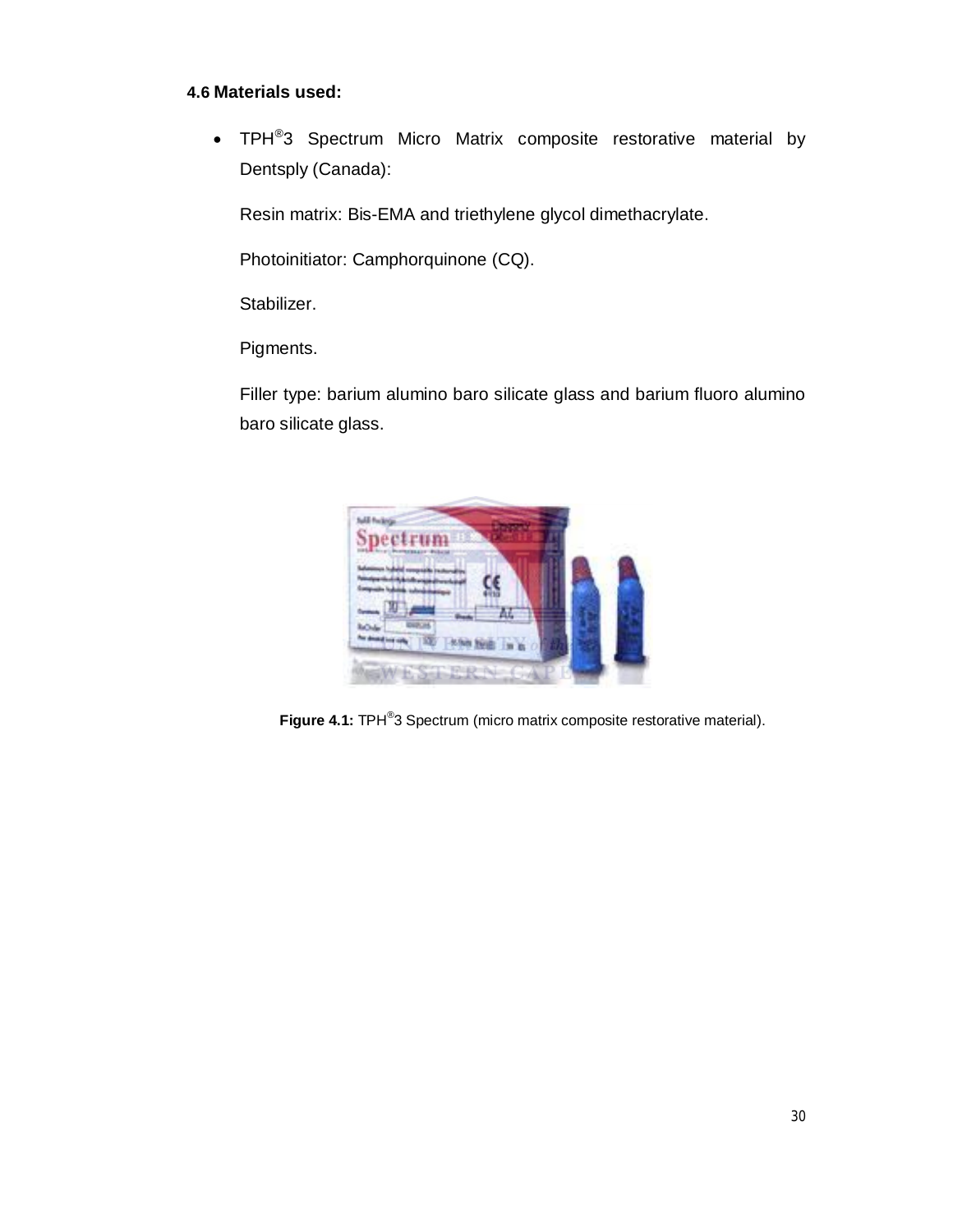Xeno V: one component light-cured self-etching dental adhesive by Dentsply, (Canada):

Bifunctional acrylates.

Acidic acrylate.

Functionalized phosphoric acid ester.

Acrylic acid.

Water.

Tertiary butanol.

Initiator.

Stabilizer.



Figure 4-2: Xeno V (single-step dentin bonding agent).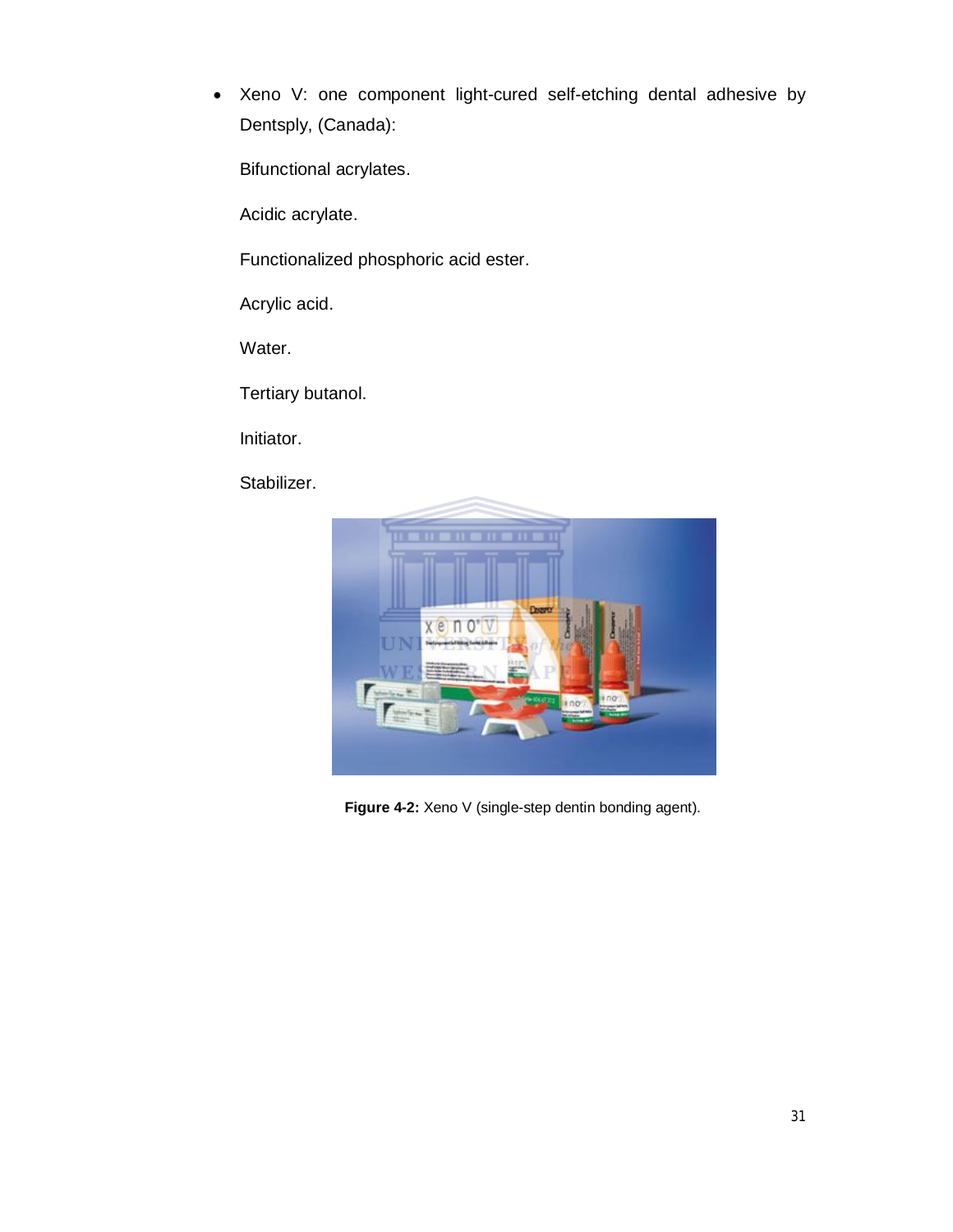Prime and Bond NT (nano-technology dental adhesive): light-cure self priming dental adhesive by Dentsply (Canada):

Di-and Trimethacrylate resin.

Dipentaerythritol penta acrylate monophosphate (PENTA).

Nanofillers-Amorphous Silicon Dioxide.

Photoinitiators.

Stabilizer.

Cetylamine hydrofluoride.

Acetone.



**Figure 4.3:** Prime and Bond NT (two-step dentin bonding agent).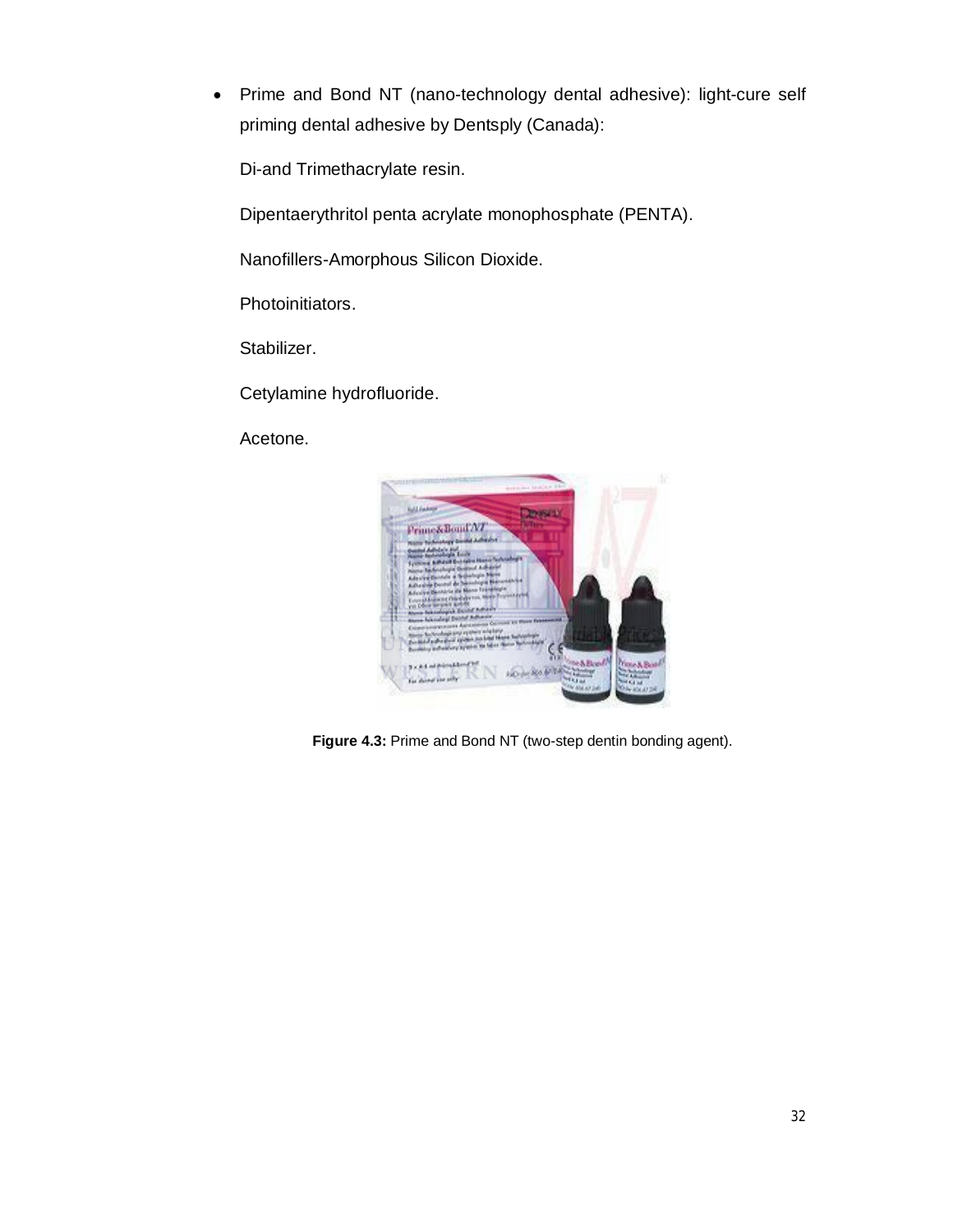#### **4.7 Procedure:**

One hundred non carious freshly extracted molar teeth were stored in saline solution with 0.2% thymol to prevent any bacterial infection during storage at room temperature (Goracci, *et al*, 2004). Samples were prepared as follows. The teeth were cleaned using a sharp knife to remove any calculus or soft tissue debris from the tooth surface. The roots of the teeth were sectioned with a separating disc at the crown-root junction and the teeth were embedded in a chemically-cured acrylic resin so that the buccal surfaces projected just above the acrylic resin (figure 4.4) (Hasegawa, *et al.*1995). A portion of tooth 2.5mm in dimension was cut off from the buccal surface of the teeth using a water-cooled diamond disk-cutter at slow speed (Minitom, Struers, Denmark) (Figure 4.5) to expose a flat dentin surface (figure 4.6) (Miyazaki, *et* al.1998). The flat buccal surface was then finished using a universal polisher with a 1200 grit silicon finishing paper (figure 4.7) (Retief, 1991).

**Figure 4.4:** Embedded teeth in cold-cure acrylic resin.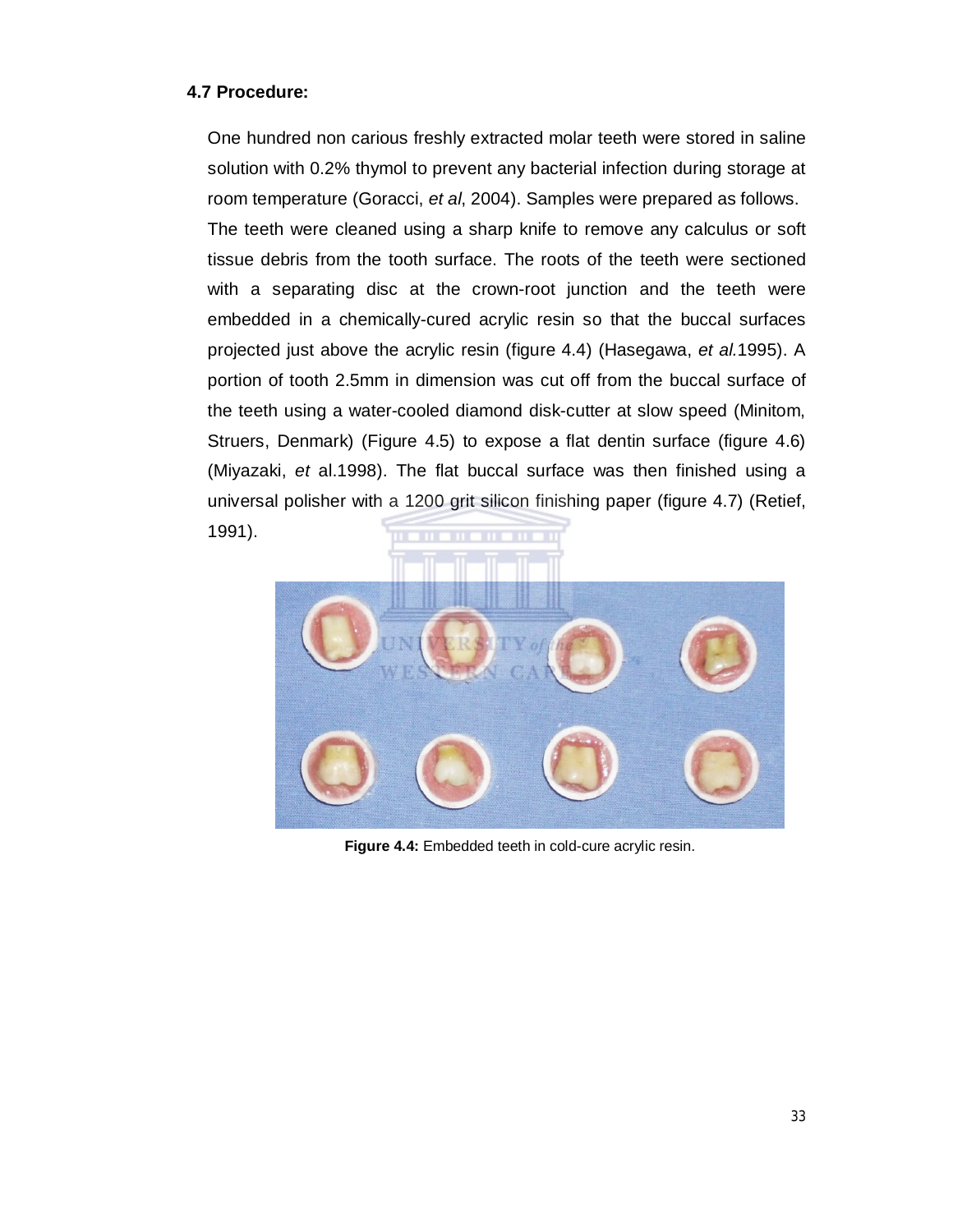

**Figure 4.5:** Water-cooled diamond disk-cutter (Minitom, Struers, Denmark).



**Figure 4.6:** Exposed flat dentin surface 2.5mm depth from the buccal surface.



**Figure 4.7:** Universal polisher with 1200 grit silicon finishing paper.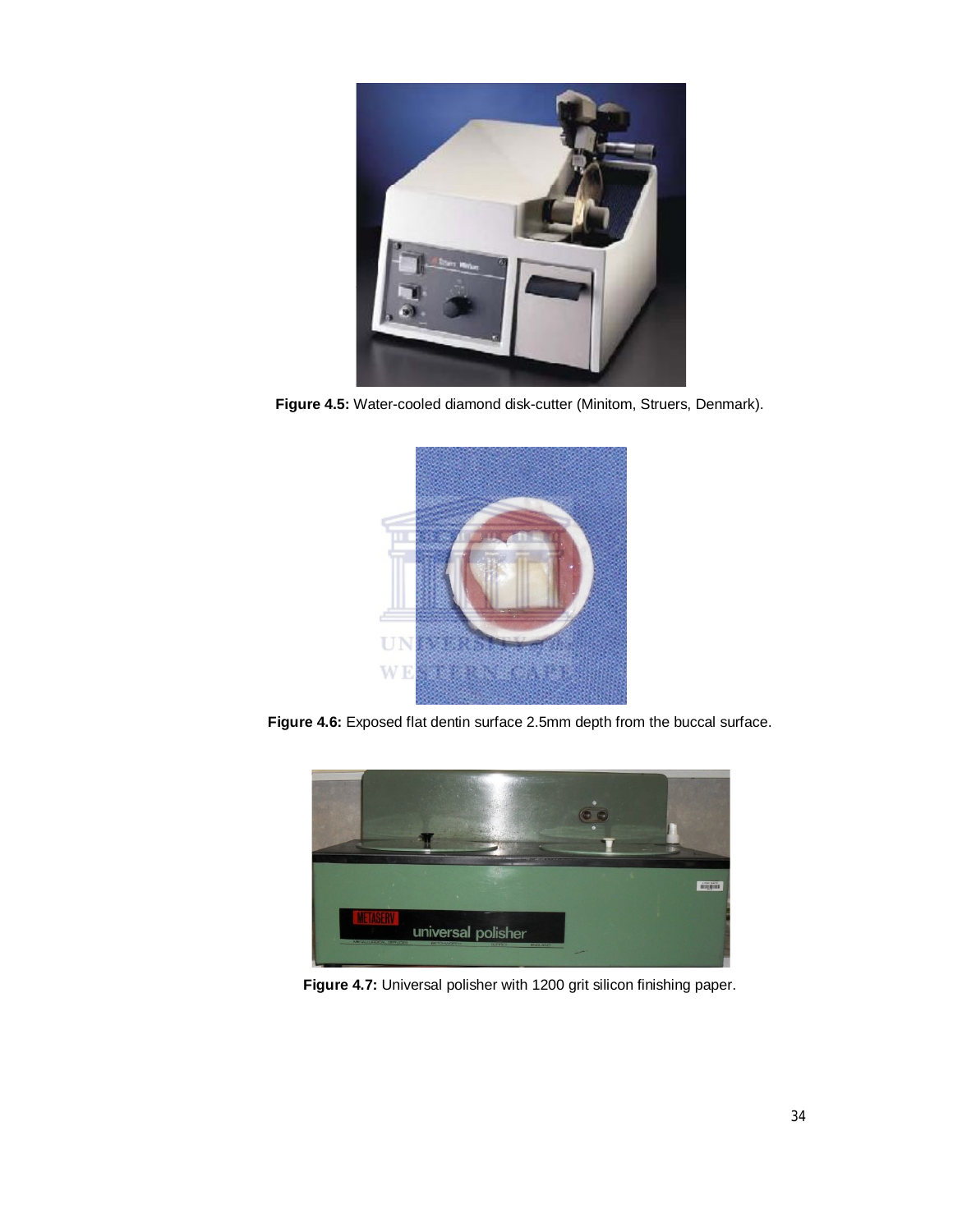Each tooth was labeled with a different number and the teeth were randomly divided into two groups (n= 50). In the first group Prime and Bond NT a twostep dentin bonding agent was used to bond the composite mold to the flat dentin surface while in the second group Xeno V a single-step dentin bonding agent was used to bond the composite mold to the flat dentin surface. Random division of the specimens provided each tooth an equal chance to fall into any group.

#### **Prime and Bond NT (Two-step dentin bonding agent):**

In the first group, Prime and Bond NT (two step dentin bonding system) was applied to the flat dentin surface as follows:

#### *Acid conditioning (total etch technique):*

The flat dentin surface was etched with Caulk 34% a tooth conditioner gel (34% phosphoric acid) for 15 seconds. The etchant gel was removed by rinsing the flat dentin surface with water using a dental syringe for 10 seconds until all the etchant gel was removed. The etched dentin surface was then blotted using a moist cotton pellet without rubbing until there was no pooling of water.

#### *Application of prime and bond:* **WESTERN CAPE**

A single layer of Prime and Bond NT was applied to the flat etched dentin surface using an application tip for 20 seconds in a light brushing motion as recommended by the manufacturer. The Prime and Bond NT was air thinned for 5 seconds and then light-cured for 10 seconds using a halogen light curing unit (Demetron LC, sdsKerr, USA).

#### *Application of TPH ® 3 Spectrum composite resin:*

A Teflon mold, 2mm high and 4 mm in diameter was used to form and contain the composite restorative material against the tooth surface. TPH<sup>®</sup>3 Spectrum Composite resin was condensed through the Teflon mold onto the prepared flat dentin surface immediately after the application and curing of the Prime and Bond NT. The TPH<sup>®</sup>3 Spectrum Composite resin was then light-cured with a halogen light curing unit (Demetron LC, sdsKerr, USA) for 20 seconds following the manufacturer's instructions (figure 4-9 and 4-10).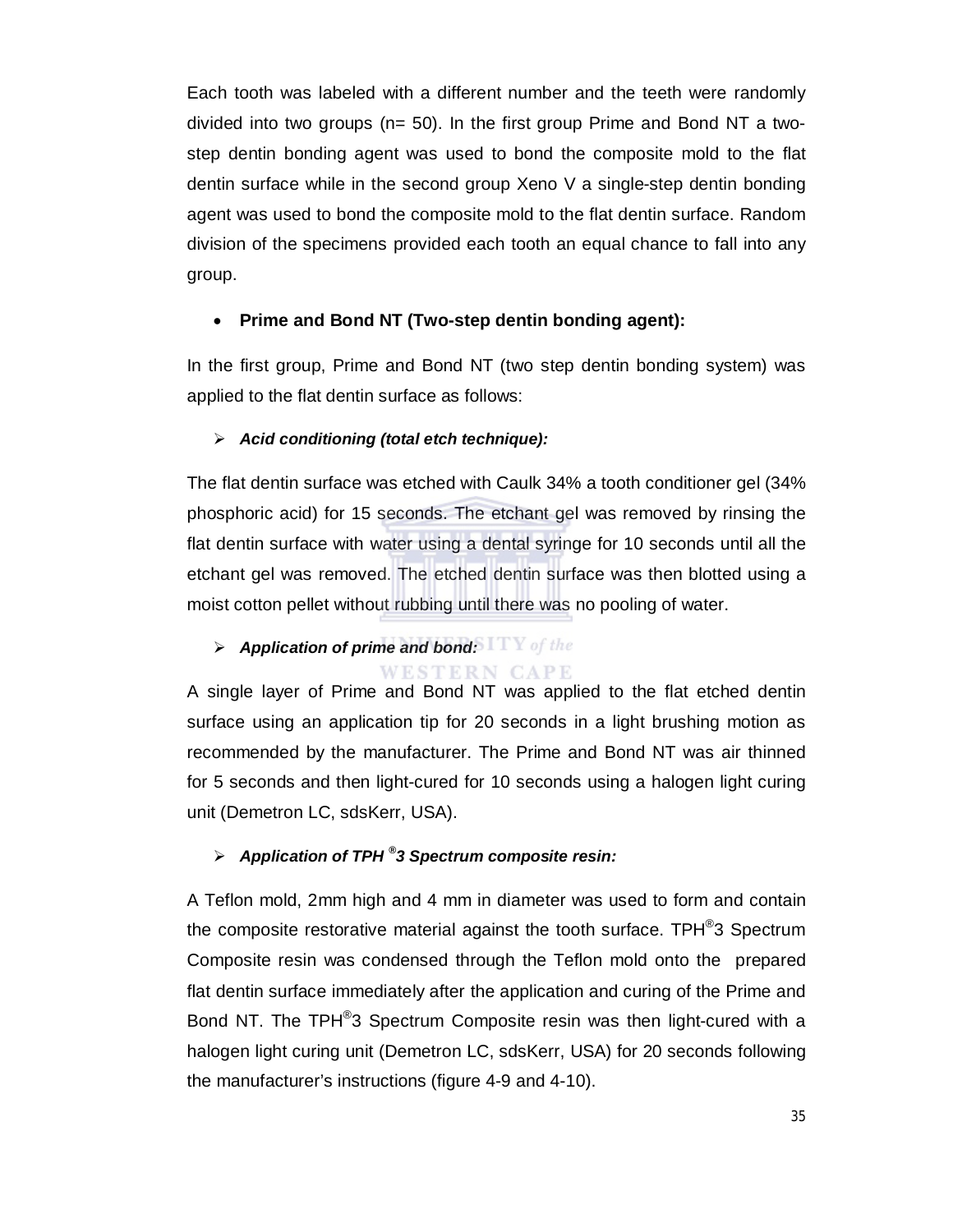The teeth were then subdivided randomly into another two groups of 25 each  $(n<sub>1</sub>=25)$ . Random division provided each tooth an equal chance to fall into any group. The number of the teeth in each group was recorded in an excel spreadsheet.

In the first group the samples were stored in water at  $37^{\circ}$ C for 24 hours (Holderegger et al, 2008) and the group was labeled as the Prime and Bond NT (two-step) without thermal-cycling group.

In the second group the samples were thermal-cycled between  $5^0C$  and  $55^0C$ for 500 cycles. Following thermal-cycling the samples were stored in water at 37<sup>0</sup>C for 24 hours (Holderegger *et al*, 2008) and the group was labeled as the Prime and Bond NT (two-step) with thermal-cycling group.

#### **Xeno V (single-step dentin bonding agent):**

In this group, Xeno V (a single-step dentin bonding agent) was applied to the flat dentin surface as follows:



 *Application of Xeno® V:* **ERSITY** of the

Two layers of Xeno® V (a single-step dentin bonding agent) were applied to the prepared flat dentin surface following the manufacturer's instructions. The flat dentin surface was cleaned with a water spray and air dried lightly without desiccating the dentin using a dental syringe. Xeno<sup>®</sup> V was applied with a disposable microbrush applicator tip twice onto the dentin surface generously. The two layers of Xeno<sup>®</sup> V were gently agitated for 20 seconds. The excess solvent was removed gently by drying with clean, dry air from a dental syringe for 5 seconds. The Xeno<sup>®</sup> V adhesive system was then light-cured for 20 seconds using a halogen light curing unit (Demetron LC, sdsKerr, USA).

#### *Application of TPH ®3 Spectrum composite resin:*

36 A Teflon mold, 2mm high and 4 mm in diameter was used to form and contain the composite restorative material against the tooth surface. TPH<sup>®</sup>3 Spectrum Composite resin was condensed through the Teflon mold onto the prepared flat dentin surface immediately after the application and curing of the Xeno<sup>®</sup> V. The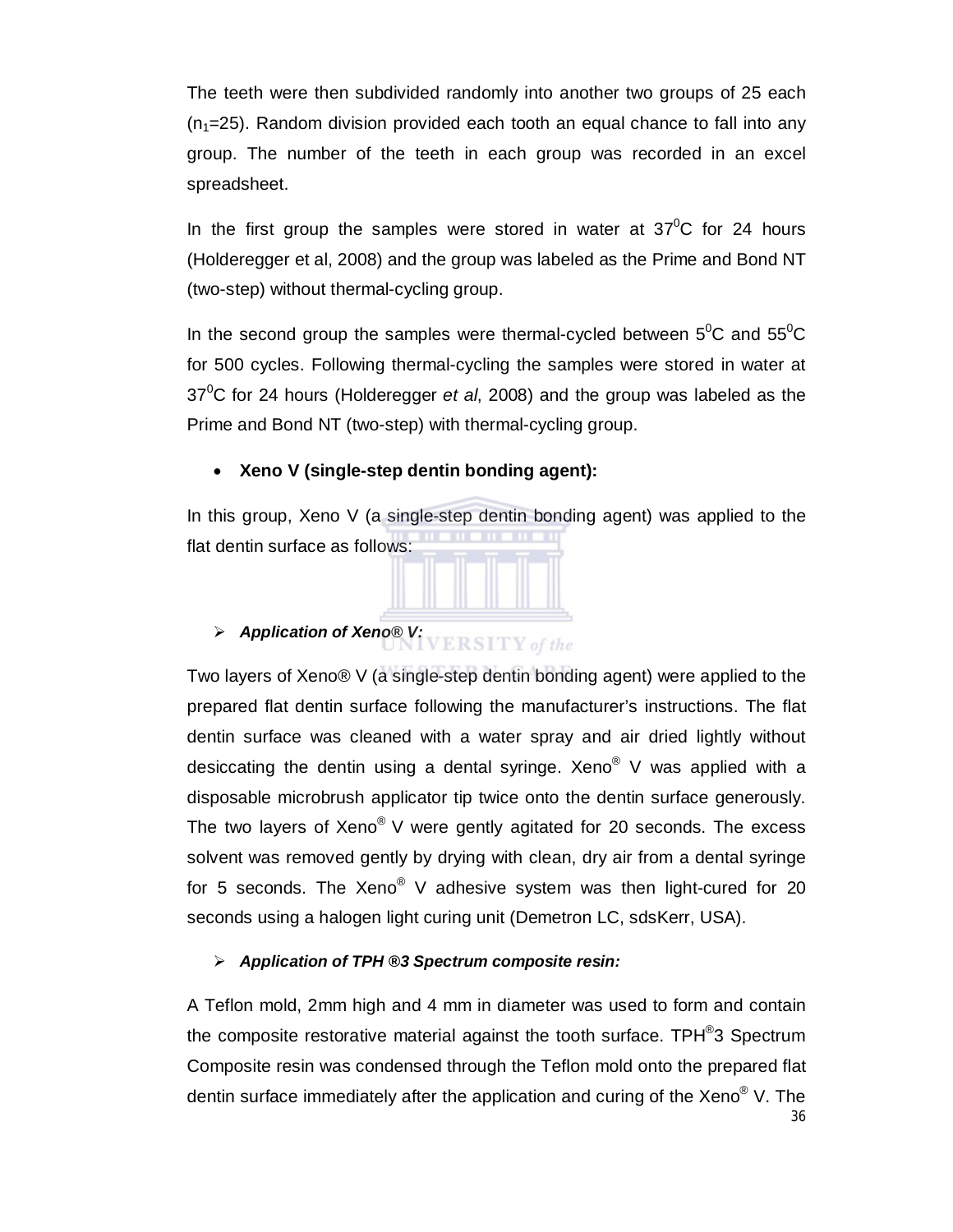TPH<sup>®</sup>3 Spectrum Composite resin was then light-cured with a halogen light curing unit (Demetron LC, sdsKerr, USA) for 20 seconds following the manufacturer's instructions (figure 4-9 and 4-10).

The teeth were then subdivided randomly into another two groups of 25 each (n1=25). Random division provided each tooth an equal chance to fall into any group. The number of the teeth in each group was recorded in an excel spreadsheet.

In the first group the samples were stored in water at  $37^{\circ}$ C for 24 hours (Holderegger et al, 2008) and the group was labeled as the Xeno® V (singlestep) without thermal-cycling group.

In the second group the samples were thermal-cycled between  $5^0C$  and  $55^0C$ for 500 times. Following thermal-cycling the samples were stored in water at  $37^{\circ}$ C for 24 hours (Holderegger et al, 2008) and the group was labeled as the Xeno® V (single-step) with thermal-cycling group. The method of the study is graphically illustrated in figure 4-8.

**UNIVERSITY** of the WESTERN CAPE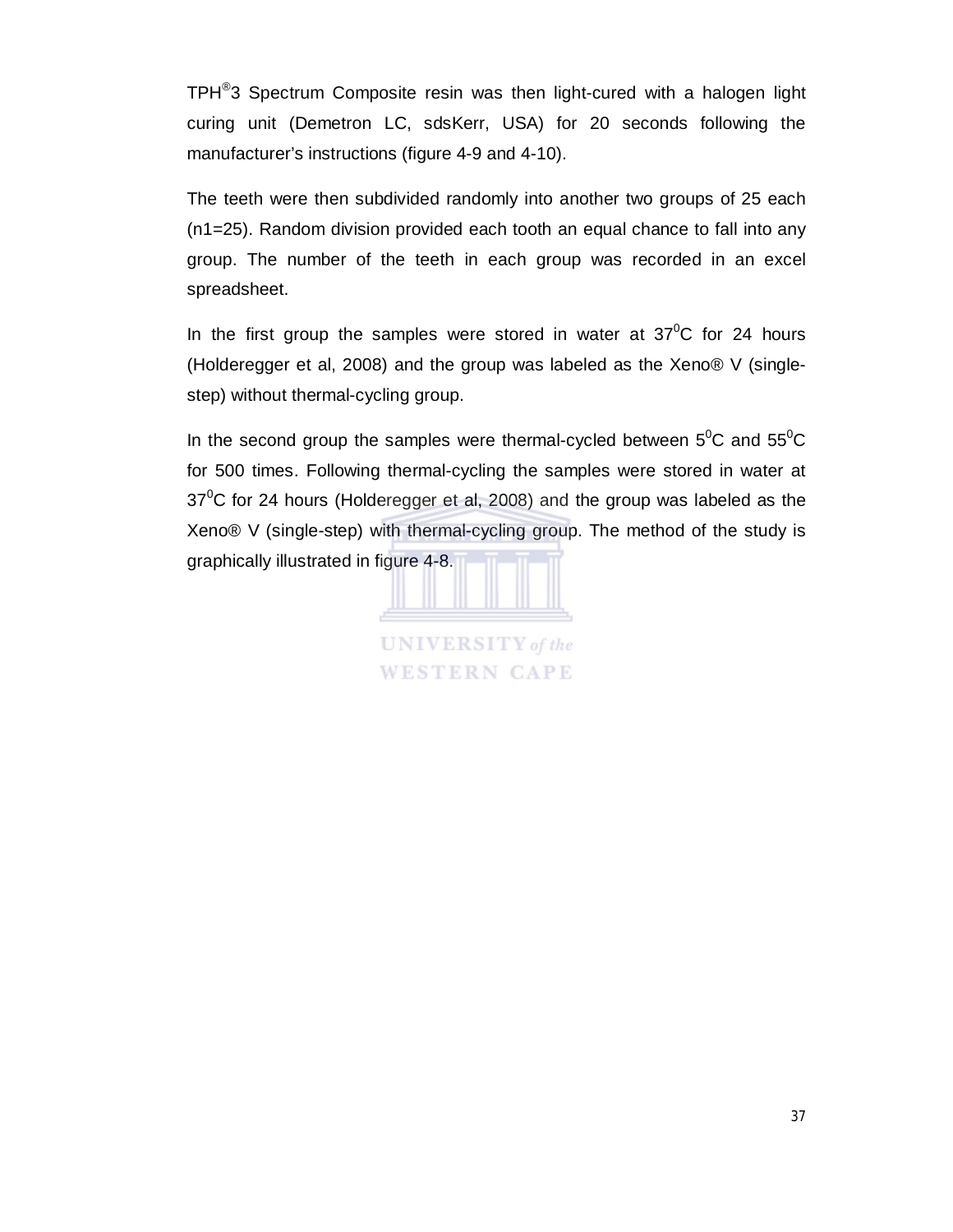

**Figure 4.8:** Flow chart depicting the study.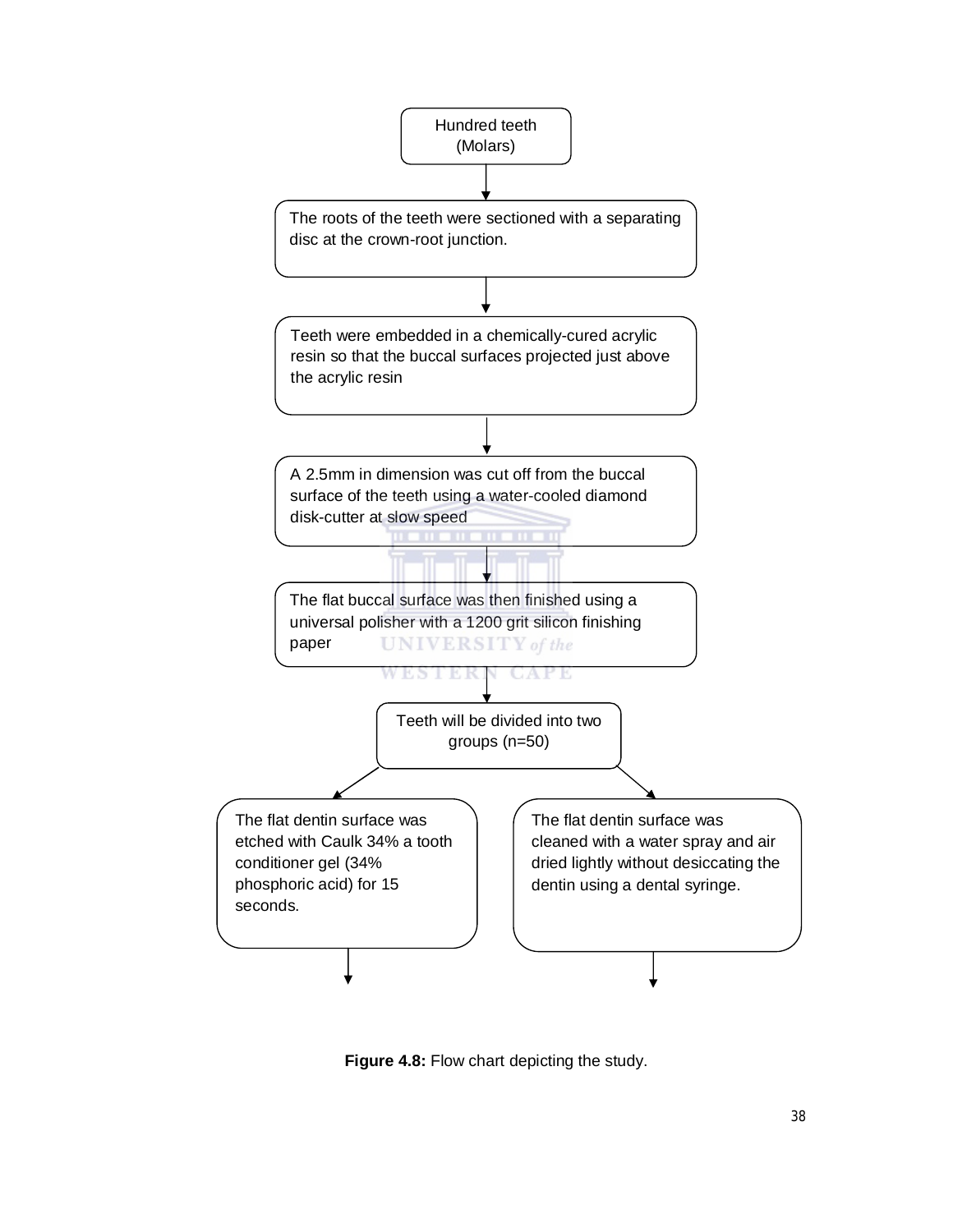

**Figure 4.8 (continued):** Flow chart depicting the study.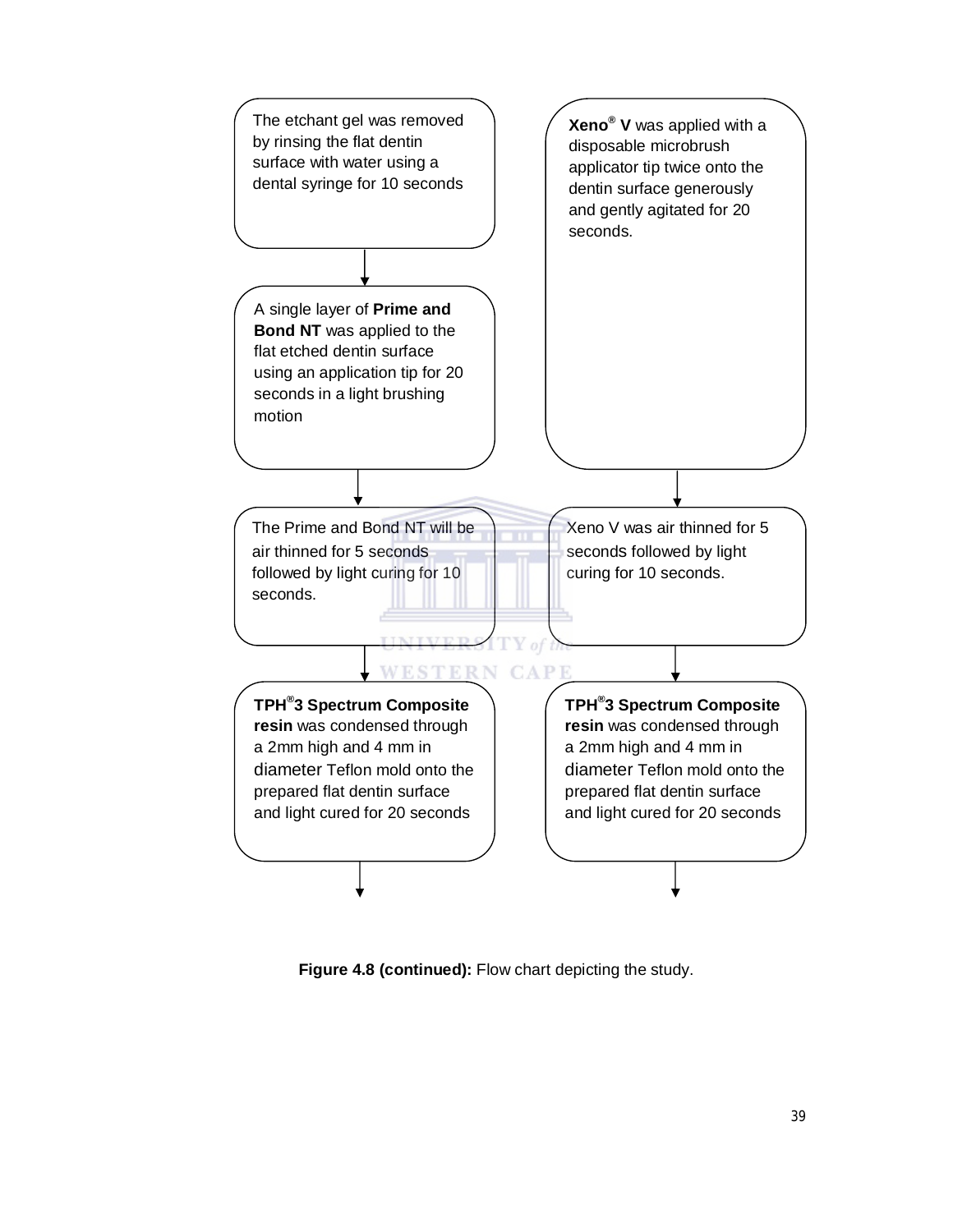

**Figure 4.8 (continued):** Flow chart depicting the study.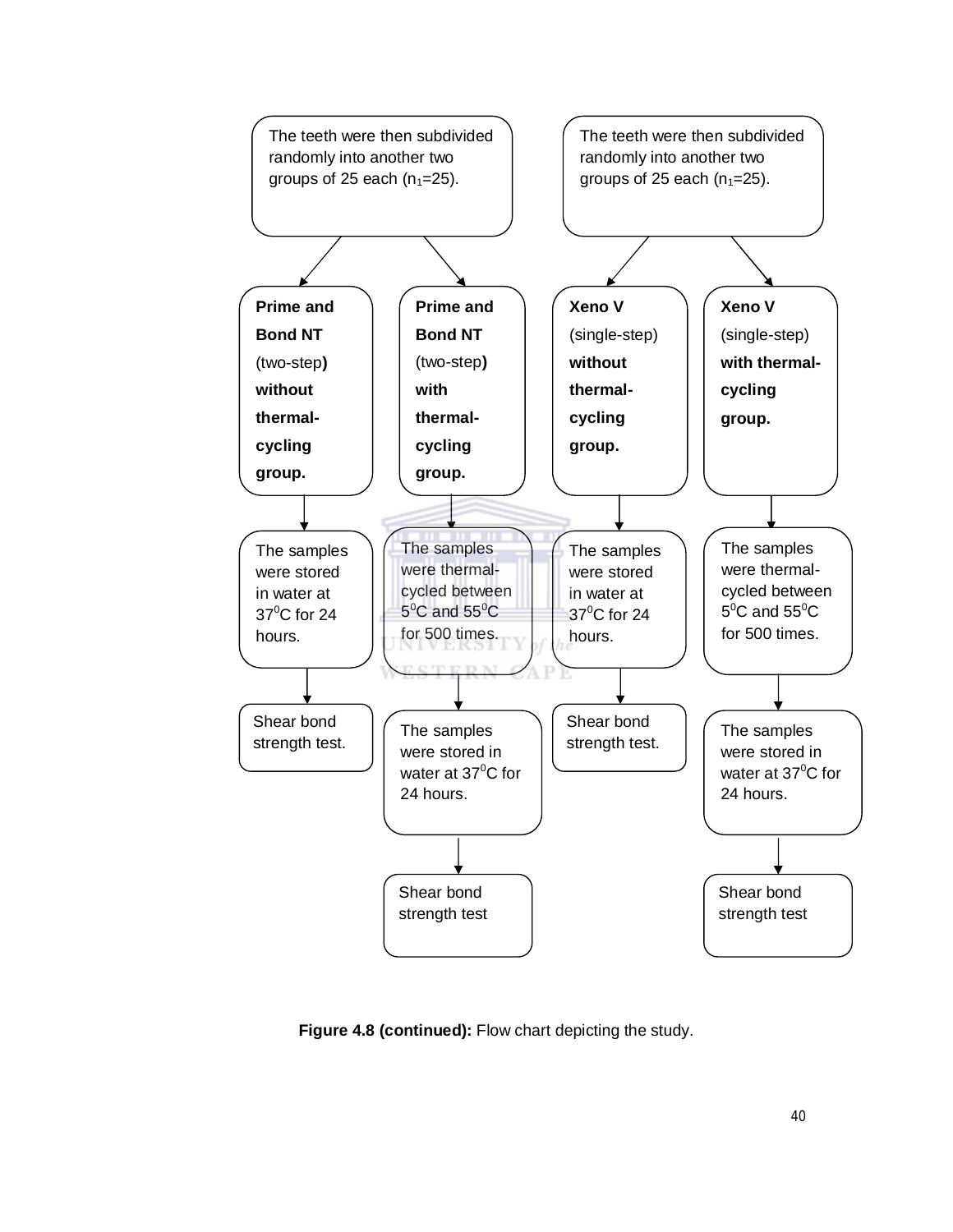

**Figure 4.9:** (A) Assembly of specimen and Teflon mold containing composite resin; (B) Magnified view of the Teflon mold to retain composite resin.



**Figure 4.10:** Composite mold bonded to prepared specimens

after releasing from assembly.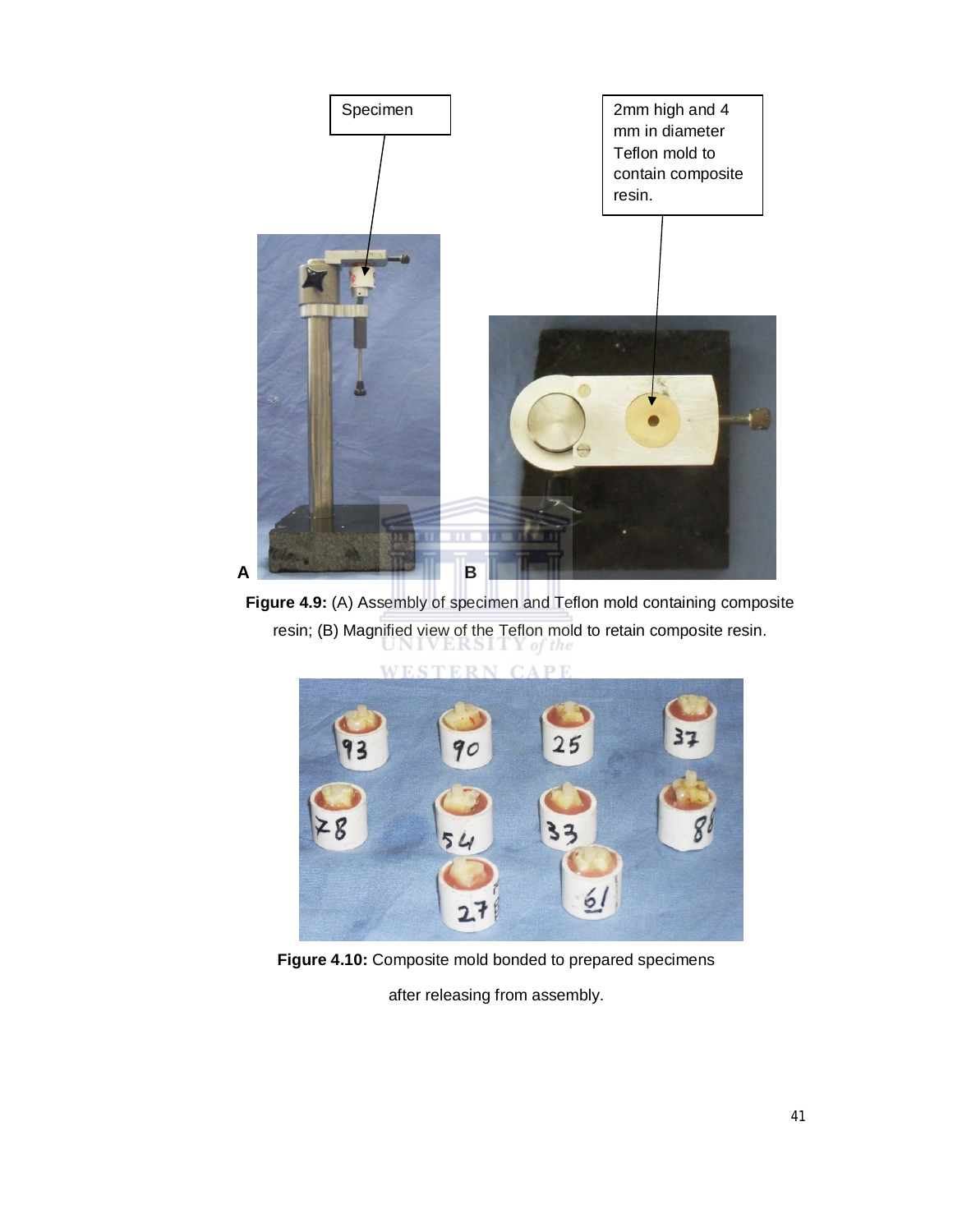All samples were arranged haphazardly before measuring the shear bond strength so that the examiner did not know which sample belonged to which group. The shear bond strength values were measured for each sample from each group using an Instron (Zwick 1644) testing machine. The machine was adjusted so that the force was applied to the base of the composite-tooth interface at a crosshead speed of 0.5 mm/minute with a knife-edged rod 0.5mm thick (figure 4.11). The shear bond strength values were calculated and expressed in megapascals (MPa). Any value less than 2 MPa was not recorded by the testing machine and the sample was discarded.



**Figure 4.11:** Shear load applied to the composite-tooth interface with Instron (Zwick 1644).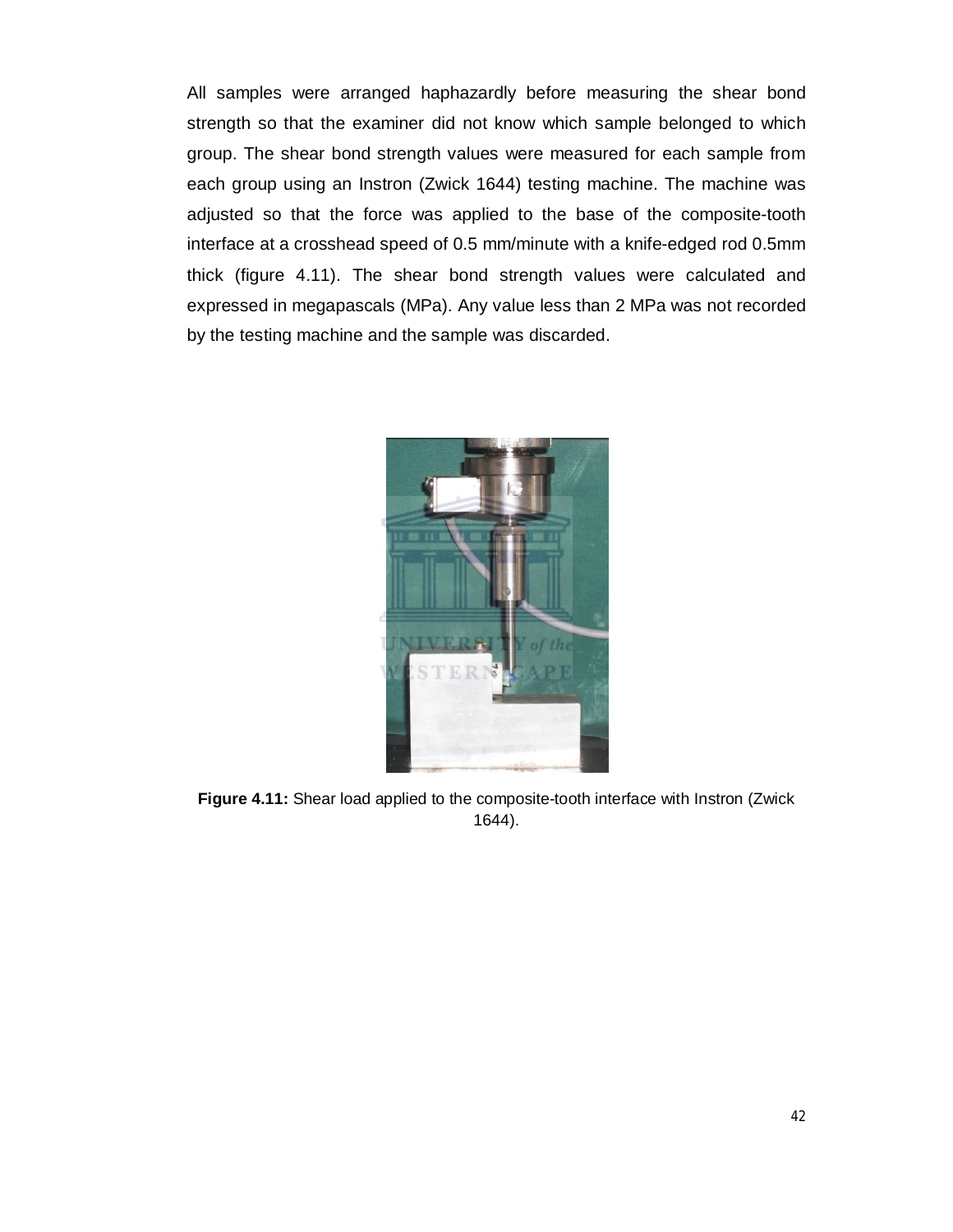## Chapter 5 Data analysis

All results for each group were transfered to an Excel spreadsheet (Microsoft Corporation, USA) for further analysis (Appendix 1,). The data of each group was tested for their distribution as regards normality. All groups showed an abnormal distribution of results. A Mann-Whitney U test (non-parametric test for independent values) was then used to determine a statistically significant difference, if any, between the bond strength values of Prime and Bond NT (two-step dentin bonding agent) and Xeno V (single-step dentin bonding agent) without thermal-cycling, between Prime and Bond NT (two-step dentin bonding agent) before and after thermal-cycling, between Xeno V (single-step dentin bonding agent) before and after thermal-cycling, and between Prime and Bond NT (two-step dentin bonding agent) and Xeno V (single step-dentin bonding agent) after thermal-cycling. These variables are summarized in table 5.1. Only P-values less than 0.05 were regarded as statistically significant differences. All statistical analysis were carried out using SPSS 14.0 for windows (SPSS©, Inc. Chicago, IL, USA) and Microsoft Excel 2007 (Microsoft Corporation, USA).

| Prime and Bond NT (two-step) | Vs | Xeno V (single-step)         |
|------------------------------|----|------------------------------|
| without thermal-cycling.     |    | without thermal-cycling.     |
| Prime and Bond NT (two-step) | Vs | Prime and Bond NT (two-step) |
| Without thermal-cycling.     |    | with thermal-cycling.        |
| Xeno V (single-step)         | Vs | Xeno V (single-step)         |
| without thermal-cycling.     |    | with thermal-cycling.        |
| Prime and Bond NT (two-step) | Vs | Xeno V (single-step)         |
| with thermal-cycling.        |    | with thermal-cycling.        |

**Table 5.1:** Summery of variables being compared in the study.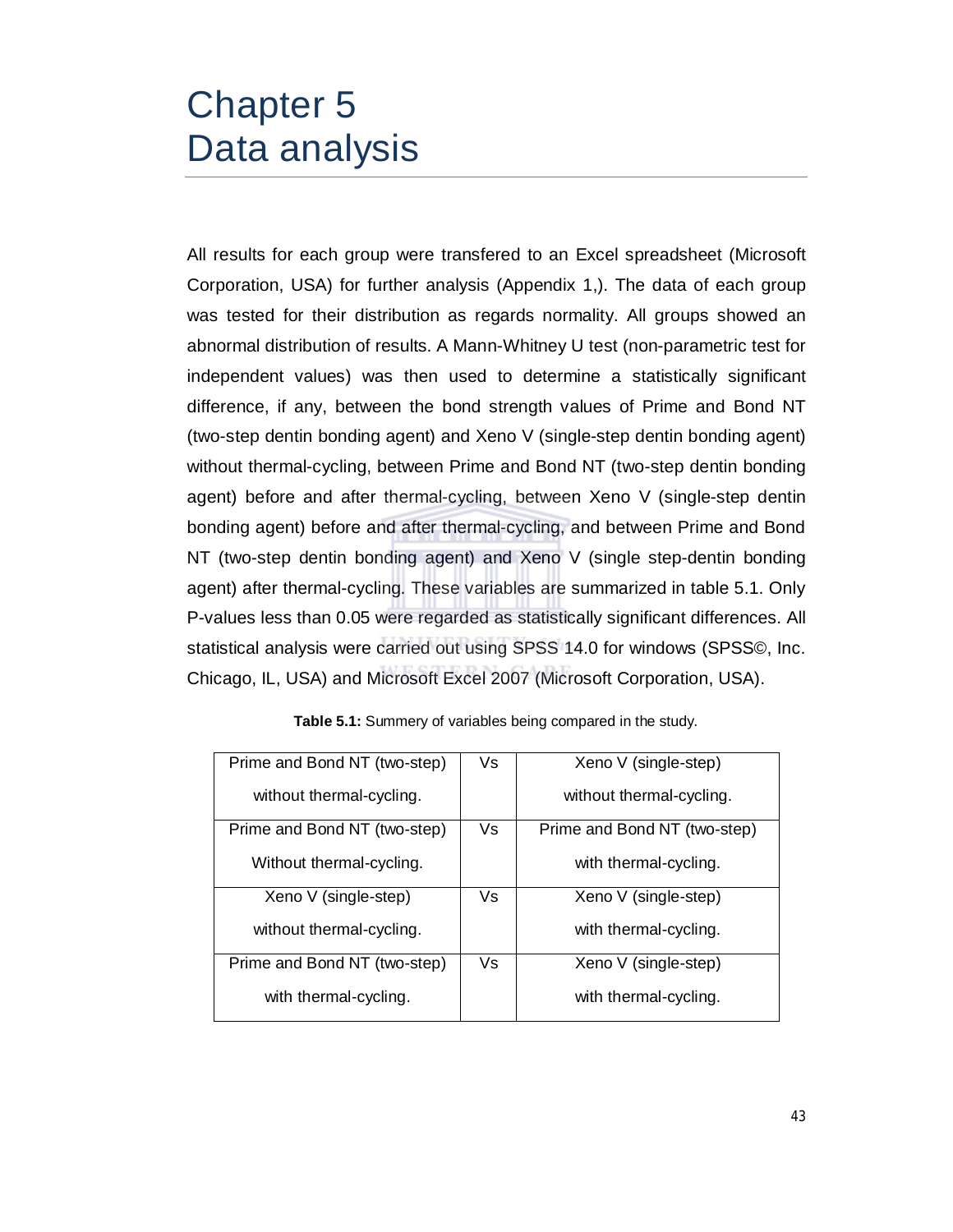# Chapter 6 **Results**

The raw data of the study for all bond strength values appear in (Appendix 1, 2, 3, and 4). All values were expressed as a median (Interquartile range).

### **6.1 Bond strength values of Prime and Bond NT (two-step dentin bonding agent) and Xeno V (single-step dentin bonding agent):**

Following removal of any bond strength value less than 2 MPa, the median and interquartile range of the remaining 24 samples in the Prime and Bond NT without thermal-cycling group was compared to the median of the samples of the Xeno V without thermal-cycling using a Mann-Whitney U-test (nonparametric test for independent samples) to determine if there is any statistically significant difference between the two groups (table 6.1). A P-value of 0.810 indicates that; there is no statistically significant difference in the bond strength of Prime and Bond NT (two-step dentin bonding agent) and Xeno V (single-step dentin bonding agent). STTY of the

WESTERN CAPE

**Table 6.1:** Comparison between the bond strength values of Prime and Bond NT (two-step dentin bonding agent) and Xeno V (single-step dentin bonding agent) without thermal-cycling (Values presented as median (Interquartile range):

|                                                            | Percentile<br>25 | Percentile<br>75 | Median | Interquartile<br>range | Р-<br>value |
|------------------------------------------------------------|------------------|------------------|--------|------------------------|-------------|
| Prime and Bond NT<br>(two-step) without<br>thermal-cycling | 5                |                  | 6.14   | 3.08                   | 0.810       |
| Xeno V (single-step)<br>without thermal-cycling            | 3.72             | 9.12             | 6.13   | 6.06                   |             |

The distribution of the bond strength values of each group is graphically illustrated in figure 6.1. It is evident from figure 6.1 and appendix 1 and 2 that the bond strength values of Prime and Bond NT without thermal-cycling ranged from 2.29 to 10.43 MPa with only one value less than 2 MPa. On the other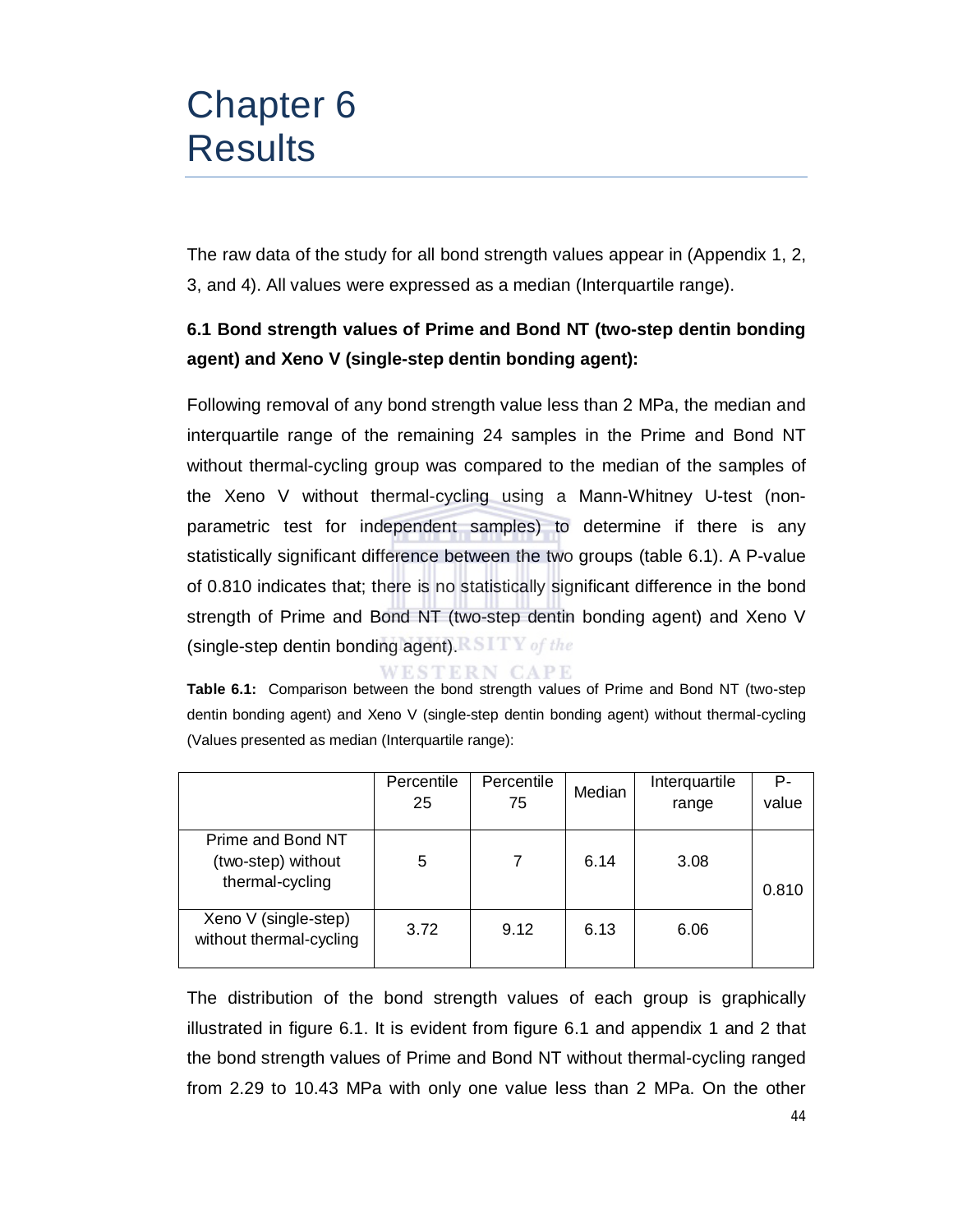hand the bond strength values of Xeno V without thermal-cycling ranged from 2.33 to 17.44 MPa with no value less than 2 MPa.



**UNIVERSITY** of the **WESTERN CAPE**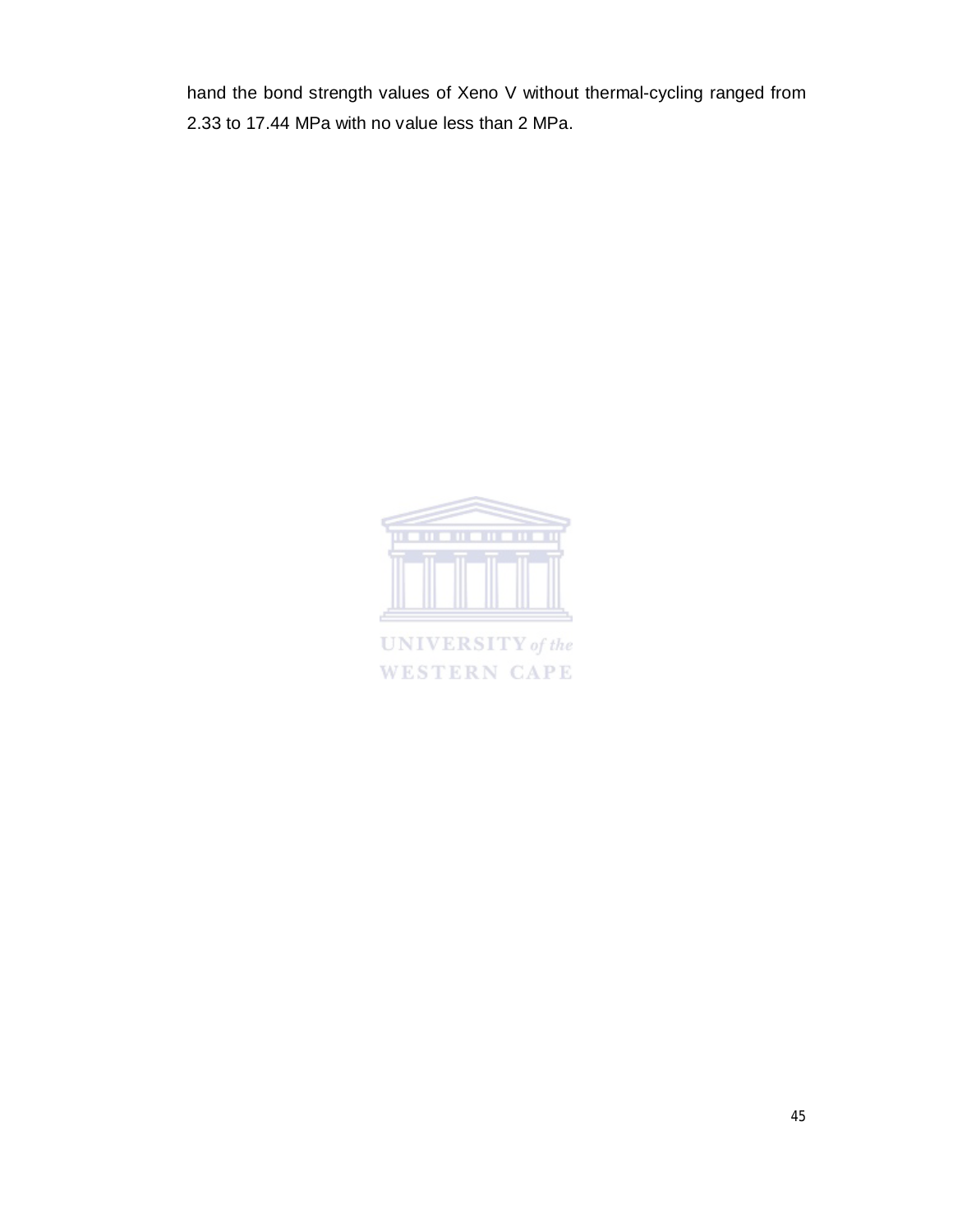

Figure 6.1: Distribution of bond strength values of Prime and Bond NT two-step dentin bonding agent) and Xeno V (single-step dentin bonding agent).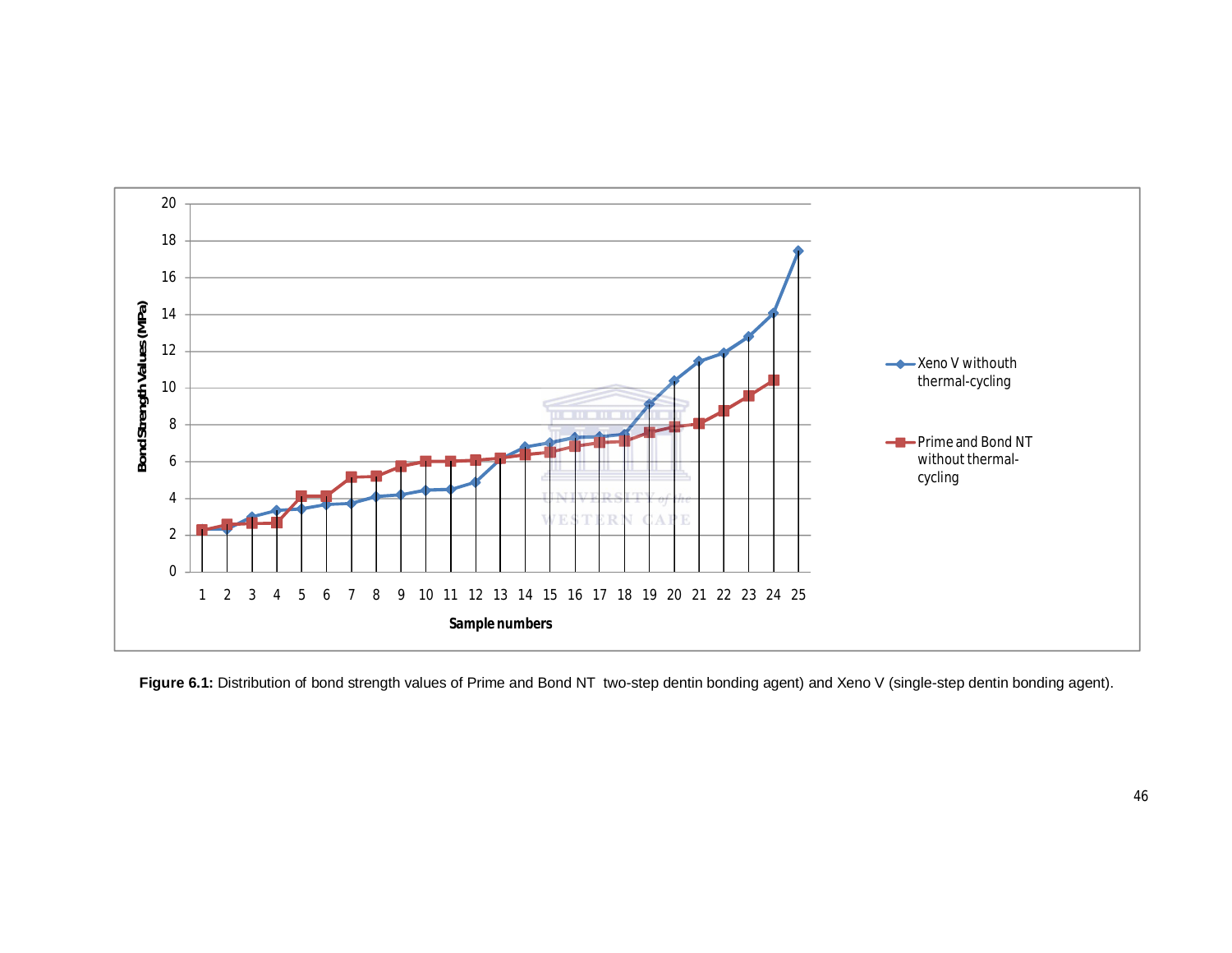### **6.2 Effect of thermal-cycling on the bond strength values of Prime and Bond NT (two-step dentin bonding agent):**

Following removal of any bond strength value less than 2 MPa, the median and interquartile range of the remaining 24 samples in the Prime and Bond NT without thermal-cycling group was recorded and compared to the median of the 22 samples in the Prime and Bond NT with thermal-cycling group using a Mann-Whitney U test (non-parametric test for independent samples) to determine if there is any statistically significant difference between the two groups table 6.2. A P-value of 0.692 indicates that; there is no statistically significant difference in the bond strength of Prime and Bond NT before and after thermal-cycling between  $5^0C$  and  $55^0C$  for 500 times.

**Table 6.2:** Comparison between the bond strength values of Prime and Bond NT (two-step dentin bonding agent) with and without thermal-cycling (Values presented as median (Interquartile range):

|                                                            | Percentile<br>25 | Percentile<br>75         | Median | Interquartile<br>range | P-<br>value |
|------------------------------------------------------------|------------------|--------------------------|--------|------------------------|-------------|
| Prime and Bond NT<br>(two-step) without<br>thermal-cycling | 5                | <b>UNIVERSITY</b> of the | 6.14   | 3.08                   | 0.692       |
| Prime and Bond NT<br>(two-step) with thermal-<br>cycling   | 4                |                          | 5.60   | 3.13                   |             |

The distributions of the bond strength values for each group are graphically illustrated in figure 6.2. It is evident from figure 6.2 and appendix 1 and 3 that the bond strength values of Prime and Bond NT without thermal-cycling ranged from 2.29 to 10.43 MPa with only one value less than 2 MPa. On the other hand the bond strength values of Prime and Bond NT with thermal-cycling ranged from 2.35 to 14.98 MPa with three values less than 2 MPa.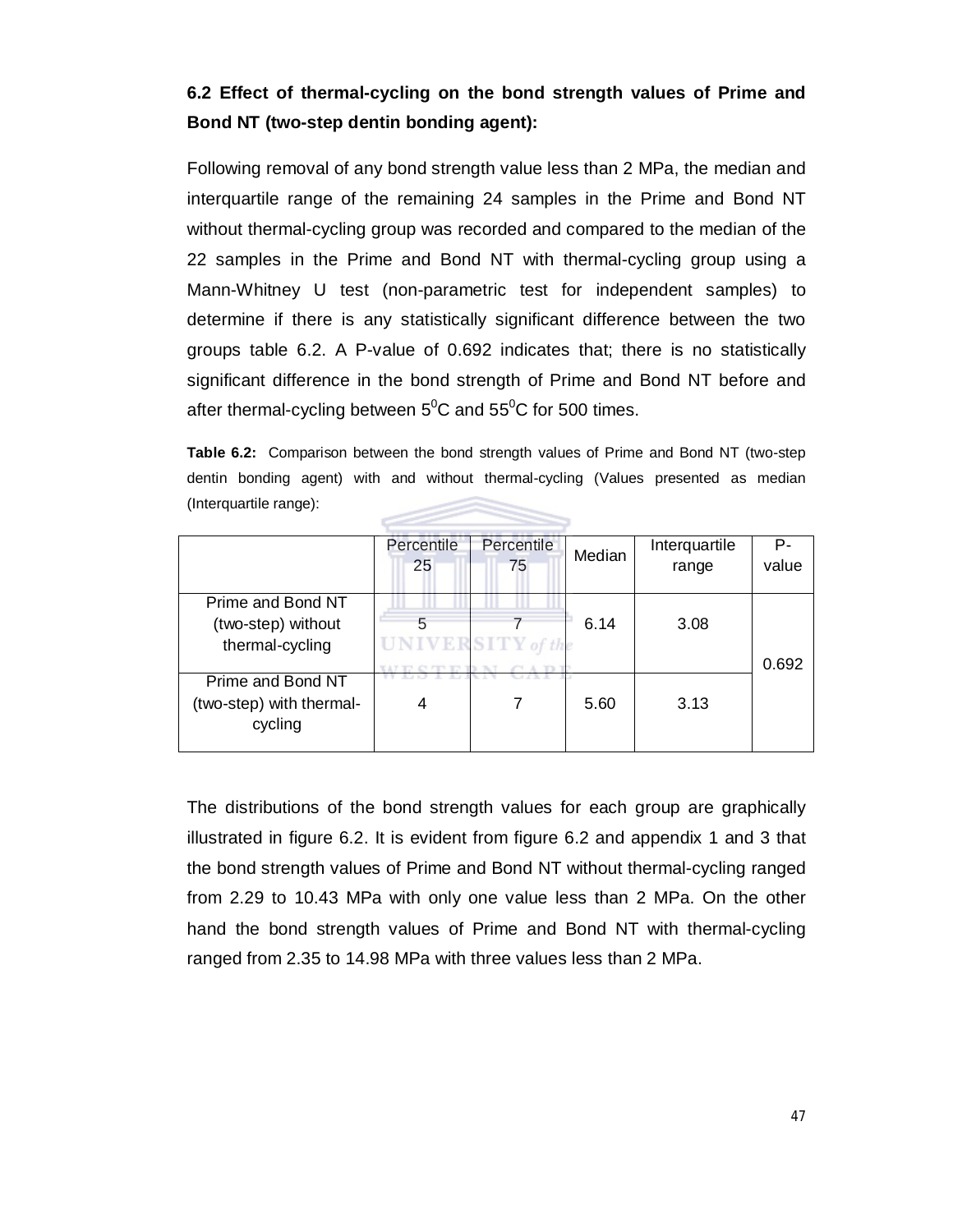

Figure 6.2: Distribution of bond strength values of Prime and Bond NT (two-step dentin bonding agent) with and without thermal-cycling.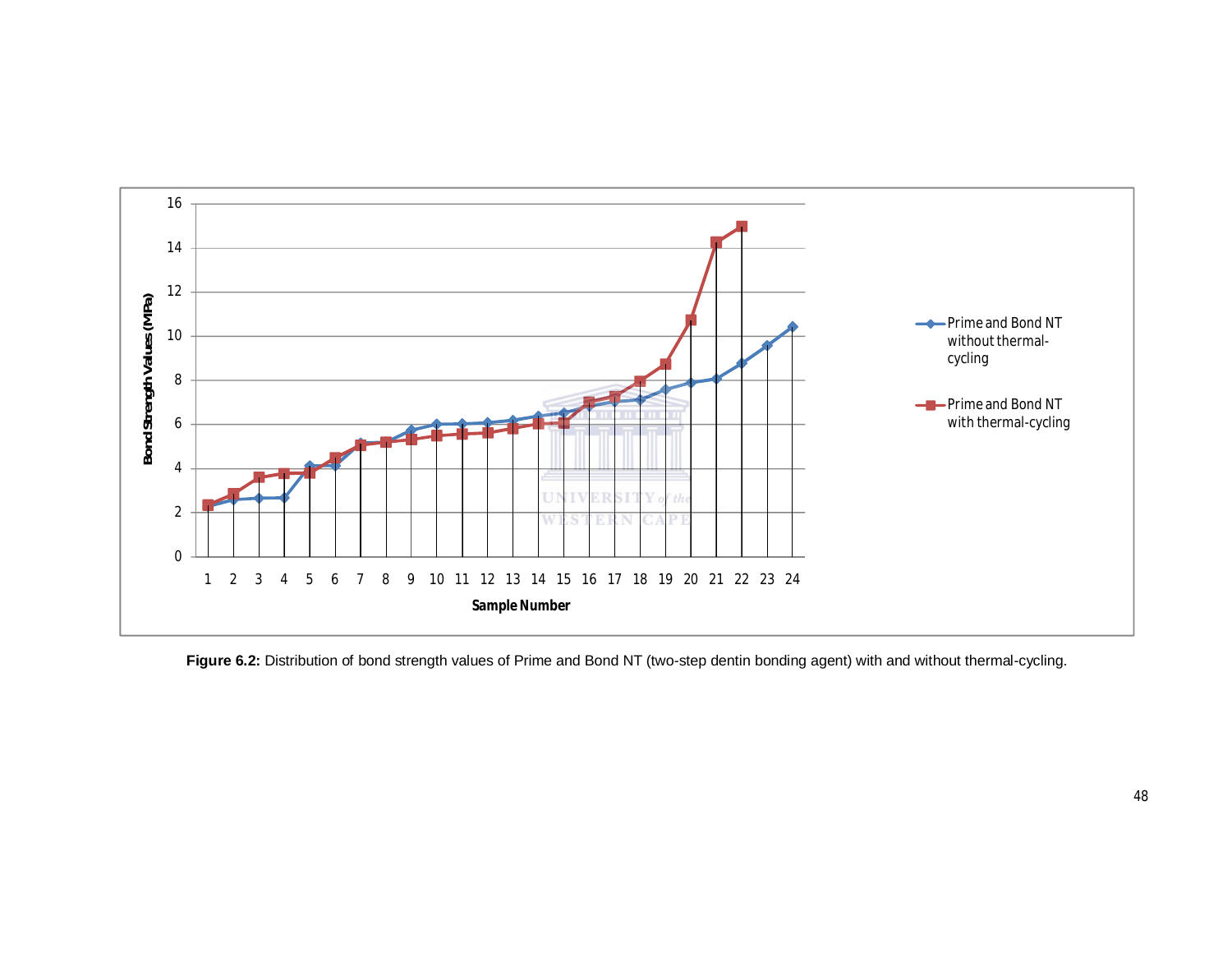### **6.3 Effect of thermal-cycling on the bond strength value of Xeno V (singlestep dentin bonding agent):**

All the bond strength values for the two groups using the single-step dentin bonding agent were above 2 MPa, so no sample was removed. The median and interqurtile range of the Xeno V without thermal-cycling group was compared to the Xeno V with thermal-cycling group using a Mann-Whitney U test (non-parametric test for independent samples) to determine if there was any statistically significant difference between the two groups table 6.3. The Pvalue was 0.861 indicating that there was no statistically significant difference in the bond strength of Xeno V before and after thermal-cycling between  $5^{0}C$  and  $55^{\circ}$ C for 500 times.

**Table 6.3:** Comparison between the bond strength values of Xeno V (single-step dentin bonding agent) with and without thermal-cycling (Values are presented as median (Interquartile range):

|                                                 | Percentile<br>25 | Percentile<br>75 | Median | Interquartile<br>range | P-<br>value |
|-------------------------------------------------|------------------|------------------|--------|------------------------|-------------|
| Xeno V (single-step)<br>without thermal-cycling | 3.72             | 9.12             | 6.13   | 6.06                   | 0.861       |
| Xeno V (single-step)<br>with thermal-cycling    | 4.01             |                  | 5.83   | 3.28                   |             |

The distribution of the bond strength values of the two groups is graphically illustrated in figure 6.3. It is evident from figure 6.3 and appendix 2 and 4 that the bond strength values of Xeno V without thermal-cycling ranged from 2.33 to 17.44 MPa with no value less than 2 MPa. On the other hand the bond strength values of Xeno V after thermal-cycling ranged from 2.25 to 16.14 MPa with no value less than 2 MPa.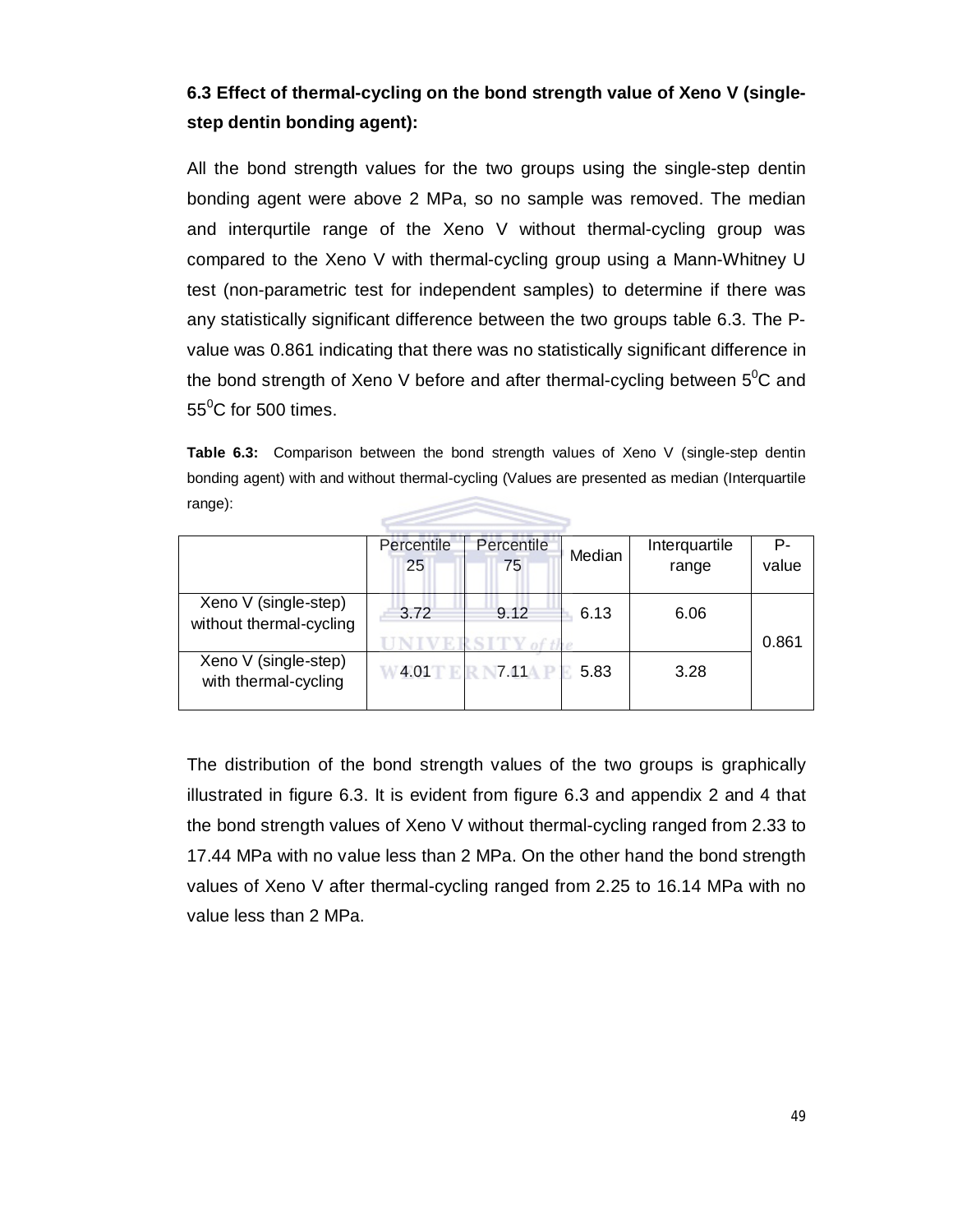

Figure 6.3: Distribution of bond strength values of Xeno V (single-step dentin bonding agent) with and without thermal-cycling.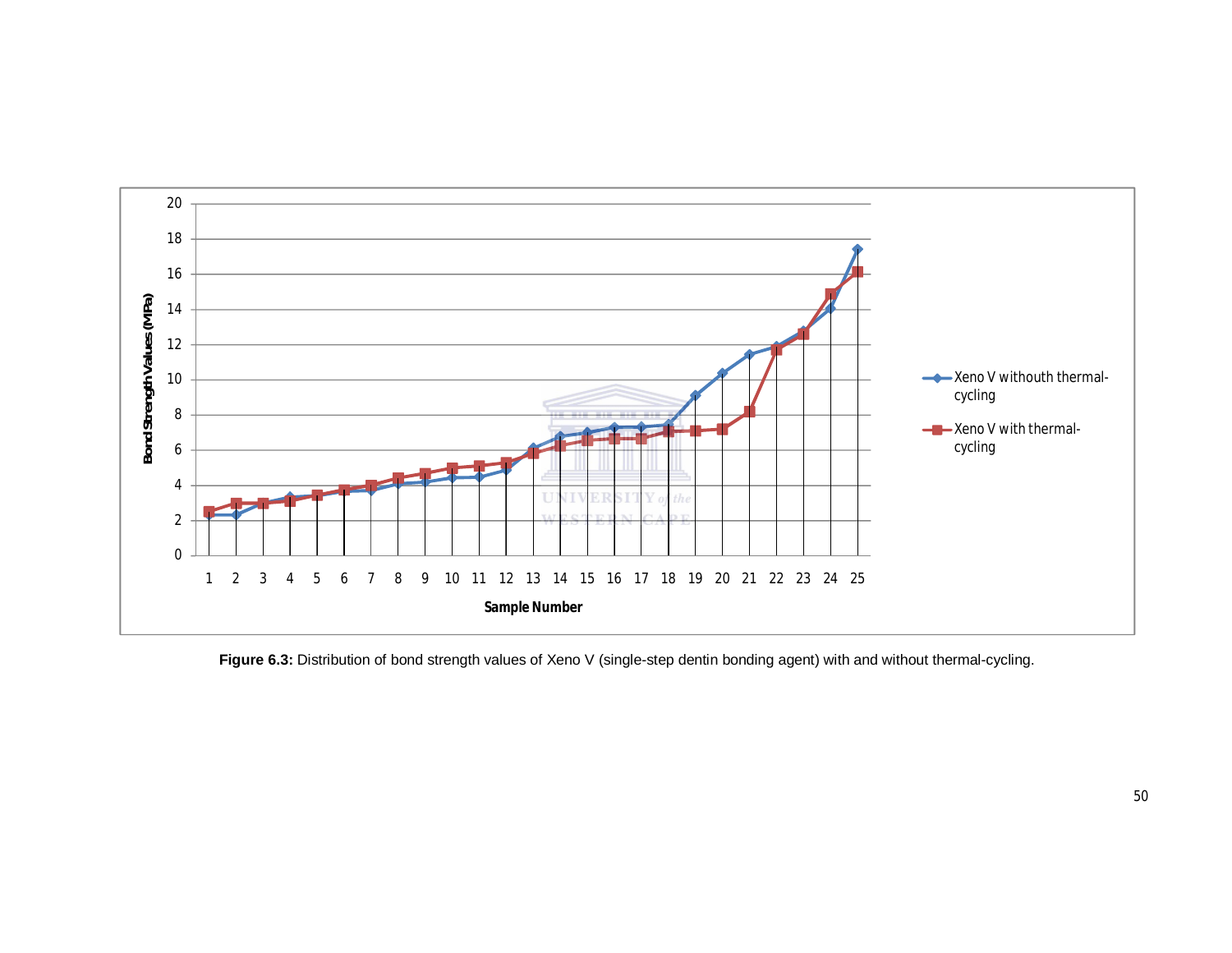## **6.4. Effect of thermal-cycling on bond strength value of Prime and Bond NT (two-step dentin bonding agent) and Xeno V (single-step dentin bonding agent):**

Following removal of any bond strength value less than 2 MPa, the median and interquartile range of the remaining 22 samples of the Prime and Bond NT with thermal-cycling group was recorded and compared to the median of all samples of the Xeno V with thermal-cycling group using a Mann-Whitney U test (nonparametric test for independent samples) to determine if there was any statistically significant difference between the two groups table 6.4. The P-value was 0.932 indicating that there was no statistically significant difference in the bond strength of Prime and Bond NT with thermal-cycling and Xeno V with thermal-cycling.

**Table 6.4:** Comparison between the bond strength values of Prime and Bond NT (two-step dentin bonding agent) with thermal-cycling and Xeno V (single-step dentin bonding agent) with thermal-cycling (Values are presented as median (Interquartile range):

|                                                          | Percentile<br>25 | Percentile<br>75                         | Median | Interquartile<br>range | P-<br>value |
|----------------------------------------------------------|------------------|------------------------------------------|--------|------------------------|-------------|
| Prime and Bond NT<br>(two-step) with thermal-<br>cycling |                  | $\frac{1}{2}$ SITY of the<br>WESTERN CAP | 5.60   | 3.13                   | 0.932       |
| Xeno V (single-step)<br>with thermal-cycling             | 4.01             | 7.11                                     | 5.83   | 3.28                   |             |

The distribution of the bond strength values of the two groups is graphically illustrated in figure 6.4. It is evident from figure 6.4 and appendix 3 and 4 that the bond strength values of Prime and Bond NT with thermal-cycling ranged from 2.35 to 14.98 MPa with three values less than 2 MPa. On the other hand the bond strength values of Xeno V with thermal-cycling ranged from 2.25 to 16.14 MPa with no value less than 2 MPa.

All the results are summarized in table 6.5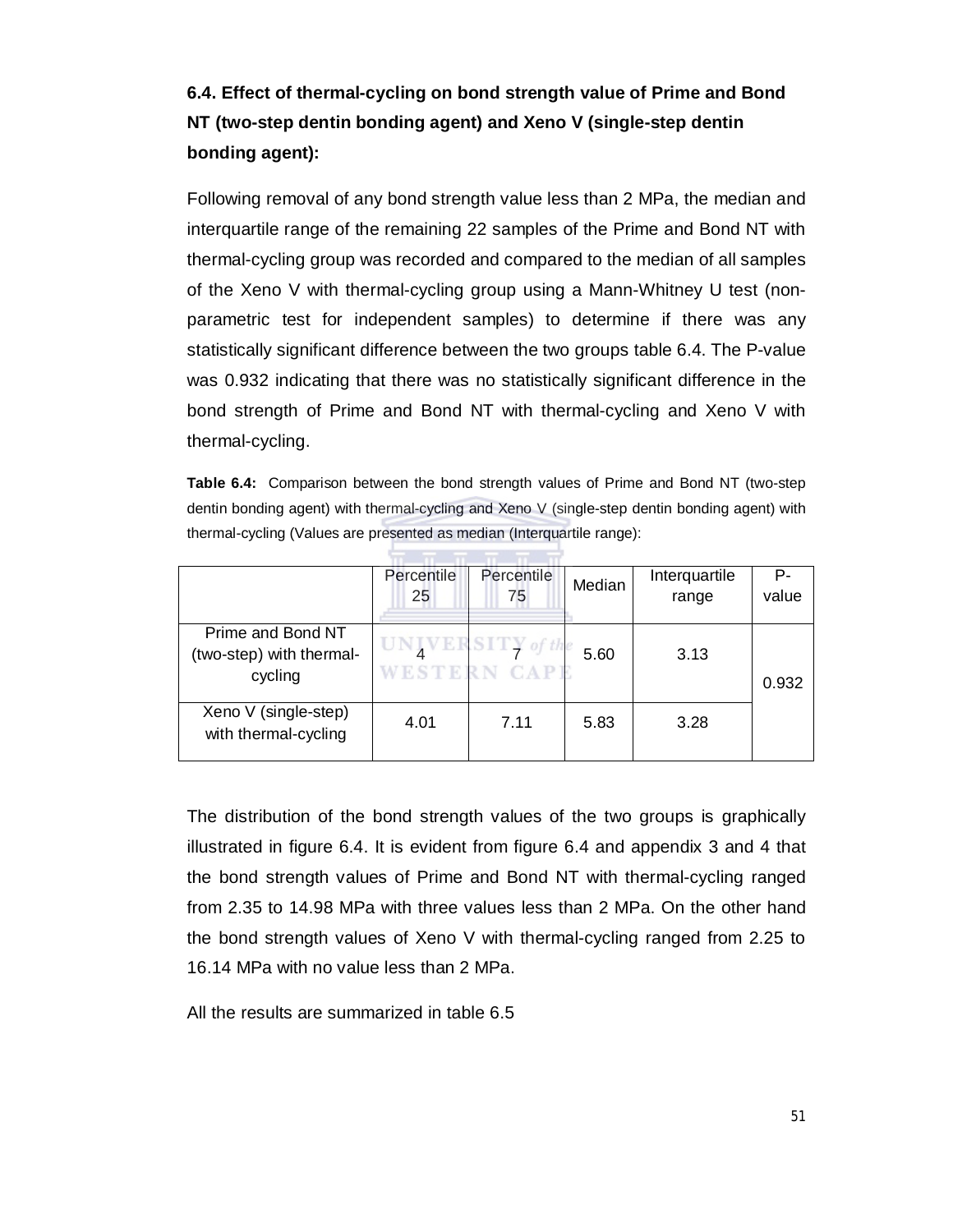

Figure 6.4: Distribution of bond strength values of Prime and Bond NT (two-step dentin bonding agent) with thermal-cycling and Xeno V (single-step dentin bonding agent) with thermal-cycling.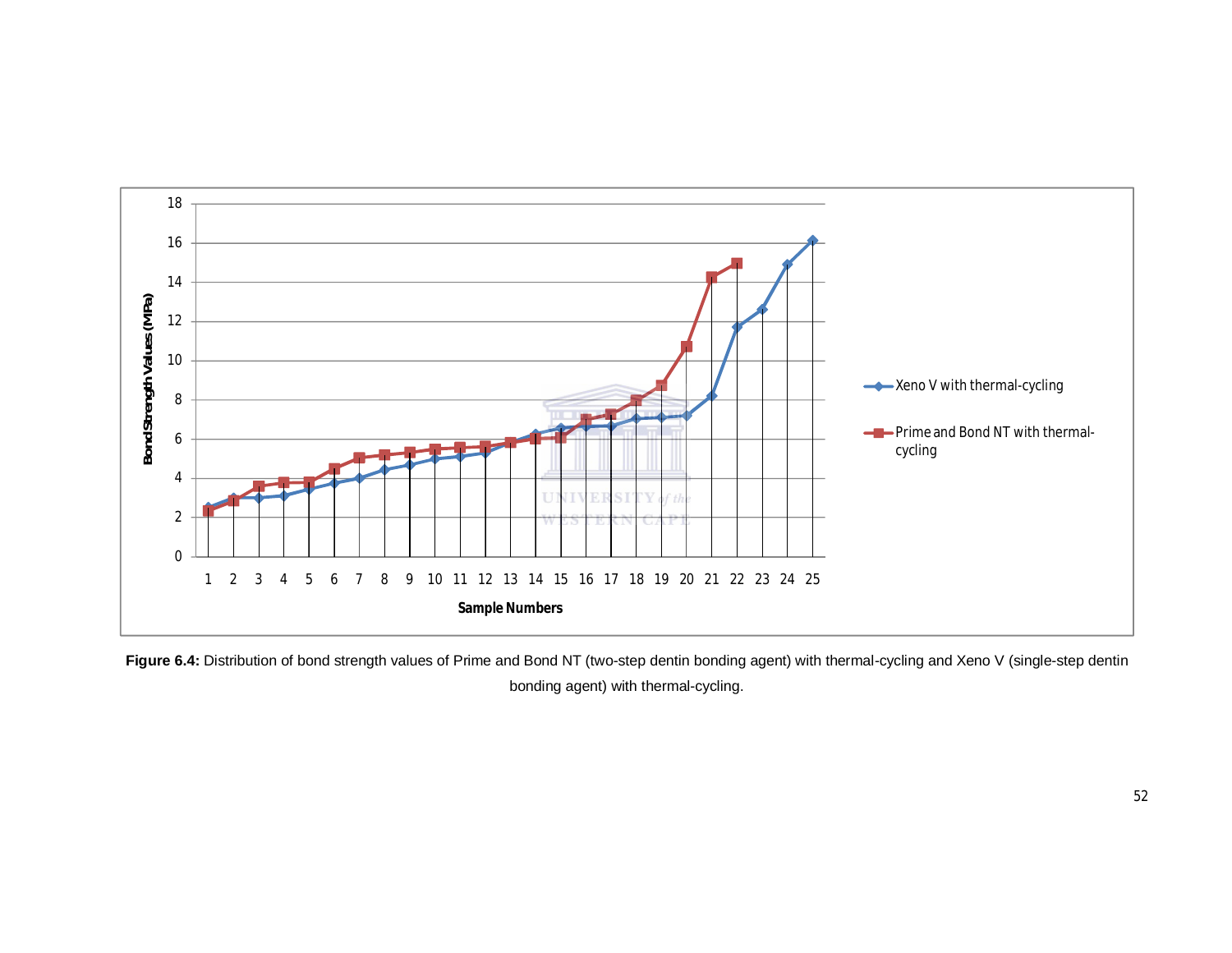**Table 6.5:** Summery of the results.

|                                                                                          | Table<br>number | P-value |
|------------------------------------------------------------------------------------------|-----------------|---------|
| Bond strength values of Prime and Bond NT (two-step)<br>without thermal-cycling          | $6 - 1$         | 0.810   |
| Vs                                                                                       |                 |         |
| Bond strength values of Xeno V (single-step) without<br>thermal-cycling                  |                 |         |
| Bond strength values of Prime and Bond NT (two-step)<br>without thermal-cycling          | $6 - 1$         | 0.692   |
| Vs                                                                                       |                 |         |
| Bond strength values of Prime and Bond NT (two-step) with<br>thermal-cycling             |                 |         |
| Bond strength values of Xeno V (single-step) without<br>thermal-cycling                  | $6 - 3$         | 0.861   |
| Vs                                                                                       |                 |         |
| Bond strength values of Xeno V (single-step) with therml-<br>cycling                     |                 |         |
| Bond strength values of Prime and Bond NT (two-step) with<br>thermal-cycling STTY of the | $6 - 4$         | 0.932   |
| WESTERN CAPE                                                                             |                 |         |
| Bond strength values of Xeno V (single-step) with thermal-<br>cycling                    |                 |         |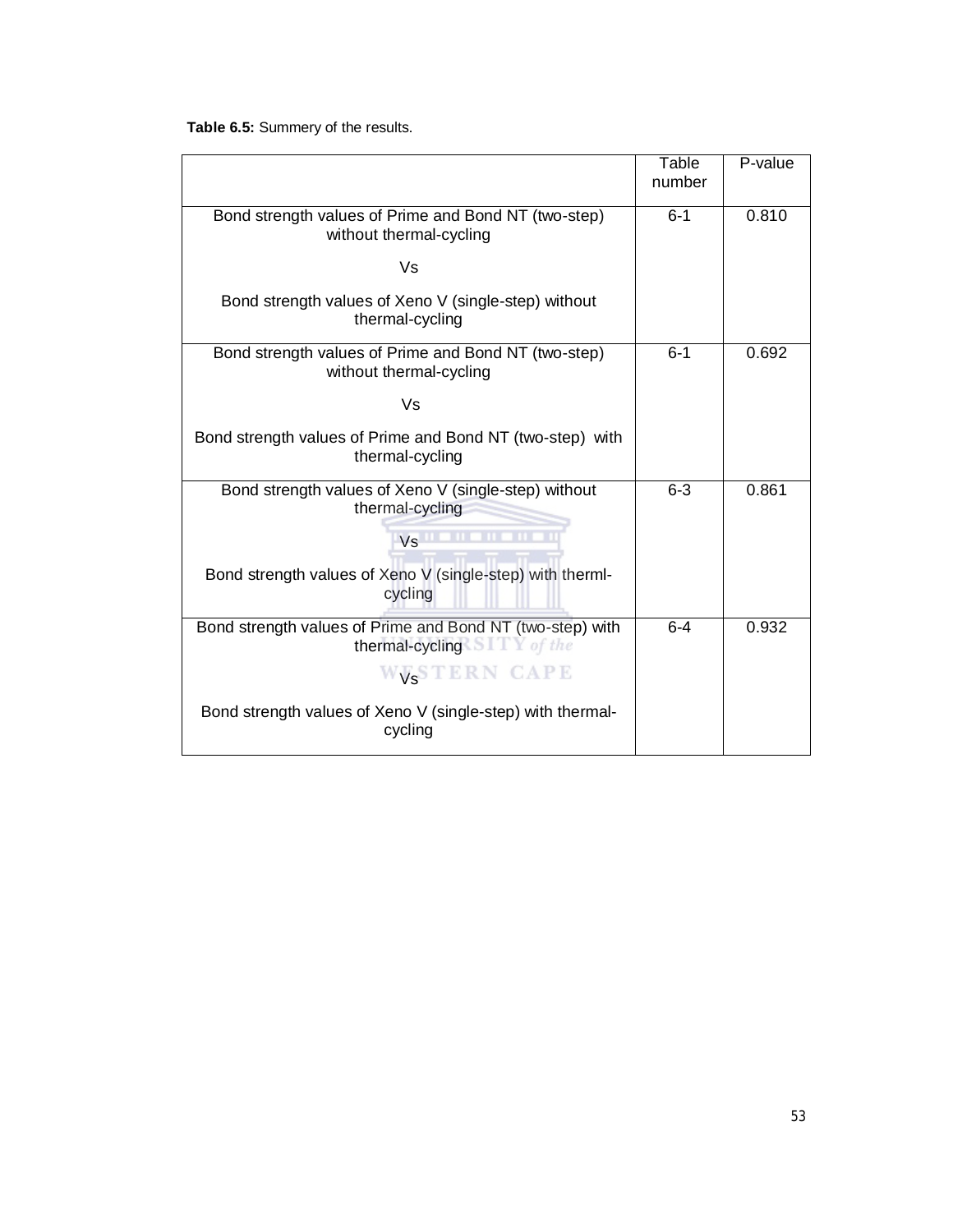## Chapter 7 **Discussion**

#### **7.1 Introduction:**

*In vitro* bond strength tests were introduced to evaluate the clinical performance of different adhesive systems currently used (Retief, 1991). There is a great diversity in the techniques used for these types of tests (Van Meerbeek *et al*, 2003). The bond strength can be evaluated either by tensile bond strength test, shear bond strength test (Retief, 1991), microtensile bond strength test (Van Meerbeek *et al*, 2003), and most recently microshear bond strength test (Placido *et al*, 2007). However the restorative material and the teeth are subjected to a complex type of forces intraorally which is difficult to be simulated in *in vitro* studies.

In addition thermal-cycling is one of the *in vitro* methods that are used for the evaluation of the bond strength values of the adhesive systems following repeated thermal change (De Munk *et al*, 2005).

WESTERN CAPE

In the present study the bond strength values of a two-step dentin bonding agent and a single-step dentin bonding agent were evaluated. The effect of thermal-cycling on these bond strength values was also evaluated. A shear bond strength test was used to measure the bond strength values of these adhesive systems due to its simplicity and good predictive result.

#### **7.2 Discussion of the methodology:**

Extracted human teeth have the potential for multiple uncontrollable variations when used for *in vitro* studies. In the present study, the samples were standardized as much as possible, regarding the tooth type, the depth of exposed dentin, preparation technique of the dentin surface, and the diameter of the bonded area.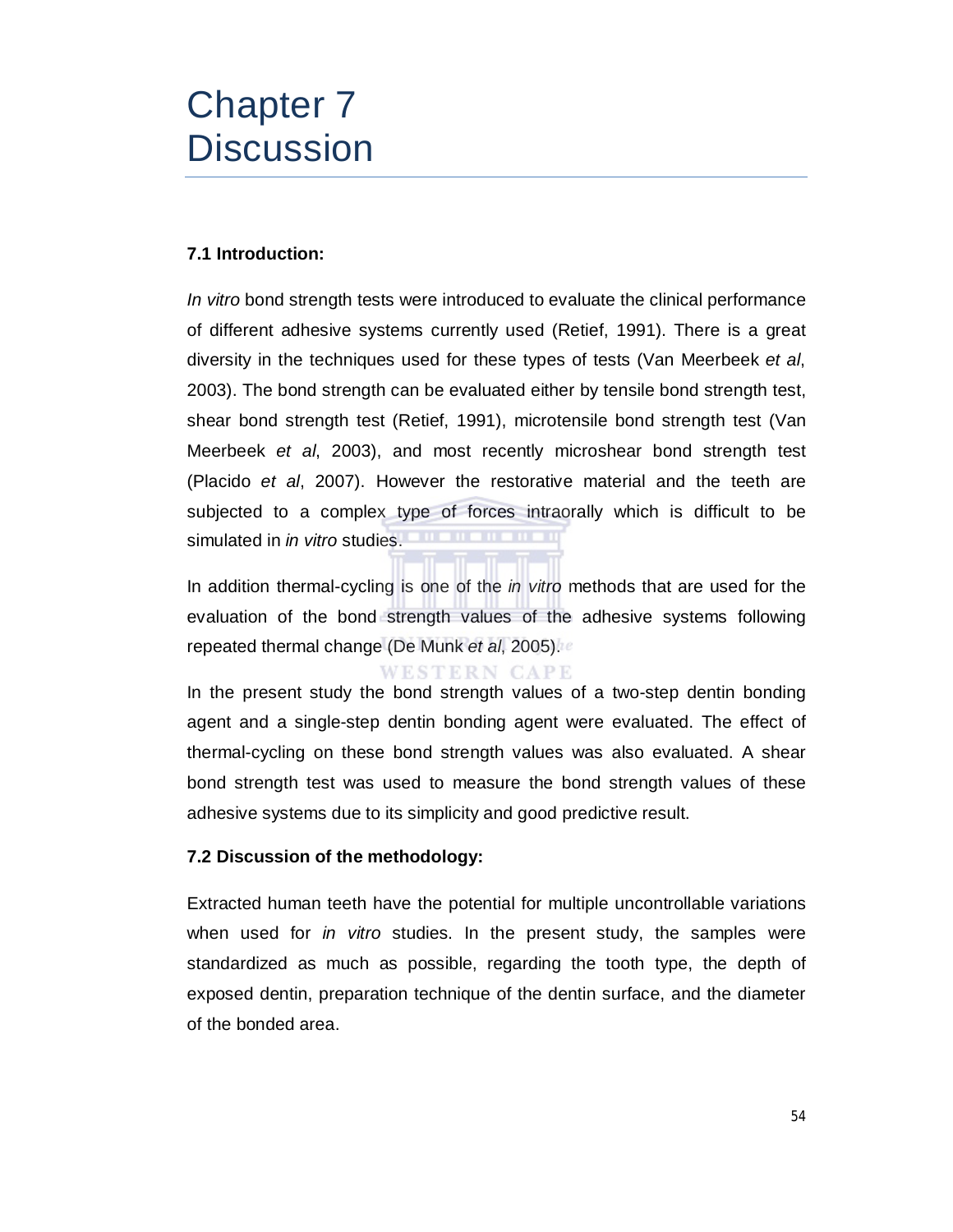The selected teeth were human molar teeth due to their large surface area. The buccal surfaces were used rather than the occlusal surface so that sufficient distance from the pulp and the pulp horn can be obtained. A 2.5 mm section was cut off from the buccal surface so that an even depth of exposed dentin was obtained for the entire sample. The finishing procedure for the dentin surfaces were the same for all the samples in that they were all finished using a universal polisher with a 1200 grit silicon finishing paper. A Teflon mold of 4 mm diameter was used to control the diameter of the composite resinadhesive-dentin complex bonded area in all the samples. The Teflon mold that was used to maintain the composite resin during condensation was of a 2 mm thickness. This thickness was selected to ensure that complete curing for composite resin was obtained. All the samples were stored in the same storage media for an equal time.

The number of thermal-cycles was selected according to the ISO TR 11450 standard (1994).

#### **7.3 Discussion of the results:**

### **7.3.1 Bond strength values of Prime and Bond NT (two-step dentin bonding agent) and Xeno V (single-step dentin bonding agnet):** WESTERN CAPE

One of the aims of this study was to test and compare the bond strength values of a two-step dentin bonding agent and a single-step dentin bonding agent. The adhesive systems used in this study were Prime and Bond NT (two-step) and Xeno V (single-step).

Figure 6-1 and appendix1 and 2 reflect the shear bond strength values of each adhesive system. The bond strength values are represented as mega pascal (MPa). It is clear from figure 6-1 and appendix 1 and 2 that the bond strength values of Prime and Bond NT (two-step) were ranged from 2.29 to 10.43 with only one value that was less than 2 MPa. On the other hand the bond strength values of Xeno V (single-step) ranged from 2.33 to 17.44. The median of the Prime and Bond NT (two-step) without thermal-cycling group was 6.14 and the median of the Xeno V (single-step) without thermal-cycling group was 6.13. It is clear that the range between the two medians was very close. The P-value was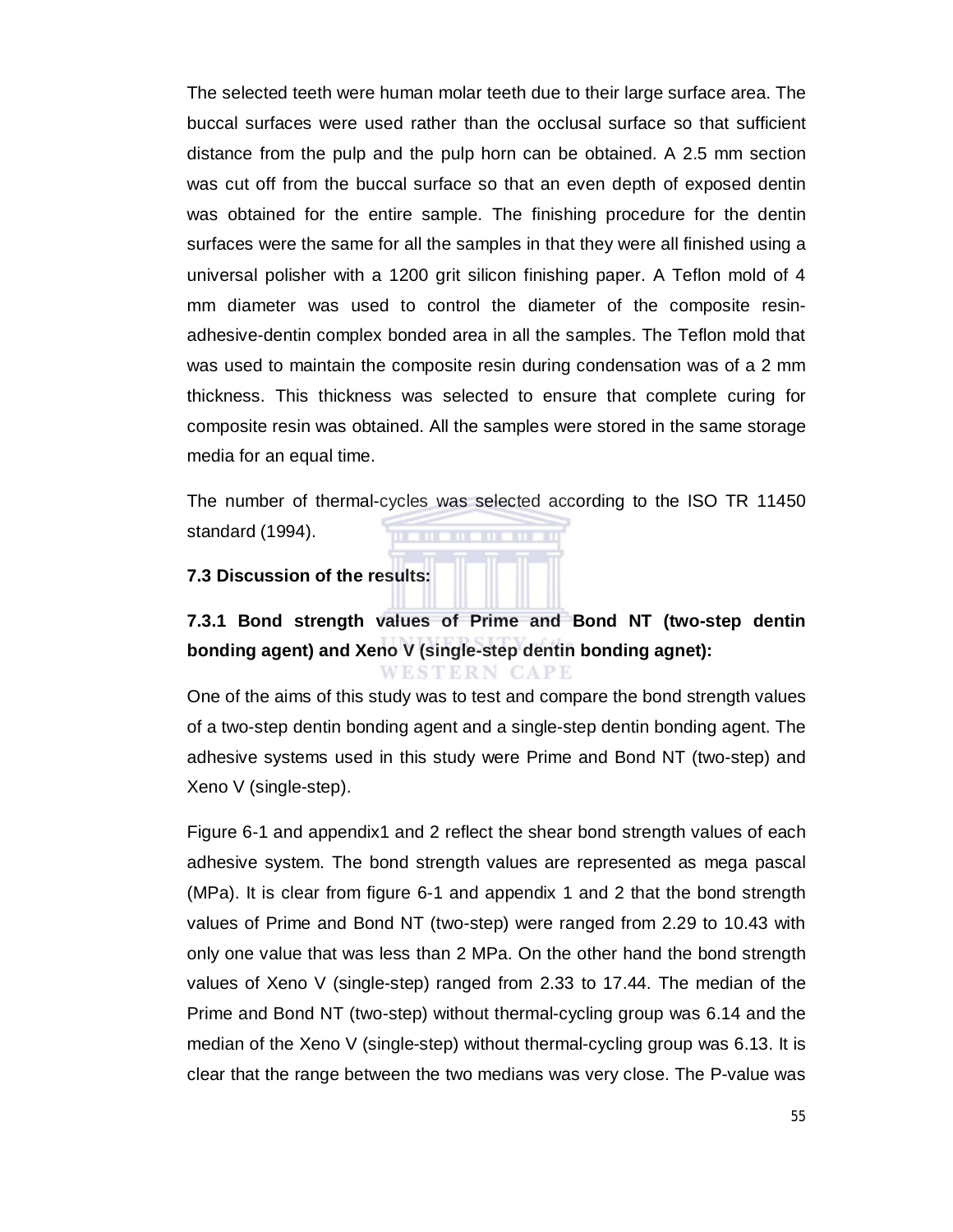0.810. Statistical analysis showed no statistically significant difference in the bond strength values between Prime and Bond NT (two-step) and Xeno V (single-step).

This means that Prime and Bond NT (two-step) and Xeno V (single-step) used in this study had the same bonding performance to dentin, although they are different in their chemical composition and in the number of steps involved in the bonding process. Prime and Bond NT (two-step) uses 34% phosphoric acid for dentin etching, while Xeno V (single-step) uses a weak acid such as acrylic acid.

The results of this study differed from those obtained by Hegde and Bhandary (2008). They showed that Prime and Bond NT (two-step) had a higher shear bond strength value compared to a single step dentin bonding agent (Xeno III) they used. However Xeno V may be an improvement on the Xeno III used in this study and this may explain the difference in the results obtained.

тm

The difference in composition between the Xeno III and Xeno V is largely in the chemical composition. Xeno III consisted of two liquids in which the first liquid contained 2-hydroxyethyl methacrylate (HEMA), purified water, ethanolurethane dimethacrylate resin, butylated hydroxy toluene (BHT), and highly dispersed silicon dioxide, while the second liquid contained phosphoric acid modified polymethacrylate resin, mono fluoro phosphazene modified methacrylate resin, urethane dimethacrylate resin, butylated hydroxyl toluene (BHT), and camphorquinone, ethyl-4-dimethylaminobenzoate. On the other hand Xeno V (single-step) consists of one liquid that contains bifunctional acrylic, acidic acrylate, functionalized phosphoric acid ester, acrylic acid, water, tertiary butanol, initiator, and stabilizer.

El Araby and Talic (2007) also showed different results from the results of the present study. They showed that Xeno III acheived high bond strength values to dentin when compared to the bond strength of Prime and Bond NT used in the same study.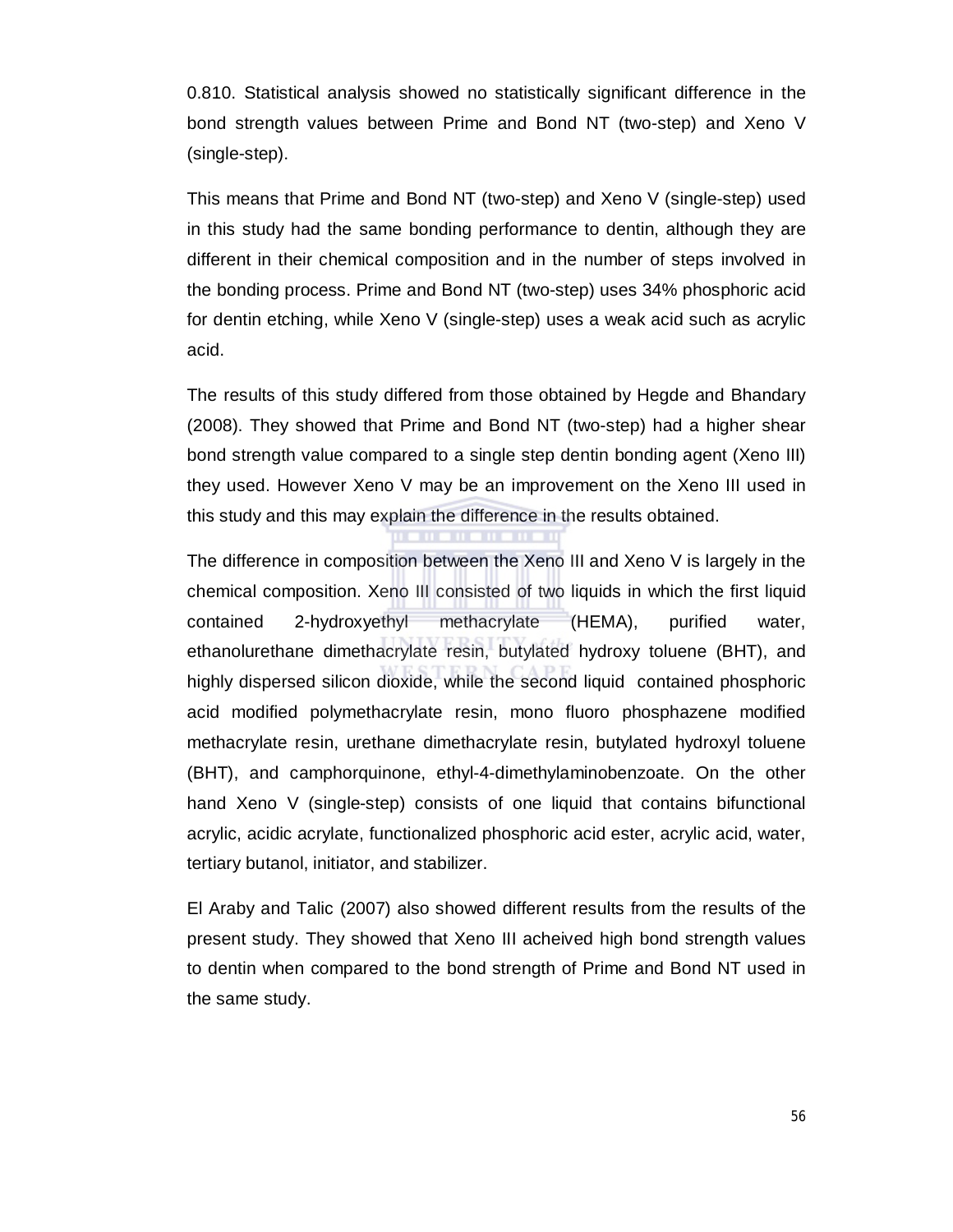## **7.3.2 Effect of thermal-cycling on the bond strength values of Prime and Bond NT (two-step dentin bonding agent) and Xeno V (single-step dentin bonding agent):**

The other aim of this study was to evaluate the effect of thermal-cycling on the bond strength values of Prime and Bond NT (two-step) and Xeno V (singlestep) dentin bonding agents.

#### **Prime and Bond NT (two-step):**

Appendix 1 and 3 and figure 6-2 represent the shear bond strength values and their distribution for the Prime and Bond NT group (without thermal-cycling and with thermal-cycling groups). The highest and lowest bond strength values for Prime and Bond NT without thermal-cycling group were 10.43 and 2.29 respectively with only one value less than 2 MPa, while for Prime and Bond NT with thermal-cycling group the highest and lowest bond strength values were 14.98 and 2.35 respectively with 3 bond strength values less than 2 MPa. The median was 6.14 for the Prime and Bond NT without thermal-cycling group and 5.60 for Prime and Bond NT with thermal-cycling group. The P-value was 0.692. Statistical analysis showed no statistically significant difference in the shear bond strength value of Prime and Bond NT with and without thermal-WESTERN CAPE cycling.

The results of this study indicated that, the shear bond strength value of Prime and Bond NT did not changed after the specimen were subjected to thermalcycling.

This result was similar to other results obtained by Santos *et al*, (2005). However El Araby and Talic, (2007) showed that the bond strength value of Prime and Bond NT decreased after thermal-cycling. Moreover Miyazaki *et al*, (1998) also showed a significant decrease in the bond strength value of another two-step dentin bonding agent following thermal-cycling.

#### **Xeno V (single-step):**

Appendix 2 and 4 and figure 6-3 represent the shear bond strength values and their distribution for the Xeno V groups (without thermal-cycling and with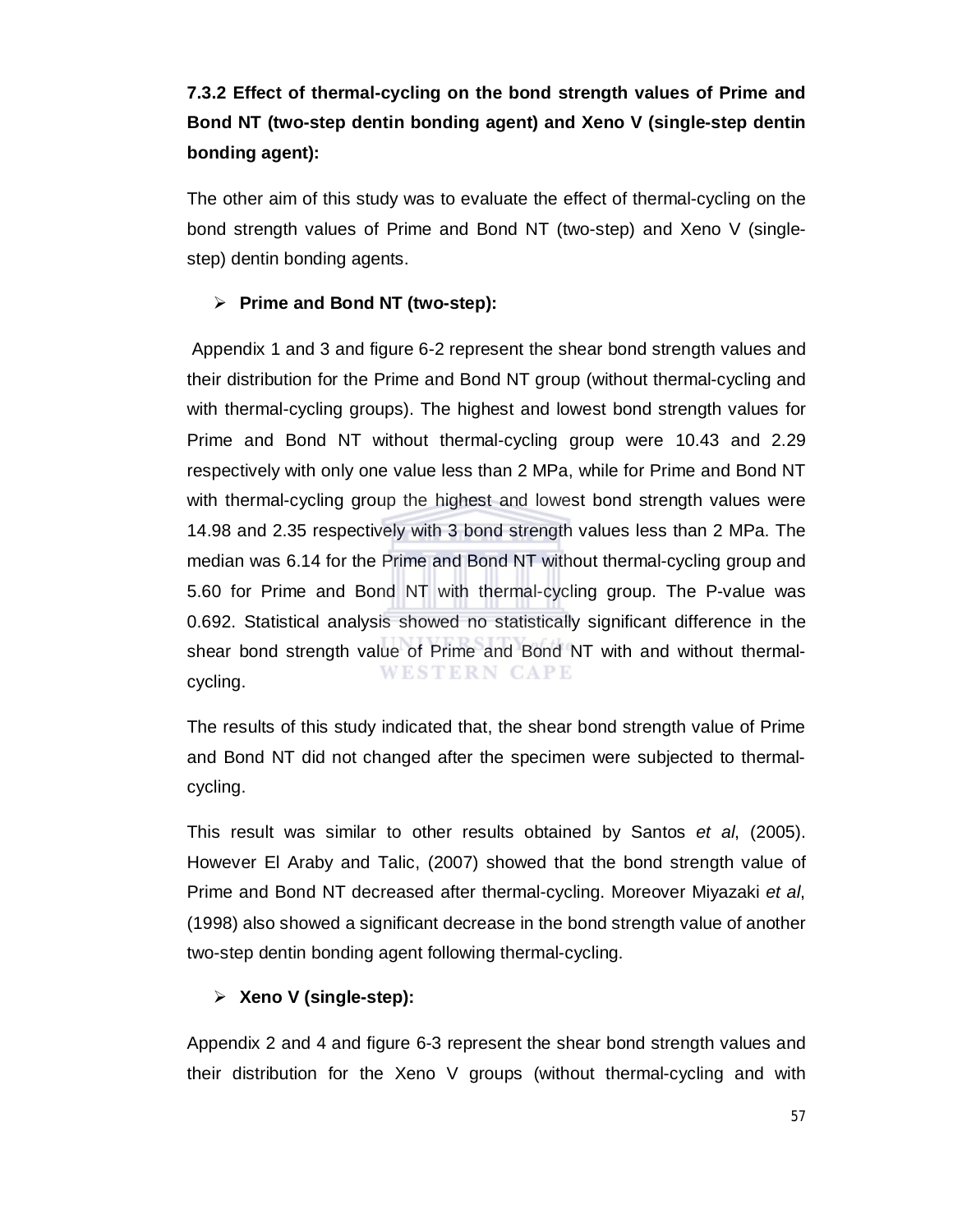thermal-cycling groups). The highest and lowest bond strength values for Xeno V without thermal-cycling group were 17.44 and 2.33 respectively with no value less than 2 MPa, while for Xeno V with thermal-cycling group the highest and lowest bond strength values were 16.14 and 2.52 respectively with no value less than 2 MPa. The median was 6.13 for the Xeno V without thermal-cycling group and 5.83 for Xeno V with thermal-cycling group. The P-value was 0.861. Statistical analysis showed no statistically significant difference in the shear bond strength value of Xeno V with and without thermal-cycling.

In the present study there was no statistically significant difference in the shear bond strength value of Xeno V with and without thermal-cycling indicated that thermal-cycling had no influence in the bond strength value of Xeno V.

Naughton and Latta, (2005) also showed similar results to the results of the present study although they used other single-step dentin bonding agents (Clearfil SE Bond, Optibond Solo Plus, Xeno III, Tyrian SPE, and Adper Prompt L-Pop). However El Araby and Talic, (2007) showed that the bond strength value of other single-step dentin bonding agents (Xeno III (XE3) and Prompt L-Pop) decreased after thermal-cycling.

#### **UNIVERSITY** of the **7.4 Mode of Failure: WESTERN CAPE**

In trying to understand the failure pattern of the bonded interface it was decided to study the fractured surface. Because examination of the mode of failure of the adhesive bond was not one of the aims of this study, only four samples were selected from each group. The selected samples were the two samples that exhibited the highest and the lowest shear bond strength values. The mode of bond failure was investigated under a conventional microscope with 300 times magnification by two investigators.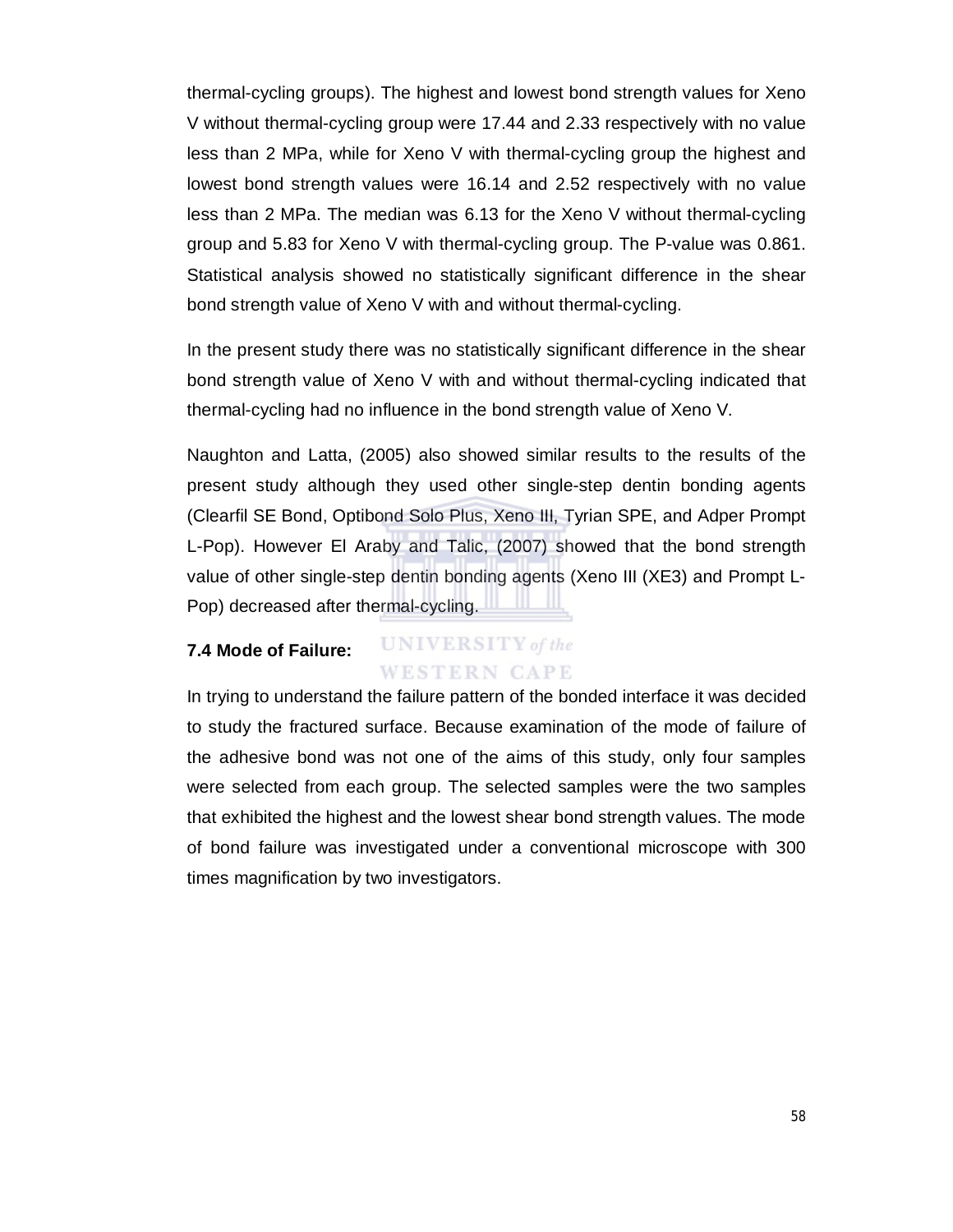### *Prime and Bond NT (two-step):*

The modes of bond failure for the Prime and Bond NT with and without thermalcycling groups were as follows

**Table 7.1:** Description for the mode of failure of selected samples from the Prime and Bond NT groups (with and without thermal-cycling):

|                        | <b>Prime and Bond NT without</b><br>thermal-cycling                                                             | <b>Prime and Bond NT with</b><br>thermal-cycling                                                       |  |  |
|------------------------|-----------------------------------------------------------------------------------------------------------------|--------------------------------------------------------------------------------------------------------|--|--|
| Sample 1: (high value) | 95% from the total<br>$\bullet$<br>bonded area break<br>between the dentin and<br>the adhesive system.          | 55% from the total<br>$\bullet$<br>bonded area break<br>between the dentin and<br>the adhesive system. |  |  |
|                        | 5% from the total<br>$\bullet$<br>bonded area break<br>between the composite<br>and the adhesive<br>system.     | 45% from the total<br>bonded area break<br>through the composite.                                      |  |  |
|                        | 90% from the total<br>$\bullet$<br>bonded area break<br>between the dentin and<br>the adhesive system.          | 45% from the total<br>$\bullet$<br>bonded area break<br>between the dentin and<br>the adhesive system. |  |  |
| Sample 2: (high value) | 10% from the total<br>bonded area break<br>between the composite<br>and the adhesive<br>UNIVEIsystem.Y of the   | 20% from the total<br>bonded area break<br>between the composite<br>and the adhesive<br>system.        |  |  |
|                        | WESTERN CAPE                                                                                                    | 35% from the total<br>$\bullet$<br>bonded area break<br>through the composite.                         |  |  |
| Sample 3: (low value)  | 90% from the total<br>bonded area from the<br>total bonded area break<br>between dentin and<br>adhesive system. | 75% from the total<br>bonded area break<br>between the dentin and<br>the adhesive system.              |  |  |
|                        | 10% from the total<br>bonded area break<br>between the composite<br>and the adhesive<br>system.                 | 25% from the total<br>bonded area break<br>between the composite<br>and the adhesive<br>system.        |  |  |
| Sample 4: (low value)  | 75% from the total<br>$\bullet$<br>bonded area break<br>between the dentin and<br>the adhesive system.          | 75% from the total<br>۰<br>bonded area break<br>between the dentin and<br>the adhesive system.         |  |  |
|                        | 25% from the total<br>۰<br>bonded area break<br>between the composite<br>and the adhesive<br>system.            | 25% from the total<br>bonded area break<br>between the composite<br>and the adhesive<br>system.        |  |  |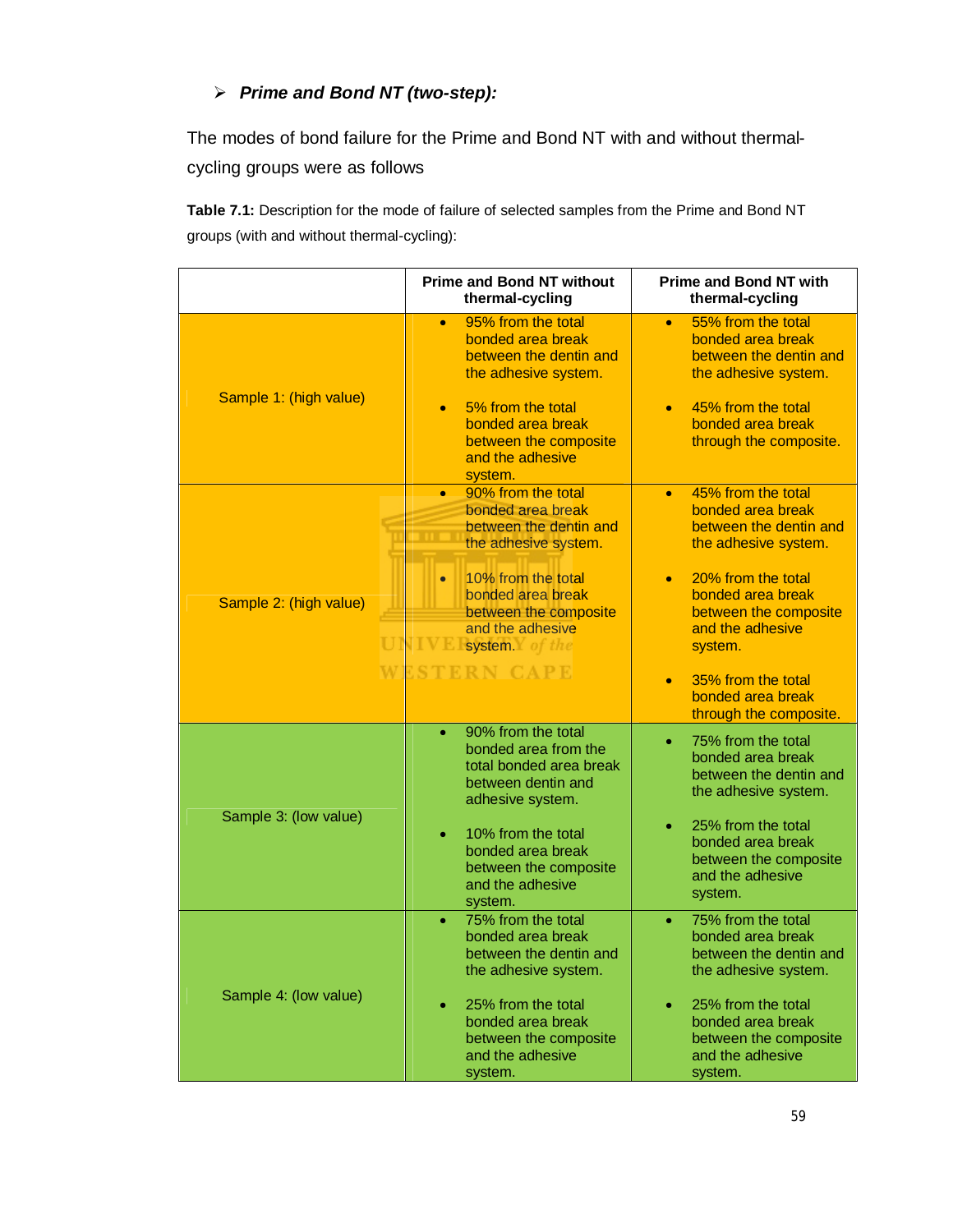It can be suggested from table 7.1 that most of the bond failure in both Prime and Bond NT groups (with and without thermal-cycling) was between the dentin and the adhesive system. An example of this mode of failure is shown in figure 7.1. However this result cannot be conclusive because of the small number of the selected samples from each group subjected to this examination.



**Figure 7.1:** Mode of failure of Prime and Bond NT (two-step) shows 45% break between the dentin and the adhesive system, 20% break between the composite and the adhesive system, and 35% break through the composite.

## **UNIVERSITY** of the *Xeno V (single-step):*

The modes of bond failure for the two Xeno V groups (with and without thermalcycling) were as follows: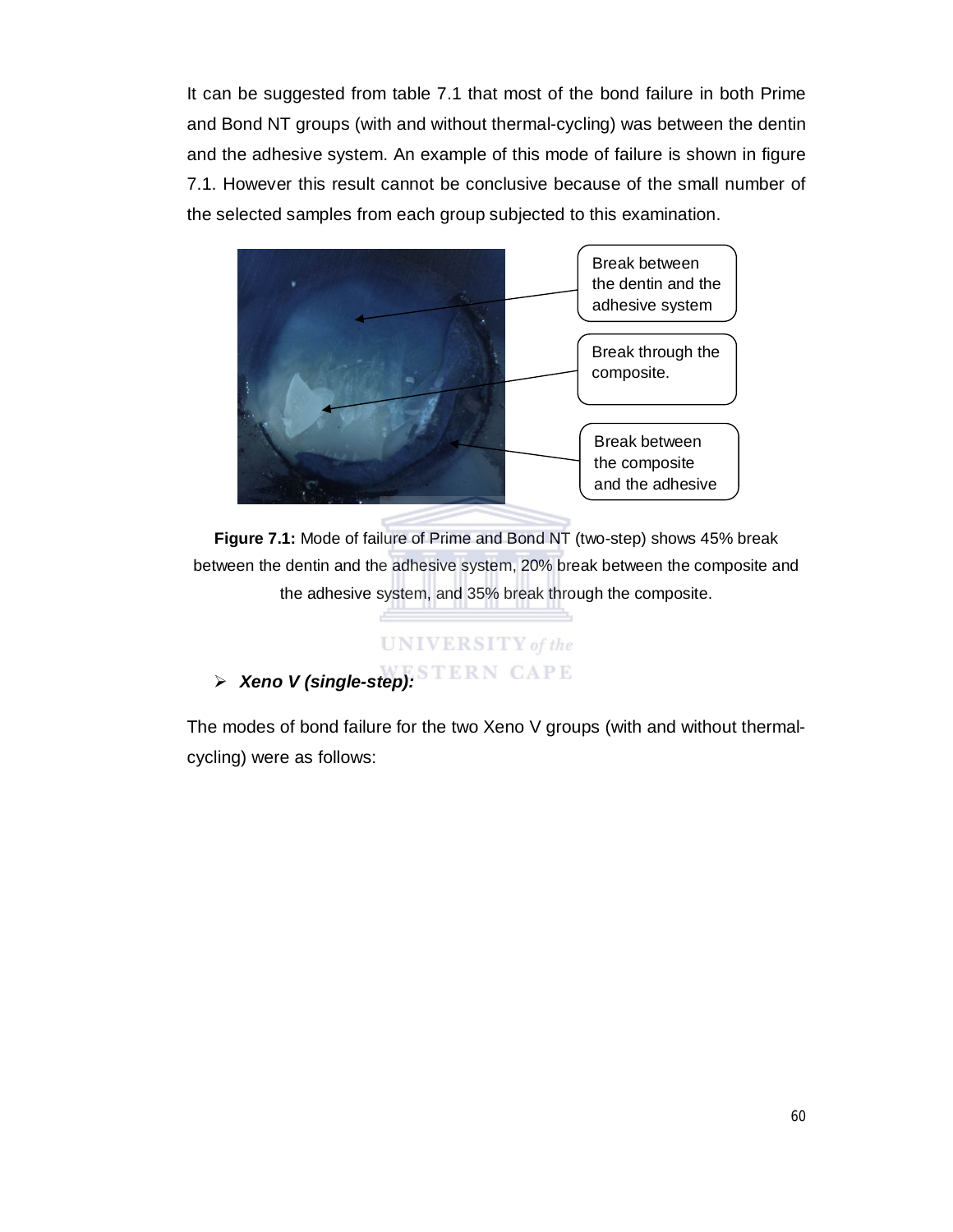|                        | Xeno V without thermal-<br>cycling                                                                                                                                  | Xeno V with thermal-cycling                                                                                                                             |
|------------------------|---------------------------------------------------------------------------------------------------------------------------------------------------------------------|---------------------------------------------------------------------------------------------------------------------------------------------------------|
| Sample 1: (high value) | 60% break through the<br>$\bullet$<br>dentin.<br>30% break through the<br>$\bullet$<br>composite.<br>10% break between the<br>composite and the<br>adhesive system. | 80% break between the<br>$\bullet$<br>composite and the<br>adhesive system.<br>20% break between the<br>$\bullet$<br>dentin and the adhesive<br>system. |
| Sample 2: (high value) | 90% break through the<br>$\bullet$<br>dentin.<br>10% break through the<br>$\bullet$<br>composite.                                                                   | 80% break between the<br>$\bullet$<br>composite and the<br>adhesive system.<br>20% break between the<br>$\bullet$<br>dentin and the adhesive<br>system. |
| Sample 3: (low value)  | 60% break between<br>$\bullet$<br>dentin and adhesive<br>system.<br>40% break between the<br>composite and the<br>adhesive system.                                  | 100% break between<br>$\bullet$<br>the dentin and the<br>adhesive system.                                                                               |
| Sample 4: (low value)  | 100% break between<br>the composite and the<br>adhesive system.<br>ERN CAPE                                                                                         | 100% break between<br>the dentin and the<br>adhesive system.                                                                                            |

**Table 7.2:** Description for the mode of failure of selected samples from the Xeno V groups (with and without thermal-cycling):

It can be suggested from table 7.2 that Xeno V (single-step) can produce different patterns of bond failure. An example of this mode of failure is shown in figure 7.2, and 7.3. However this result cannot be conclusive because of the small number of the selected samples from each group subjected to this investigation, further investigation is needed in this area to explore the mode of failure of the bonded interface.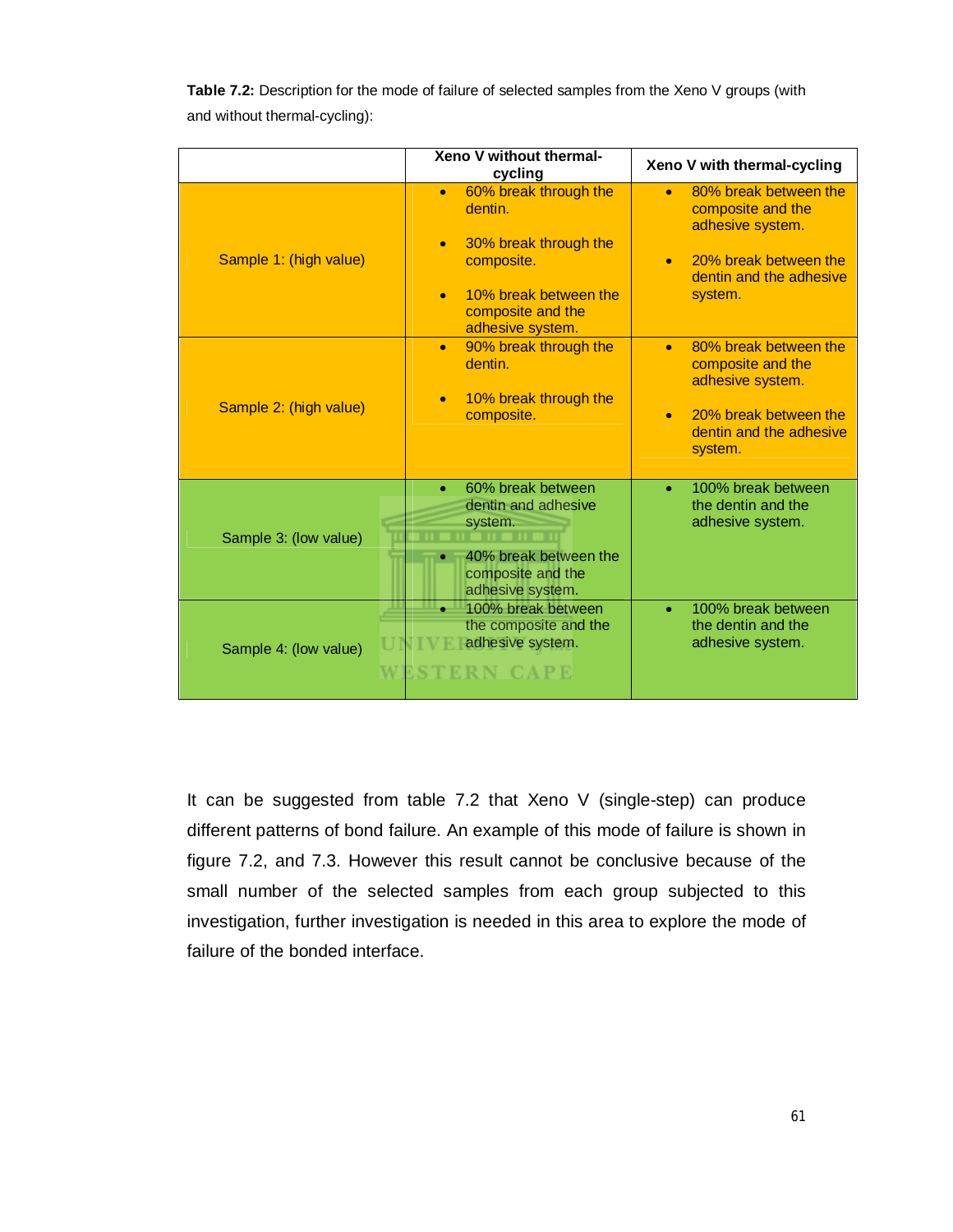

**Figure 7.2:** Mode of failure of Xeno V (single-step) shows 60% break through the dentin, 30% break through the composite, and10% break between the composite and the adhesive system.



**Figure 7.3:** Mode of failure of Xeno V (single-step) shows 100% break between the composite and the adhesive system.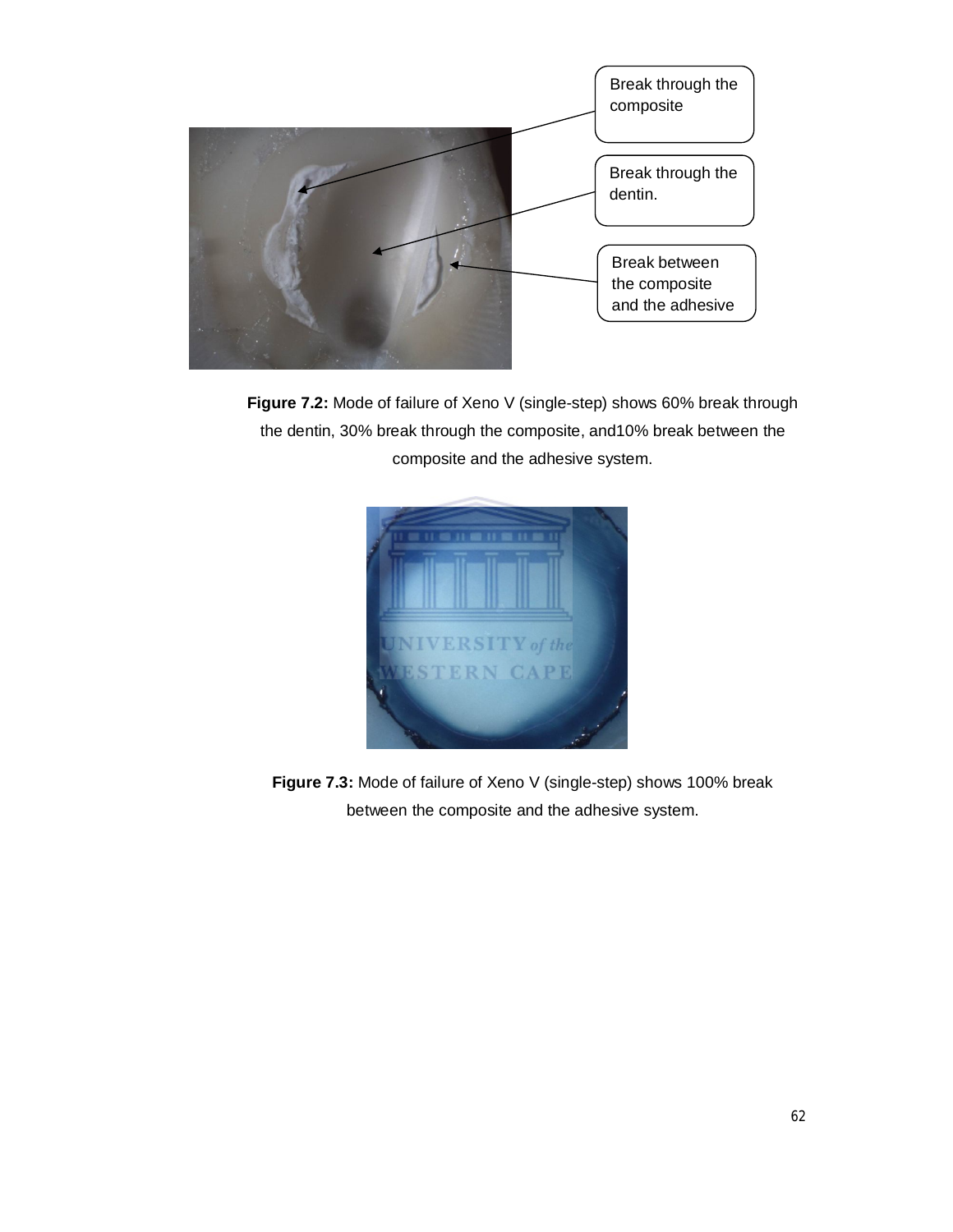# Chapter 8 Limitations of the study

With respect to this study, limitations that could have affected the outcome of the study are as follow:

- $\triangleright$  Only two materials were used to evaluate the bond strength of the twostep dentin bonding agents and the single-step dentin bonding agents.
- $\geq$  500 thermal-cycles were used in this study, this could affect the bond strength values following thermal-cycling.
- $\triangleright$  The age of the selected teeth was not considered in this study.
- Results were based on a sample size of 25 specimens per group and may be differed if the samples were increased.

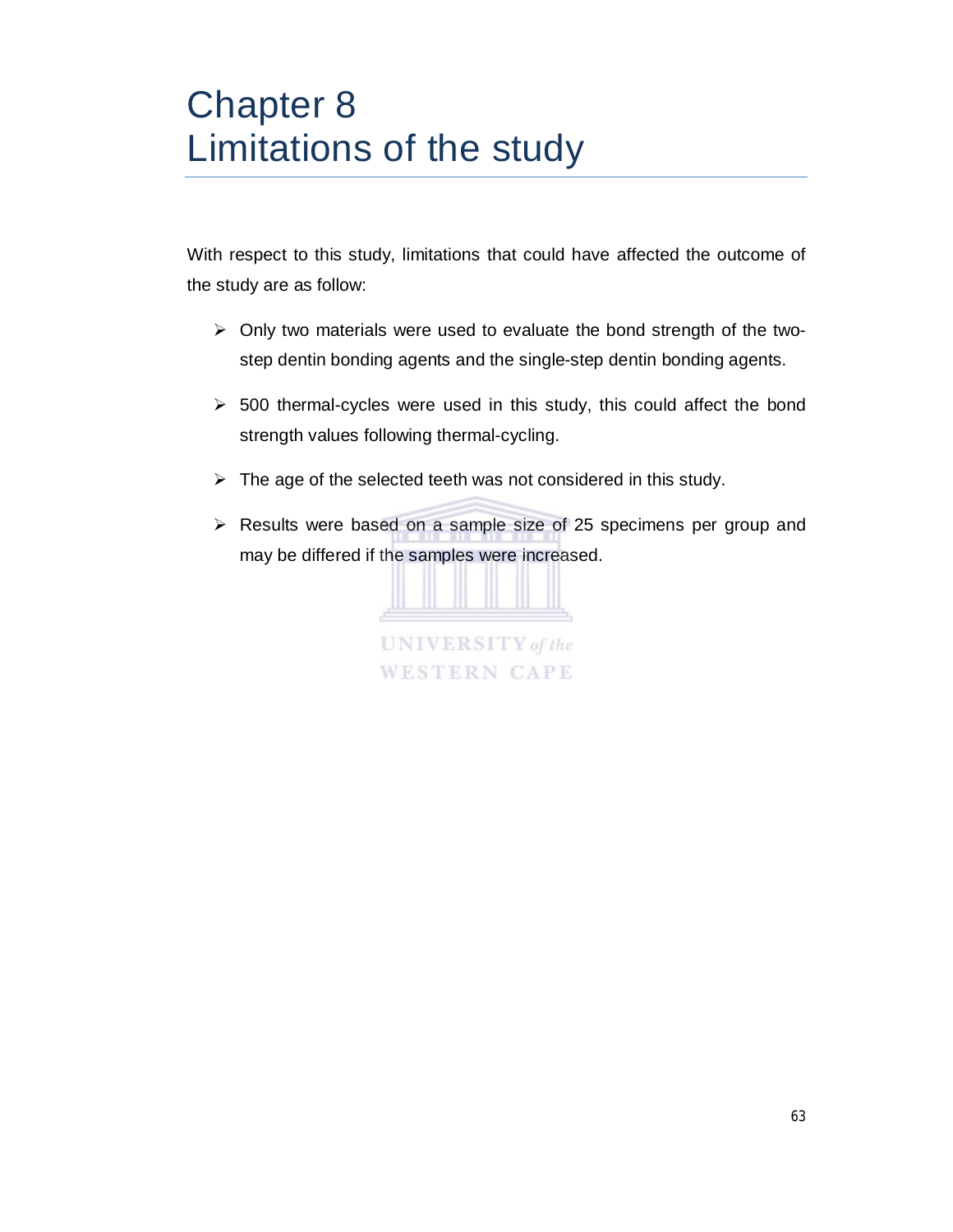# Chapter 9 Conclusion and recommendations

#### **9.1 Conclusion:**

The result of this study supports the null hypothesis that is there is no significant difference in the bond strength between the two-step and the singlestep dentin bonding agents, and thermo-cycling for 500 cycles between  $5^{\circ}$ C and  $55^0C$  has no effect on the bond strength of these dentin bonding agents.

When comparing the results from this study with the results from other studies that used different materials, it can be suggested that the bond strength values with and without thermal-cycling can be variable among the different products used.

#### **9.2 Recommendations:**

1. Based on the results of this study both the two-step and the single-step dentin bonding agents could be as effective in bonding to dentin.

WESTERN CAPE

2. Also based on the results of this study the thermal changes in the mouth will equally affect both the two-step and the single-step dentin bonding agents.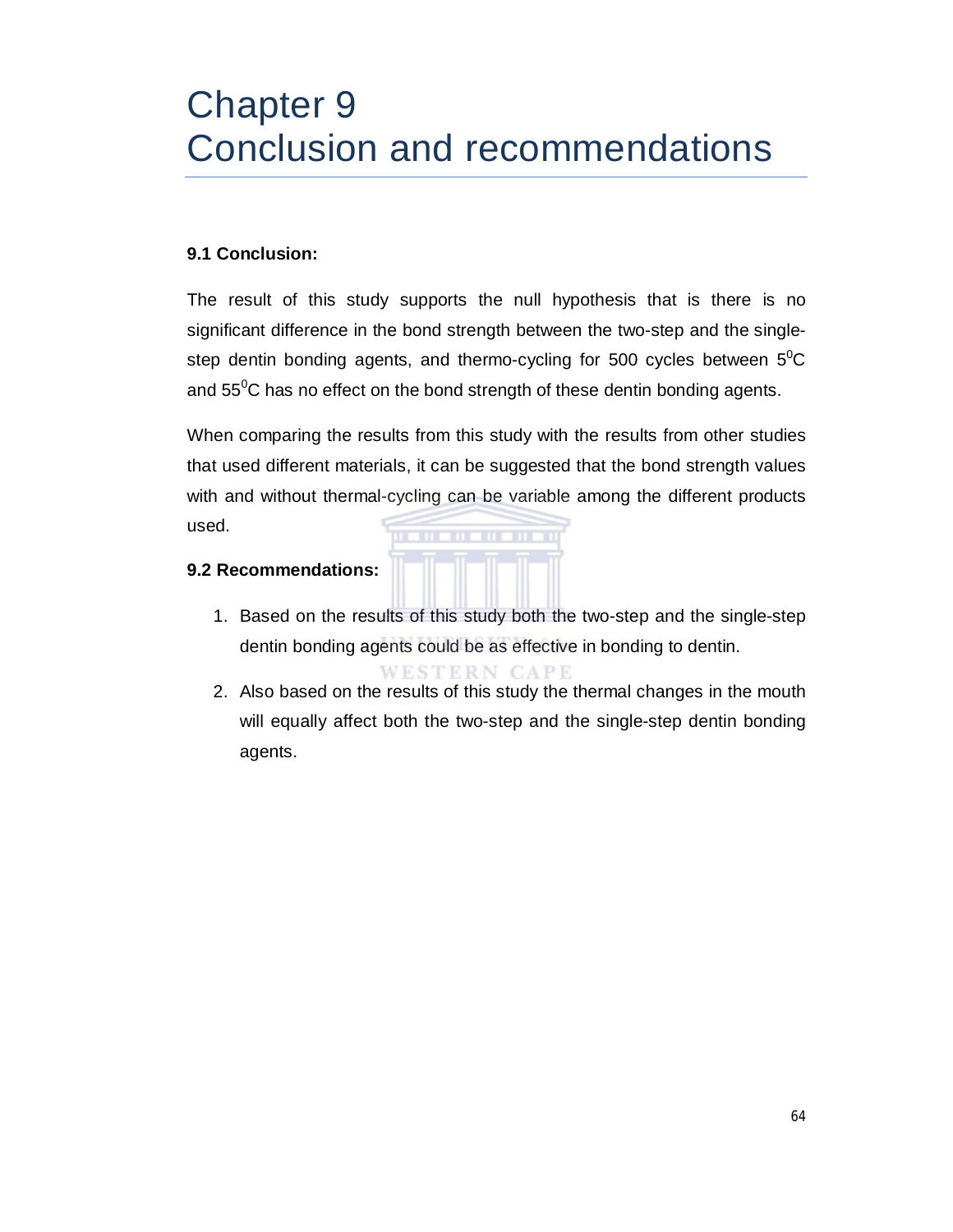### References:

- Anusavice, K.J. 2003. *Philips' Science of Dental Materials*. 11<sup>th</sup> ed. China. Saunders Elsevire.
- Asaka, Y., Amano, S., Rikuta, A., Kurokawa, H., Miyazaki, M., Platt, J.A., Moore, B.K. 2007. Influence of thermal cycling on dentin bond strengths of single-step self-etch adhesive systems. *Operative Dentistry*. 32(1) :73- 78.
- Asmussen, E. 1985. Clinical relevance of physical, chemical, and bonding properties of composite resins. *Operative Dentistry*. 10: 61-73.
- Bayne, S.C. 2002. Bonding to dental substrate. *In*: R.G. Craig, J.M. Powers eds. *Restorative Dental Materials*. USA: *Mosby*, 271.
- Bechtle, S., Habelitz S., Klocke, A., Fett T., Schneider, G.A. 2010. The fracture behavior of dental enamel. *Biomaterial*. 31: 375-384.
- Benjamin, S.D. 2003. Curing light technology. *Practical Period of Aesthetic Dentistry*. 15(4): 333-335.
- Bouillaguet, S., Gysi P., Wataha, J.C., Ciucchi, B., Cattani, M., Godin, Ch., Meyer, J.M. 2001. Bond strength of composite to dentin using conventional, one-step, and self-etch adhesive systems. *Journal of Dentistry*. 29: 55-61.
- Bowen, R.J. 1958. Synthesis of a silica-resin filling material progress report [abstract]. *Journal of Dental Research*. 27: 90.
- Bowen, R.L. 1963. Properties of a silica-reinforced polymer for dental restoration. *Journal of American Dental Association*. 66: 57-64.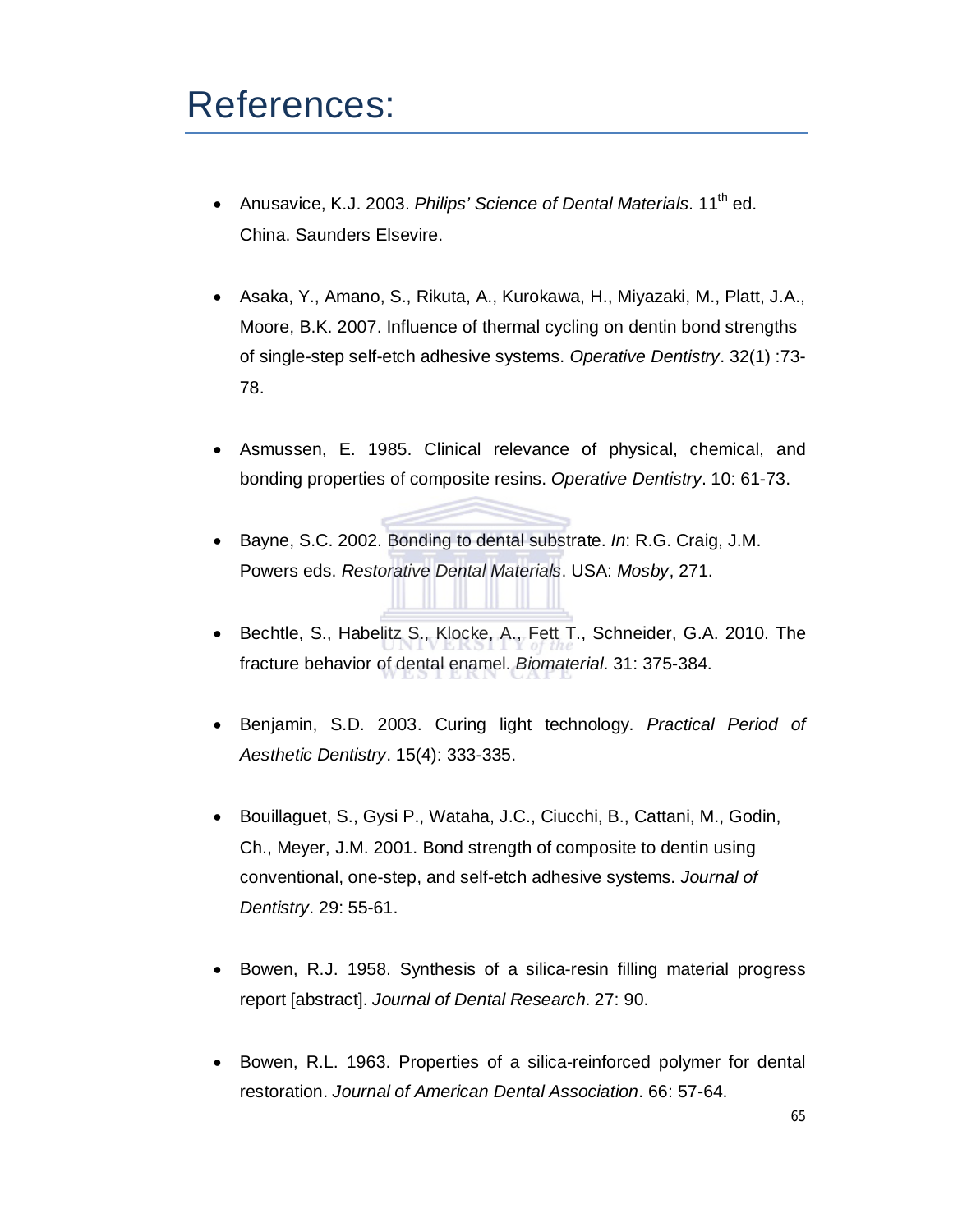- Braga, R.R., Ferancane, J.L., Hilton, T.J. 2003. Contraction stress of flowable composites and their efficiency as stress-relieving layers. *Journal of American Dental Association*. 134: 721-728.
- Breschi, L., Mazzoni, A., Ruggeri, A., Cadenaro, M., Di Lenarda, R., Dorigo, E.D. 2008. Dental adhesion review: Aging and stability of the bonded interface. *Dental Materials*. 24: 90-101.
- Buonocore, M.G. 1955. A simple method of increasing the adhesion of acrylic filling material to enamel surfaces. *Journal of Dental Research*. 34(6): 849-853.
- Burke, F.J.T., McCaughey, A.D. 1995. The four generations of dentin bonding. *American Journal of Dentistry*. 8(2): 88-92.
- Burrow, M.F., Tyas, M.J. 2003. Clinical evaluation of an 'all-in-one' bonding system to non-carious cervical lesions- results at one year. *Australian Dental Journal*. 48(3): 180-182.
- **UNIVERSITY** of the Cardoso, P.E.C., Braga, R.R., Carrilho, M.R.O.1998. Evaluation of micro-tensile, shear and tensile tests determining the bond strength of three adhesive systems. *Dental Materials*. 14: 397-398.
- Cheng, Y.S., Douglas, W.H., Versluis, A., Tantbirojin, D. 1999. Analytic study on a new bond test for measuring adhesion. *Engineering Fracture Mechanics*. 64: 117-123.
- Chung, K.H. 1990. The relationship between composition and properties of posterior resin composites. *Journal of Dental Research*. 69(3): 852- 856.
- Combe, E.C., Burke, F.J.T., Douglas, W.H. 1999. *Dental Biomaterials*. USA: Kluwer, 260-261.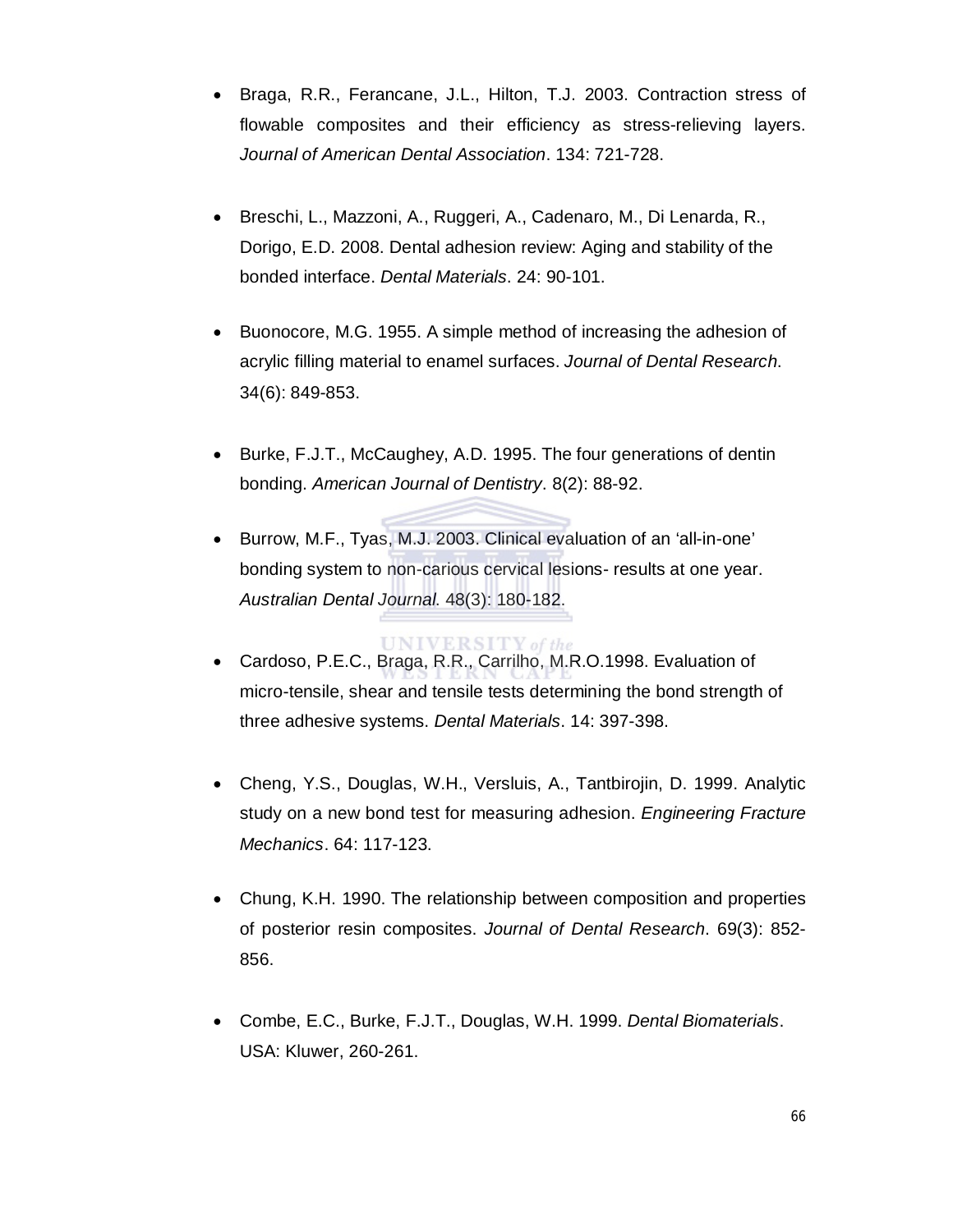- Covey, D.A., Tahaney, S.R., Davenport, J.M. 1991. Mechanical properties of heat-treated composite resin restorative materials. *The Journal of Prosthetic Dentistry*. 68(3): 458-461.
- Craig, R.G. 1981. Chemistry, composition, and properties of composite resins. *Dental Clinic of North America*. 25: 219-239.
- Davis, E.L., Wieczkowski Jr, G., Yu, X.Y., Joynt, R.B., Gallo, J. 1992. Adhesion of dentin bonding agents after smear layer treatments. *American Journal of Dentistry*. 5(2): 29-32.
- Della Bona, A., Van Noort, R. 1995. Shear versus tensile bond strength of composite bonded to ceramic. *Journal of Dental Research*, 74(9): 1591-6.
- De Munk, J., Van Landuyt, K., Peumans, M., Poitevin, A., Lambrechts, P., Braem, M., Van Meerbeek, B. 2005. A critical review of the durability of adhesion to tooth tissue: methods and result. *Journal of Dental Research*. 84(2): 118-132.

#### **WESTERN CAPE**

- Dennison, J.B., Craig, R.G. 1972. Physical properties and finishing surface texture of composite restorative resin. *Journal of American Dental Association*. 85: 101-198.
- DiRenzo, M., Ellis, T.H., Sachert, E., Stangels, I. 1995. Adhesion to mineralized tissue: Bonding to human dentin. *Progress in Surface Science*. 50(4): 407-418.
- El Araby, A.M., Talic, Y.F. 2007. Effect of thermocycling on the adhesion of self-etching adhesives on dental enamel and dentin. *Journal of Contemporary Dental Practice*. 8(2): 017-024.
- Eliades, G. 1994. Clinical relevance of the formulation and testing of dentin bonding systems. *Journal of Dentistry*. 22: 73-81.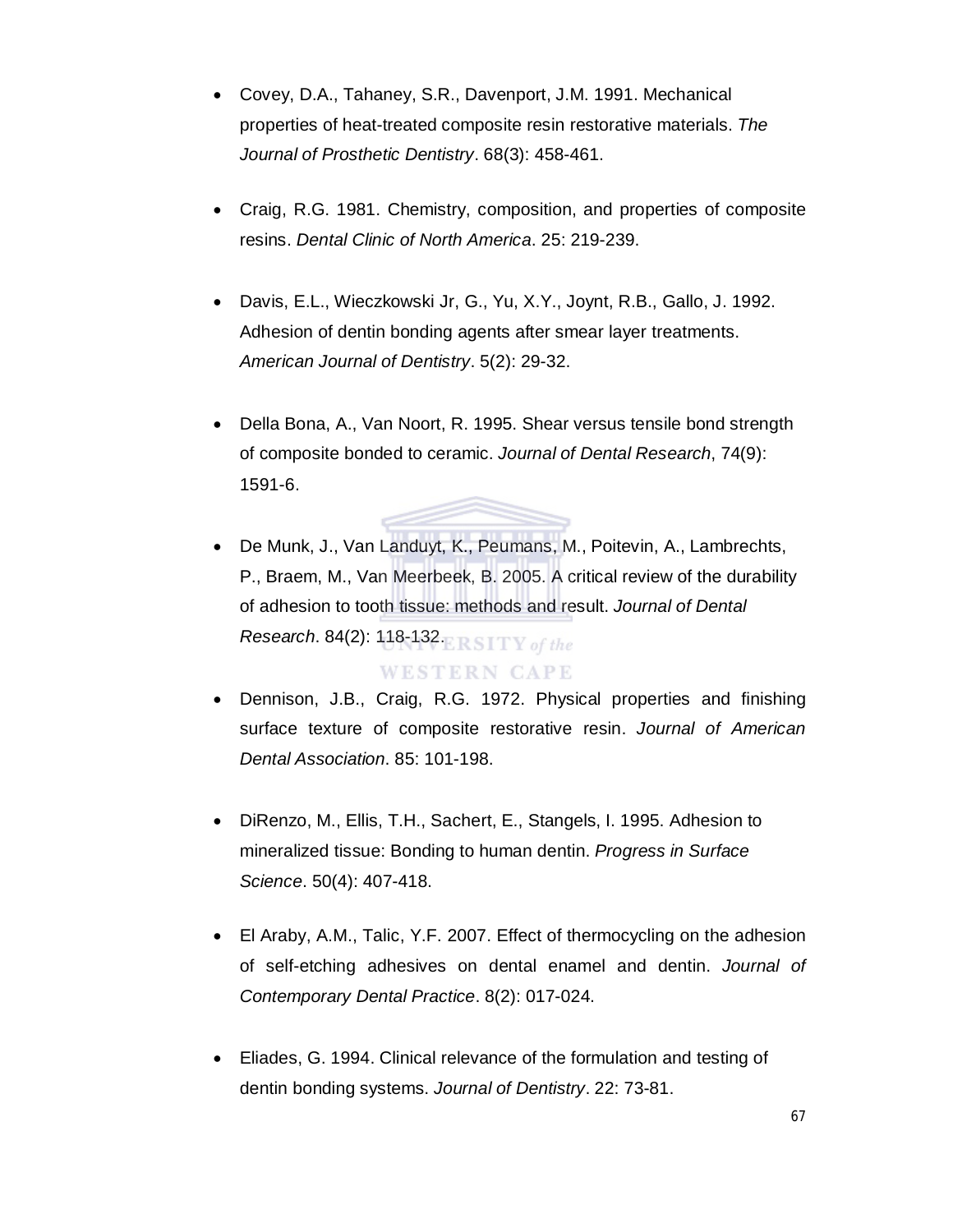- Gale, M.S., Darvell, B.W. 1999. Thermal cycling procedures for laboratory testing of dental restoration. *Journal of Dental Research*. 27: 89-99.
- Gamborgi, G.P., Loguercio, A.D., Reis, A. 2007. Influence of enamel border and regional variability on durability of resin-dentin bonds. *Journal of Dentistry*. 35: 371-376.
- Germain, H.St., Swartz, M.L., Phillips, R.W., Moore, B.K., Roberts, T.A. 1985. Properties of microfilled composite resins as influenced by filler content. *Journal of Dental Research*. 64: 155-160.
- Goodis, H.E., White, J.M., Gamm, B., Watanabe, L.G. 1990. Pulp chamber temperature changes with visible light-cured composites in vitro. *Dental Materials*. 6: 99-102.
- Goracci, C., Sadek, F.T., Monticellia, F., Cardoso, P.E.C., Ferraria, M. 2004. Influence of substrate, shape, and thickness on microtensile specimens' structural integrity and their measured bond strength. *Dental Materials*. 20: 643-654.
- Gwinnett, A.J. 1994. Chemically conditioned dentin: a comparison of conventional and environmental scanning electron microscopy finding. *Dental Materials*. 10: 150-155.
- Hannig, M., Bott, B. 1999. In-vitro pulp chamber temperature rise during composite resin polymerization with various light-curing sources. *Dental Materials*. 15: 275-281.
- Hasegawa, T., Retief, D.H., Russell, C.M., Denys, F.R. 1995. Shear bond strength and quantitative microleakage of a multipurpose dental adhesive system resin bonded to dentin. *The Journal of Prosthetic Dentistry*. 73: (5):432-438.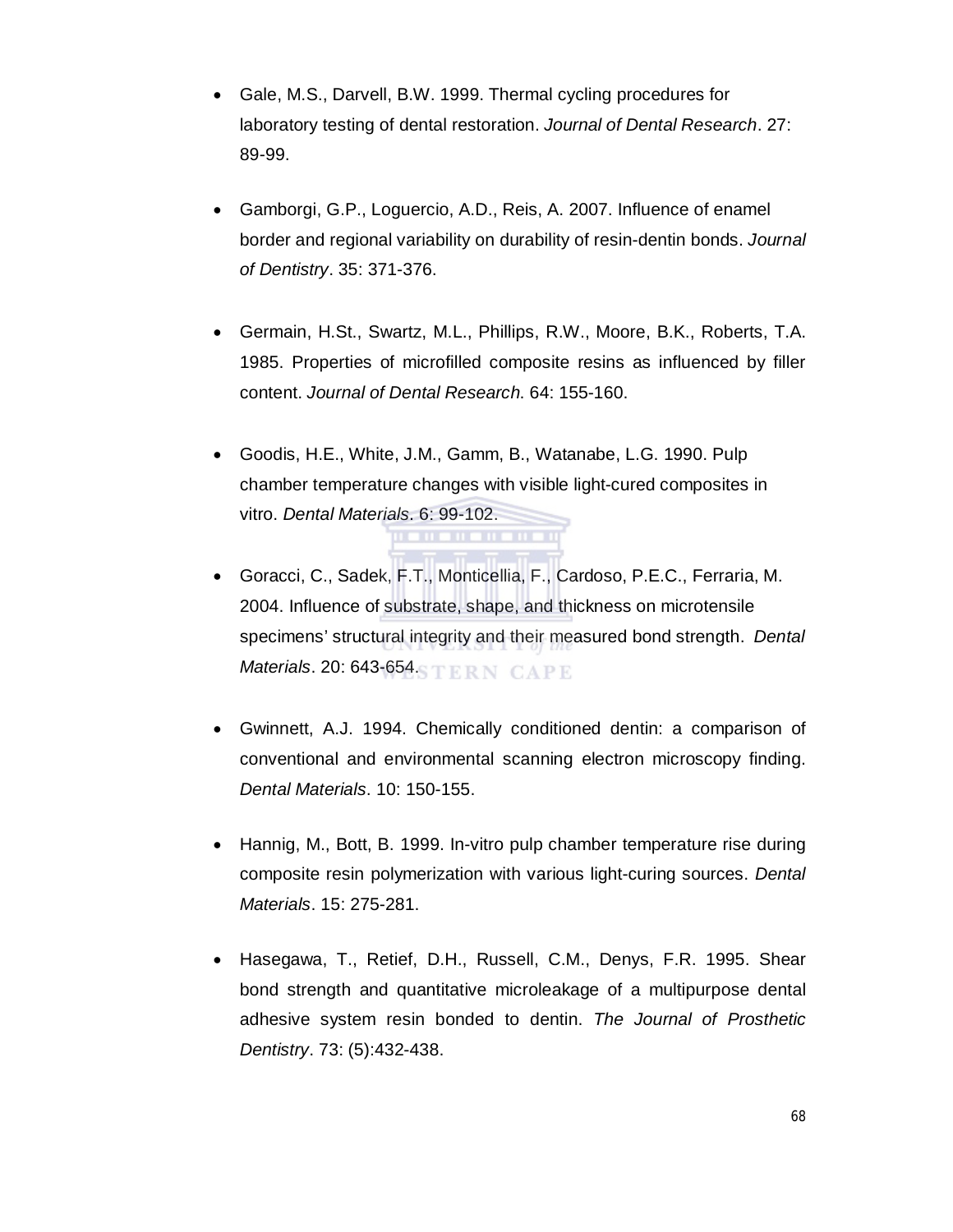- Hashimoto, M., Ohno, H., Sano, H., Kaga, M., Oguchi, H. 2003. In vitro degradation of resin-dentin bonds analyzed by microtensile bond test, scanning and transmission electron microscopy. *Biomaterials*. 24: 3795- 3803.
- Hayakawa, T., Kikutake, K., Nemoto, K. 1998. Influence of self-etching primer treatment on the adhesion of resin composite to polished dentin and enamel. *Dental Materials*. 14: 99-105.
- He, H.L., Swain, M.V. 2008. Understanding the mechanical behavior of human enamel from its structural and compositional characteristics. *Journal of the mechanical behavior of biomedical material*. 1: 18-29.
- Hegde, M.N., Bhandary, S. 2008. An evaluation of comparison of shear bond strength of composite resin to dentin, using newer dentin bonding agents. *Journal of Conservative Dentistry*. 11(2): 71-75.
- Hervás-García, A., Martínez-Lozano, M.A., Cabanes-Vila, J., Barjau-Escribano, A., Fos-Galve, P. 2006. Composite resins. A review of the materials and clinical indications. *Med Oral Patol Oral Cir Bucal*. 11(2): E215-20.
- Herrero, A.A., Yaman, P., Joseph, B. 2005. Polymerization shrinkage and depth of cure of packable composites. *Quintessence International.*  36(1): 25-31.
- Holderegger, C., Sailer, I., Schuhmacher, C., Pfer, R.S., Hammerle, C., Fischer, J. 2008. Shear bond strength of resin cements to human dentin. *Dental Materials*. 24:944-950.
- International Organization for Standardization. 1994. ISO TR 11405, Dental materials-guidance on testing of adhesion to tooth structure.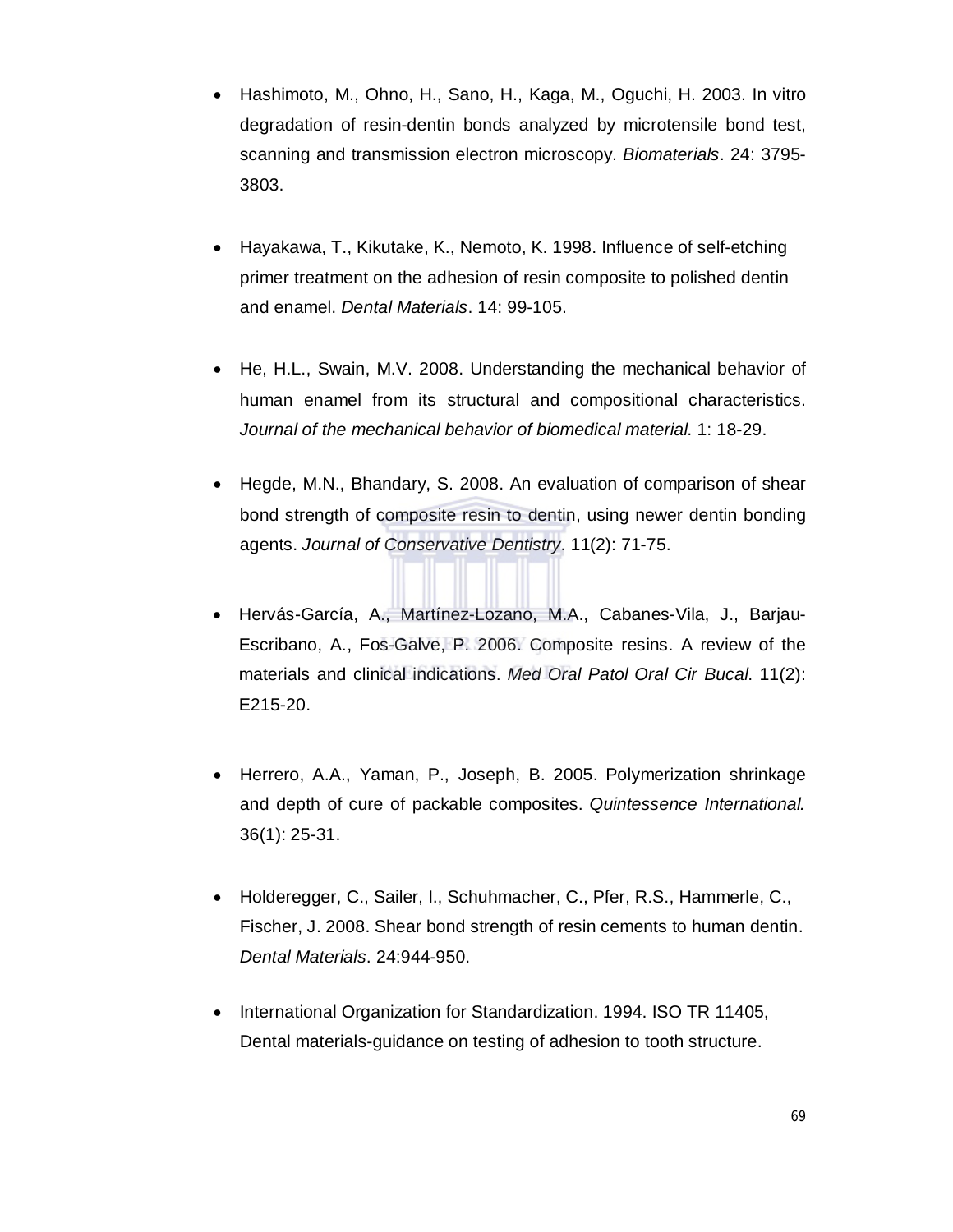- Kinomoto, Y., Torii, M., Takeshige, F., Ebisu, S. 1999. Comparison of polymerization contraction stresses between self-and light-curing composites. *Journal of Dentistry*. 27: 383-389.
- Koblitz, F.F., O'Shea, T.M., Glenn, J.F., Devries, K.L. 1977. Amine polymerization accelerators for pour denture resin. *Journal of Dental Research*. 56(special issue B): B249.
- Kovarik, R.E., Ergle, J.W., Fairhurs, C.W., 1991. Effect of specimen geometry on the measurement of fracture toughness. *Dental Materials*. 7: 166-169.
- Labella, R., Lambrechts, P., Van Meerbeek, B., Vanherle, G. 1999. Polymerization shrinkage and elasticity of flowable composites and filled adhesives. *Dental Materials*. 15: 128-137.

. . . . . . . . . . . .

- Lang, B.R., Jaard, M., Wang, R.F. 1992. Filler particle size and composite resin classification systems. *Journal of Oral Rehabilitation*. 19: 569-584. **UNIVERSITY** of the
- Lutz, F., Philips, R.W. 1983. A classification and evaluation of composite resin systems. *Journal of Prosthetic Dentistry*. 50: 480-488.
- Marshall, G.W., Marshall, S.J., Kinney, J.H., Balooch, M. 1997. The dentin substrate: structure and properties related to bonding. *Journal of Dentistry*. 25(6): 441-458.
- Masutani, S., Setcos, J.C., Schnell, R.J., Phillips, R.W. 1988. Temperature rise during polymerization of visible light-activated composite resin. *Dental Materials*. 4: 174 - 8.
- McDonough, W.G., Antonucci, J.M., He, J., Shimada, Y., Chiang, M.Y., Schumacher, G.E., Schultheisz, C.R. 2002. A microshear test to measure bond strengths of dentin-polymer interfaces. *Biomaterials*. 23: 3603-3608.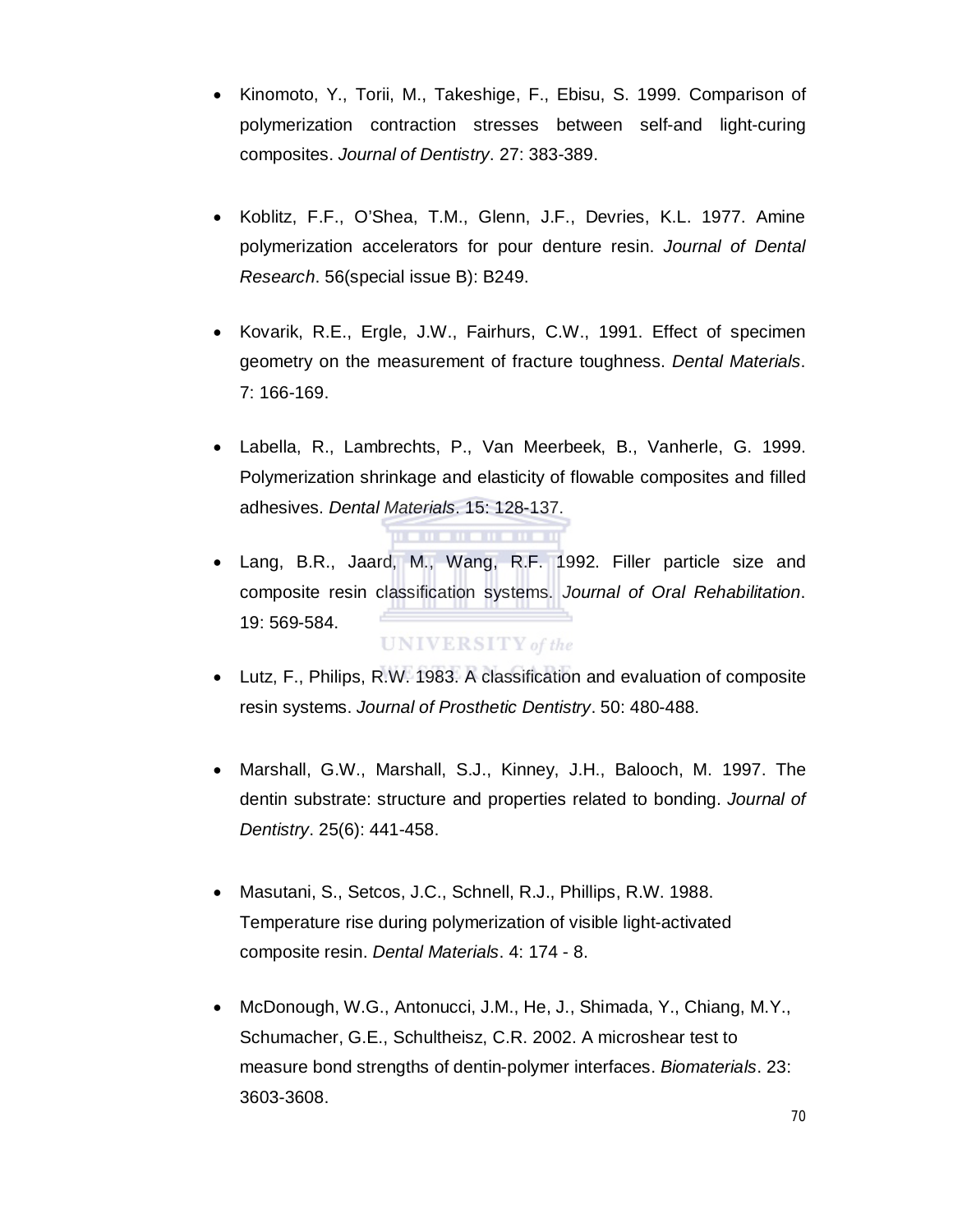- McLean, J.W. 2000. Adhesion: Historical Overview: The Pioneers of enamel and Dentin Bonding. *In*: J.F. Roulet, M. Degange, eds. *Adhesion the silent revolution in dentistry*. Germany: Quintessence, 13-17.
- Miyazaki, M., Sato, M., Onose, H., Moore, B.K. 1998. Influence of thermal cycling on dentin bond strength of two-step bonding systems. *American Journal of Dentistry*. 11(3): 118-122.
- Murray, P.E., Windsor, L.J., Hafez, A.A., Stevenson, R.G., Cox, R.G. 2003. Comparison of pulp responses to resin composite. *Operative Dentistry*. 28(3): 242-250.
- Musanje, L., Darvell, B.W. 2004. Effect of strain rate and temperature on the mechanical properties of resin composite. *Dental Materials*. 20: 73- 78.
- Naughton, W.T., Latta, M.A. 2005. Bond strength of composite to dentin using self-etching adhesive system. *Quintessence International*. 36(4): 259-262. **WESTERN CAPE**
- Nelsen, R.J., Wolcott, R.B., Paffenborger, G.C. 1952. Fluid exchange at the margins of dental restorations. *Journal of American Dental Association*. 44: 288-295.
- Pashley, D.H., Sanoz, H., Ciucchis, B., Yoshiyamad, M., Carvalhos, R.M. 1995. Adhesion testing of bonding agents: A review. *Dental Materials*. 11: 117-125.
- Pashley, D.H., Tay, F.R., Carvalho, R.M., Rueggerberg, F.A., Agee, K.A., Carrilho, M., Donhelly, A., Garcia-Godoy, F. 2007. From dry bonding to water-wet bonding to ethanol-wet bonding. A review of the interaction between dentin matrix and solvated resins using a macromodel of the hybrid layer. *American Journal of Dentistry*. 20: 7-21.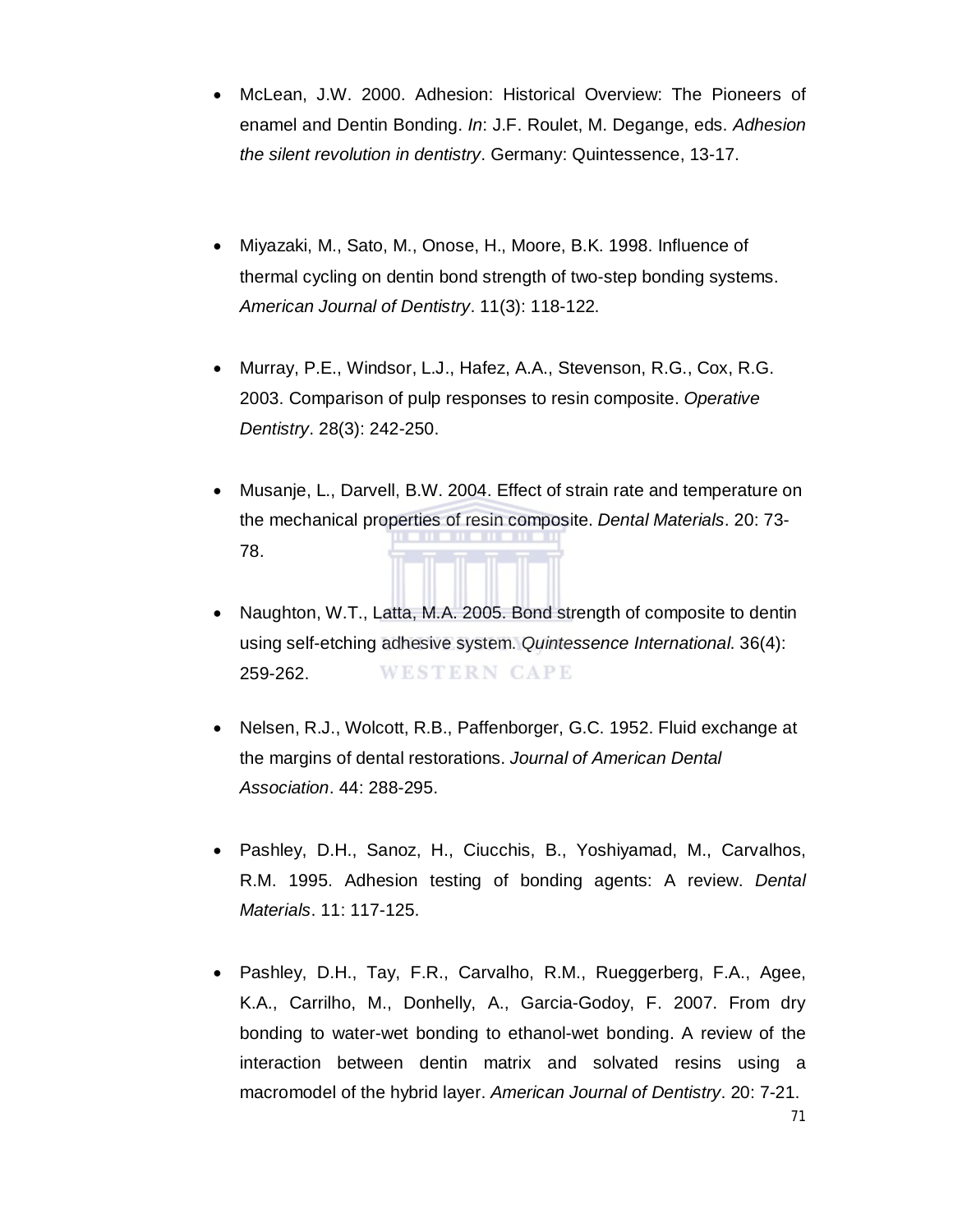- Paul, S.J., Welter, D.A., Ghazi, M., Pashley, D. 1999. Nanoleakage at the dentin adhesive interface vs microtensile bond strength. *Operative Dentistry*. 24: 181-188.
- Perdigăo, J. 2007. New development in dental adhesion. *Dental Clinic of North America*. 51: 333-357.
- Perdigăo, J. 2010. Dentin bonding- Variables related to the clinical situation and the substrate treatment. *Dental Materials*. 26: e24-e37.
- Placido, E., Meira, J.B.C., IezLima, R.G., Muench, A., Martins de Souza, R., Ballester, R.Y. 2007. Shear versus micro-shear bond strength test: A finite element stress analysis. *Dental Materials*. 23: 1086-1092.
- Porko, C., Hietala, E.L. 2001. Pulpal temperature change with visible light curing. *Operative Dentistry*. 26: 181-185.
- Puckeet, A.D.,Fitchie, J.G., Kirk, P.C., Gamblin, J. 2007. Direct composite restorative materials. *Dental Clinic of North America*. 51: 659- 675. **WESTERN CAPE**
- Rasmussen, S.T. 1996. Analysis of dental shear bond strength tests, shear or tensile?. *International Journal of Adhesion and Adhesives*. 16: 147-154.
- Rawls, H.R., Esquivel-Upshaw, J. 2003. Restorative resin. *In*: K.J. Anusavice ed. Philips'science of dental materials. 11<sup>th</sup> ed. China. Saunders Elsevire. 339.
- Retief, D.H. 1991. Standardizing laboratory adhesion tests. *American Journal of Dentistry*. 4 (5): 231-236.
- Retief, D.H., Austin, J.C., Fatti, L.P. 1974. Pulpal response to phosphoric acid. *Journal of Oral Pathology*. 3: 114-122.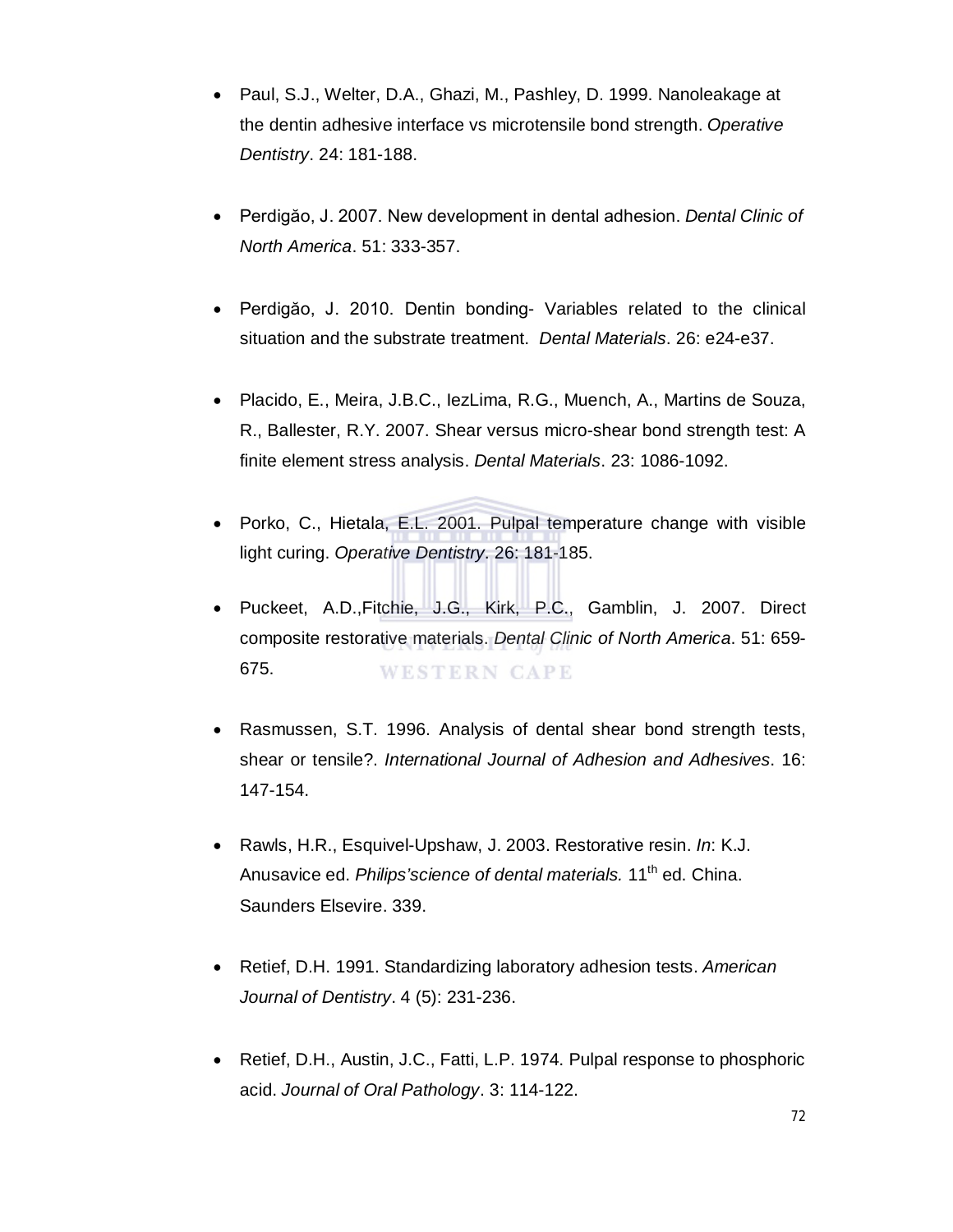- Roberson, T.M., Heymann, H.O., Ritter, A.V. 2002. Introduction to composite restoration. *In*: T.M. Heymann HO, E.J. Swift ed. *Sturdevant's Art and Science of Operative Dentistry.* 4<sup>th</sup> ed. Philadelphia: Mosby, 471-500.
- Rossomando, K.J., Wendt, S.L. 1995. Thermocycling and dwell times in microleakage evaluation for bonded restoration. *Dental Materials*. 11: 47-51.
- Roulet, J.F. 1988. The problems associated with substituting composite resins for amalgam: a status report on posterior composites. *Journal of Dentistry*. 16: 101-113
- Sano, H., Yoshikawa, T., Pereira, P.N.R., Kanemura, N., Morigami, M., Tagami, J., Pashley, D.H. 1999. Long-term durability of dentin bonds made with a self-etching primer, in vivo. *Journal of Dental Research*. 78(4): 906-911.
- Santos, P.A.D., Garcia, P.P.N.S., Palma-Dibb, R.G. 2005. Shear bond strength of adhesive systems to enamel and dentin. *Journal of Material Science: Materials in Medicine*. 16: 727-732.
- Scherrer, S.S., Cesar, P.F., Swain, M.V. 2010. Review: Direct comparison of the bond strength results of the different test methods: A critical literature review. *Dental Materials*. 26: e78-e93.
- Sidhu, S.K., Carrickn, T.E., McCabe, J.F. 2004. Temperature mediated coefficient of dimensional change of dental tooth-colored restorative materials. *Dental Materials*. 20: 435-440.
- Silikas, N., Eliades, G., Watts, D.C. 2000. Light intensity effect on resincomposite degree of conversion and shrinkage strain. *Dental Materials*. 16: 292-296.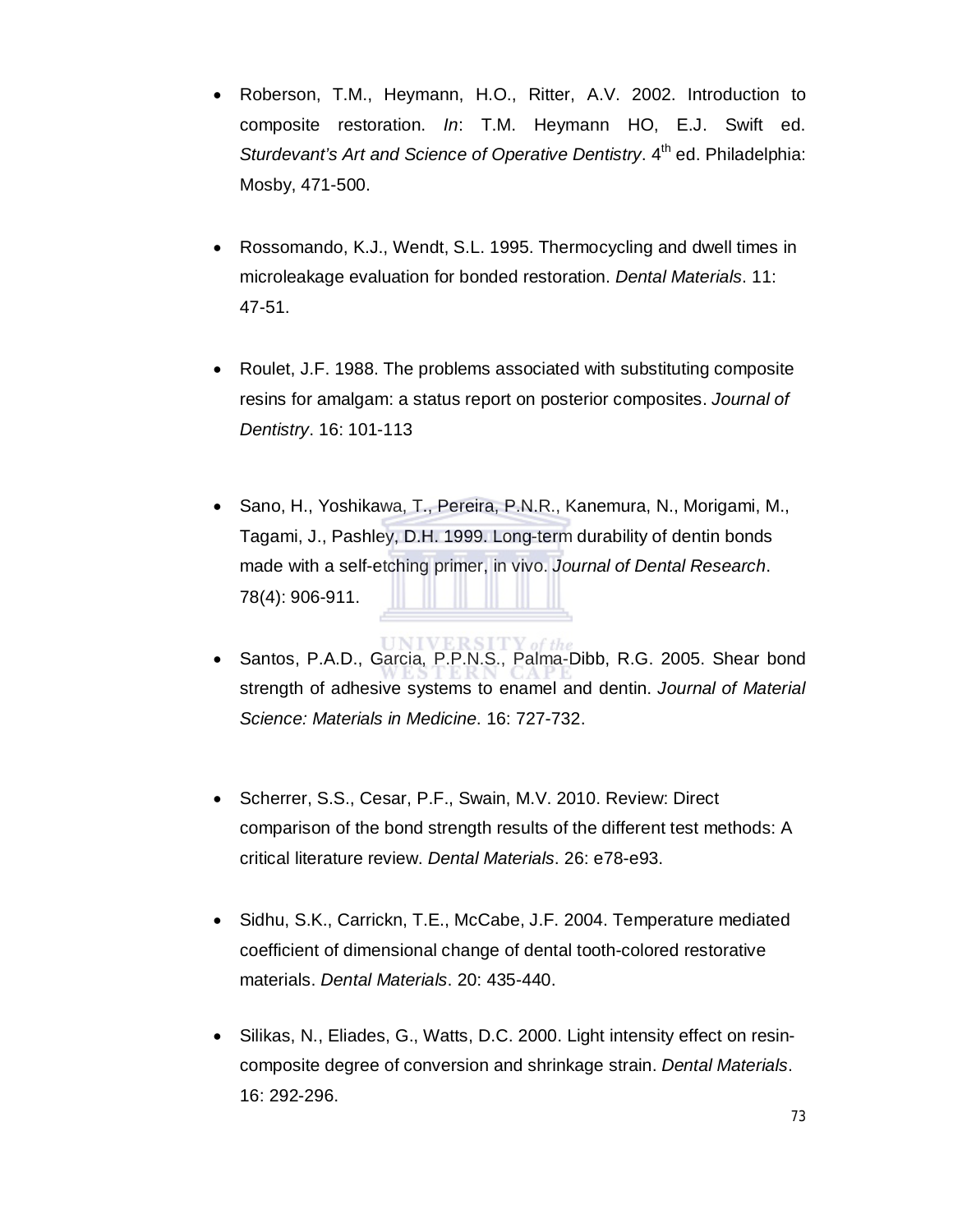- Soh, G., Selwynb, M.J. 1992. An evaluation of exposure time and temperature in the thermocycling of dental restorative materials. *Clinical Materials*.9: 37-41.
- Stangel, I., Ellis, T.H., Sacher, E. 2007. Adhesion to tooth structure mediated by contemporary bonding systems. *Dental Clinic of North America*. 51: 677-694.
- Stewardson, D.A., Shortall, A.C C., Harrington, E., Lumley, P.J. 2004. Thermal changes and cure depth associated with a high intensity light activation unit. *Journal of Dentistry*. 32: 643-651.
- Strang, R., Patterson, C.J.W., McLundie, A.C., Cummings, A., Smail, S.R.J. 1988. In vitro temperature rise produced by five polymerizing light sources. *Restorative Dentistry*. 4: 33-5.
- Strydom, C. 2002. Curing lights- the effect of clinical factors on intensity and polymerization. *South African Dental Journal*. 57(5): 181-186.
- **UNIVERSITY** of the Tay, F.R., Carvalho, R.M., Pashley, D.H. 2004. Water movement across bonded dentin – too much of a good thing. *Journal of Applied Oral Science*. 12: 12-25 .
- Van Meerbeek, B., De Munk, J., Yoshida, Y., Inoue, S., Vargas, M., Vijay, P., Van Landuyt, K., Lambrechts, P., Vanherle, G. 2003. Buonocore Memorial Lecture: Adhesion to Enamel and Dentin: Current Status and Future Challenges. *Operative Dentistry*. 28(3): 215-235.
- Van Meerbeek, B., Dhem, A., Goret-Nicaise, M., Braem, M., Lambrechts, P., Vanherle, G. 1993. Comparative SEM and TEM examination of the ultrastructure of the resin-dentin interdiffusion zone. *Journal of Dental Research*. 72: 495-501.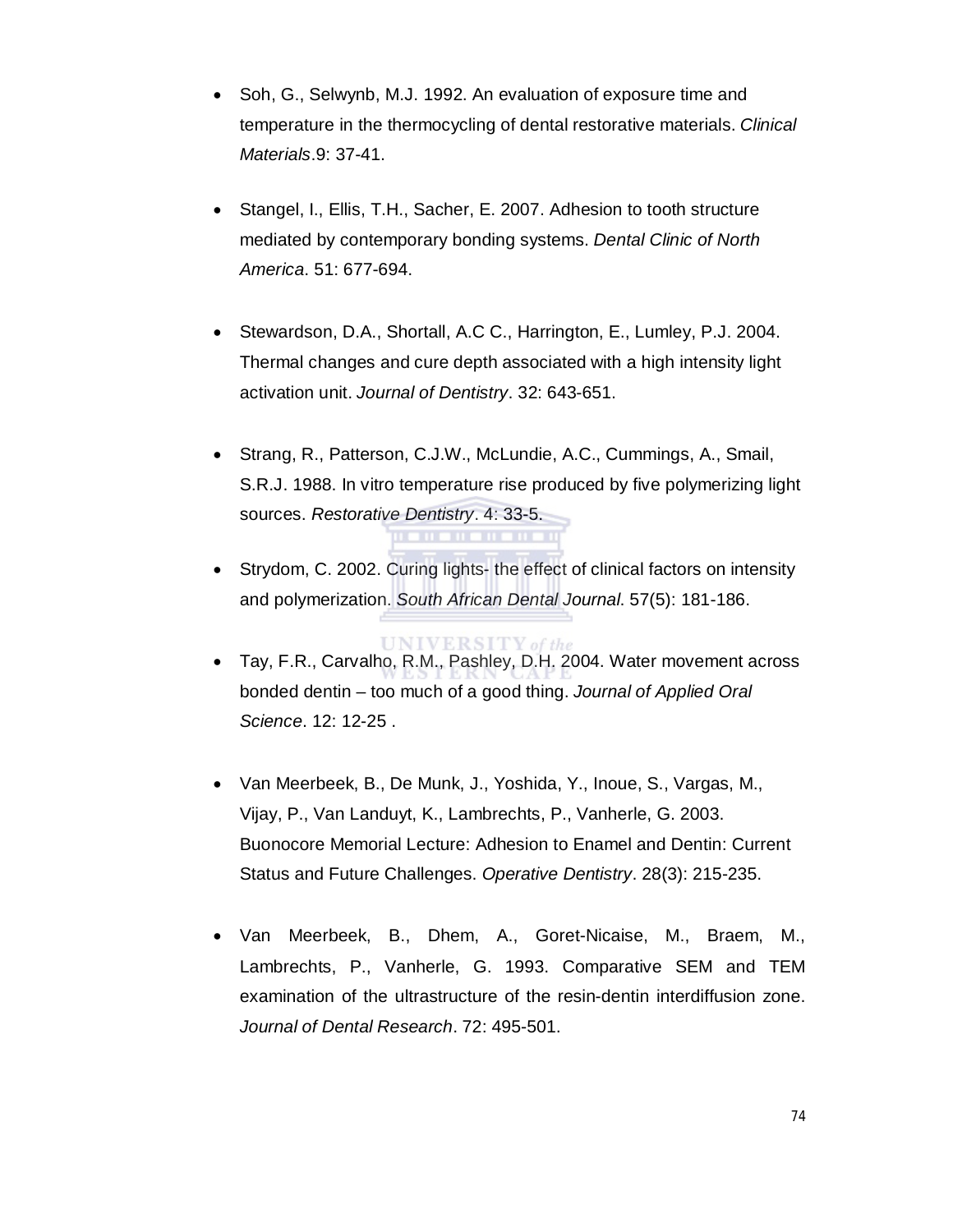- Van Meerbeek, B., Van Landuyt, K., De Munck, J., Hashimoto, M., Peumans, M., Lambrechts, P., Yoshida, Y., Inoue, S., Suzuki, K. 2005. Technique-sensitivity of contemporary adhesives. *Dental Materials*. 24(1): 1-13.
- Van Meerbeek, B., Vargas, M., Inoue, S., Yoshida, Y., Peumans, M., Lambrechts, P., Vanherle, G. 2001. Adhesives and cement promote preservation Dentistry. *Operative Dentistry*. 6: 119-124.
- Van Noort, R. 2002 (a). Enamel and dentin bonding. *In*: *Introduction to Dental Materials*. 2nd ed. UK. Mosby. 149-167.
- Van Noort, R. 2002 (b). Resin composite. *In*: *Introduction to Dental Materials*. 2<sup>nd</sup> ed. UK. Mosby. 96-123.
- Van Noort, R., Noroozi, S., Howard, I.C., Cardew, G. 1989. A critique of bond strength measurements. *Journal of Dentistry*. 17(2): 61-67. **UNIVERSITY** of the
- Versluis, A., Douglas, W.H., Sakaguchi, R.L. 1996. Thermal expansion coefficient of dental composites measured with strain gauges. *Dental Materials*. 12: 290-294.
- Vichi, A., Goracci, C., Ferrari, M. 2010. Clinical study of the self-adhering flowable composite resin Vertise Flow in class I restorations: six-month follow-up. *International Dentistry South Africa*. 12(1): 14-23.
- Visvanathan, A., Ilie, N., Hickel, R., Kunzelmann, K. 2007. The influence of curing times and light curing methods on the polymerization shrinkage stress of shrinkage-optimized composite with hybrid-type prepolymer filler. *Dental Materials.* 23: 777-784.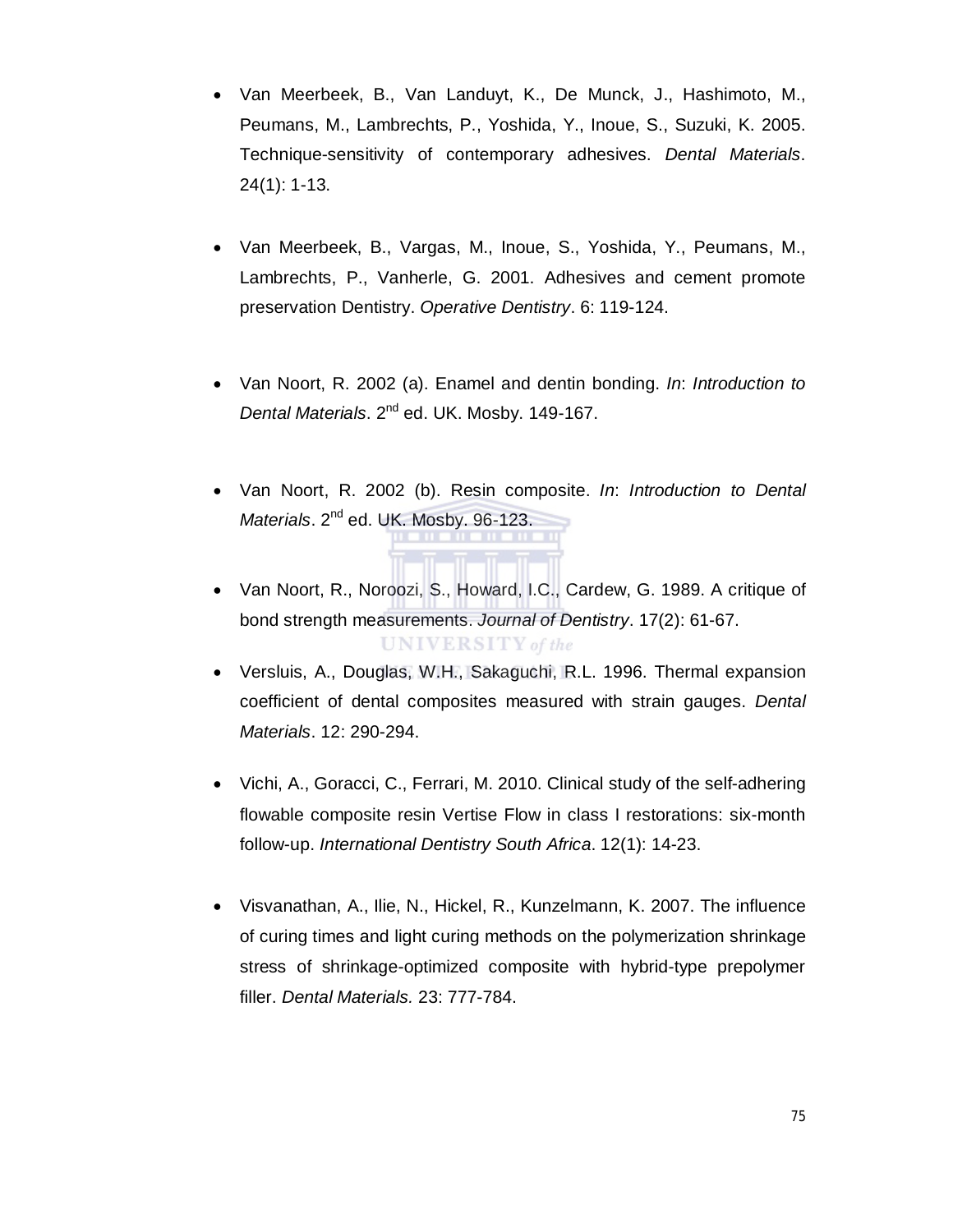- Von Fraunhofer, J.A., Curtis, P. 1989. The physical and mechanical properties of anterior and posterior restorative materials. *Dental Materials*. 5: 365-368.
- Weinmann, W., Thalacker, C., Guggenberger, R. 2005. Siloranes in dental composite. *Dental Materials*. 21: 68-74.
- Willems, G., Lambrechts, P., Braem, M., Celis, J.P., Vanherle, G. 1992. A classification of dental composites according to their morphological and mechanical characteristics. *Dental Materials.* 8(5): 310-319.
- Xu, HH. 1999. Dental composite resins containg silica-fused ceramic single-crystalline wiskers with various filler level. *Journal of Dental Research*. 78: 1304-1311.
- Yamaguchi, R., Powers, J.M., Dennison, J.B. 1989. Thermal expansion of visible-light-cured composite resin. *Operative Dentistry*. 14: 64-7.

. . . . . . . . . . . .

- Yang, B., Adelung, R., Ludwig, K., Böϐman, n K., Pashley, D.H., Kern, M. 2005. Effect of structural change of collagen fibrils on the durability of dentin bonding. *Biomaterial*. 26: 5021-5031.
- Yang Lee, S., Chiang, H., Huang, H., Shih, Y. 2001. Thermo-debonding mechanism in dentin bonding systems using finite element analysis. *Biomaterials*. 22: 113-123.
- Yoshida, Y., Nagakane, K., Fukuda, R., Nakayama, Y., Okazaki, M., Shintani, H., Inoue, S., Tagawa, Y., Suzuki, K., De Munck, J., Van Meerbeek, B. 2004. Comparative study on adhesive performance of functional monomer. *Journal of Dental Research*. 83: 454-458.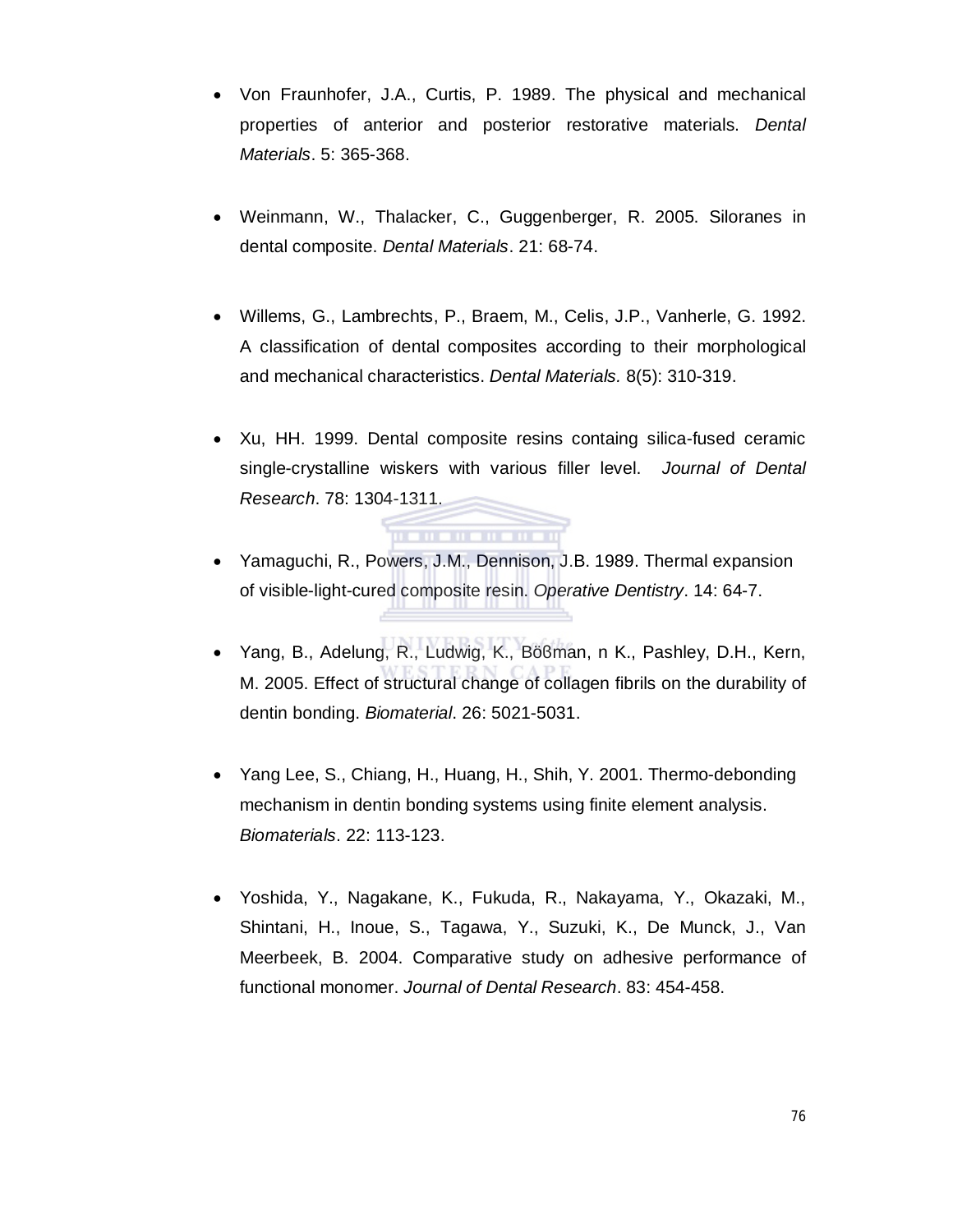# Appendixes:

 **Appendix 1:** Bond strength values of Prime and Bond NT (a two-step dentin bonding agent) without thermal-cycling:

| Sample number              | Prime and Bond NT without thermal- |
|----------------------------|------------------------------------|
|                            | cycling group                      |
| 1                          | 2.29                               |
| $\mathbf{2}$               | 2.6                                |
| $\overline{\mathbf{3}}$    | 2.66                               |
| $\overline{4}$             | 2.68                               |
| 5                          | 4.13                               |
| $\bf 6$                    | 4.13                               |
| $\overline{\mathbf{7}}$    | 5.16                               |
| 8                          | 5.2                                |
| $\overline{9}$             | 5.75                               |
| $\overline{10}$            | 6.02                               |
| 11                         | 6.03                               |
| $\overline{12}$            | I of the<br>6.08                   |
| $\overline{13}$<br>WESTERN | APE<br>6.19                        |
| $\overline{14}$            | 6.38                               |
| $\overline{15}$            | 6.53                               |
| $\overline{16}$            | 6.84                               |
| 17                         | 7.04                               |
| 18                         | 7.11                               |
| $\overline{19}$            | 7.59                               |
| $20\,$                     | 7.89                               |
| 21                         | 8.07                               |
| $\overline{22}$            | 8.77                               |
| $\overline{23}$            | 9.58                               |
| $\overline{24}$            | 10.43                              |
| $\overline{25}$            | ${<}2$                             |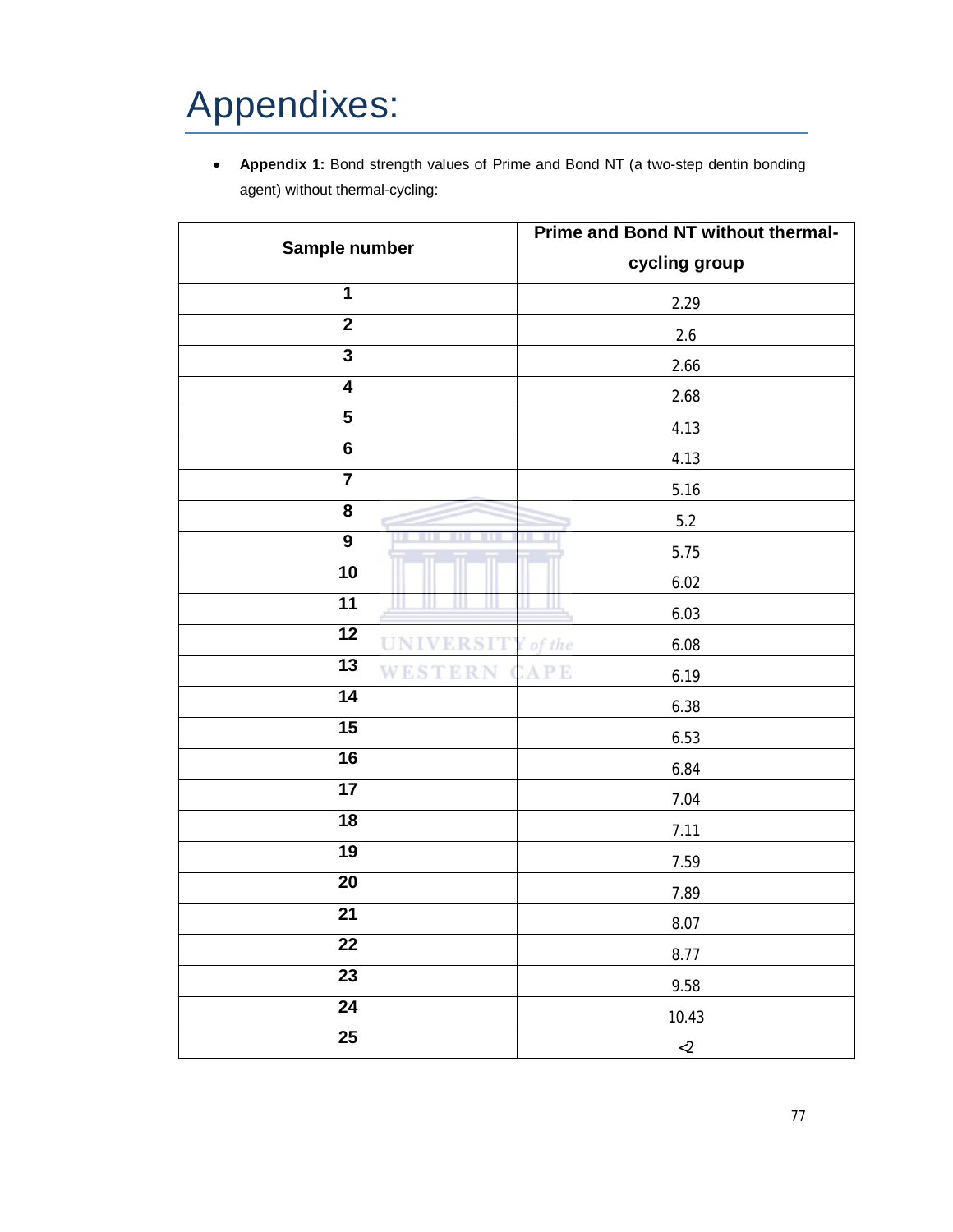| Sample number           | Xeno V withouth thermal-cycling<br>group |
|-------------------------|------------------------------------------|
| $\mathbf 1$             | 2.33                                     |
| $\overline{2}$          | 2.33                                     |
| $\mathbf{3}$            | $\mathbf{3}$                             |
| $\overline{\mathbf{4}}$ | $3.35\,$                                 |
| $\overline{5}$          | 3.43                                     |
| $\overline{\mathbf{6}}$ | 3.67                                     |
| $\overline{\mathbf{7}}$ | 3.72                                     |
| 8                       | 4.1                                      |
| $\overline{9}$          | $4.2\,$                                  |
| 10                      | 4.44                                     |
| 11                      | 4.49                                     |
| $\overline{12}$         | 4.88                                     |
| 13                      | 6.13                                     |
| $\overline{14}$<br>RST  | $6.8\,$<br>I of the                      |
| 15<br>WEST<br>RΝ<br>K.  | APE<br>$7.02$                            |
| 16                      | 7.31                                     |
| 17                      | 7.34                                     |
| 18                      | 7.48                                     |
| 19                      | 9.12                                     |
| 20                      | 10.39                                    |
| 21                      | 11.45                                    |
| $\overline{22}$         | 11.9                                     |
| $\overline{23}$         | 12.79                                    |
| $\overline{24}$         | 14.07                                    |
| $\overline{25}$         | 17.44                                    |

 **Appendix 2:** Bond strength values of Xeno V (a single-step dentin bonding agent) without thermal-cycling: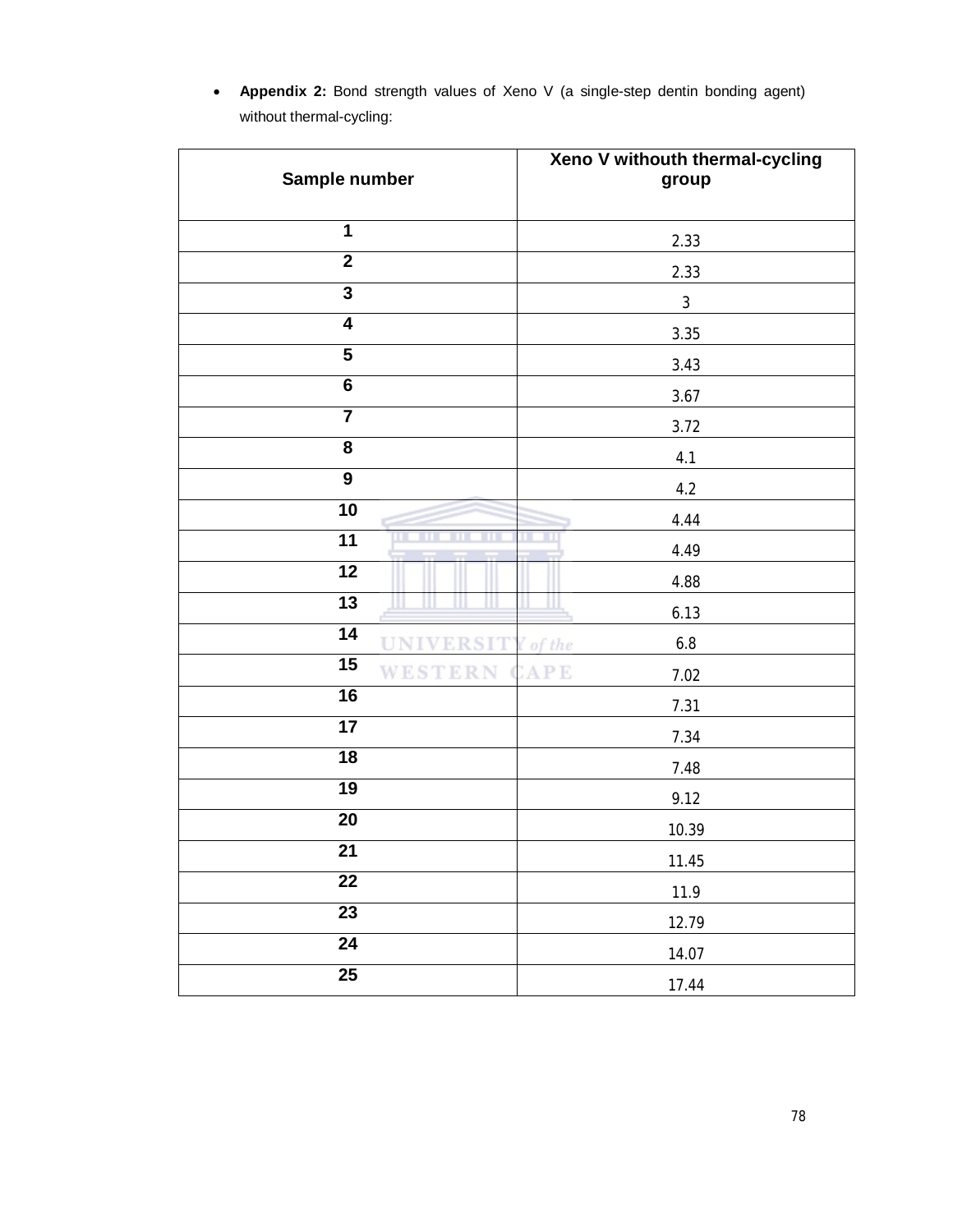| Sample number           | Prime and Bond NT with thermal-<br>cycling |
|-------------------------|--------------------------------------------|
| 1                       | 2.35                                       |
| $\mathbf{2}$            | 2.85                                       |
| $\overline{3}$          | 3.6                                        |
| $\overline{\mathbf{4}}$ | 3.78                                       |
| $\overline{\mathbf{5}}$ | $3.8\,$                                    |
| $\overline{6}$          | 4.49                                       |
| $\overline{7}$          | 5.06                                       |
| 8                       | $5.2\,$                                    |
| $\boldsymbol{9}$        | 5.32                                       |
| 10                      | 5.49                                       |
| $\overline{11}$         | 5.57                                       |
| 12<br>m                 | 5.62                                       |
| $\overline{13}$         | 5.82                                       |
| 14<br>ш                 | 6.03                                       |
| 15<br><b>UNIVERSIT</b>  | I of the<br>6.07                           |
| 16<br>WES               | APE<br>7.01                                |
| $\overline{17}$         | 7.27                                       |
| 18                      | 7.97                                       |
| 19                      | 8.75                                       |
| $\overline{20}$         | 10.73                                      |
| 21                      | 14.27                                      |
| $\overline{22}$         | 14.98                                      |
| $\overline{23}$         | ${<}2$                                     |
| $\overline{24}$         | ${<}2$                                     |
| $\overline{25}$         | ${<}2$                                     |

**Appendix 3:** Bond strength values of Prime and Bond NT with thermal-cycling group: